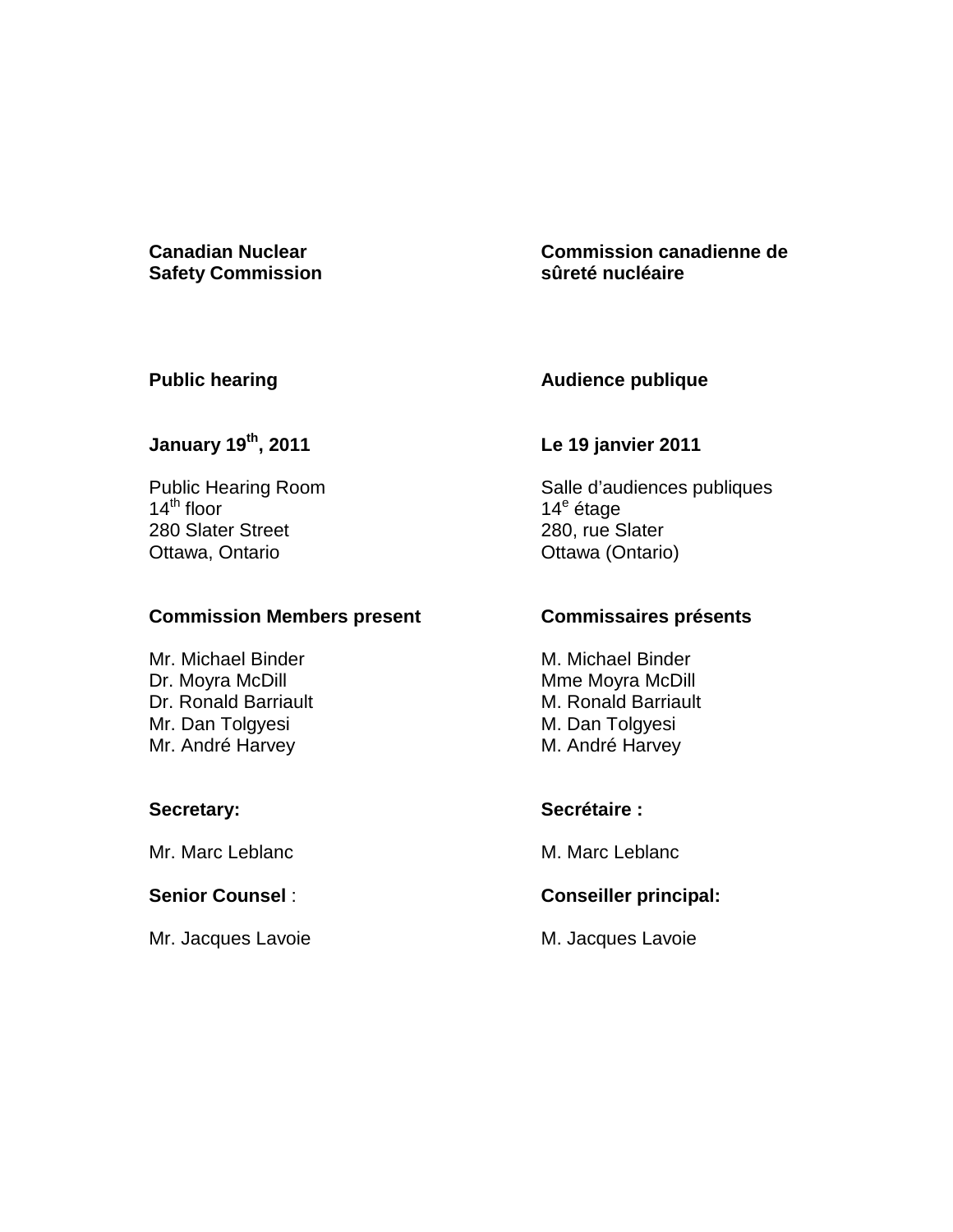#### (ii) **TABLE DES MATIÈRES**

| Opening remarks                                                                                                                                                                                                          | 1  |
|--------------------------------------------------------------------------------------------------------------------------------------------------------------------------------------------------------------------------|----|
| $11-H1 / 11-H1A / 11-H1B$<br>Adoption of Agenda                                                                                                                                                                          | 3  |
| New Brunswick Power Nuclear<br>(NB Power Nuclear):<br>Application from NB Power Nuclear<br>for the extension of the operating<br>licence for the Point Lepreau Nuclear<br>Generating Station for a one-year period       | 5  |
| Oral presentation by<br>CNSC staff on the CNSC Staff<br>Integrated Safety Assessment of<br>Canadian Nuclear Power Plants<br>for 2009 for the Point Lepreau<br>Nuclear Generating Station                                 | 6  |
| 11-H2.1A / 11-H2.1B / 11-H2.1C<br>Oral presentation by<br>NB Power Nuclear on its<br>refurbishment activities                                                                                                            | 14 |
| $11-H2.1 / 11-H2.1C$<br>Oral presentation by<br>NB Power Nuclear on their<br>Application for the extension<br>of the operating licence for<br>the Point Lepreau Nuclear Generating<br>Station for one-year period        | 38 |
| $11-H2$<br>Oral presentation by<br>CNSC staff on the application<br>By NB Power Nuclear for the<br>Extension of the operating licence<br>for the Point Lepreau Nuclear<br>Generating Station for a<br>period of one year | 46 |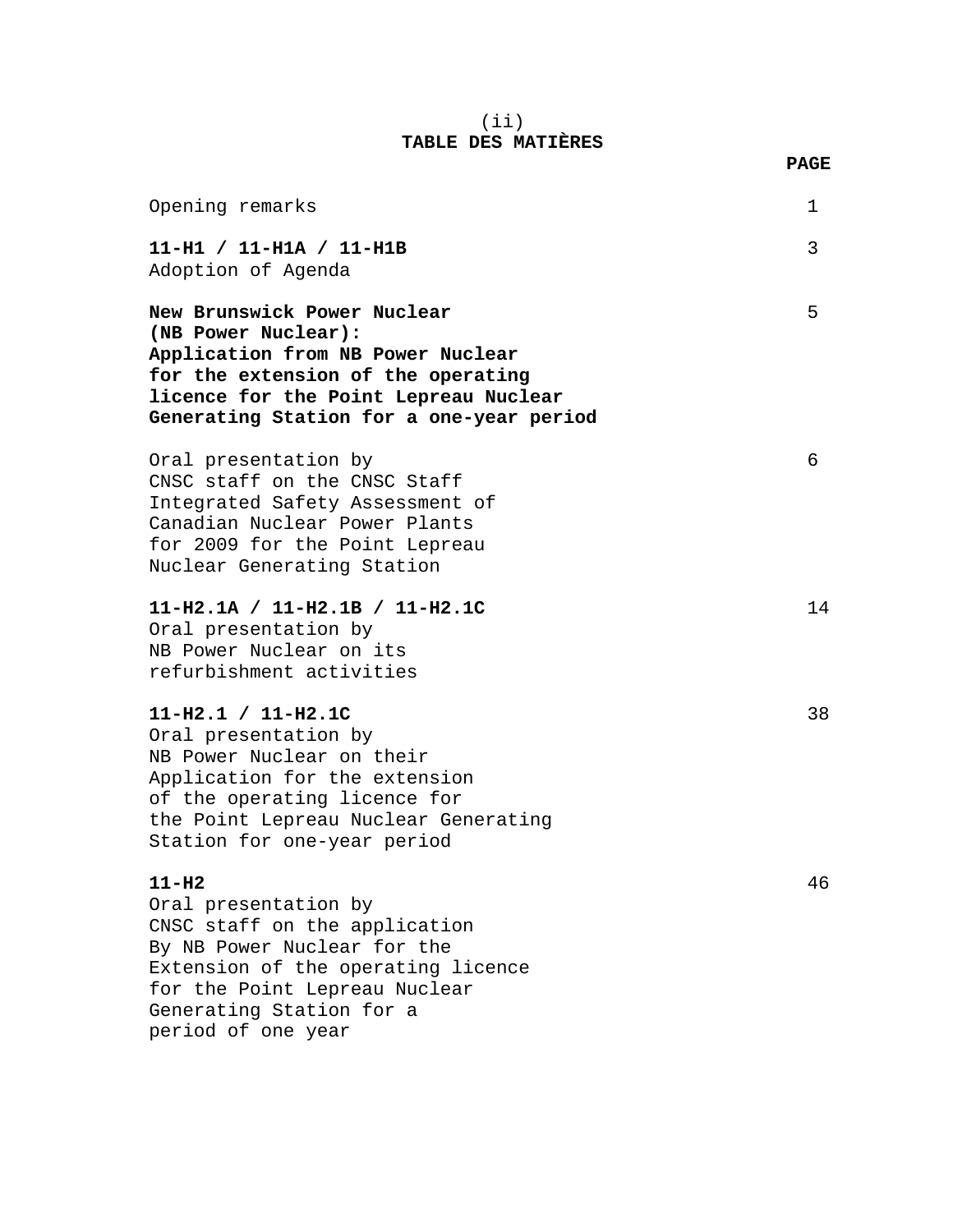#### (iii) **TABLE DES MATIÈRES**

|                                                                                                                | <b>PAGE</b> |
|----------------------------------------------------------------------------------------------------------------|-------------|
| $11 - H2.3$<br>Written Submission from<br>Ms. Paula Tippett                                                    | 102         |
| $11 - H2.4$<br>Written Submission from<br>Mr. Ziggy Kleinau                                                    | 102         |
| $11 - H2.5$<br>Written submission from<br>Atlantic Nuclear Services                                            | 110         |
| $11 - H2.6$<br>Written submission from the<br>Town of Grand Bay-Westfield                                      | 111         |
| $11 - H2.7$<br>Written submission from<br>Atwater Seafoods Ltd.                                                | 113         |
| $11 - H2.8$<br>Written submission from the<br>Conservation Council<br>of New Brunswick                         | 116         |
| $11 - H2.9$<br>Written submission from the<br>Sierra Club Canada -<br>Atlantic Canada Chapter                  | 123         |
| $11 - H2.10$<br>Written submission from<br>Greenpeace Canada                                                   | 128         |
| $11 - H2.11$<br>Written submission from<br>the Canadian Nuclear Association                                    | 131         |
| $11 - H2.12$<br>Written submission from<br>the International Brotherhood<br>of Electrical Workers,<br>Local 37 | 132         |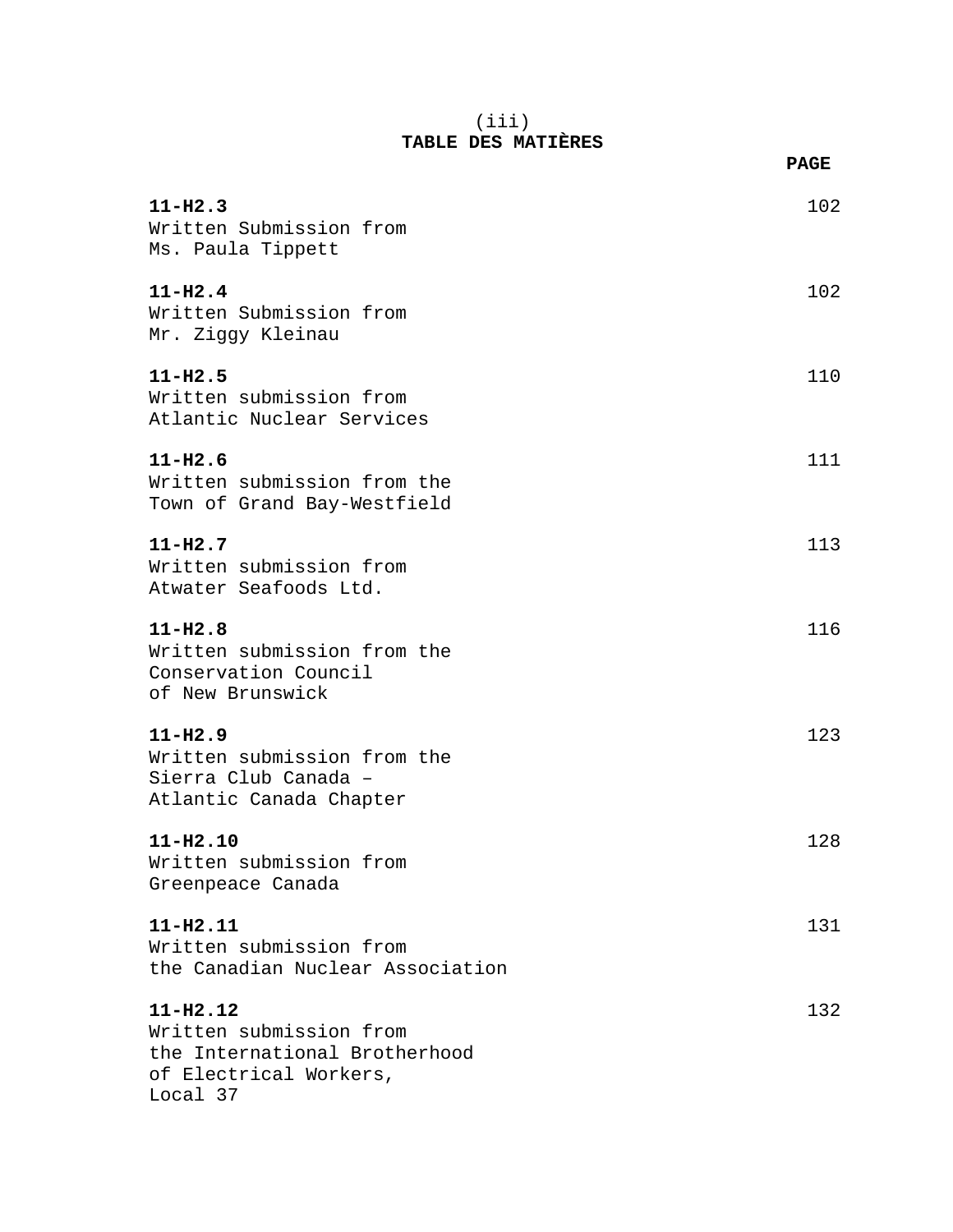#### (iv) **TABLE DES MATIÈRES**

|                                                                                                        | <b>PAGE</b> |
|--------------------------------------------------------------------------------------------------------|-------------|
| $11 - H2.13$<br>Written submission from<br>Ms. Wilhelmina Nolan                                        | 135         |
| $11 - H2.14$<br>Written submission from<br>Beth McLaughlin and<br>Helen Robb                           | 143         |
| $11 - H2.15$<br>Written submission from the<br>International Institute of<br>Concern for public Health | 144         |
| $11 - H2.16$<br>Written submission from<br>the Musquash Fire Rescue<br>Department                      | 145         |
| $11-H2.17 / H2.17A$<br>Written submission from the<br>Saint John Citizens Coalition<br>for Clean Air   | 149         |
| $11 - H2.18$<br>Written submission from<br>The Union of New Brunswick<br>Indians                       | 155         |
| $11 - H2.19$<br>Written submission from the                                                            | 157         |

Passamaquoddy Peoples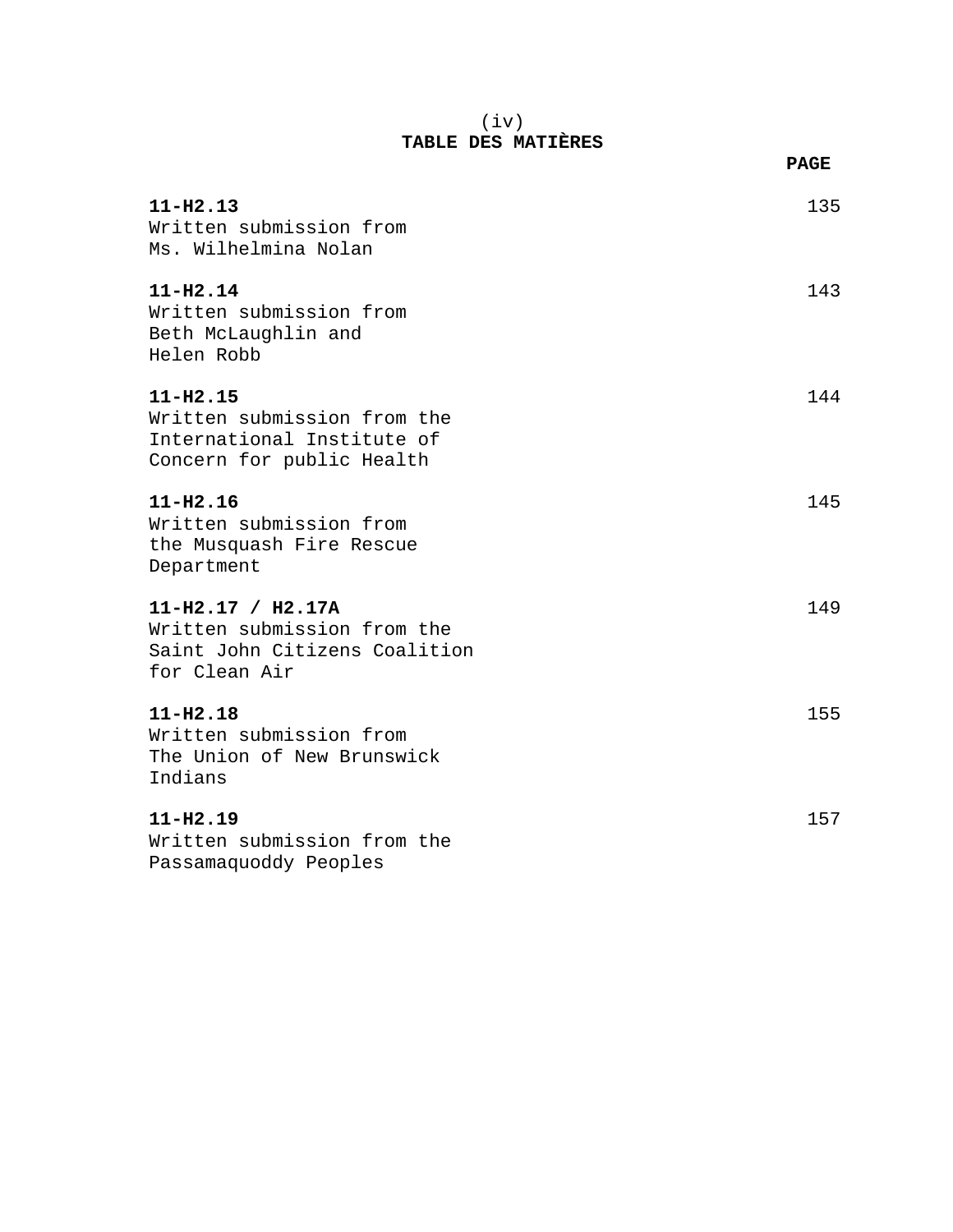1 Ottawa, Ontario 2 3 4 5 6 7 8 9 10 11 12 13 14 15 16 17 18 19 20 21 22 23 24 25 --- Upon commencing on Wednesday, January  $19^{th}$ , 2011 at 9h00 **Opening Remarks M. LEBLANC:** Bonjour, Mesdames et Messieurs. Bienvenue aux audiences publiques de la Commission canadienne de sûreté nucléaire. Mon nom est Marc Leblanc. Je suis le secrétaire de la Commission et j'aimerais aborder certains aspects touchant le déroulement des audiences. The Canadian Nuclear Safety Commission is about to start the public hearing on the application by NB Power for an extension of one-year to the licence. The public meeting of the Commission is scheduled to start at 1:00 p.m. today, and to resume tomorrow morning at 9:00 a.m. During today's business, we have simultaneous translation. Des appareils de traduction sont disponibles à la réception. La version française est au poste 3 and the English version is on channel 2. Please keep the pace of your speech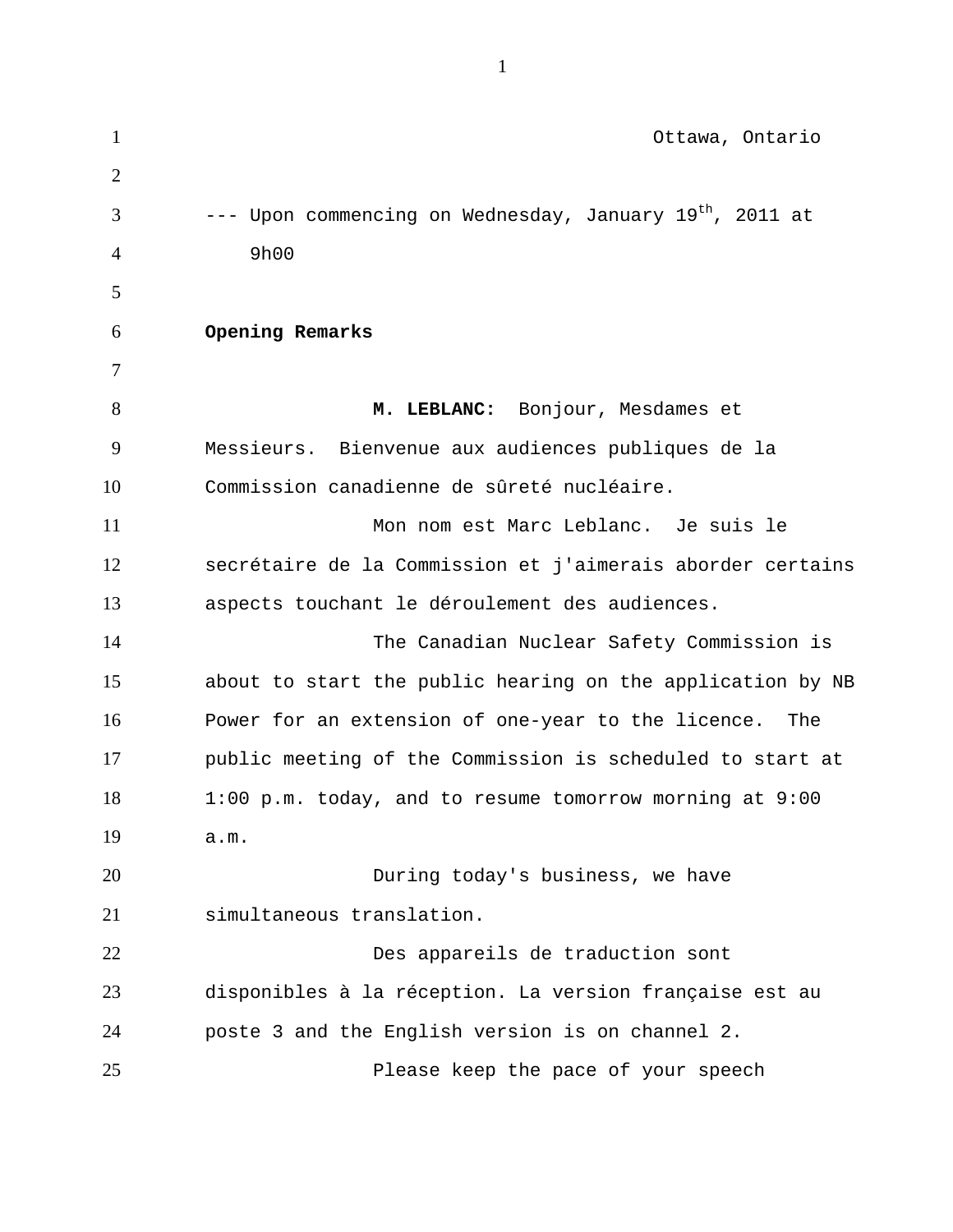1 relatively slow so that the translators have a chance to 2 keep up.

3 4 5 6 7 8 9 10 11 12 13 14 15 16 17 18 19 20 21 22 23 24 25 Les audiences sont enregistrées et transcrites textuellement; les transcriptions se font dans l'une ou l'autre des langues officielles compte tenu de la langue utilisée par le participant à l'audience publique. I'd also like to note that this proceeding is being video webcasted live and that the proceeding is also archived on our website for a three-month period after the closure of the hearing. Les transcriptions seront disponibles sur le site web de la Commission dès la semaine prochaine. To make the transcripts as meaningful as possible, we would ask everyone to identify themselves before speaking. As a courtesy to others in the room, please silence your cell phones and other electronic devices. Monsieur Binder, président et premier dirigeant de la CCSN, présidera l'audience publique d'aujourd'hui. Mr. President. **THE CHAIRMAN:** Thank you, Marc. Good morning and welcome to this public hearing of the Canadian Nuclear Safety Commission. Mon nom est Michael Binder, je suis le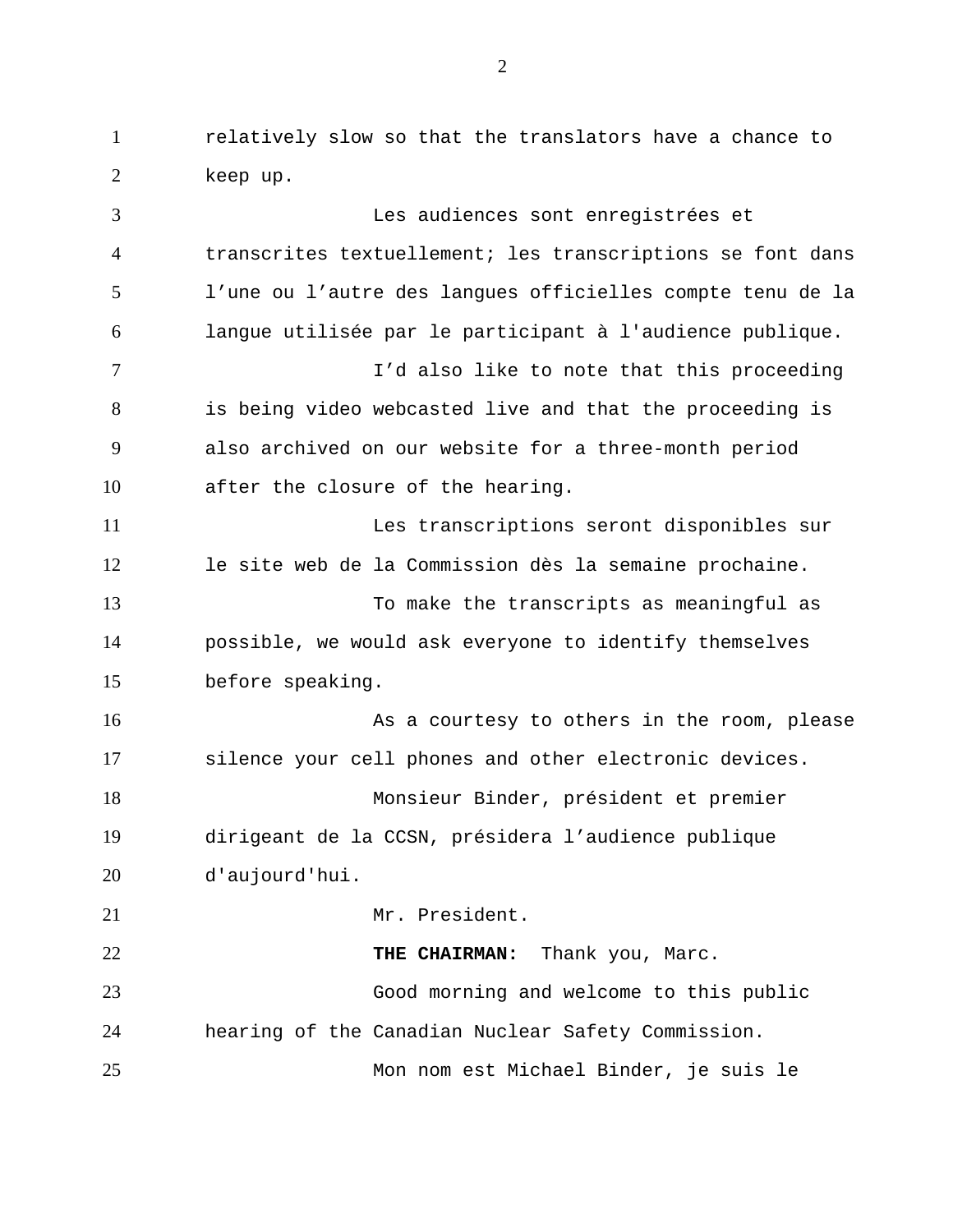président de la Commission canadienne de sûreté nucléaire. Je souhaite la bienvenue à tout le monde 1 2 3 4 5 6 7 8 9 10 11 12 13 14 15 16 17 18 19 20 21 22 23 24 25 qui est ici and welcome to all of you who are joining us via webcasting. I would like to begin by introducing the Members of the Commission that are here with us today. On my right are Dr. Moyra McDill and Dr. Ronald Barriault. On my left are Mr. Dan Tolgyesi and Mr. André Harvey. We have heard from Marc Leblanc, the Secretary of the Commission, and we also have with us here today on the podium Mr. Jacques Lavoie, Senior General Counsel to the Commission. Marc. **MR. LEBLANC:** Yes. Before adopting the agenda, please note that four supplementary Commission Member Documents or CMDs were added to the agenda after publication on December 21, 2010, as listed on the updated agenda. It is also available at the reception desk. **THE CHAIRMAN:** With this information, I would now like to call for the adoption of the agenda by the Commission Members. **11-H1/11-H1A/11-H1B Adoption of Agenda**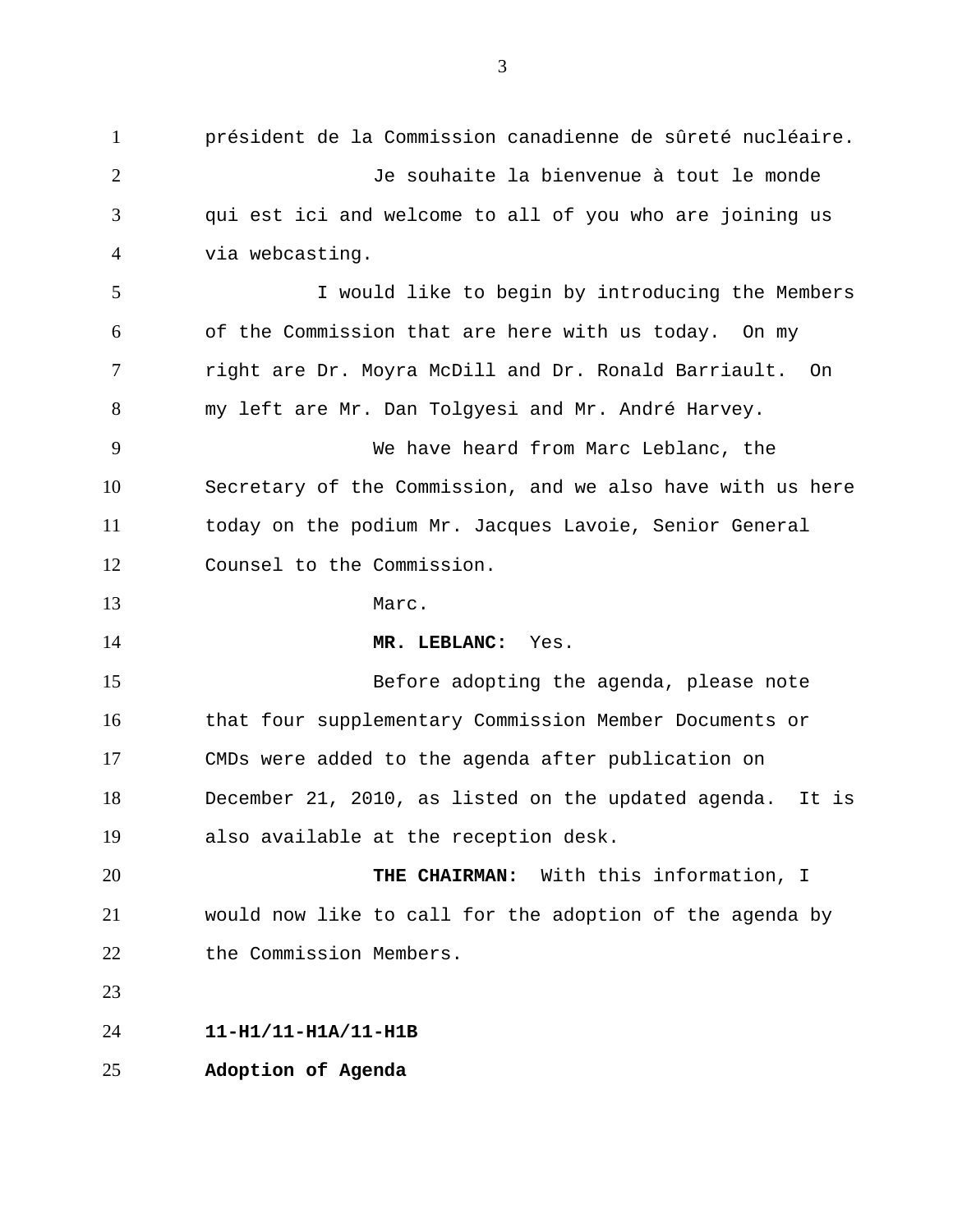1 **THE CHAIRMAN:** For the record, the agenda 2 3 4 5 6 7 8 9 10 11 12 13 14 15 16 17 18 19 20 21 22 23 24 25 is adopted. **MR. LEBLANC:** So this is a One-Day Public Hearing. The Notice of Public Hearing 2011-H-01 was published on November 16, 2010. Submissions from NB Power and CNSC staff were due on November 19, 2010. I note that supplementary information, as mentioned earlier, has been filed by NB Power and CNSC staff. In addition to the request by NB Power to extend its licence for a one-year period, the Commission will also hear today on the performance of the Point Lepreau facility as related in the 2009 Integrated Safety Assessment of Canadian Nuclear Power Plants as well as on the status of the Point Lepreau refurbishment project. The public was invited to participate by written submission. December 20, 2010 was the deadline set for filing by intervenors. The Commission received 18 requests for intervention. Two (2) requests were received after the deadline and were accepted and set on the agenda. The Commission strongly urges all parties to file their submissions within the deadlines set in the public notice of hearings, in compliance with the CNSC Rules of Procedure.

The written submission from Mr. Neil Craik,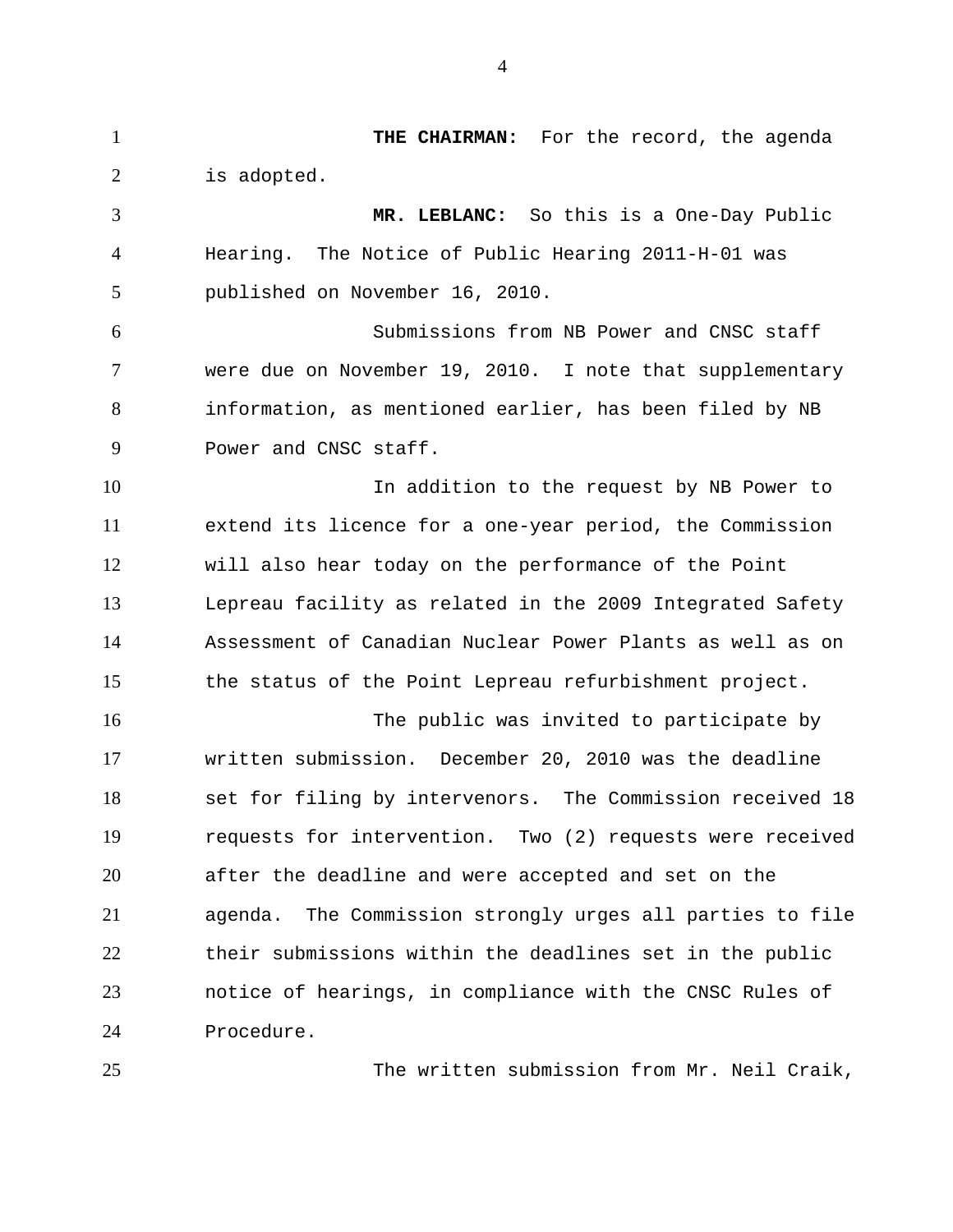1 as outlined in Commission Member Document 11-H2.2 is 2 3 4 5 6 confidential as it pertains to security considerations and will be discussed in closed session, if necessary, after the public portion of the hearing. I will notify the participants whether we need to go in camera or not a bit later this morning.

7 8 9 10 January 12, 2011 was the deadline for filing of supplementary information. I note that supplementary information has been filed by CNSC staff and NB Power.

Mr. President.

12 13 14 15 16 17 **THE CHAIRMAN:** Okay. We are ready to go. As per our agenda, we will start with the presentation from CNSC staff on the Integrated Safety Assessment of Canadian Nuclear Power Plants for 2009 for the Point Lepreau Nuclear Generating Station. After that, we will hear from NB Power on

18 19 the status of the refurbishment and finally we will hear again about the application for the licence renewal.

20 21 So I understand that Mr. Jammal, you are - oh, no, it's not. You don't look like Mr. Jammal.

22 23 So CNSC, I don't know who is going to do the presentation. Go ahead.

24

11

25 **New Brunswick Power Nuclear**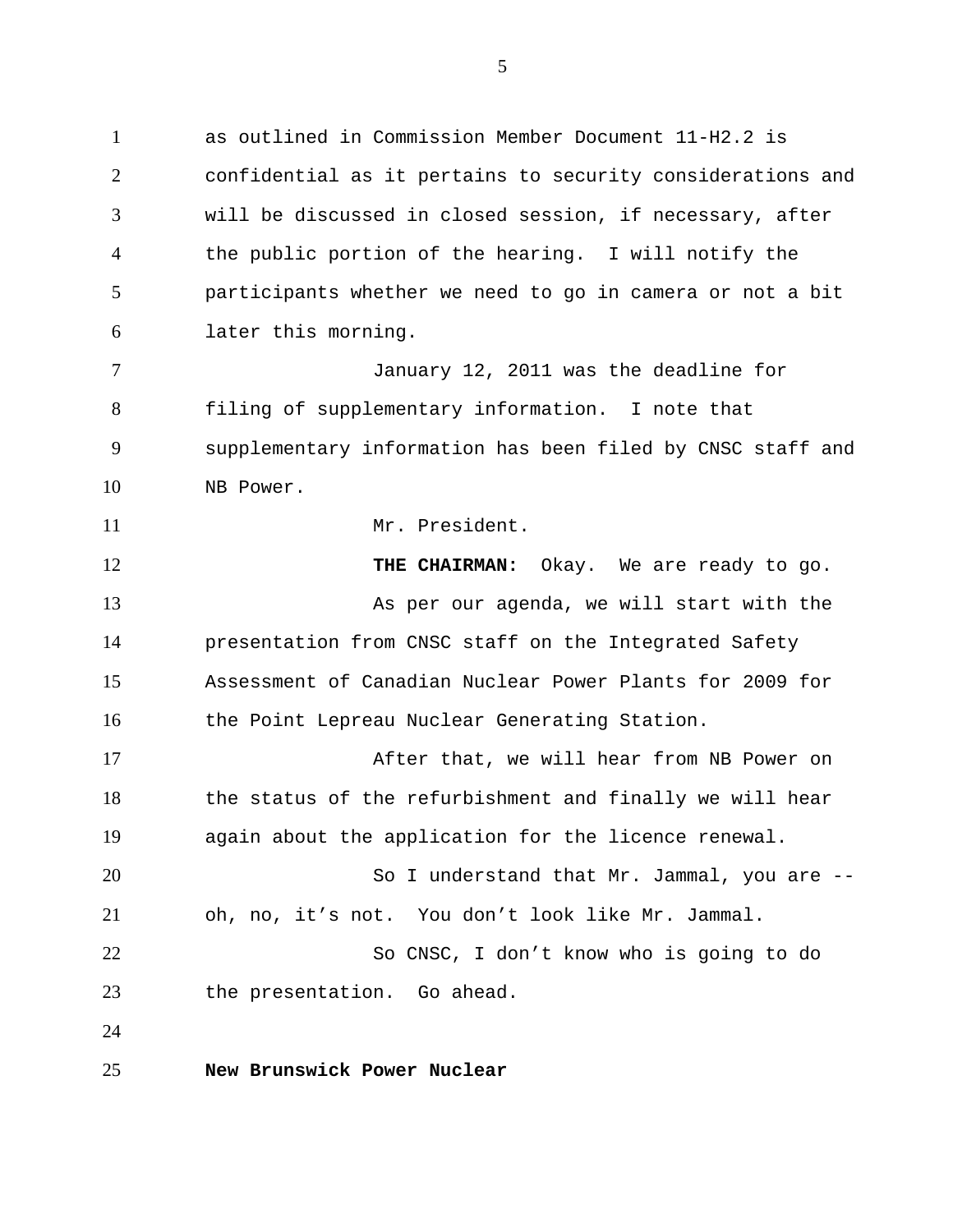1 **(NB Power Nuclear):**  2 3 4 5 6 7 8 9 10 11 12 13 14 15 16 17 18 19 20 21 22 23 24 25 **Application from NB Power Nuclear for the extension of the operating licence for the Point Lepreau Nuclear Generating Station for a one-year period Oral presentation by CNSC staff on the CNSC Staff Integrated Safety Assessment of Canadian Nuclear Power Plants for 2009 for the Point Lepreau Nuclear Generating Station MR. WEBSTER:** Thank you, Mr. President. For the record, my name is Philip Webster. I'm the Acting Director General, Power Reactor Regulation appearing before you here today. As you stated, we are here to present, in the first case, the CNSC staff integrated safety assessments of Canadian nuclear power plants for 2009, something that we refer to for short as the NPP report, with specific focus on the Point Lepreau Nuclear Generating Station. The NPP report summarizes CNSC staff's assessments of the safety performance of New Brunswick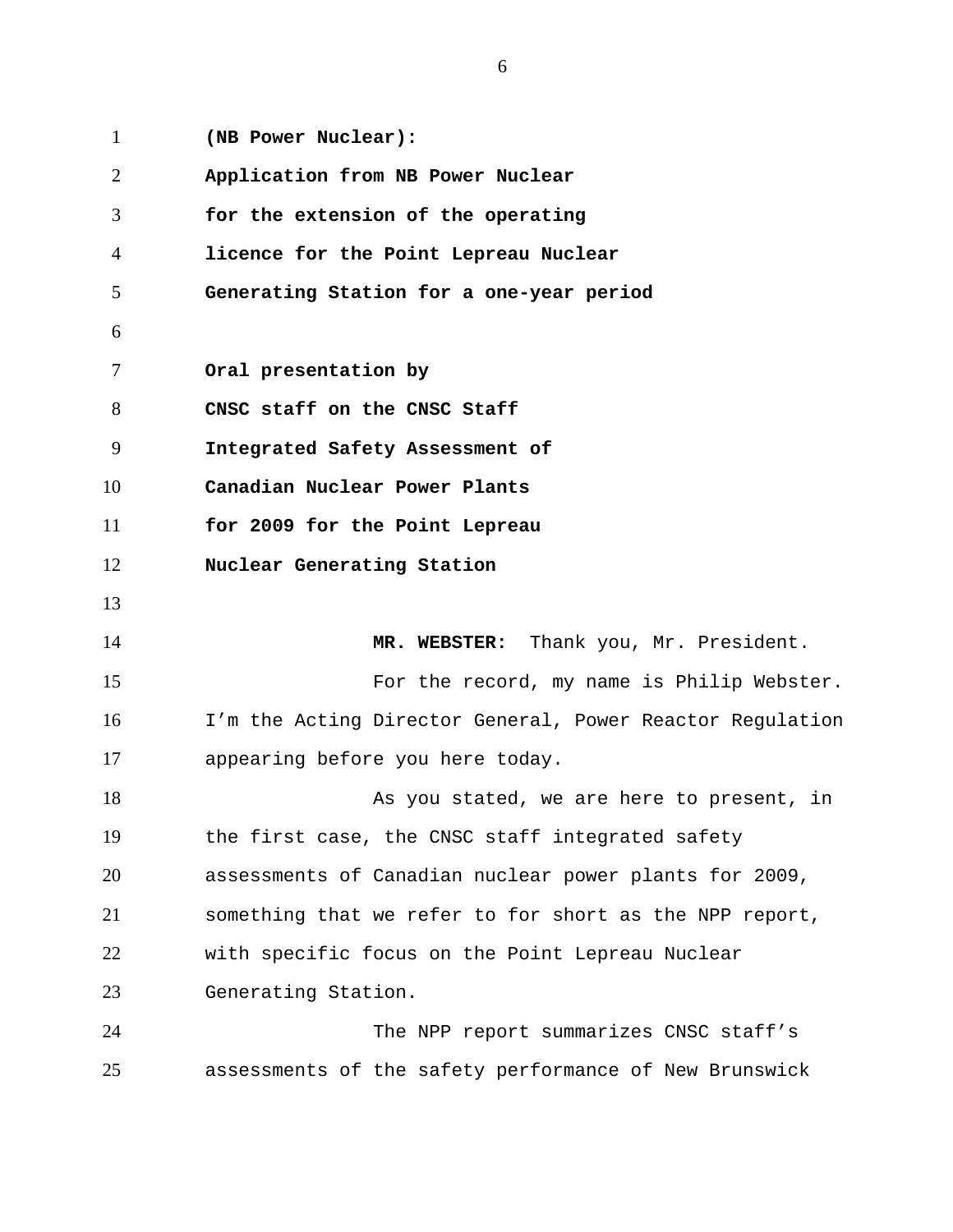1 Power Nuclear at the Point Lepreau Generating Station. 2 3 4 5 6 7 8 9 10 11 12 13 14 15 16 17 18 19 20 21 22 23 24 25 The report results for the other nuclear power plants were presented at the August  $19^{th}$ , 2010 Commission Meeting and will not be repeated here. At that time, New Brunswick Power requested that the staff assessment for Point Lepreau be presented later, at a later date, that being today, along with an update on the refurbishment activities. With me today is Mr. François Rinfret, our Director of the Gentilly-2/Point Lepreau Regulatory Program Division, who will continue the presentation. **MR. RINFRET:** Good morning, Mr. President, Members of the Commission. For the record, I'm François Rinfret. The Point Lepreau nuclear power plant consists of a single 600 megawatt CANDU reactor. New Brunswick Power Nuclear is licensed to operate the plant. The Point Lepreau Generating Station was shut down on March  $28<sup>th</sup>$ , 2008 for refurbishment of the reactor. The refurbishment activities continued throughout 2009 and more information will be discussed later in this presentation. The current operating licence expires in June 2011. There was a request for an extension of the current licence by one year. This request will be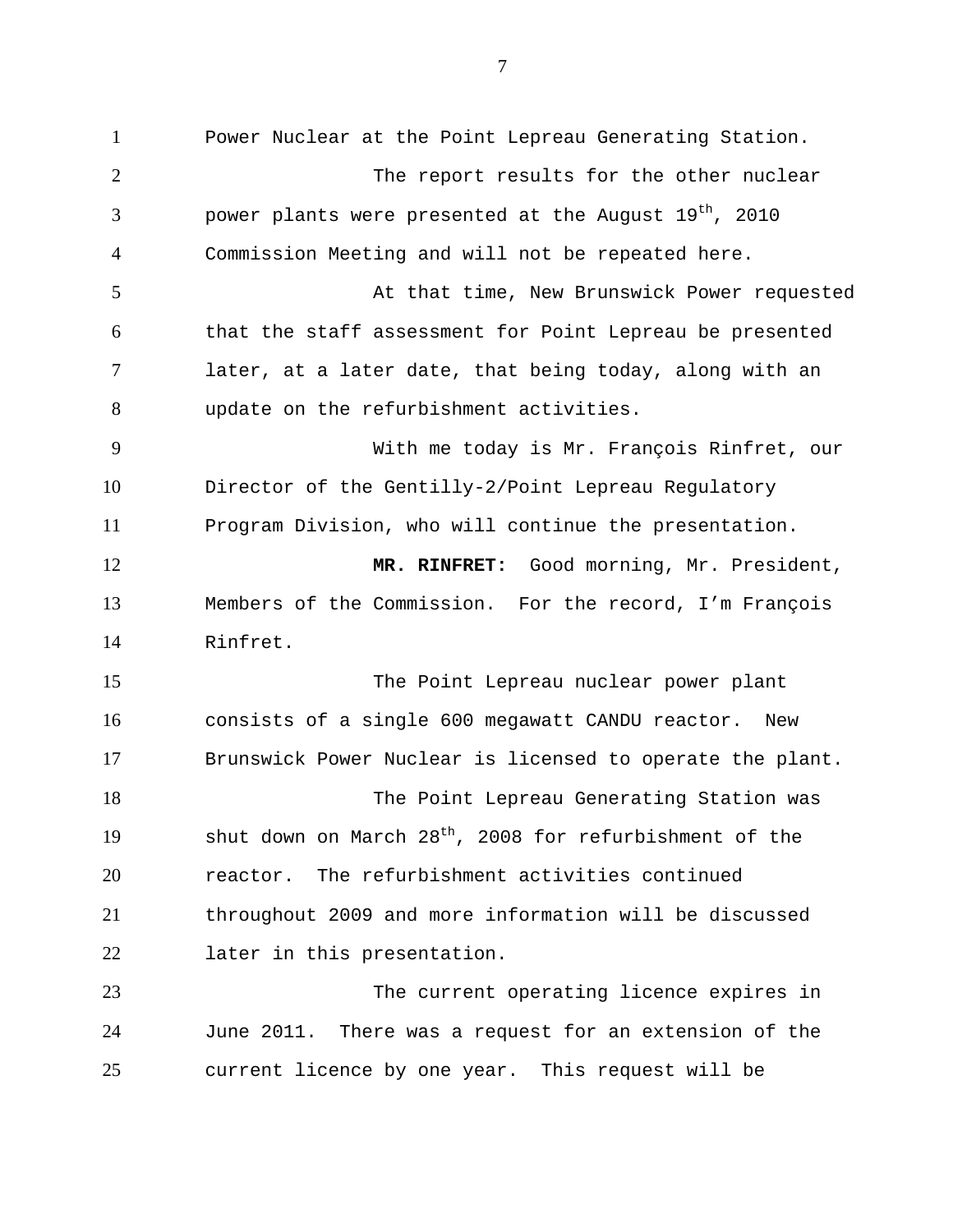1 presented to the Commission later today during this 2 hearing.

3 4 5 6 7 8 I will now turn to the safety performance results achieved in 2009 for all nuclear power plants in Canada, including Point Lepreau. Information was previously presented to the Commission at the August  $19^{th}$ , 2010 hearing for the other stations, as previously noted and is shown here for review.

9 10 11 This table summarizes the safety area ratings for each station, as well as the industry average ratings.

12 13 14 15 16 17 As you recall, we have four rating categories; namely, fully satisfactory (FS), satisfactory (SA), below expectation (BE), and unacceptable (UA). It can be seen that all safety area ratings at all stations, as well as the integrated plant rating were either satisfactory or fully satisfactory in 2009.

18 19 20 21 22 23 24 As the Commission can see from the last column of the table, the achievements of the individual stations translated into satisfactory performances for the industry as a whole. The industry average rating for seven of the eight safety areas were satisfactory, while one safety area, emergency preparedness, received a fully satisfactory rating.

The industry integrated rating which

25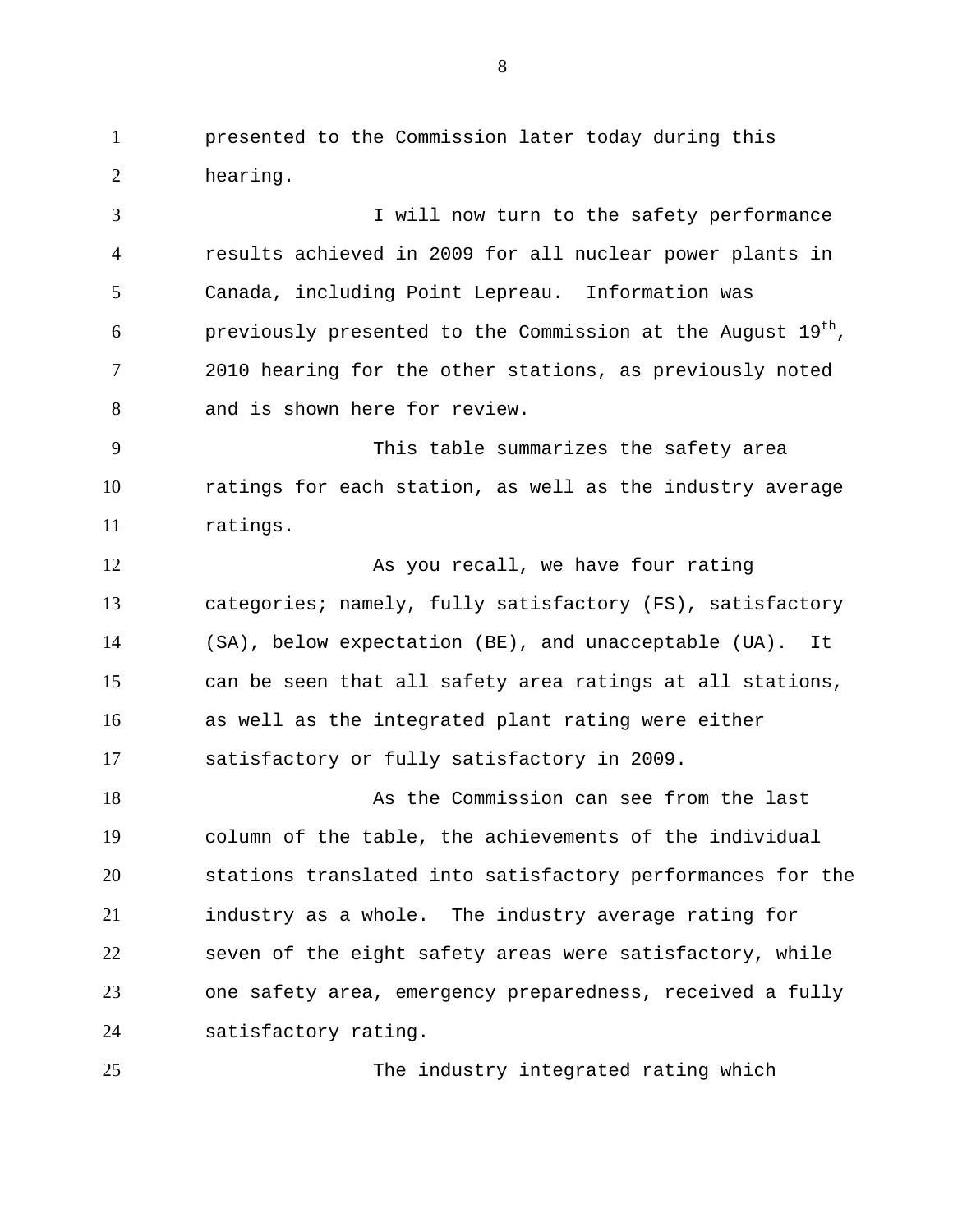1 represents the average of the plant ratings was also 2 satisfactory.

3 4 5 6 7 8 9 10 11 12 13 14 15 16 17 18 19 20 21 22 23 24 More specifically now, the slide shows the safety area ratings of the Point Lepreau station. Due to Point Lepreau's refurbishment status in 2009, not all safety areas and programs could be rated for their performance. Of those safety areas that were rated, all received satisfactory ratings for 2009. Again, the integrated planned rating for Point Lepreau in 2009 was also satisfactory. For the programs that could be rated, occupational health and safety received a fully satisfactory and all other programs were rated satisfactory at the plant. This is a breakdown in the actual safety areas that were shown on previous slides. By way of summary, CNSC staff have made the following observations with respect to safety performance of the nuclear power plants in 2009. There were no serious process failures at any station that could potentially lead to a failure of protective barriers. No members of the public received a radiation dose above the regulatory limit of 1 millisievert per year. In fact, doses to the public from Canadian

nuclear plants were below 10 microsieverts per year.

25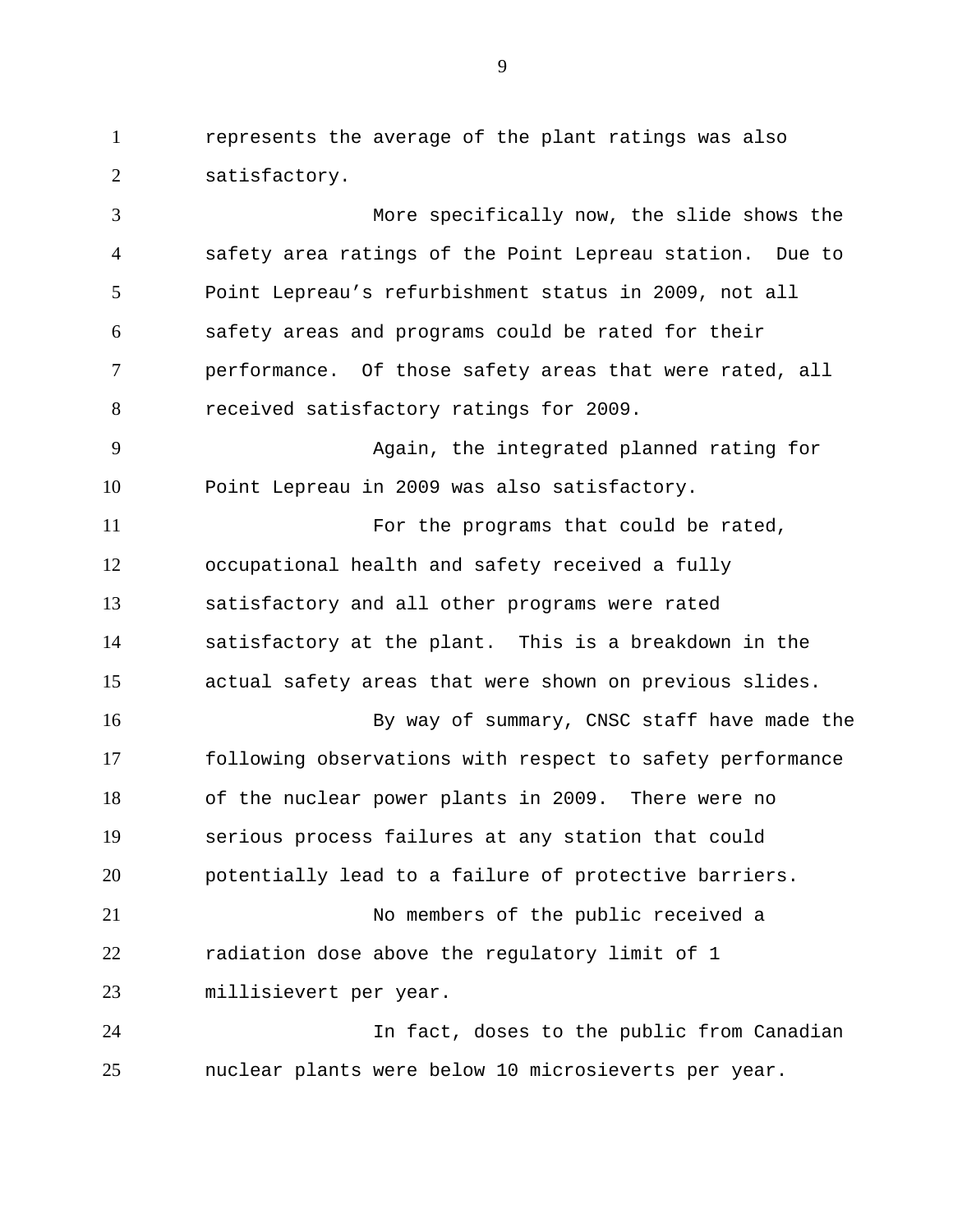1 There were no confirmed worker radiation 2 3 4 5 6 exposures above the regulatory dose limit of 50 millisieverts per year. There were also no incidents resulting in reportable doses in excess of the station action levels which are typically set below regulatory limits as well.

7 8 9 10 The frequency and severity of injuries and accidents involving workers was minimal in 2009 and the accident severity rate for Canadians in nuclear power plants remains low in comparison to other industries.

11 12 13 Environmental releases from the plants were well below station action levels which are typically set at 10 percent of the regulatory limits.

14 15 16 17 18 19 Finally, licensees complied with their licence conditions concerning Canada's international obligations. These positive outcomes were the result of a multitude of provisions undertaken by each licensee and are a general reflection of good organizational management and control.

20 21 22 23 24 25 The Point Lepreau Power reactor operating licence, Lepreau, was amended twice in 2009 based on two licence amendment requests. This is a standard presentation which we are reporting to you. The two technical changes were to incorporate the new licence conditions, one to include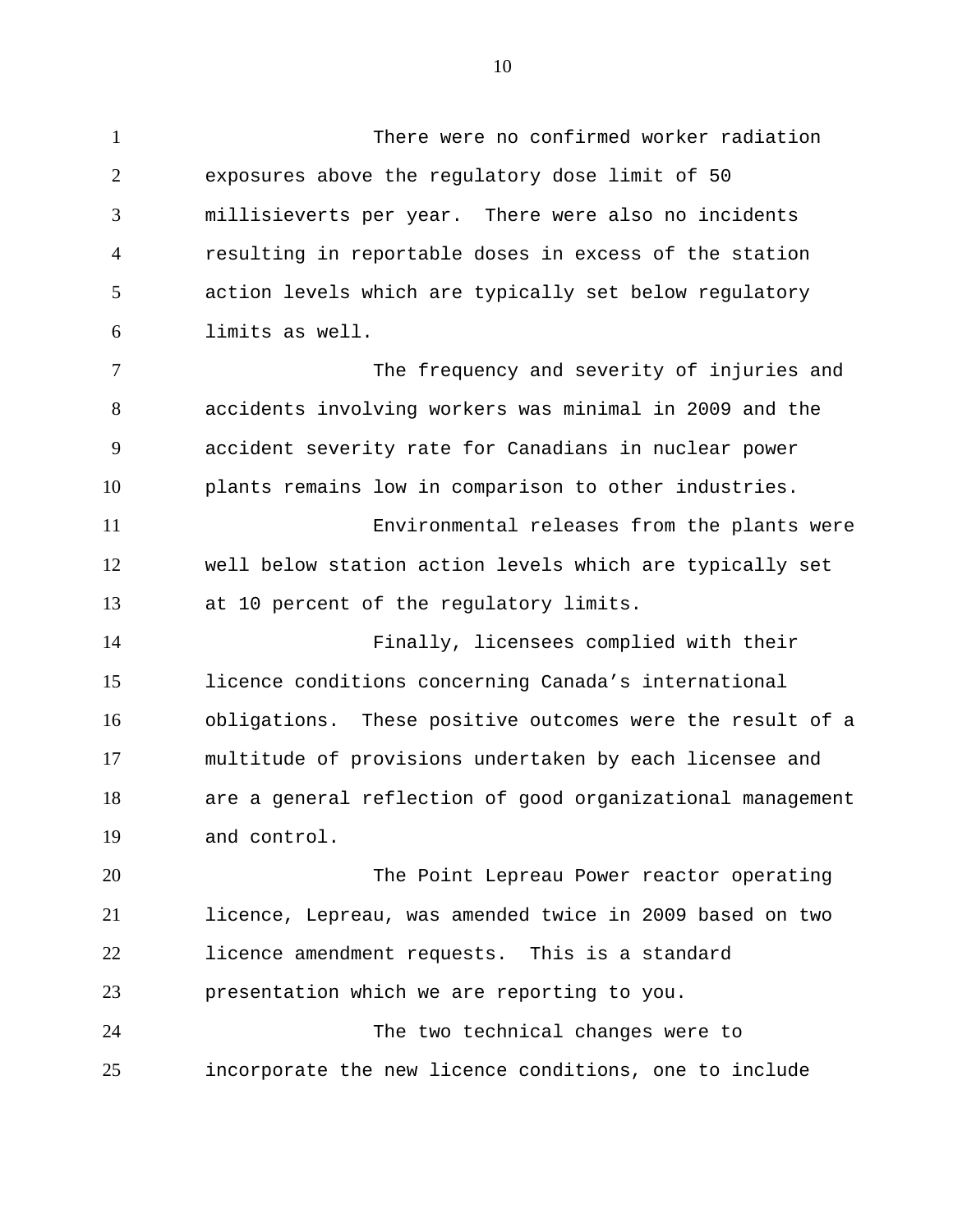1 Document RD-363, the nuclear security officer medical, 2 3 4 5 6 7 8 9 10 11 12 13 14 15 16 17 18 physical, and psychological fitness. And the other change regarding the transitional provisions of a revision 2 to the CNSC requirements for the requalification testing of certified shift personnel at nuclear power plants. There were also some minor administrative changes to update some of the documents to their latest versions. Going forward, staff will be working with the licensee to transition to the new licence format and licence condition handbook. This work is projected to continue in 2011 for the other renewal. Regarding the Point Lepreau refurbishment project, refurbishment activities continued during 2009 and 2010. New Brunswick Power Nuclear announced in October 2010 that Point Lepreau Generating Station is expected to return to service in the fall of 2012. New Brunswick Power Nuclear will provide the Commission with a

19 20 detailed update on the status of the refurbishment after this presentation.

21 22 23 24 25 Some concerns were raised by Commission members during the August 19, 2010 Commission meeting on the 2009 Annual Industry Report about the frequency at which derived release limits, or DRLs, were updated for Point Lepreau. The 2009 report stated that DRLs should be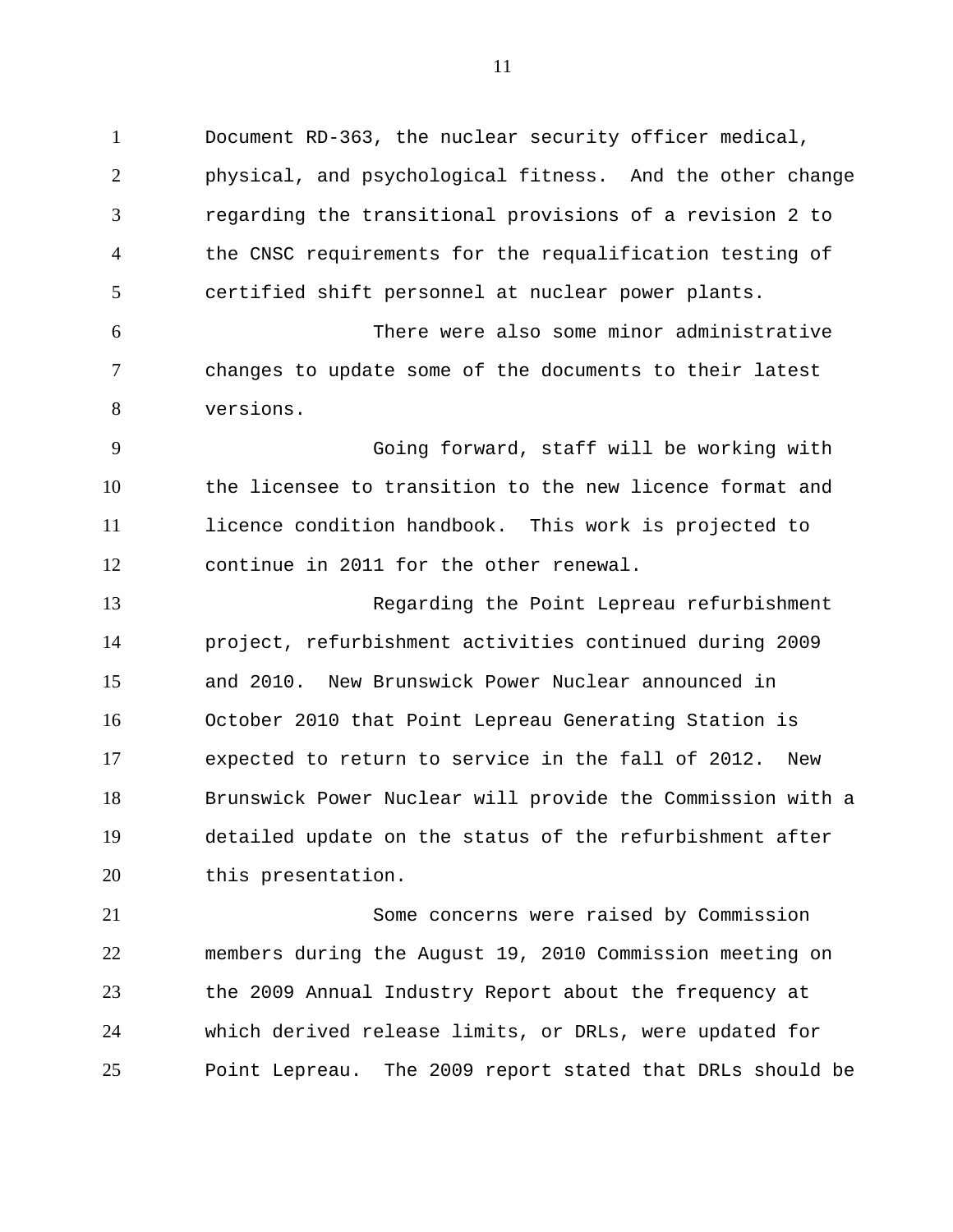1 reviewed and if necessary updated approximately every five 2 years.

3 4 5 6 7 8 9 10 11 12 13 14 15 16 17 18 19 20 21 22 23 24 25 DRLs for Point Lepreau are correct and based on Canadian standards CSA N288.1, version 1987. These are the CSA guidelines for calculating derived release limits for radioactive material in the various types of effluents for normal operation at nuclear facilities. This standard was updated in 2008. NB Power -- New Brunswick Power Nuclear annually verifies and refines the environmental models used in the calculation of derived release limits and summarizes results under document -- CNSC Document S-99, Reporting Requirements. As per normal transition process the 2008 version of this standard will be included to the licence as part of the licence renewal process in 2012. There should be compliance with this updated standard by March 2012. So CNSC staff is satisfied with this plan and currently there is no technical or regulatory issue with this. So Point Lepreau Generating Station emissions are consistently well-below regulatory limits. I'll now turn the microphone back to Mr. Webster. **MR. WEBSTER:** Thank you, Monsieur Rinfret. Based on staff's observations and the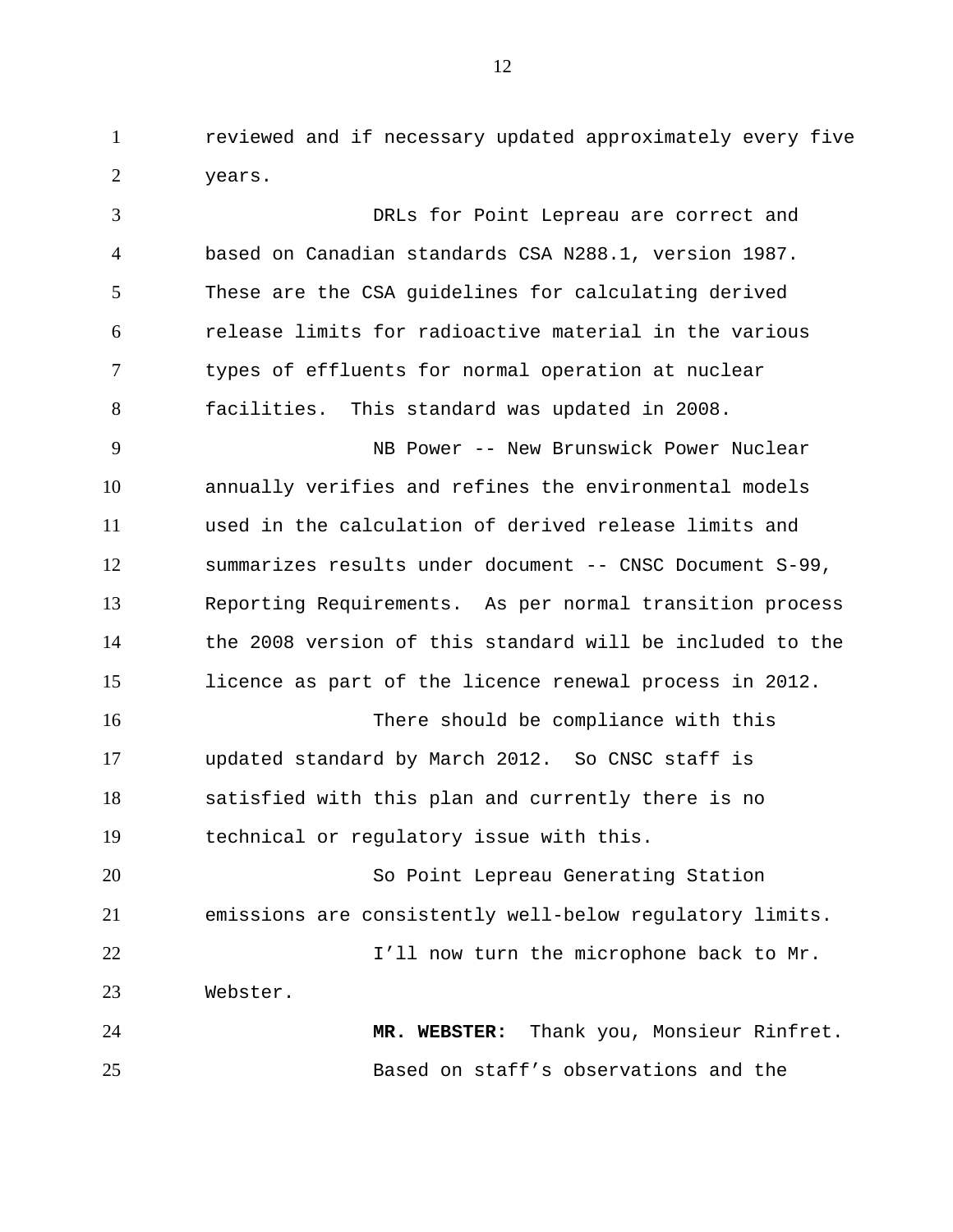1 assessments from our compliance inspections, CNSC staff 2 3 4 5 6 7 8 concludes that all nuclear power plants operated safely in Canada through 2009 and that all the nuclear power plant operators made adequate provision through their programs and procedures to protect the health and safety of Canadians and the environment, as well as to ensure that Canada has met its international obligations on the peaceful use of nuclear energy.

9 10 11 12 This concludes staff's presentation of the performance of the Point Lepreau Generating Station in 2009 as part of our MPP report. We are available to answer any questions. Thank you.

13 14 15 16 17 **THE CHAIRMAN**: Thank you. Before moving into the refurbishment story, is there anything that NB Power would like to comment on the 2009 performance report, or do you want to it together with the next presentation?

18 19 20 **MR. THOMAS:** Mr. Chairman, I think we prefer to wait until we finish ours and address the question.

21 22 23 24 25 THE CHAIRMAN: Okay. So let's move on to the NB Power on the status of refurbishment and their request for a one-year extension to the licence as outlined in Commission Member Document CMDs 11-H2.1, 2.1A, 2.1B and 2.1C. I understand that Mr. Thomas, the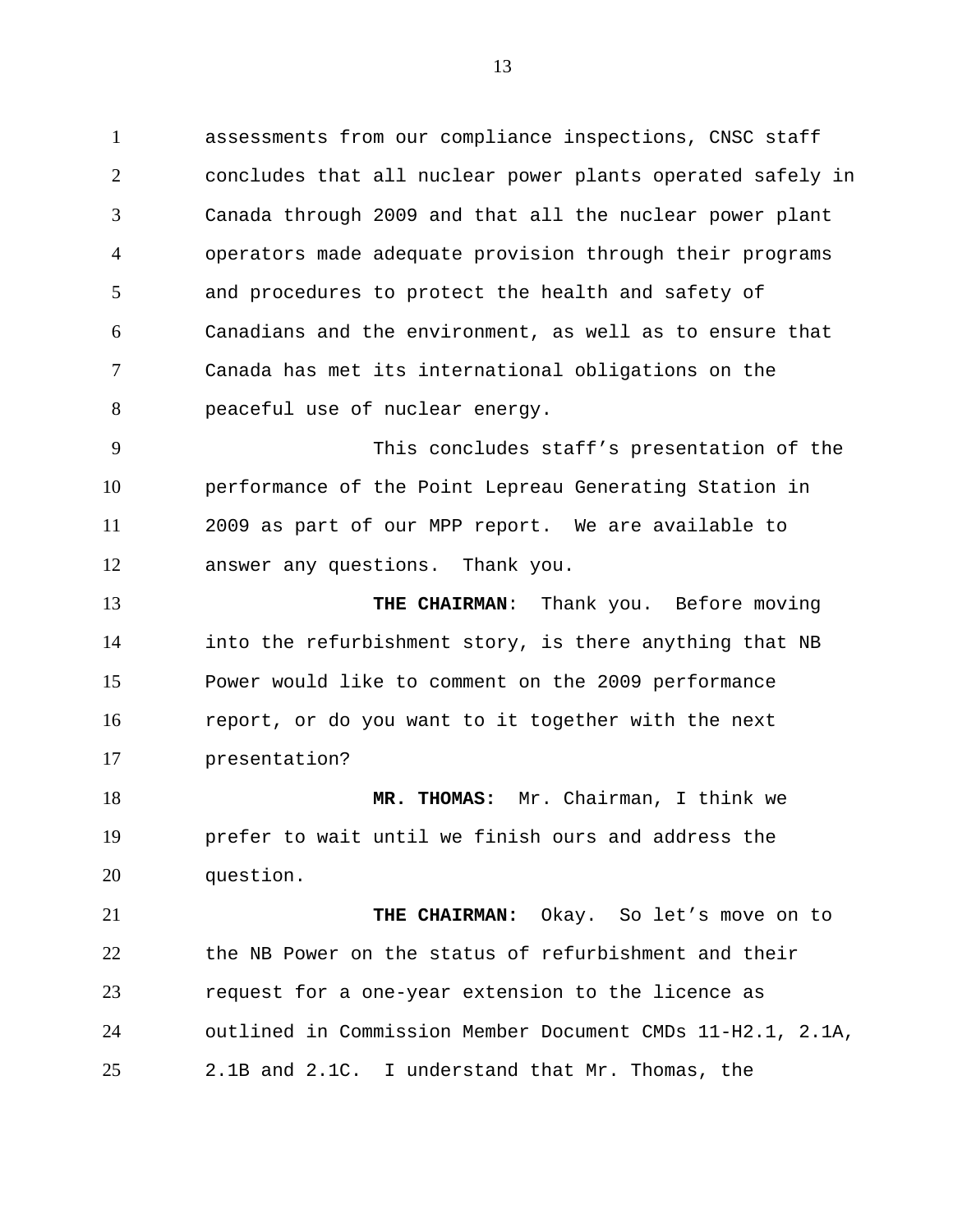1 President and CEO will make the presentation. The floor 2 3 4 5 6 7 8 9 10 11 12 13 14 15 16 17 18 19 20 21 22 23 24 25 is yours. **11-H2.1A / 11-H2.1B / 11-H2.1C Oral presentation by NB Power Nuclear on its refurbishment activities MR. THOMAS**: Bonjour, Monsieur le président, Membres de la Commission, Members of the Commission. For the record, mon nom c'est Gaetan Thomas. Je suis le président directeur général d'Énergie Nouveau-Brunswick, NB Power. I would like to thank the Commission and staff for allowing us to delay our presentation on the annual report because we were in the middle of a very, very difficult process at the time and we have resolved the issue and that was very, very important for us to be focussed all our team on the project at the time. I would also like to take the opportunity to mention how important this plant is to New Brunswickers, to our customers because it's part of our long-term strategic planning where the plant will be required to produce a third of the energy in the Province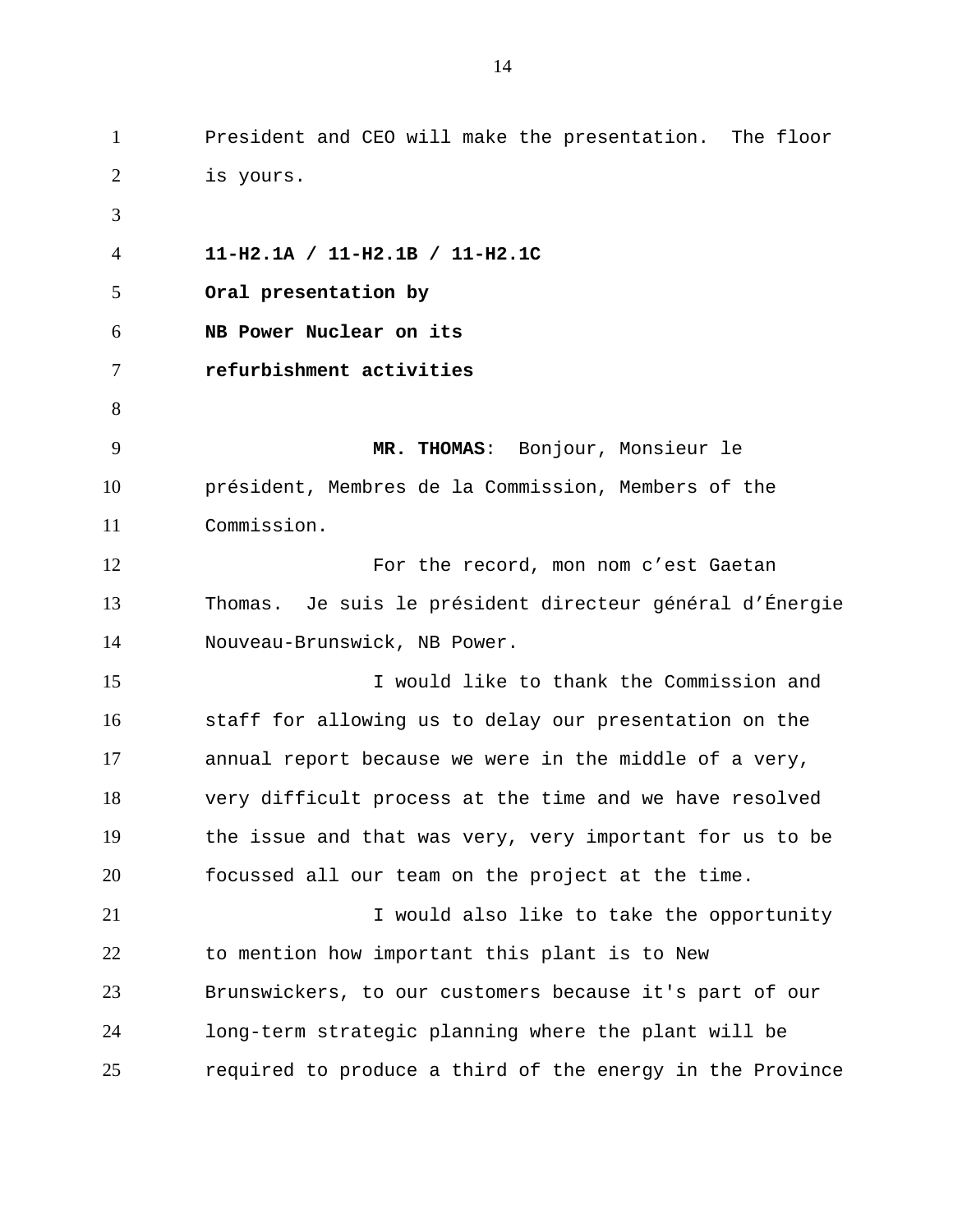1 of New Brunswick. And that is allowing us to meet our 2 3 4 green gas emissions targets for long term. That allows us to have about two-thirds non-emitting power in New Brunswick, which Lepreau is the biggest contributor.

5 6 7 8 9 10 11 12 13 14 15 16 I would also like to mention that the Board of Directors and everyone in the senior management team is supporting this project and one of the things that we've learned through this process is that, you know, the importance and the focus that all the men and women at Point Lepreau have done on safety and quality will pay off; it will be the reason why this plant will run reliably and safely for a long time. And there was never any compromise from anyone on the team, and I want to acknowledge that in spite of all the pressures, whether they were from the media or public, safety and quality remains our top priorities.

17 18 19 20 In spite of all the difficulties, you know, we have stepped up the game in terms of human performance as well. We had over 7,000 observation and coaching opportunities that will be described by the team later.

21 22 23 24 25 We made some significant improvement on our mispositioning index and we got certified for pressure boundary -- our pressure boundary program got certified in the middle of all the activities. These are all signs that the station is on the move towards our goal of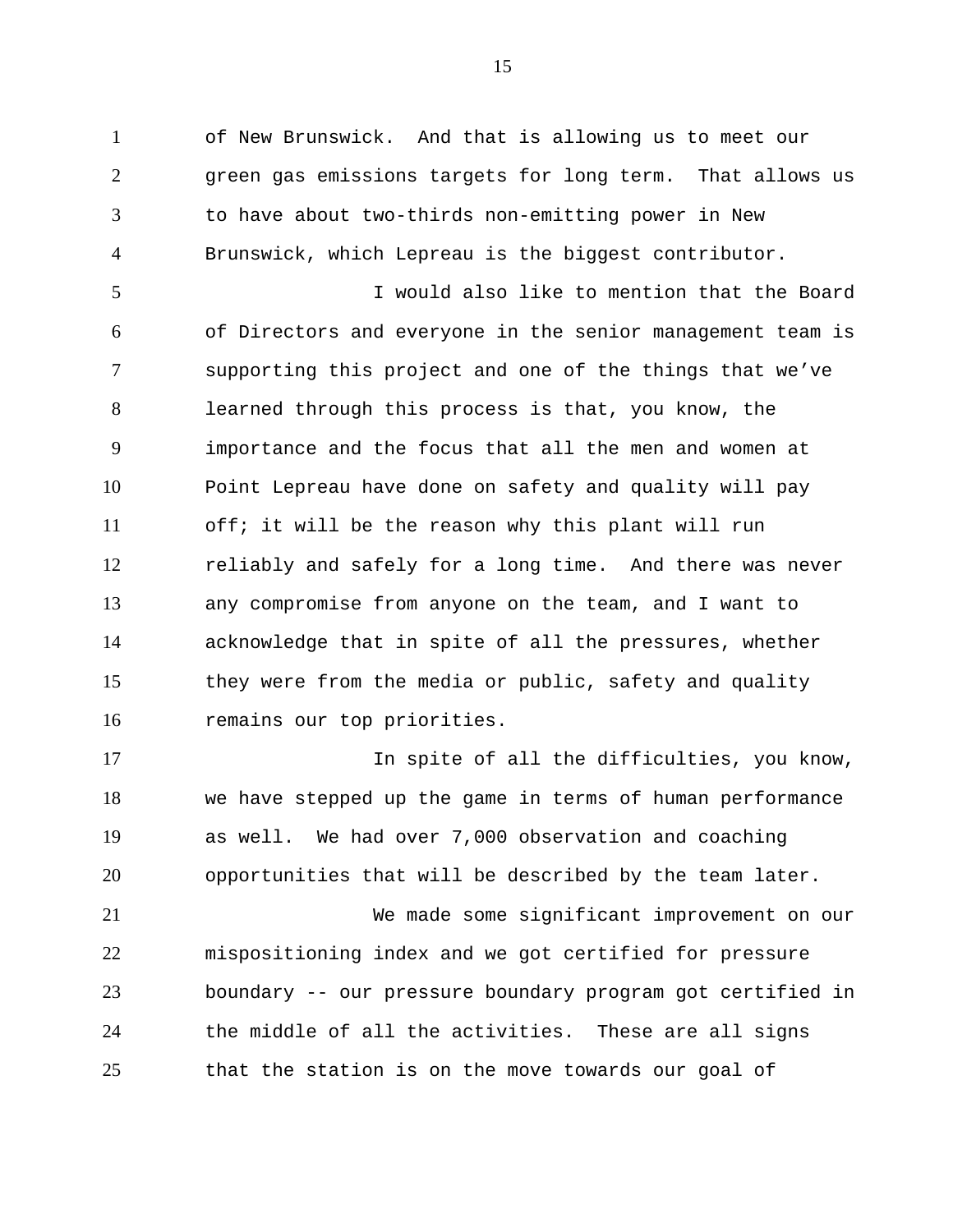1 excellence.

| $\overline{2}$ | So we will continue and we continue                        |
|----------------|------------------------------------------------------------|
| 3              | throughout this process to have a rigorous training        |
| 4              | program and that is key. Because of a long outage, we      |
| 5              | want to ensure that our operators stay sharp, stay focused |
| 6              | and they're ready for restart for the fall of 2012.        |
| $\tau$         | So without further ado I will introduce                    |
| 8              | Blair Kennedy who is our VP of Nuclear and Generation, and |
| 9              | Blair will introduce our team and we will have more        |
| 10             | details. We appreciate the time you are allowing us today  |
| 11             | to update on the refurbishment.                            |
| 12             | Je vous remercie pour votre temps                          |
| 13             | aujourd'hui. C'est très important pour nous autres de      |
| 14             | pouvoir avoir le dialogue avec la Commission.              |
| 15             | Blair.                                                     |
| 16             | MR. KENNEDY: For the record, my name is                    |
| 17             | Blair Kennedy and as Gaëtan mentioned, I am the Vice-      |
| 18             | President of Nuclear, as well as conventional generation.  |
| 19             | We appreciate the opportunity to speak to                  |
| 20             | you today on the status of the Point Lepreau refurbishment |
| 21             | project.                                                   |
| 22             | Let me introduce the members of the support                |
| 23             | team that are here today. To my right is Rod Eagles,       |
| 24             | Refurbishment Project Director. Next to him is Wade        |
| 25             | Parker, Station Director. Next to Wade is Kathleen Duguay  |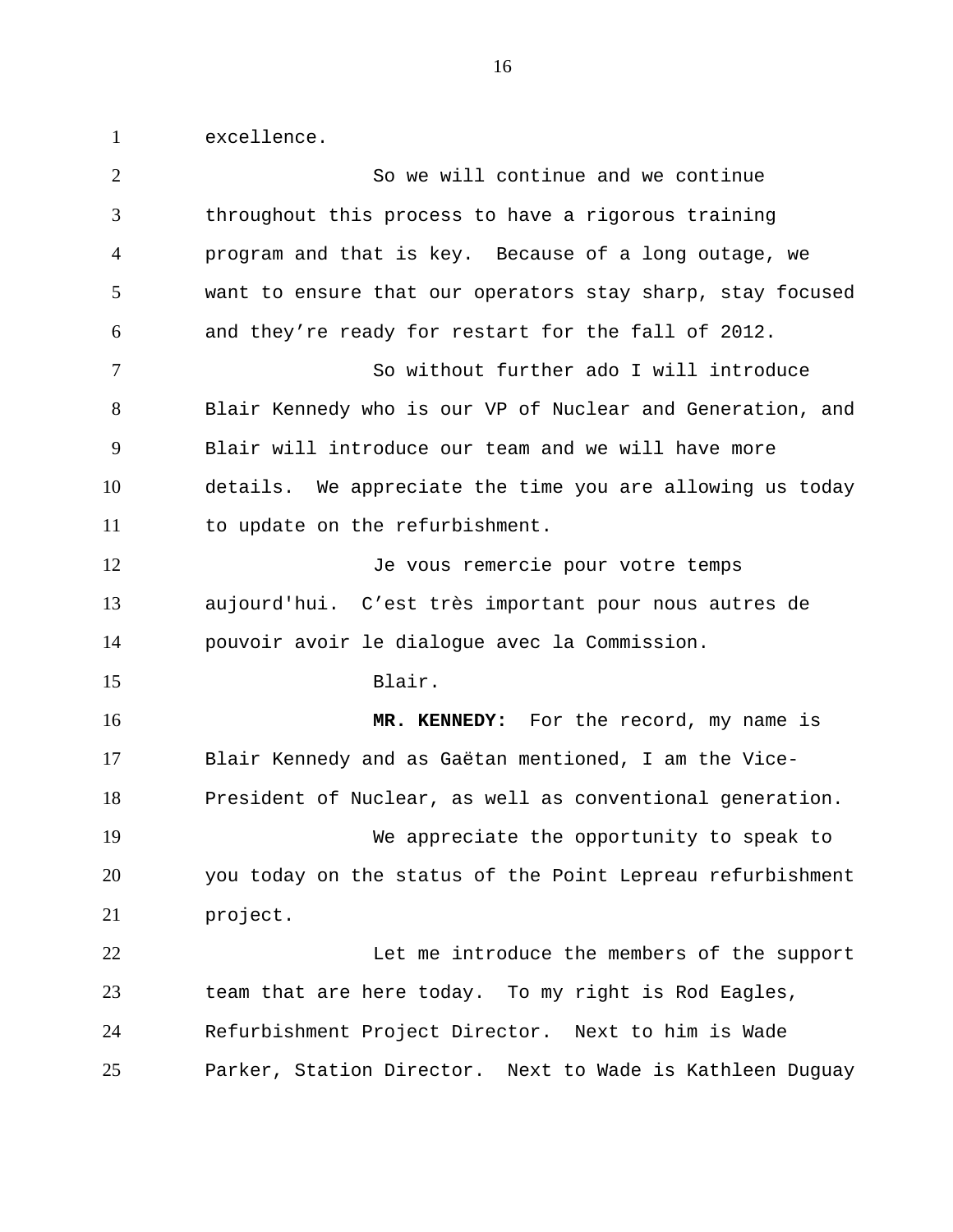1 the Manager of Public Affairs; Paul Thompson, the 2 3 4 5 6 7 8 9 10 11 12 13 14 15 16 17 18 19 20 21 22 23 24 25 Regulatory Affairs Manager; Charles Hickman, Health Safety and Environmental Manager; and Heather McLean, the Director of Communication for NB Power. The written supplemental material submitted with this presentation forms a part of this oral presentation. Our presentation today will be in two parts. Rod Eagles, Refurbishment Director, will provide you, Members of the Commission, an update on the refurbishment project and Wade Parker, Station Director, will provide you an update on the station's operation with respect to the CNSC Industry Report and our request for a power reactor operating licence extension. Before I turn it over to Rod Eagles, I would like to emphasize that safety as Gaëtan has mentioned is our top priority at NB Power. We continue to maintain high standards for health, safety and quality throughout the refurbishment project. In any instance where we feel that these principles have the potential to be compromised, we take the necessary time to ensure that the job is done right. Our workers and supplemental staff continue to demonstrate a high degree of ownership for safety standards established at the station. We fully endorse the principle of continuous improvement as we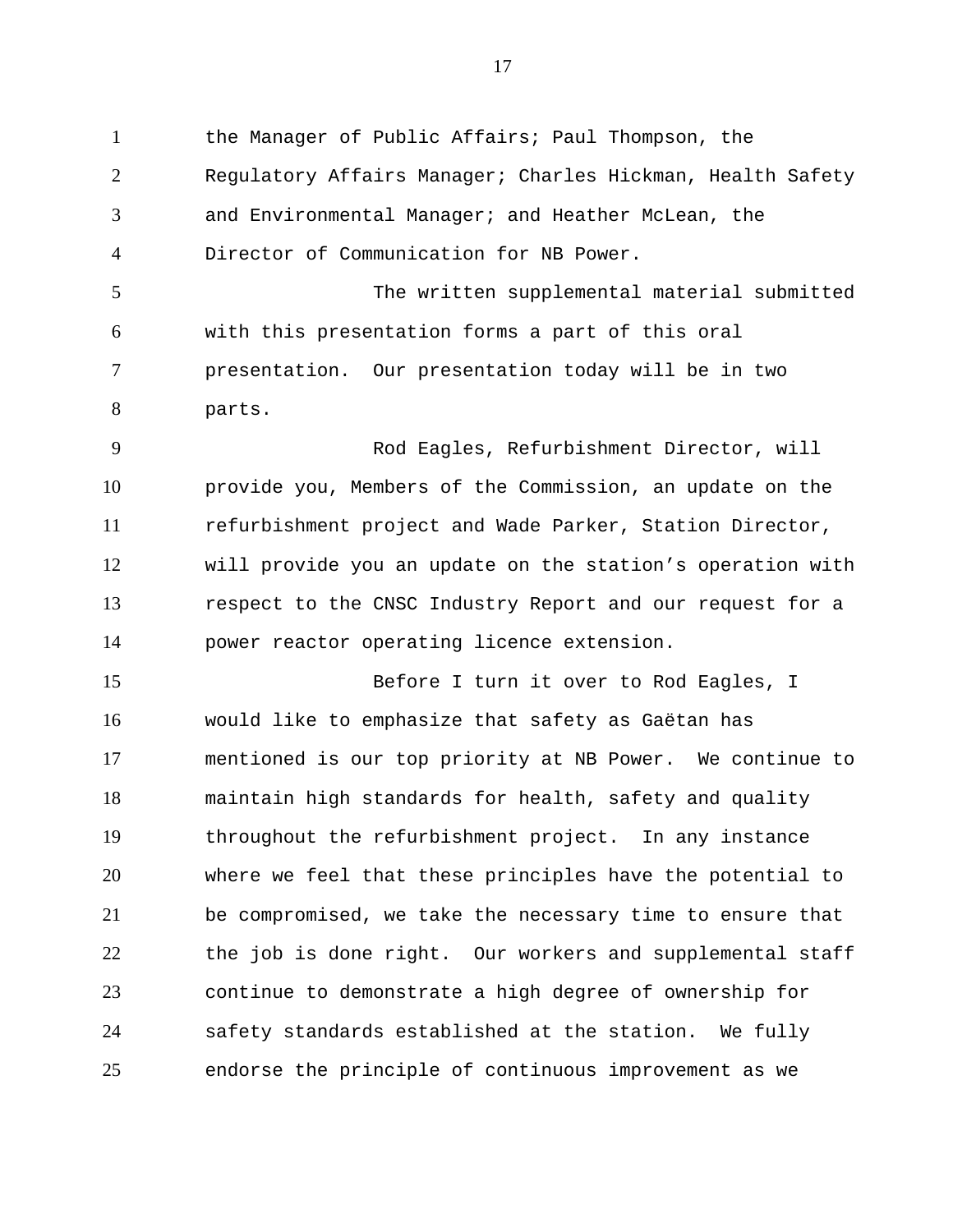1 strive for excellence. Efforts are concentrating on 2 3 4 5 completing this outage in a safe and in a quality manner and preparing for a safe restart of the Point Lepreau Generating Station and a continued operation for the next 25 to 30 years.

6 7 8 Thank you; and I will now turn the presentation over to the Refurbishment Director, Rod Eagles.

9

10 11 12 13 **MR. EAGLES:** Thank you Mr. Kennedy. Mr. Chairman, Members of the Commission, for the record, my name is Rod Eagles. I am the Refurbishment Project Director at the Point Lepreau Generating Station.

14 15 16 17 This presentation today is a follow-up to our presentation in December 2009 and provides the Commission with an update of our progress in the status of work related to the refurbishment project.

18 19 20 21 Specifically, we will provide details of the work over the past year as it relates to the challenges we have experienced in the installation of Calandria tubes.

22 23 24 25 We will provide an update to other key project activities and accomplishments and as well insight into some of the ongoing project programs and upcoming work.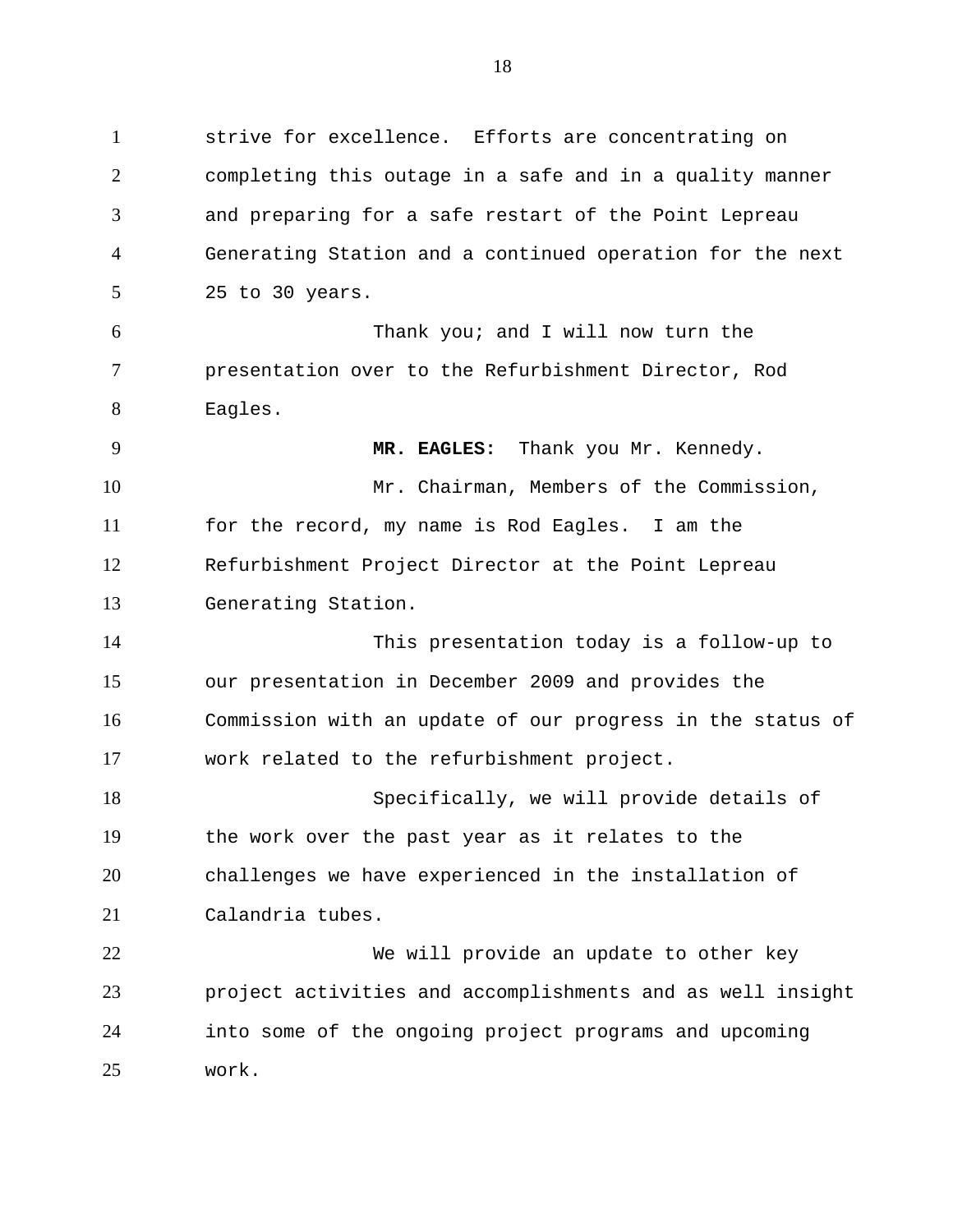19

1 We will close with an update of our 2 3 4 5 6 7 8 9 10 11 12 13 14 15 16 17 18 19 20 21 22 23 24 25 activities and plans for commissioning and return to service which will be the key focus of our next appearance before the Commission for the hearing to request permission to load fuel as the end of the outage is approached. As both Mr. Kennedy and Mr. Thomas stated, safety is our top priority. As indicated in the written submission, there continues to be a comprehensive, conventional safety program in place which has lead to a low rate of lost-time accidents on site. The program encourages reporting of minor incidents or near misses as these are seen as indicators of the more -- of the potential for more significant issues. The safety team's success is due in part to the coordinated and team approach in managing field activities. There are weekly meetings with all contractor safety representatives. There is a strong field presence from both NB Power and contractor safety staff, all using a common radio system to allow immediate communications. There is a project Joint Health and Safety Committee that meets weekly and includes all contractors. Weekly walkdowns are done in conjunction with CNSC staff, and there are common expectations and a coordinated training system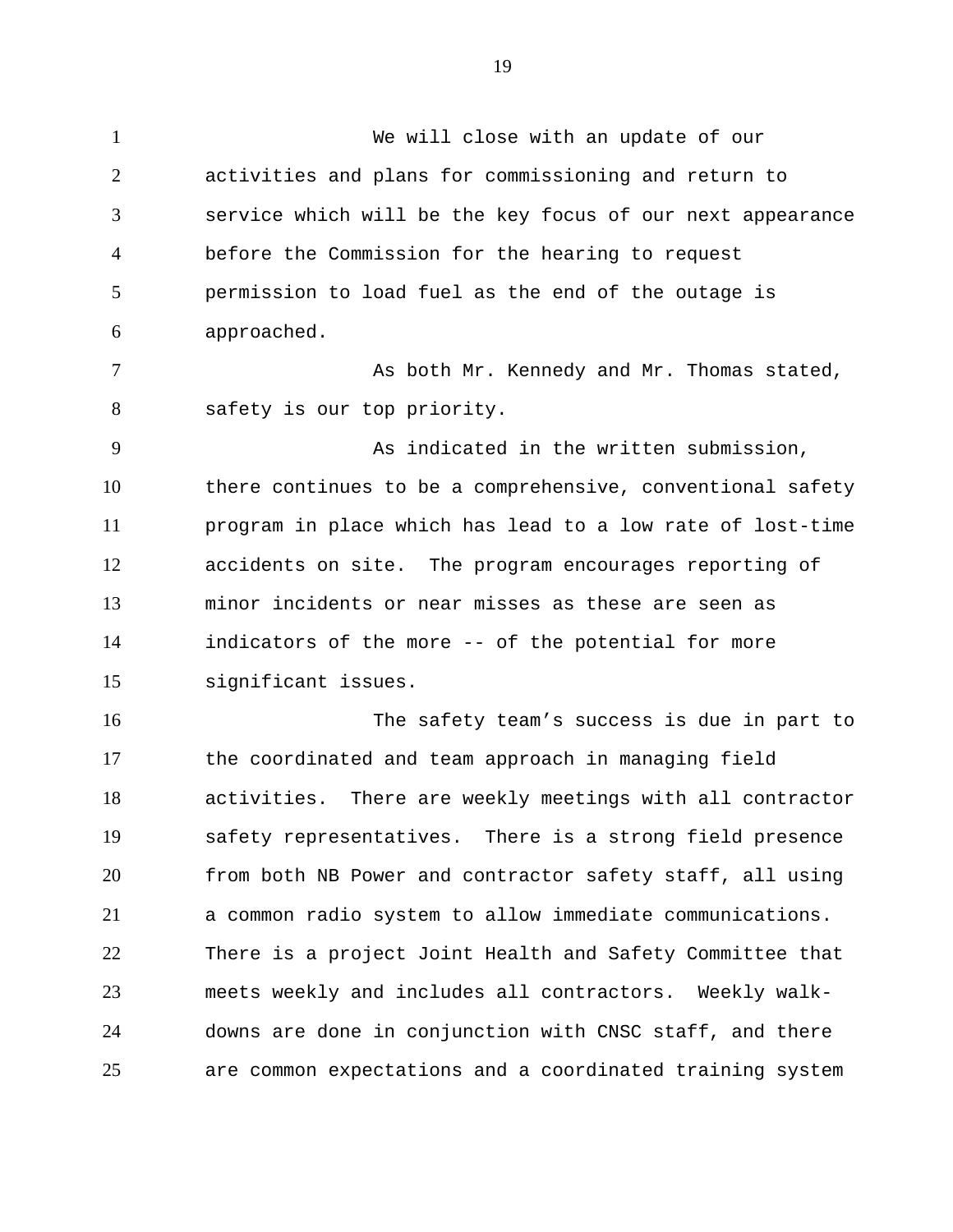1 in key areas; for example, fall arrest, lifting and 2 rigging.

3 4 5 6 7 This is not to say that there have not been some challenges to safety, but responsive change in the face of observed challenges to a safety program have led to continued improvement in our safety by our workers and our leaders.

8 9 10 11 12 A key factor in the improvements has been the cooperation with CNSC site staff in joint observations of field activities which assists in clarity of expectations and resolution of observed areas for improvement.

13 14 15 16 17 18 As part of our safety program the initiation of stand-downs in the work has become normal - has become a normal part of business to permit adequate time for investigation, training, reflection on specific incidents to bring home the message that safety is the most important element of work activities.

19 20 21 22 In summary, there is a strong management support for safety and it is reflected in all aspects of daily work and the photo in this slide reflects positively on the many safety expectations for our workers.

23 24 25 Since the outage began, our focus on the safety of workers and the public has been reinforced to all workers and as a result an excellent safety record has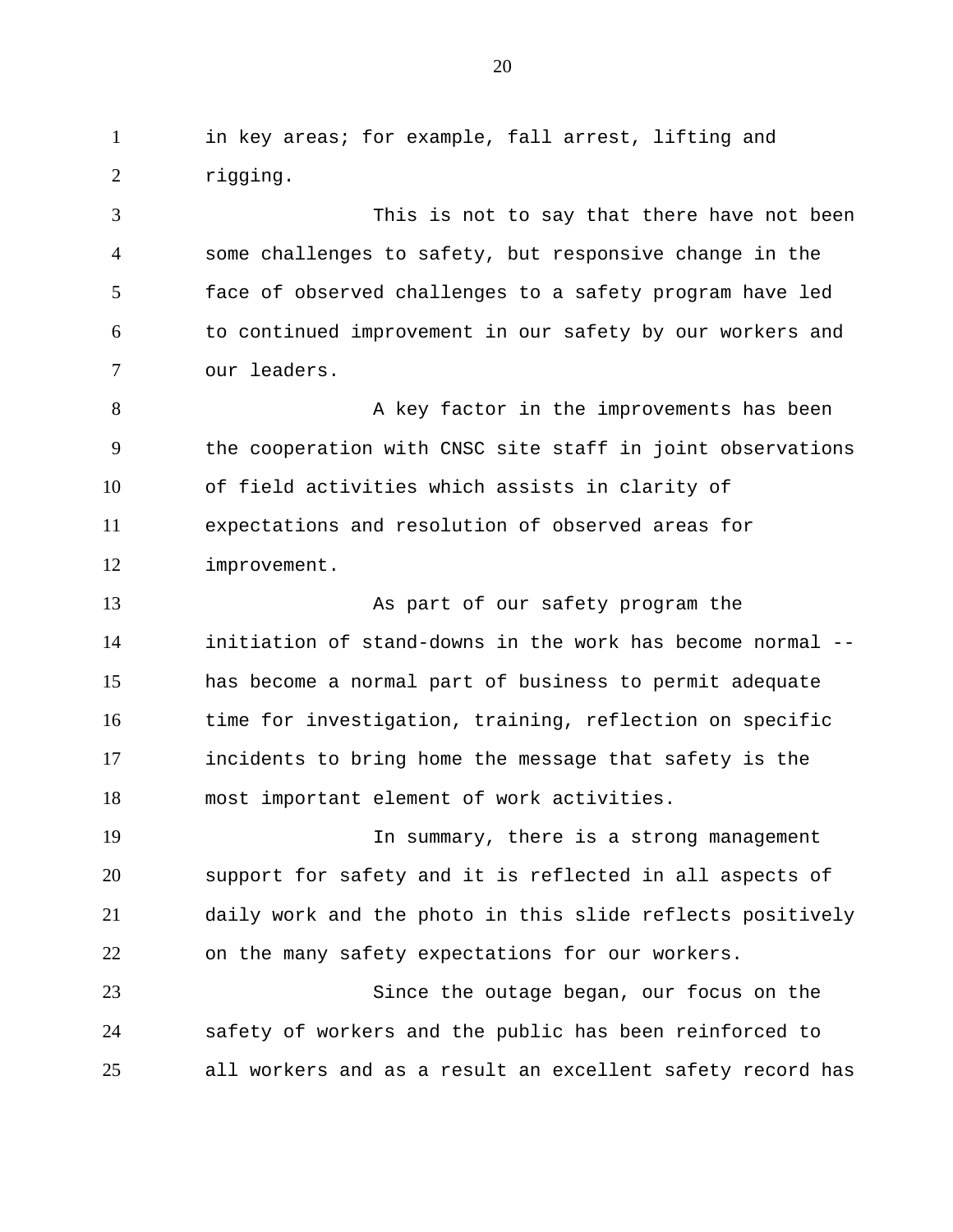1 been maintained. To date, more than 11 million person 2 3 4 hours have been completed by a workforce which has peaked at approximately 2,800 workers including all contractor staff.

5 6 7 8 9 10 11 12 Details of the disabling incident frequency and severity rates have been included in the written submission. It is appropriate to point out that these statistics have shown approximately 50 percent decrease in disabling frequency year over year for the past two years. These figures not only lost-time injuries, but any disabling injury that prevents a worker from returning to their normal work function.

13 14 15 16 17 As a result, we have also highlighted our lost-time accident frequency performance and note that Point Lepreau performance in this measure is an order of magnitude better than provincial and national heavyindustry averages.

18 19 20 21 22 Despite the record, we are disappointed that there have been eight lost-time injuries with PLGS staff and contractors over the course of the outage. As I mentioned, our focus is continuing to reduce the occurrence of incidents during the outage.

23 24 25 With respect to disabling injury severity rates, 2010 saw an increase in this statistic as a result of the modification to the reporting criteria to meet our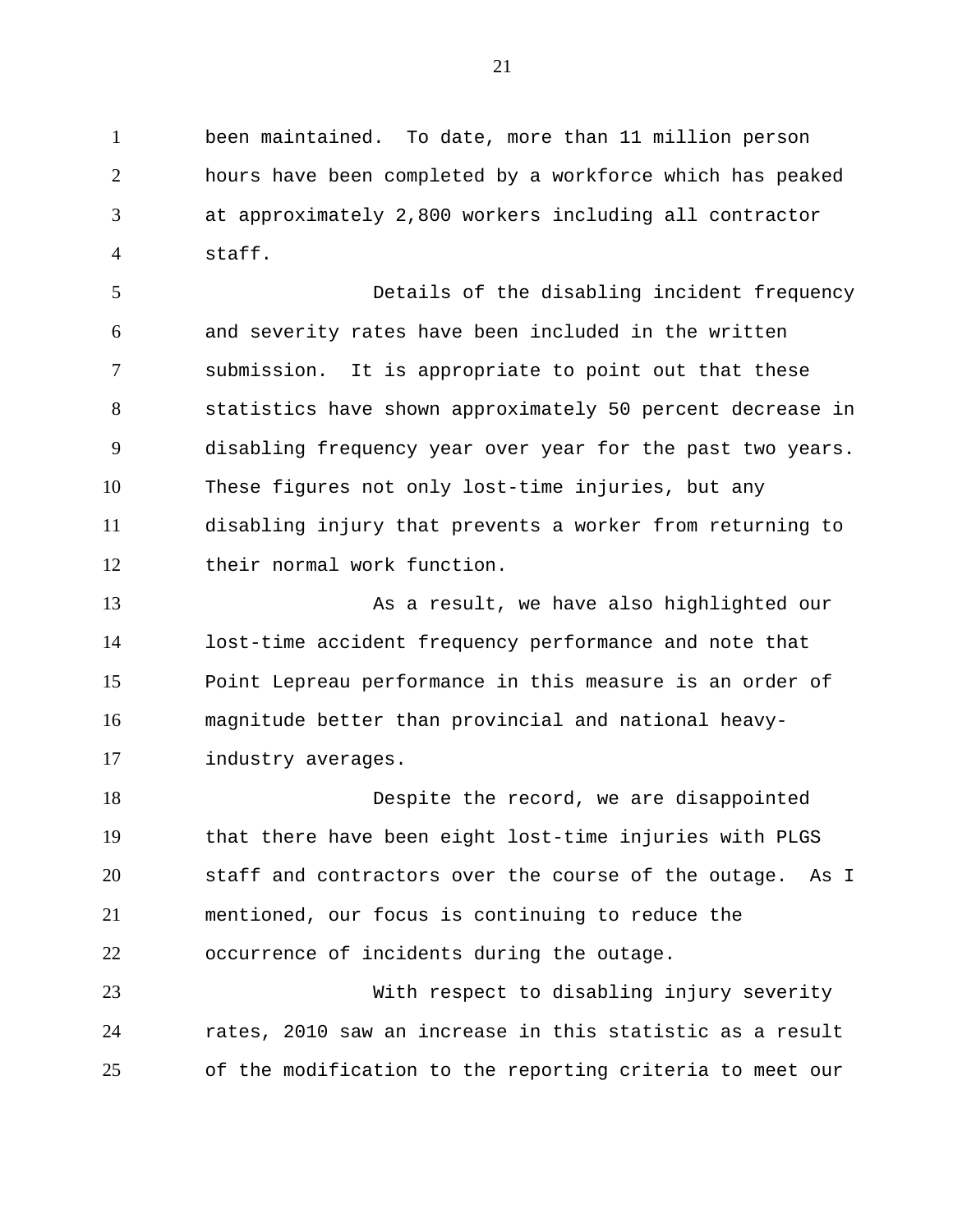1 interpretation of the S99 reporting requirement. The 2 3 4 5 6 severity-rate statistics now represent not only days lost due to injury, but also the number of days where employees are on a restricted-work program due to injury and not being able to return to the entirety of their normal job function.

7 8 9 10 This very much more restrictive definition increases the severity-rate figure, but provides additional information to allow opportunities for improvement to our safety program.

11 12 13 14 15 16 An industry-wide issue has been identified with the tracking of alpha contamination which has driven action by each licensee. Although NB Power was well prepared for the risk of alpha contamination, additional measures have also been put in place as a result of this issue.

17 18 19 20 21 To prepare for the possibility of encountering alpha hazards during refurbishment, and based on operating experience, contamination monitors, friskers and air monitors with alpha detection capability were purchased prior to the outage.

22 23 24 25 Good planning and review of work packages and related ALARA plans ensures that appropriate personnel-protective equipment is provided for high-risk outage activities; for example, those requiring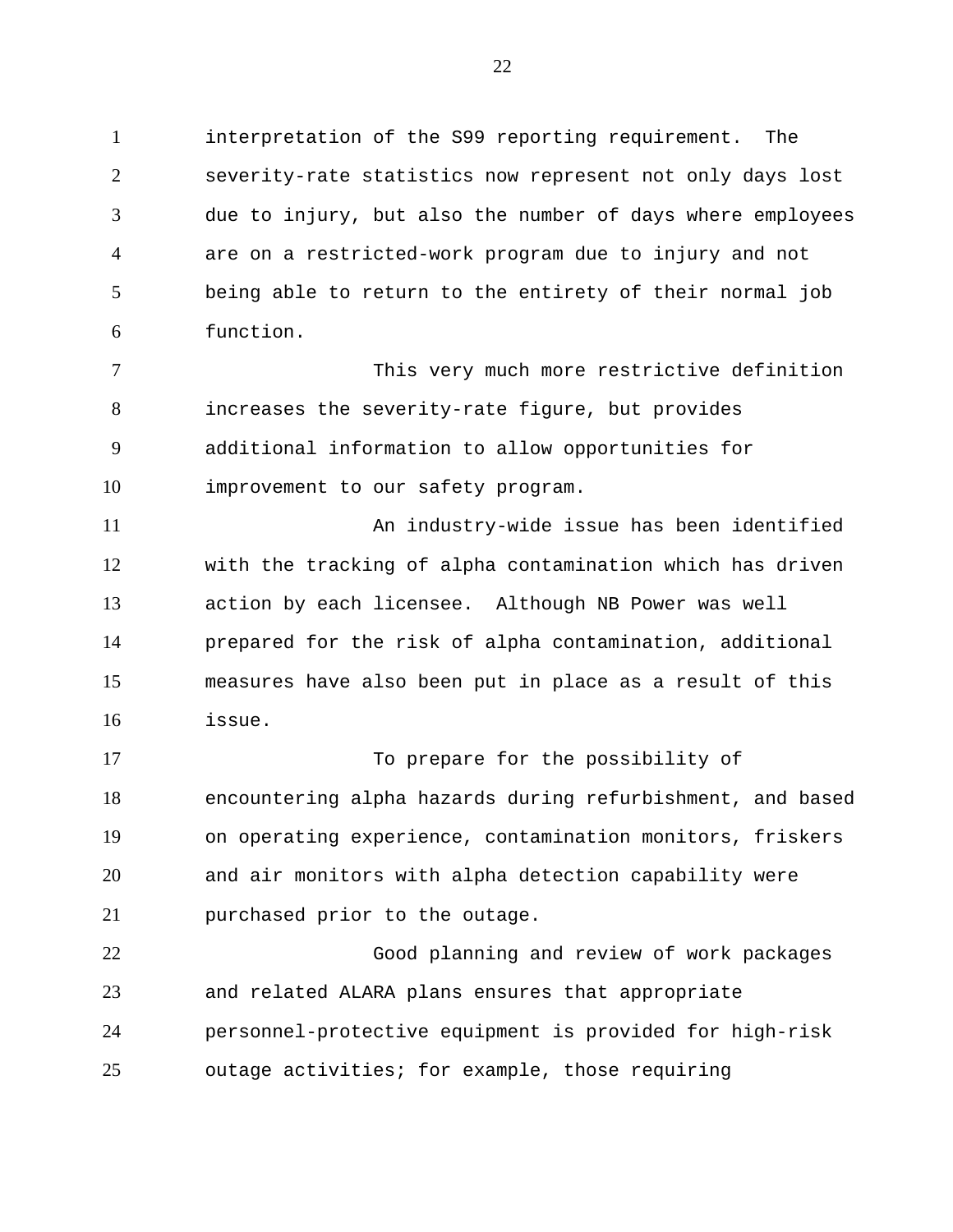1 respirators to be worn where contamination exists or where 2 it has the potential to be generated.

3 4 5 6 7 Point Lepreau has had a good operational history, particularly related to the management of fuel and the control of contamination. Both of these factors help limit the potential issues related to alpha contamination.

8 9 10 11 Based on recent bioassays of five long-term employees by a third-party lab in the U.S., PLGS does not have issues related to the long-term, chronic alpha exposure.

12 13 14 15 16 17 18 19 Following the detection of alpha activity in our project in February 2009, the areas requiring respiratory protection were expanded; alpha spectrometry capability was enhanced for analysing air and smear samples, whole body counting frequency was increased, personnel air samplers were worn periodically for selected workers to determine whether airborne alpha hazards existed in their workspace.

20 21 22 23 24 25 Rigorous decontamination activities were performed throughout the reactor building, allowing respiratory protection requirements to be relaxed in peripheral areas. And alpha monitoring and respiration protection continues to be mandatory where the potential for contamination exists.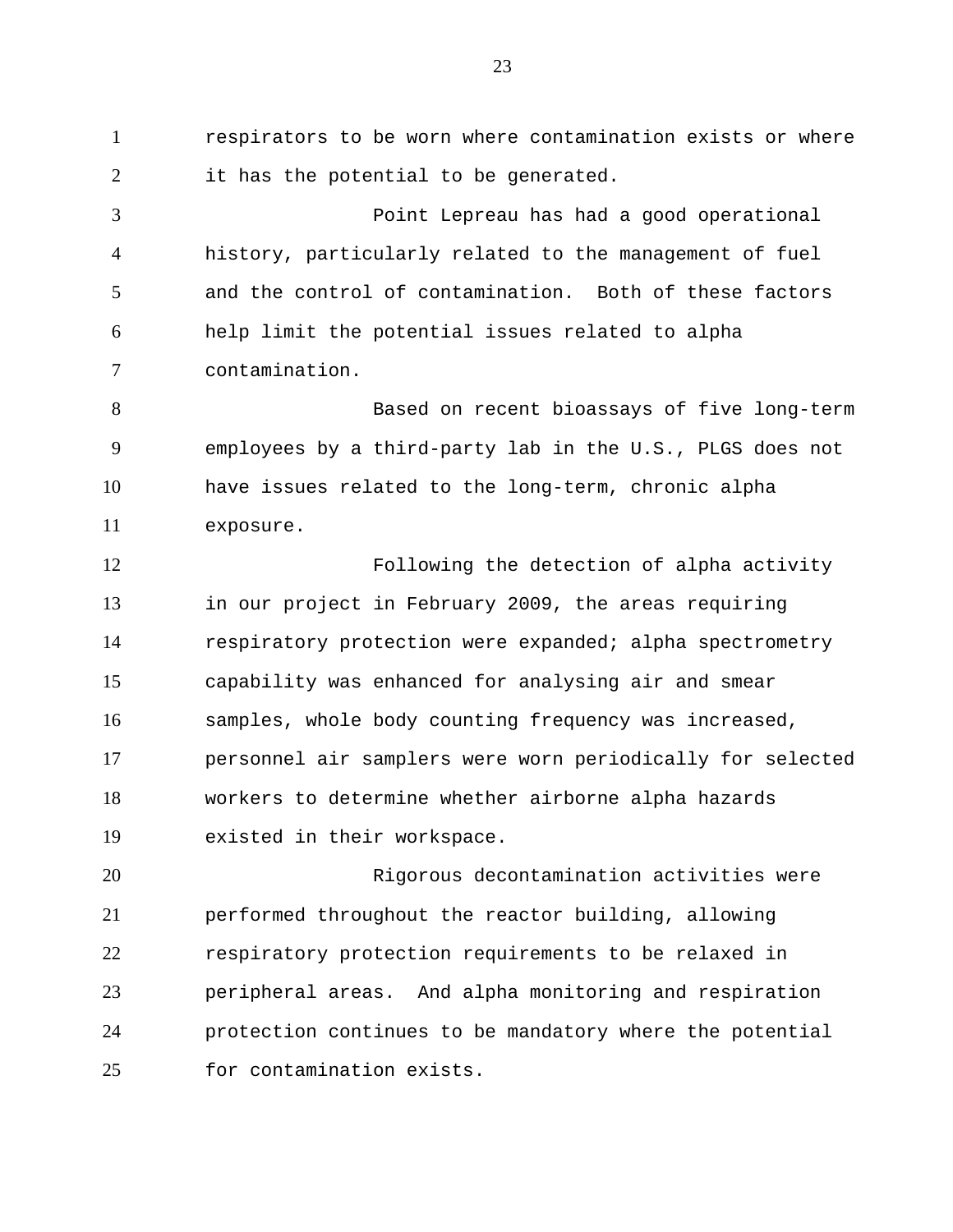1 We continue to follow industry operating 2 3 4 5 6 7 8 9 10 11 12 13 14 15 16 17 18 19 20 21 experience and review our radiation protection programs to ensure that we're managing issues related to alpha and using third party experts to ensure we identify appropriate upgrades. I should note here that as a result of the significant effort placed on contamination control it is possible to visit our reactor vault without the need for special radiation protection clothing due to the very low risk of contamination in these work areas. NB Power Nuclear continues to place a great deal of effort on the goal of as low as reasonably achievable radiation dose to workers and the public. At this time, NB Power Nuclear and AECL have approximately 100 staff and supplemental personnel dedicated full-time to radiation safety of workers. In the final stages of planning each sequence of radiation work, the detailed review of the work construction which is carried out to ensure that radiation controls are adequate and appropriate for the work to be done.

22 23 24 The ALARA plans issued for the work contain challenging radiation exposure limits to drive appropriate behaviours during the execution of the work.

25 The extensive use of training and mock-ups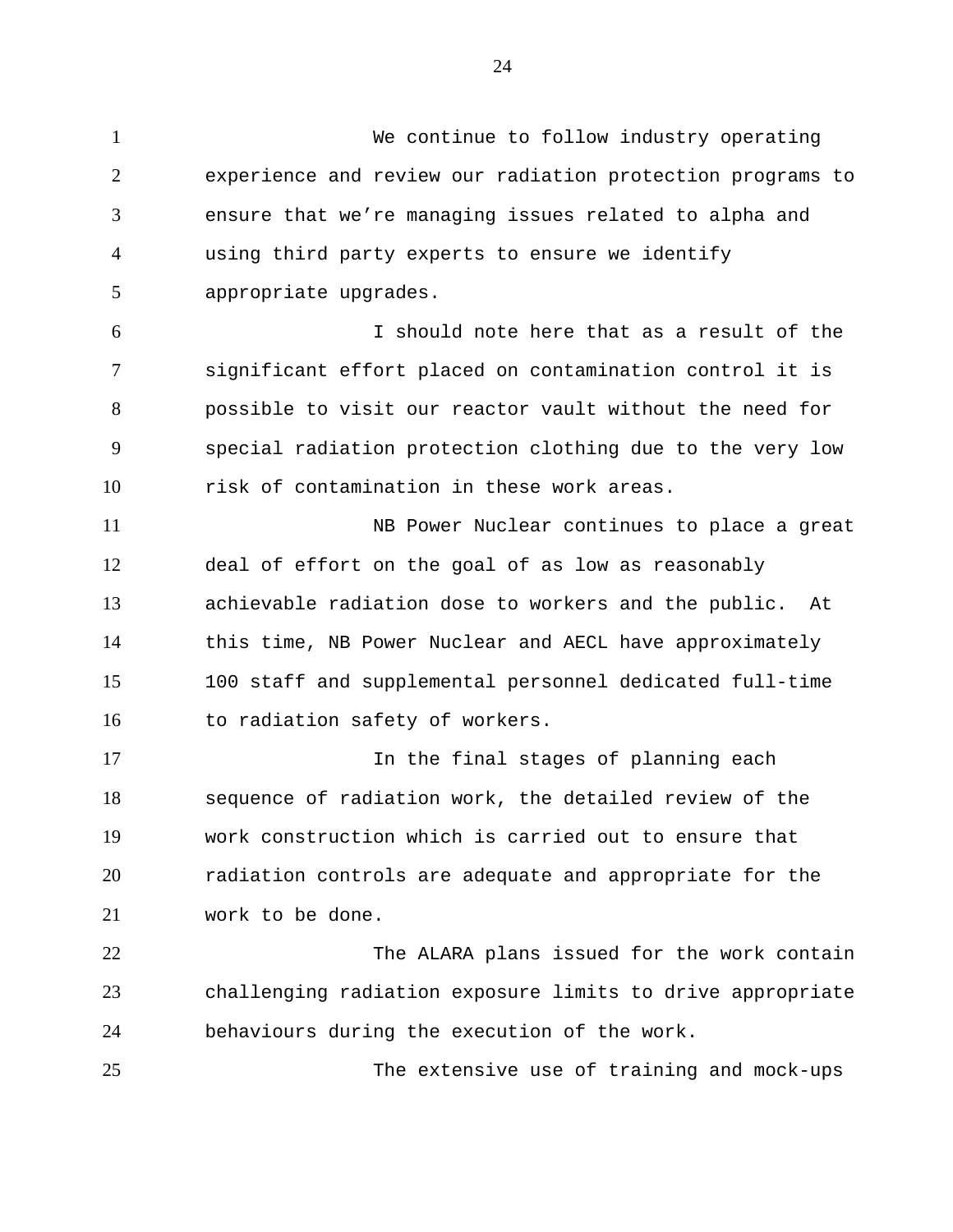1 to refine work procedures, the detailed instructions of 2 3 4 the workforce and the use of ALARA challenge meetings have also been key elements of the radiation protection program.

5 6 7 8 9 10 Despite challenges over the course of the work, including tool failures, rework and an extended schedule, the high-hazard work continues to be successfully managed. Contamination is being controlled, dose to individuals is being managed below limits and tritium dose is very low.

11 12 13 The current cumulative dose received on the retube and refurbishment work is approximately nine sieverts to the end of December 2010.

14 15 16 17 18 19 20 During previous presentation to the Commission, we had indicated that the dose estimate completion of major work activities would be 11.3 sieverts. Based on the revised schedule and operating experience from earlier series and other projects, the dose estimate has been revised upwards to a total of 12.7 sieverts.

21 22 23 I will note that this figure is correctioned (sic) from our written material. The reasons for the two sievert increase

24 25 are related to the -- to revised duration for the project work. NB Power Nuclear will continue to review and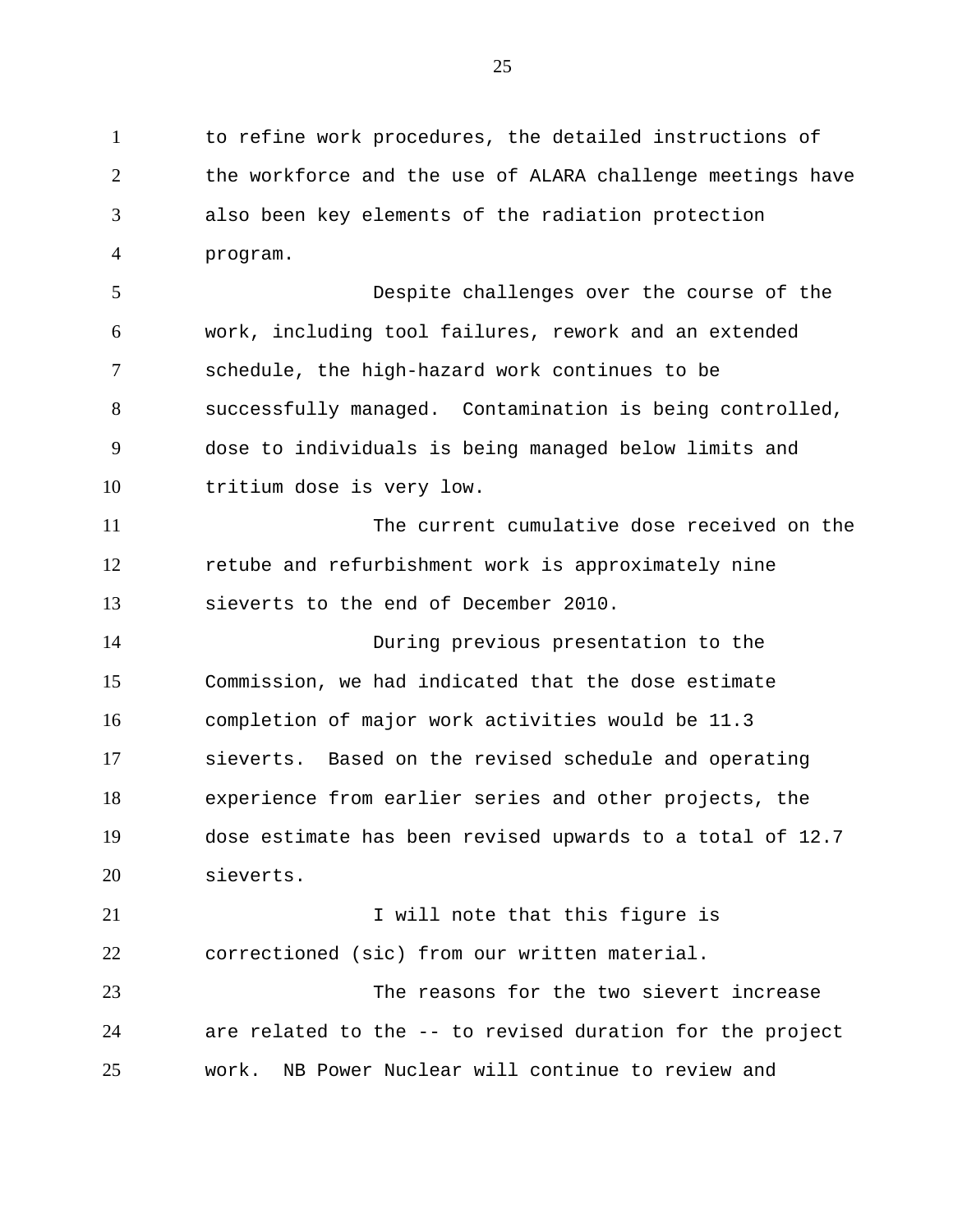1 challenge each work package, looking for ways to reduce 2 3 4 5 6 7 8 9 10 11 12 13 14 15 16 17 18 19 20 21 22 23 24 25 dose in accordance with the ALARA principle. As noted in the staff report, there have been occurrences which have led to opportunities for improvement in our program, specifically, an unplanned radiation exposure at the weigh site and the completion of whole body dosimetry counts. Corrective actions have been taken to resolve these issues and the program continues to look for further opportunities to improve. At the time of our presentation to you last year, we were in the process of commencing the installation of calandria tubes. Since that time, the project has experienced a setback as a result of the inability to achieve the desired leak tightness on all of the calandria tube roll joints. We can clearly state that we're disappointed about the performance of the project with respect to scheduling. More importantly, we can clarify that NB Power is committed to ensuring that the work is done with safety and quality as a foundation to ensure that the refurbishment will be completed and the station will operate safely and reliably for the extended life. Numerous challenges in the execution of the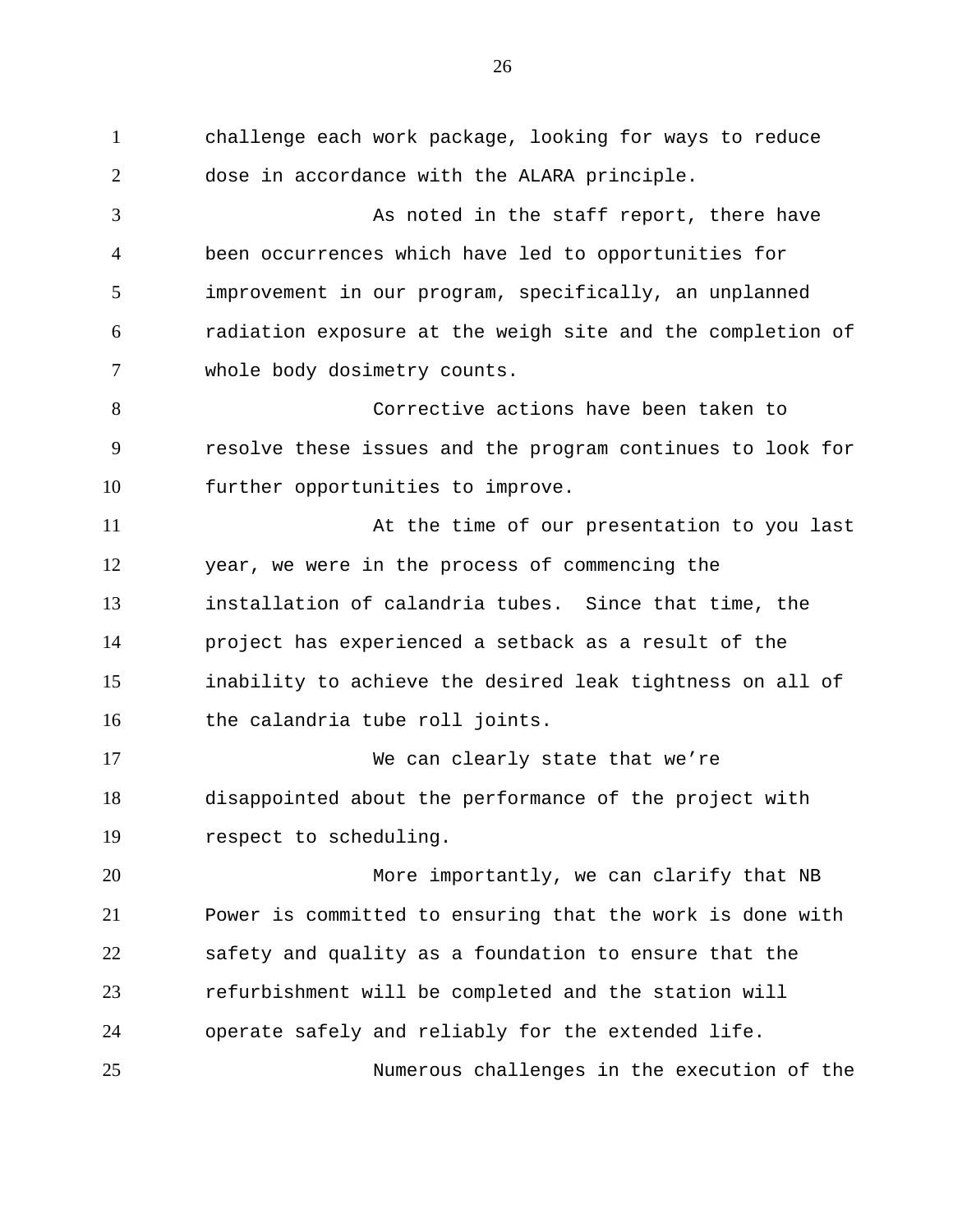1 disassembly and inspection work have led to the project 2 3 4 5 6 7 8 9 10 11 12 13 14 15 16 17 18 19 20 21 22 23 24 25 schedule being delayed. More recently, difficulty in completing the calandria tube installation has resulted in further delay of approximately 16 months. AECL has recently completed a review of the remaining Phase II project activities and expect to be complete their scope of work by May 2010 -- sorry, 2012. Achieving this date would lead to an overall completion of the Phase III commissioning and return to service activities by NB Power by fall of 2012. The project team remains focused on achieving the completion and a safe, reliable return to service for the station. Over the next few slides, the challenges and decisions with respect to calandria tube replacement will be discussed. After completing a number of calandria tube installations, it became clear that some aspect of the installation and rolling process required modification to achieve the required roll joint peak tightness. Investigations led to a number of changes to all aspects of the work, tooling, procedures and training. Although marginal improvements in the success of leak rate testing were achieved, the program changes did not achieve the required level of success.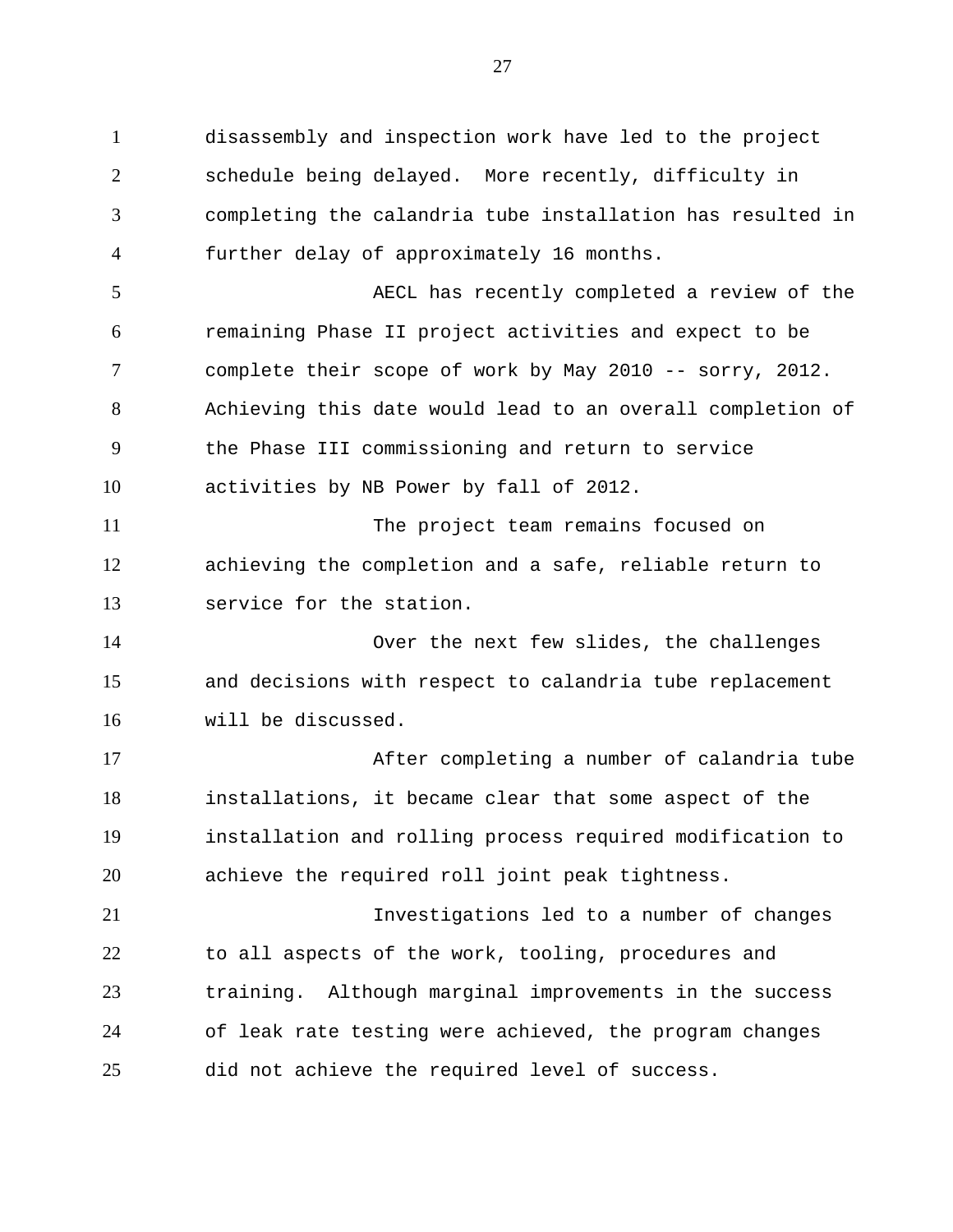1 Industry experience with calandria tube 2 3 4 5 6 7 8 9 10 11 12 13 14 15 16 17 18 19 20 21 22 23 24 rolling success led to confidence that successful leak tightness tests would ultimately be achieved through modification of rolling parameters or by rerolling of the joints with failed tests. This confidence led to a conclusion that calandria tube installation would continue in parallel with the investigations. As the Point Lepreau project was nearing completion of the calandria tube installation, the Wolsong refurbishment project commenced their calandria tube installation and experienced similar leak test failures. For clarity on the location of the calandria tube roll joint, this slide shows the location of the roll joints in the calandria tube sheet bore. There's one calandria tube roll joint at the tube sheet on each end of 380 calandria tubes. The roll joint is the seal that separates moderator water contained in the calandria vessel and the carbon dioxide contained in the annulus space between calandria tubes and the pressure tubes. Minor leaks in the roll joint are not in themselves a safety issue as the moderator water is contained and collected in the annulus gas system. The

cumulative impact, however, of a number of minor leaks

25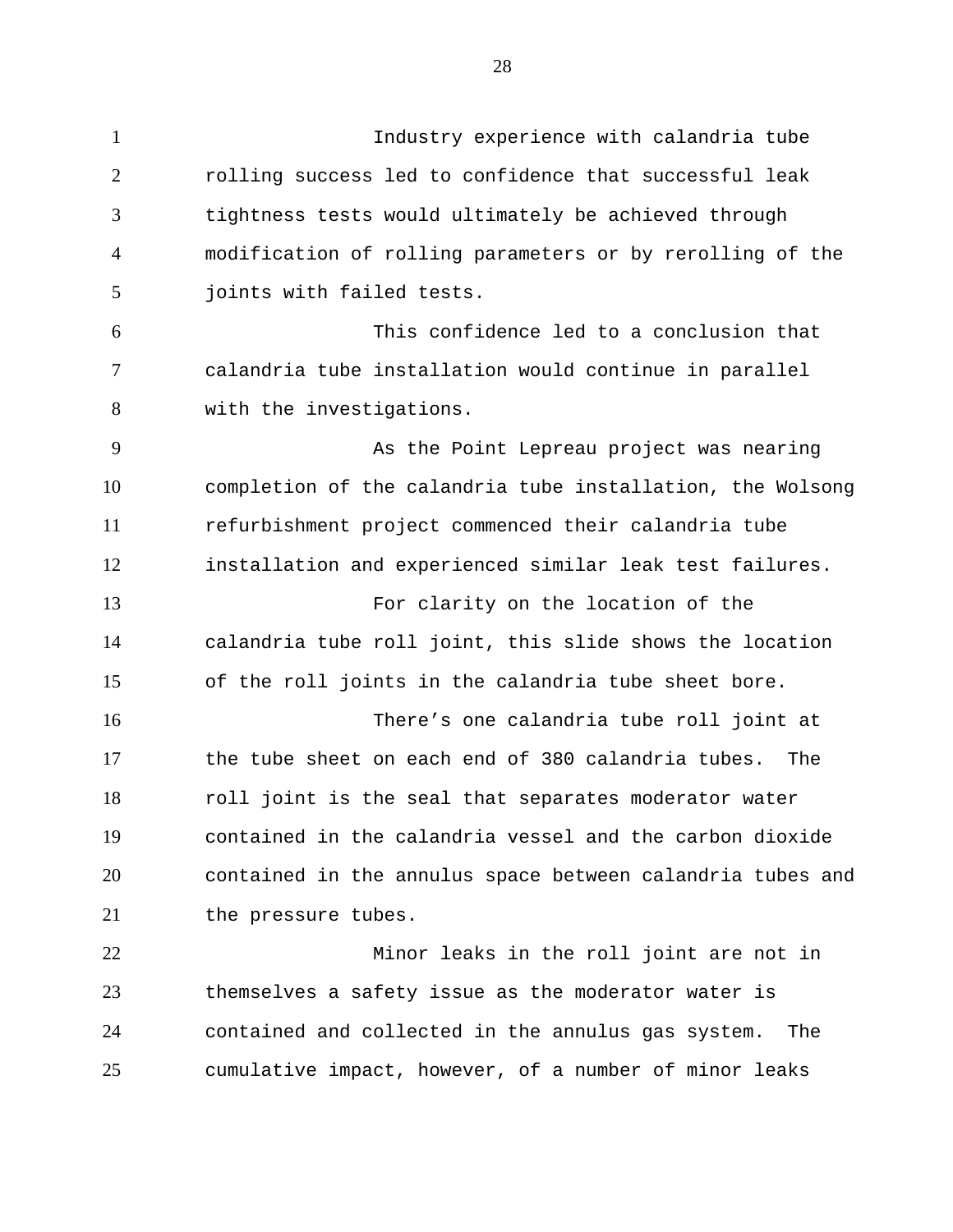1 could pose a reliability risk to the operation of the 2 3 4 station, as monitoring of the dry annulus gas is one defence against failure mechanisms described in the safety report.

5 6 7 8 9 10 11 As I mentioned, the leakage limit being measured is very small, equivalent to two times 10 to the minus four cubic centimetres per second of helium. And a cumulative leak rate in the order of one kilogram per day of heavy water would challenge the station's ability to operate without some form of compensatory measure or a lengthy shutdown to repair the issue.

12 13 14 15 16 As mentioned, all of the calandria tubes were installed in the reactor, although only about twothirds of the roll joints were completed prior to suspending the rolling operations. At least one roll joint was completed on each calandria tube.

17 18 19 20 The combined effort of investigation with AECL and Wolsong identified that the cause of the roll joint test failures was wire brush cleaning of the tube sheet bore in an earlier sequence of the outage.

21 22 23 24 25 The surface roughness of the tube sheet bores caused by the bore wire brush cleaning has some variability between bores and also within individual bores. This variability was the reason for some passing and some failing leak rate tests.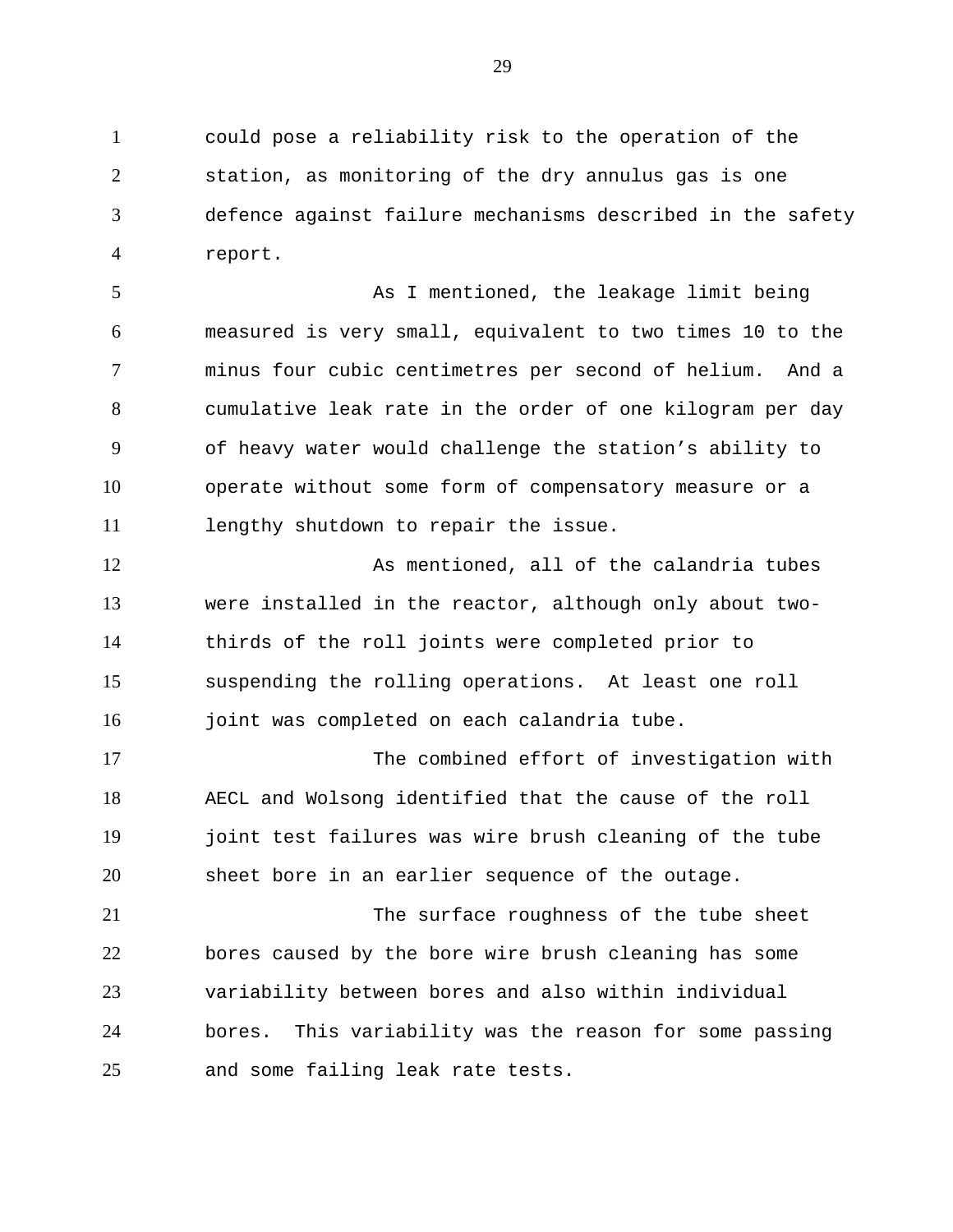1 In questioning the potential impact of the 2 3 4 5 6 7 8 9 10 11 12 13 14 15 16 17 18 19 wire brushing, the project team requested a full evaluation of the impact of the surface roughness on all joints, including those which passed the leak criterion in order to evaluate the potential on long-term operation. The evaluation concluded that even on successfully tested roll joints, the reliability may not be there for the long term. Over the course of the review, it was determined that there was, there was a difference in the surface condition on tube sheet bores as compared to Bruce reactors of as a result of changes in the wire brush tooling for Point Lepreau and Wolsong and whereas the Bruce reactors the operation of the brushing tools resulted in a more controlled outcome and successful leak rate testing. In this cutaway view of the calandria tube rolled joint, you can see the tube sheet with the inboard wide groove and two outboard narrow grooves. The

20 21 22 23 24 calandria tube is sandwiched between the insert ring and the tube sheet with the raised land on the insert aligned with the tube sheet wide groove. The rolling operation plastically deforms the insert end tube into the tube sheet in order to seal the joint.

25 As discussed, result of the surface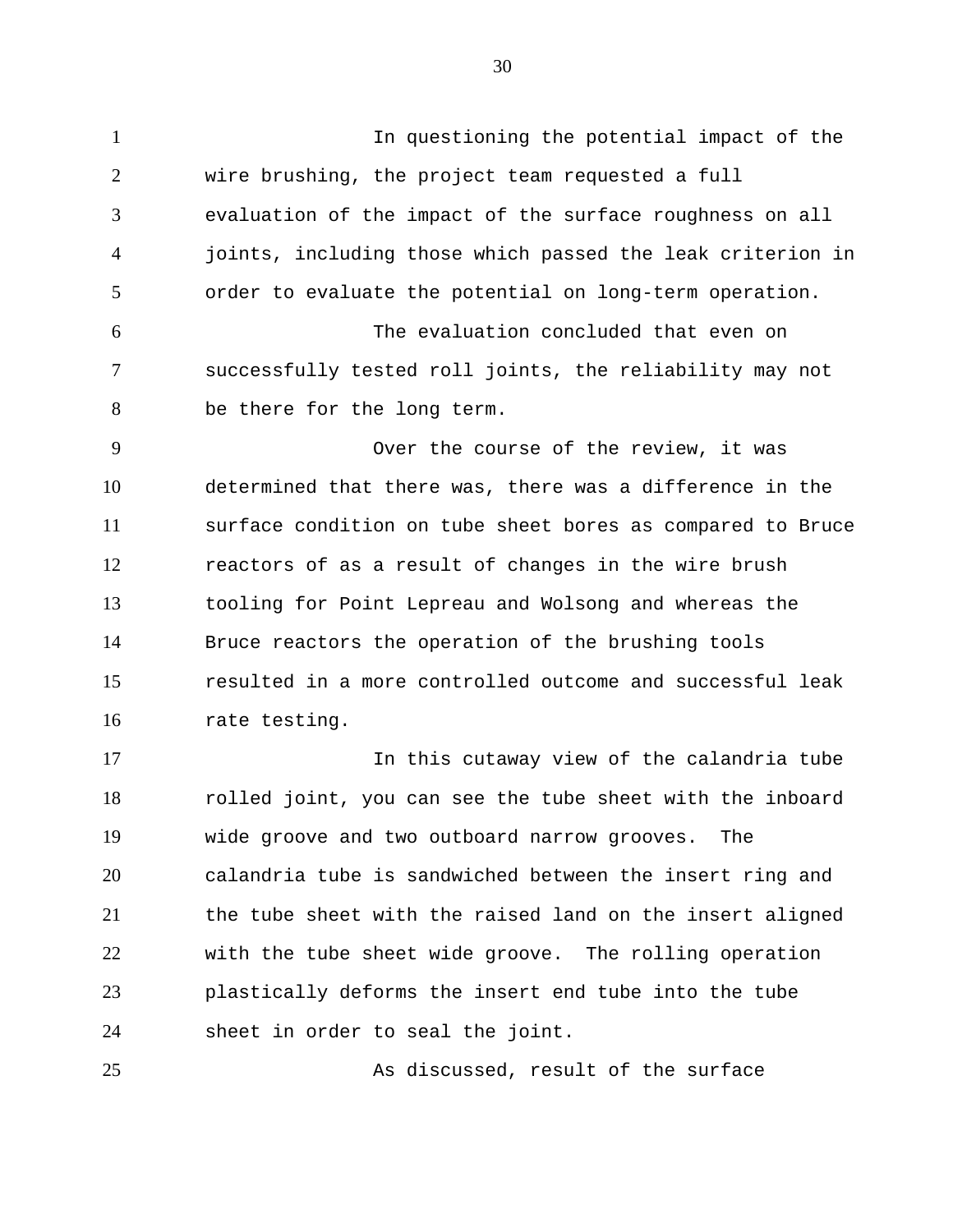1 roughness of the bore a leak pass was created along the 2 3 full face of the tube sheet bore, as shown by the arrow in the photo.

4 5 6 7 8 9 10 11 In order to remove surface roughness on the tube sheet bore, tooling initially developed at the Wolsong project for this purpose is being used. The polishing brushes have been demonstrated to effectively remove the roughened surface of the tube sheet bore. This polishing work, which was previously completed at Wolsong and is now in progress at Point Lepreau, is approaching 25 percent complete.

12 13 14 15 16 17 This slide shows some of the typical results achieved in the lab as part of the investigation process. The effect of wire brushing on the tube sheet bore can be observed in the matte-like finish in Photo A and a magnified view of that surface of the wire brushed roughened bore is seen in Photo B.

18 19 20 21 The rework results of the polishing process are highlighted on the top right in Photo C and the magnified view of that polished surface is shown in Photo D.

22 23 24 This is a photo of workers currently working at the tube sheet and executing the tube sheet bore polishing at the reactor face.

25 The investigations were completed to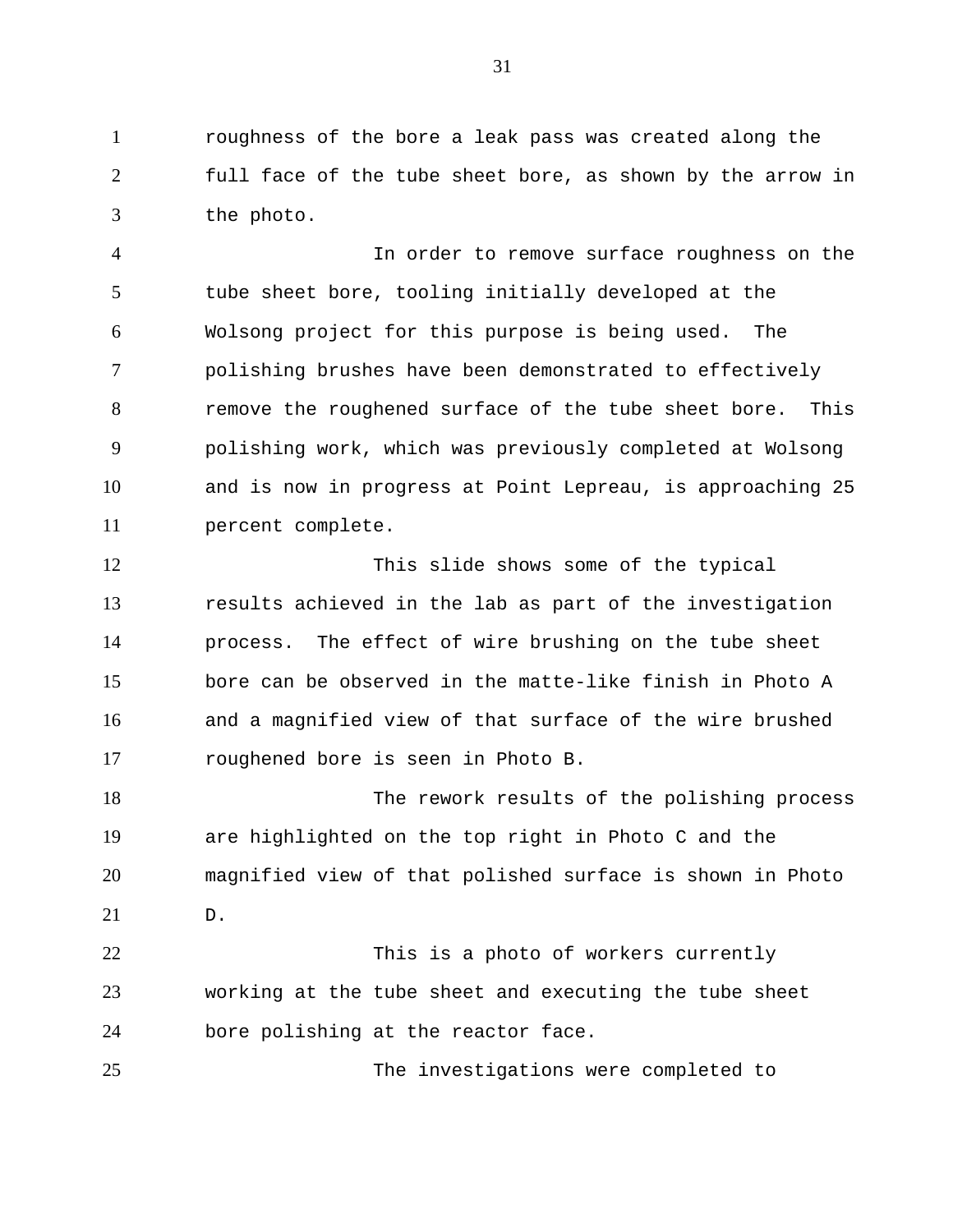1 evaluate the long-term reliability of the wire brushed 2 3 4 5 6 7 rolled joints. As a result of this extensive work, it was recommended by AECL and agreed by NB Power that removal of all of the calandria tubes from the reactor was the proper course of action. This decision was made to ensure that there would be no longer-term impact of the wire brushed tube sheet bores on the reliability of the station.

8 9 10 11 The impact to project schedule has already been mentioned, that AECL are expected to complete the retubing activities in May 2012 with NB Power completing return to service in the fall of 2012.

12 13 14 15 16 17 18 19 20 In other areas of retube work, the upper feeders have been completely welded into position to the heat transport system headers. Within Appendix J of the power reactor operating licence there were listed a number of project activities to be completed prior to the restart of the station. Many of these activities are now complete in the field with commissioning activities complete per required and equipment turned over to the operations department.

21 22 23 24 25 Of the 21 activities identified in Appendix J to be completed during the refurbishment, 17 are completed or are completed to the extent possible given plant condition, for which final commissioning will be executed during the run-up phase. Three are undergoing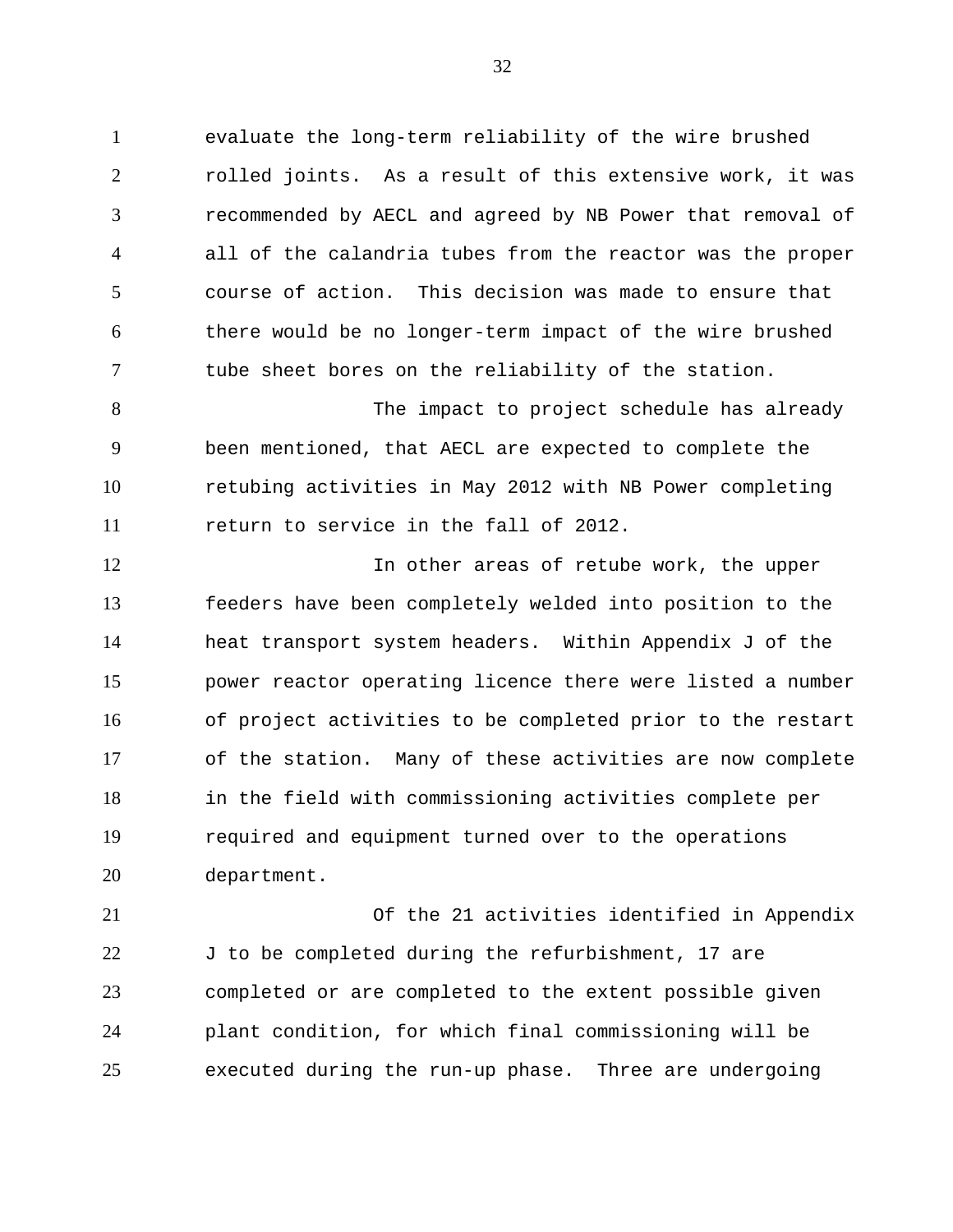1 commissioning activities at this time and one retubing 2 activity is continuing in progress.

3 4 5 6 7 8 9 Included in the listed activities was refurbishment of the generator. The generator reassembly is now completed, along with auxiliary systems such as the hydrogen system and the excitation system. Similar to many plant systems, the final commissioning tests will be completed as part of the station run-up as systems are validated under controlled operation.

10 11 12 13 14 In addition to the refurbishment project scope and work identified in the operating licence, a number of other plant modifications are being undertaken in plant capital improvement programs, and there are over 200 items being tracked in our design management program.

15 16 17 18 19 20 21 The vast majority of the work originally planned for the refurbishment outage is nearing completion by our own staff or by other contractors to NB Power. A number of these projects provide further enhancement to safety such as fire system improvements or an additional standby diesel generator and are in line with modern reactor designs.

22 23 24 25 Also included in this project is the upgrade of the turbine low pressure rotors to increase reliability and increase electrical output from the station.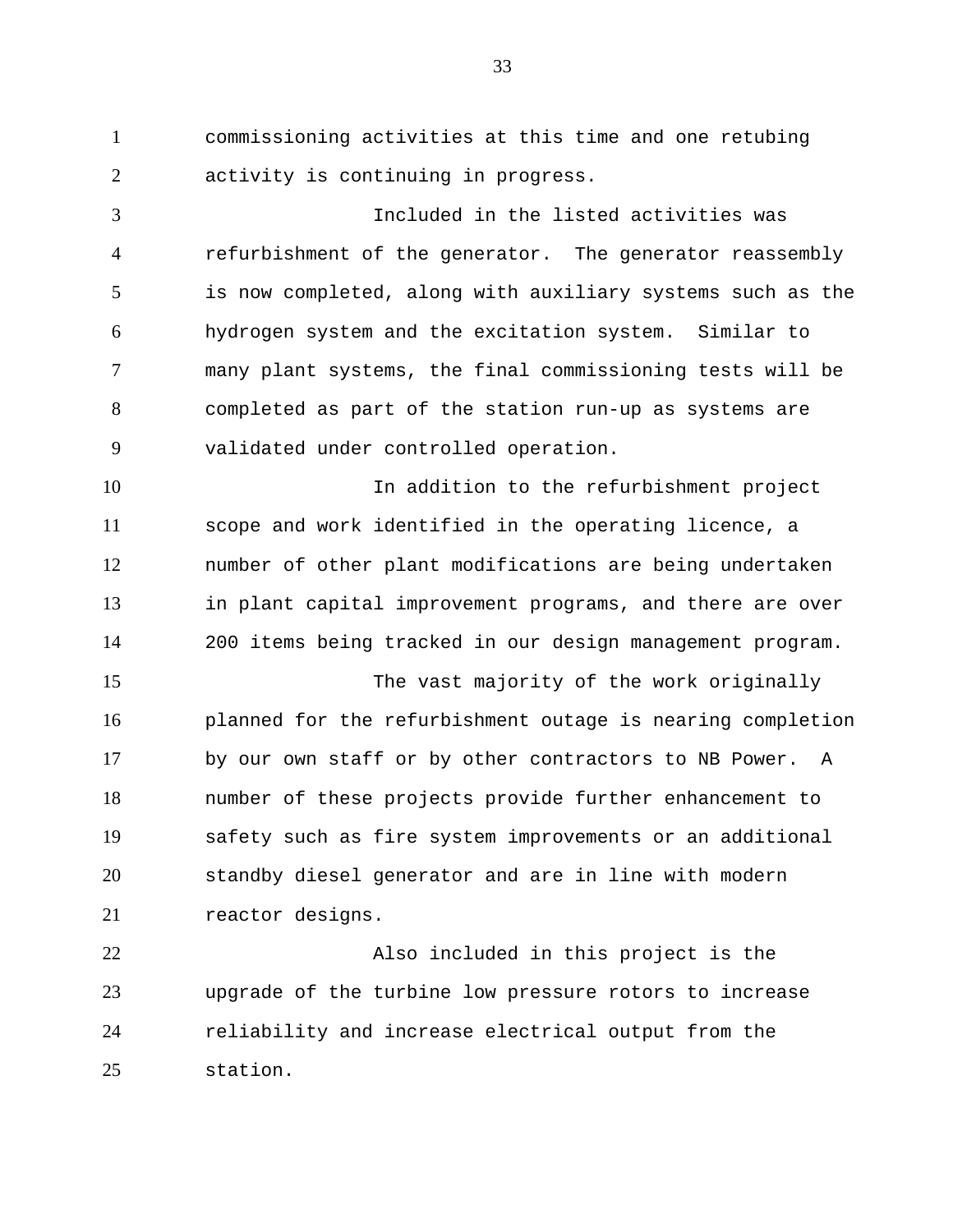1 As a result of the extension to the outage, 2 3 4 5 additional capital and maintenance work has been incorporated into outage activities as part of the ongoing capital improvement program, preventative and corrective maintenance programs.

6 7 8 9 10 11 12 For interests, I've included some photographs of the work. The emergency containment filtered vent system was designed and installed by AREVA. This system was designed to provide additional protection to the containment structure and to the public in the very low probability that certain beyond design basis incidents could occur.

13 14 15 Also in this photo the extensive scaffolding required to facilitate maintenance on the concrete containment can be seen.

16 17 18 19 20 21 22 Many improvements to the fire protection system have been made in addressing gaps with more recent fire protection codes. Changes include the installation of new detection and suppression equipment. Improvements to egress routes for employees in the event of a fire have also been made, which involves enclosure of stairwells in the plant.

23 24 25 Due to the nature of fire protection equipment design, the work to complete these modifications is extremely intrusive for the plant and total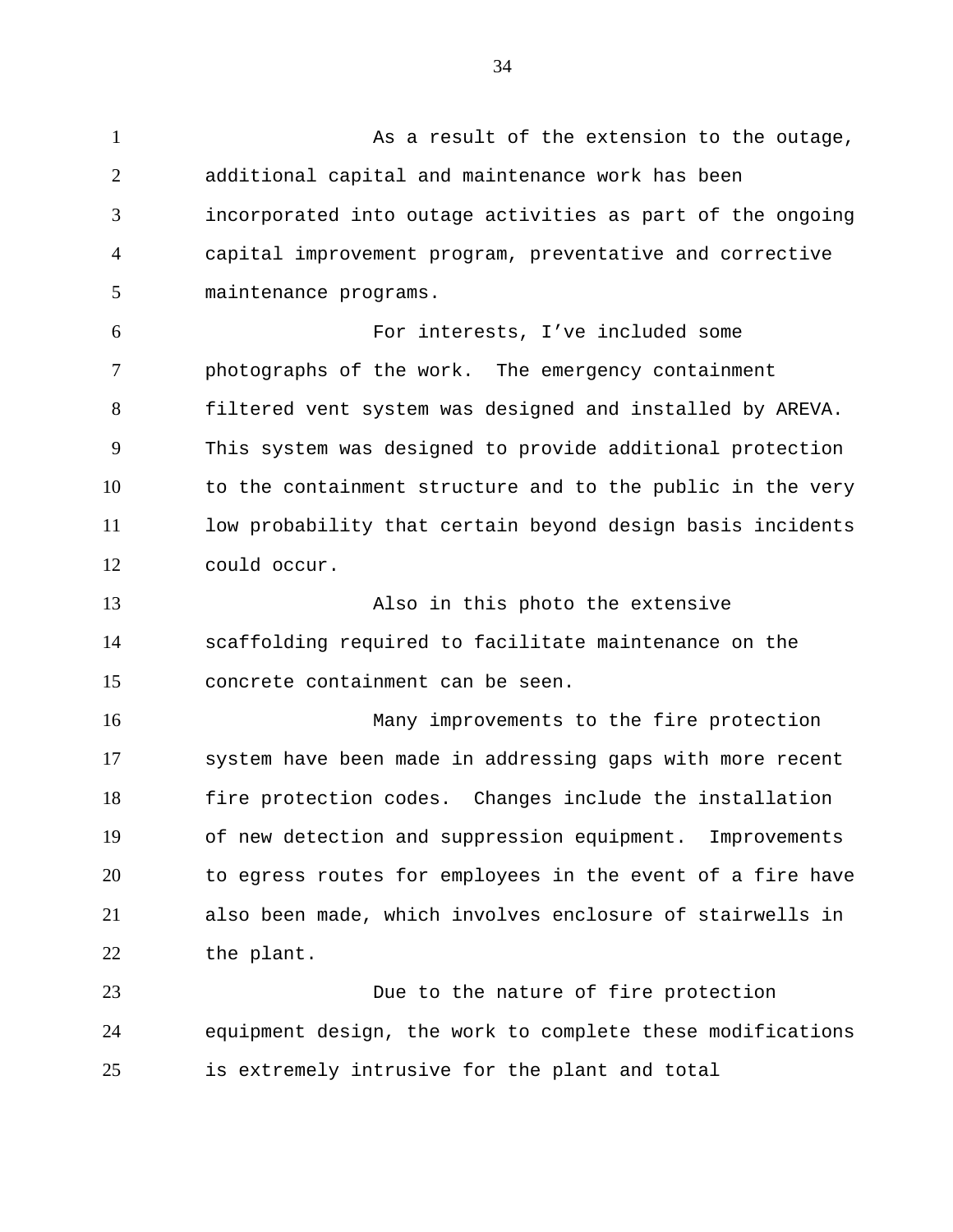1 modifications to the fire system are expected to cost in 2 excess of \$50 million.

3 4 5 6 7 8 9 10 The installation of a third standby diesel generator provides redundancy to our Class 3 power supply diesel generators. This addition will support our ability to conduct preventive maintenance in an area of the plant where equipment reliability has been challenged in the past. The installation of major equipment is completed and the tie-in to plant systems is being completed in parallel with commissioning activities.

11 12 13 14 15 16 The low-pressure turbine upgrade activity is now completed and awaiting steam to finalize the commissioning tests during return to service. NB Power Nuclear has worked very hard with our contractor, Siemens, to recover from the event when two turbine rotors were lost into the Saint John Harbour during transport to site.

17 18 19 20 21 Ultimately, these two rotors will be replaced in a future outage currently being planned for either 2014 or 2016 to assure that the plant will be reliable until the end of the extended operating life of 25 to 30 years.

22 23 24 25 The turbine generator, as you can see, is completely reassembled. This upgrade will provide an additional 25 megawatts of electricity from the same steam flow as a result of new design efficiencies. This will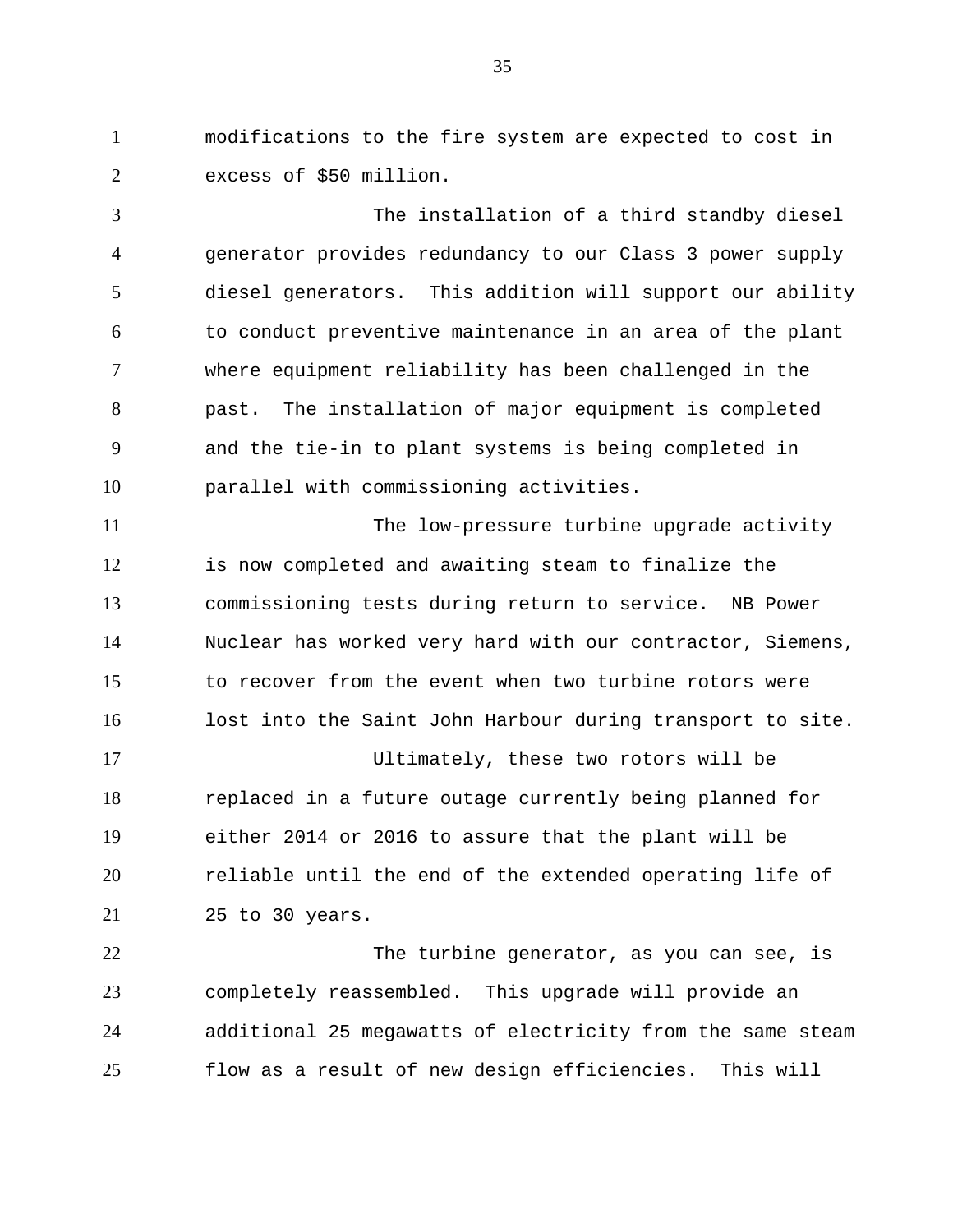1 replace 25 megawatts of fossil-powered generation.

2 3 4 5 6 7 8 9 Regardless of the contracting strategy used for the implementation of changes in the station, a staged process of acceptance at each phase of the work is used by NB Power Nuclear; after design, acceptance by our design authority; after implementation, acceptance by our implementation lead, and after commissioning, acceptance by our commissioning manager, the design authority and the operation superintendent.

10 11 12 13 14 15 At each stage a formalized documentation of that acceptance includes a record for tracking of any remaining deficiencies. Upon completion of the commissioning completion assurance, this information is also provided to CNSC staff for their information and records.

16 17 18 19 20 21 22 In addition to the commissioning of design changes, systems that were in a dormant or laid-up state are also validated and tested as appropriate to confirm that they are fit for return to operation. It is our plan that as we approach the end of the outage, systems will be returned to service as early as possible during that restart program.

23 24 25 Operating experience gained from discussions with other utilities has led to focused benchmark visits at a number of stations in North America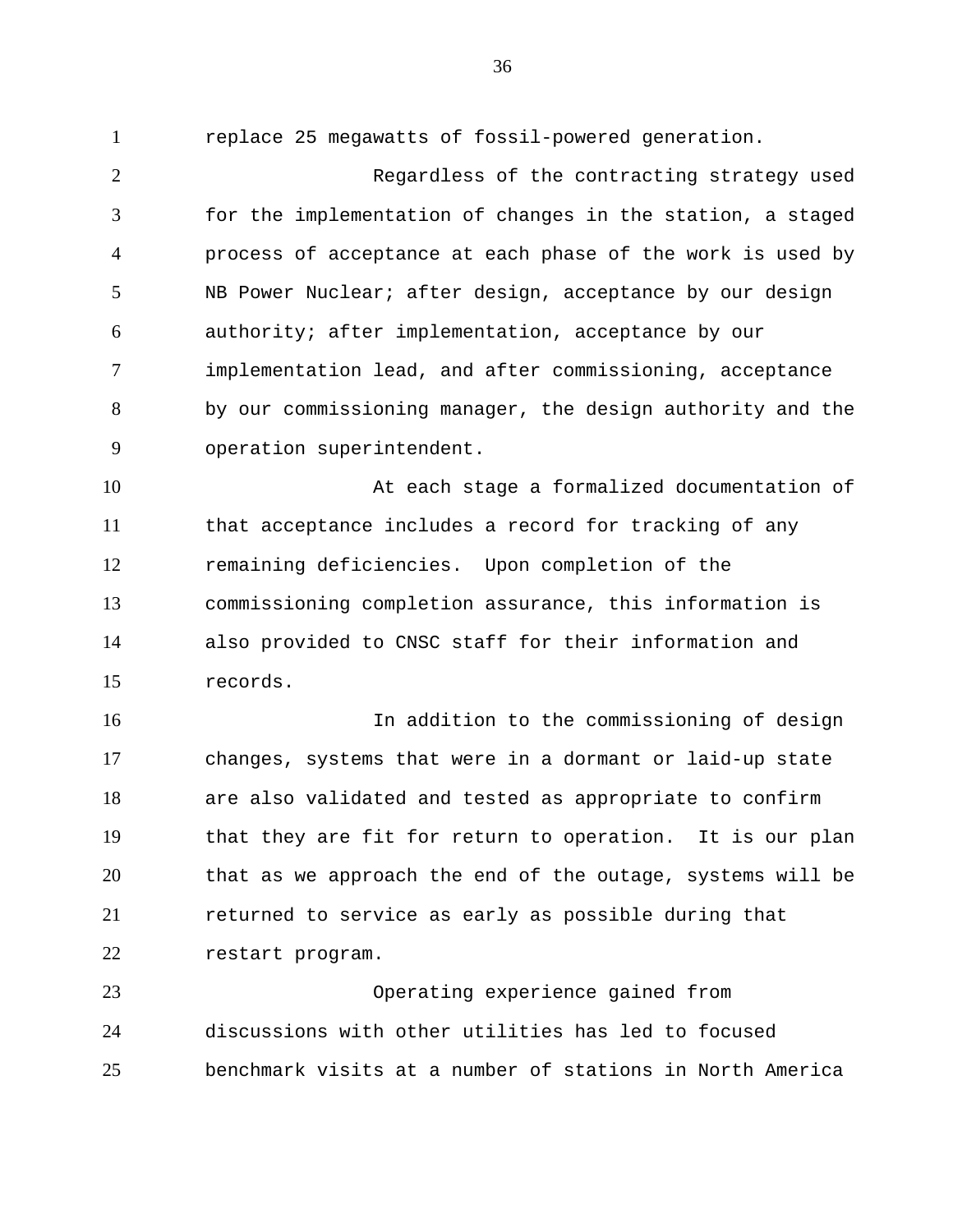1 and Europe. This experience has led to a focus of a 2 3 4 5 6 7 8 9 10 11 12 dedicated senior management resource to lead the Readiness for Restart program as a parallel activity with the commissioning and return-to-service work. The specific goal of the Readiness for Restart is to ensure the transition from a project to an operational focus is made as the plant configuration is restored during commissioning activities. As part of this program, NB Power Nuclear has received commitment and support from our industry peers to review and assist us in evaluating our plans and identification of areas for improvement.

13 14 15 16 17 18 Numerous discussions have been held with CNSC staff regarding a staged approach for return to service. In accordance with our operating licence and with reference to Regulatory Document RD-360, a defined four-phase approach to the restart has been discussed and agreed with CNSC staff.

19 20 21 22 23 It has been discussed that each of these phases of restart will require the approval of a CNSCdesignated officer and that, additionally, the first phase approval will require a hearing of the CNSC Commission for approval to load fuel.

24 25 It is currently anticipated that a fall of 2011 timeframe would be appropriate for a load fuel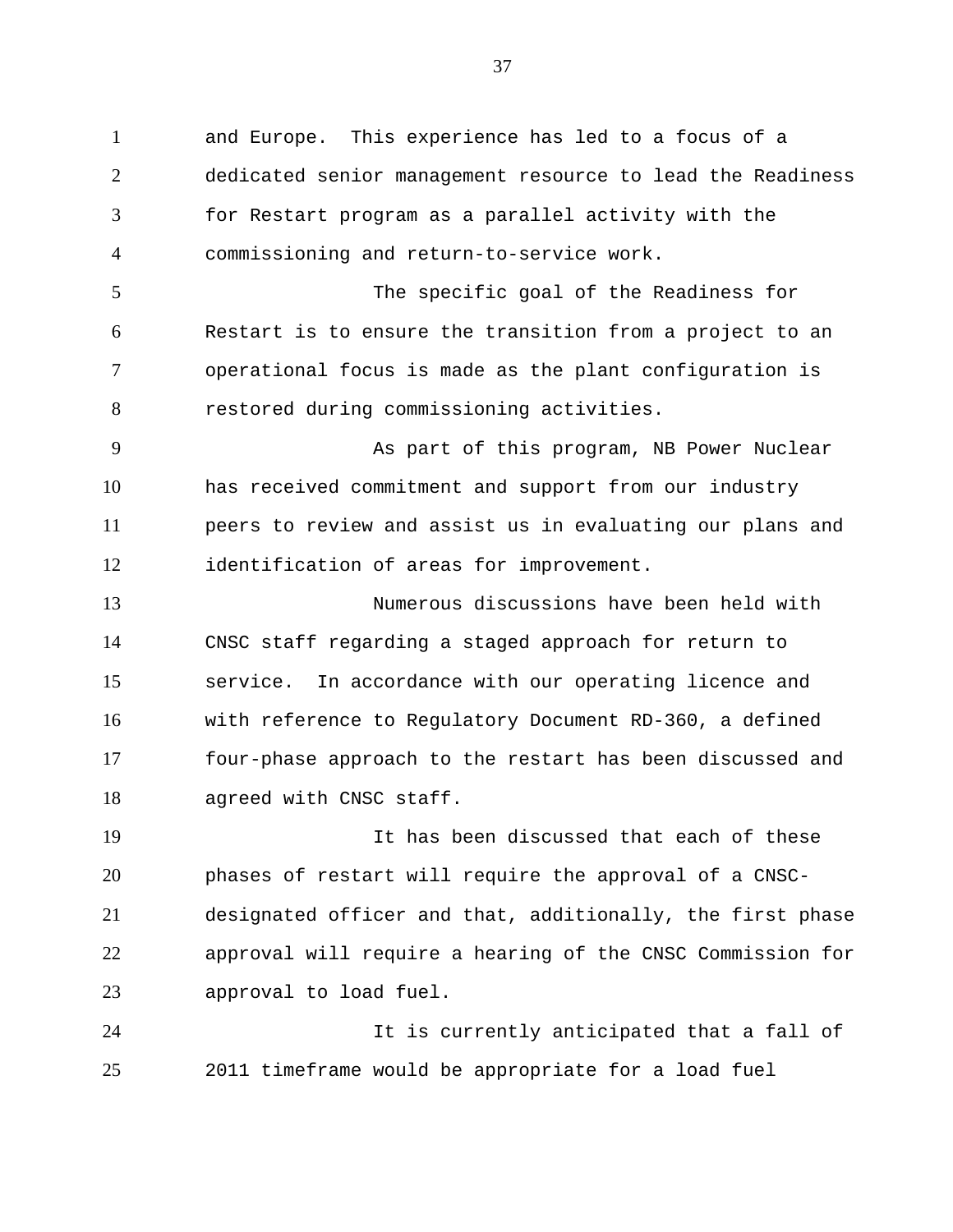1 hearing with respect to the plant state at that time. 2 3 4 5 6 7 8 9 10 11 12 13 14 15 16 17 18 19 20 21 22 23 24 25 It is expected that the majority of reactor components would be installed and that commissioning activities would be complete to the extent possible, governed by the plant state at that time. As some of the commissioning tests require the plant to be at some level of load and defined in Phases B, C and D and beyond, not all of the commissioning tests will be completed at the time of approval for loading fuel. This completes my portion of the presentation. Thank you for your time and I'll turn it over to Mr. Wade Parker, Station Director. **11-H2.1 / 11-H2.1C**  Oral presentation by NB Power Nuclear on their Application for the extension of the operating licence for the Point Lepreau Nuclear Generating Station for one-year period **MR. PARKER:** Thank you, Mr. Eagles. Mr. Chairman, Members of the Commission, for the record my name is Wade Parker. I am the Station Director and licence holder for the Point Lepreau Nuclear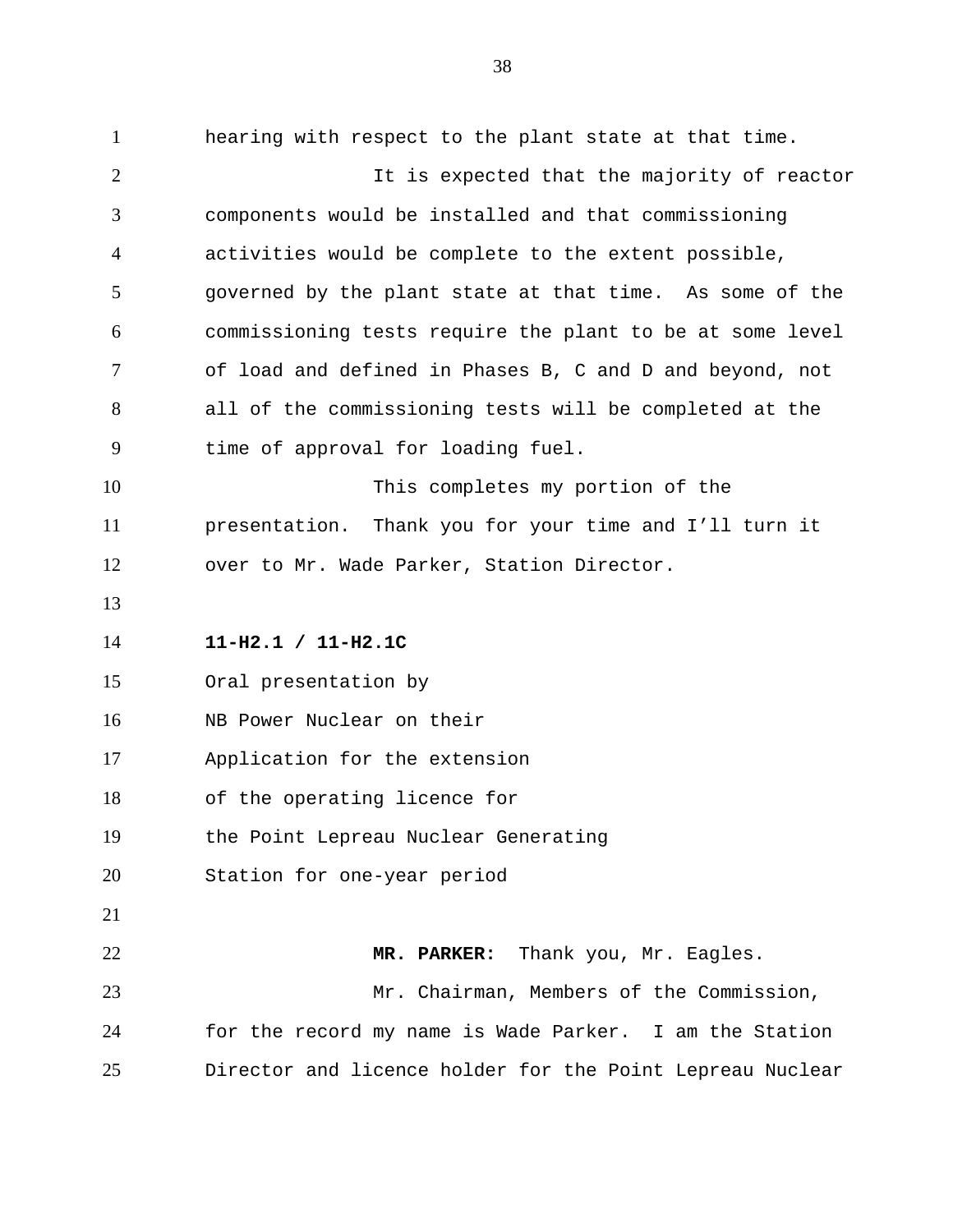1 Generating Station.

2 3 4 5 6 7 8 9 10 11 12 13 14 15 16 17 18 19 20 21 22 23 24 25 I will now provide you an update on the station overview, as you can see in the slide before you. Today, the presentation has been focused up to this point on refurbishment. I would now like to take the opportunity to brief you on other areas of focus at the station during this time of refurbishment. A number of our staff, as you would well imagine, is supporting refurbishment and supporting AECL. Some of those areas include field and engineering work, radiation protection, industrial safety, and progression of plant capital work. We are also preparing and conducting commissioning, return to service, and restart readiness activities. We continue to support running systems. At this time, 60 percent of our systems still remain in service at the station. There are systems that are laidup and we need to continue with our preventative maintenance on both laid-up and running systems. An example of a laid-up system is some of the systems that we took out of service very methodically and controlled, we have drained some of these systems, we have dried them. There is dehumidified air blowing through these systems so that when the time comes to restart the station, we will bring these systems back in a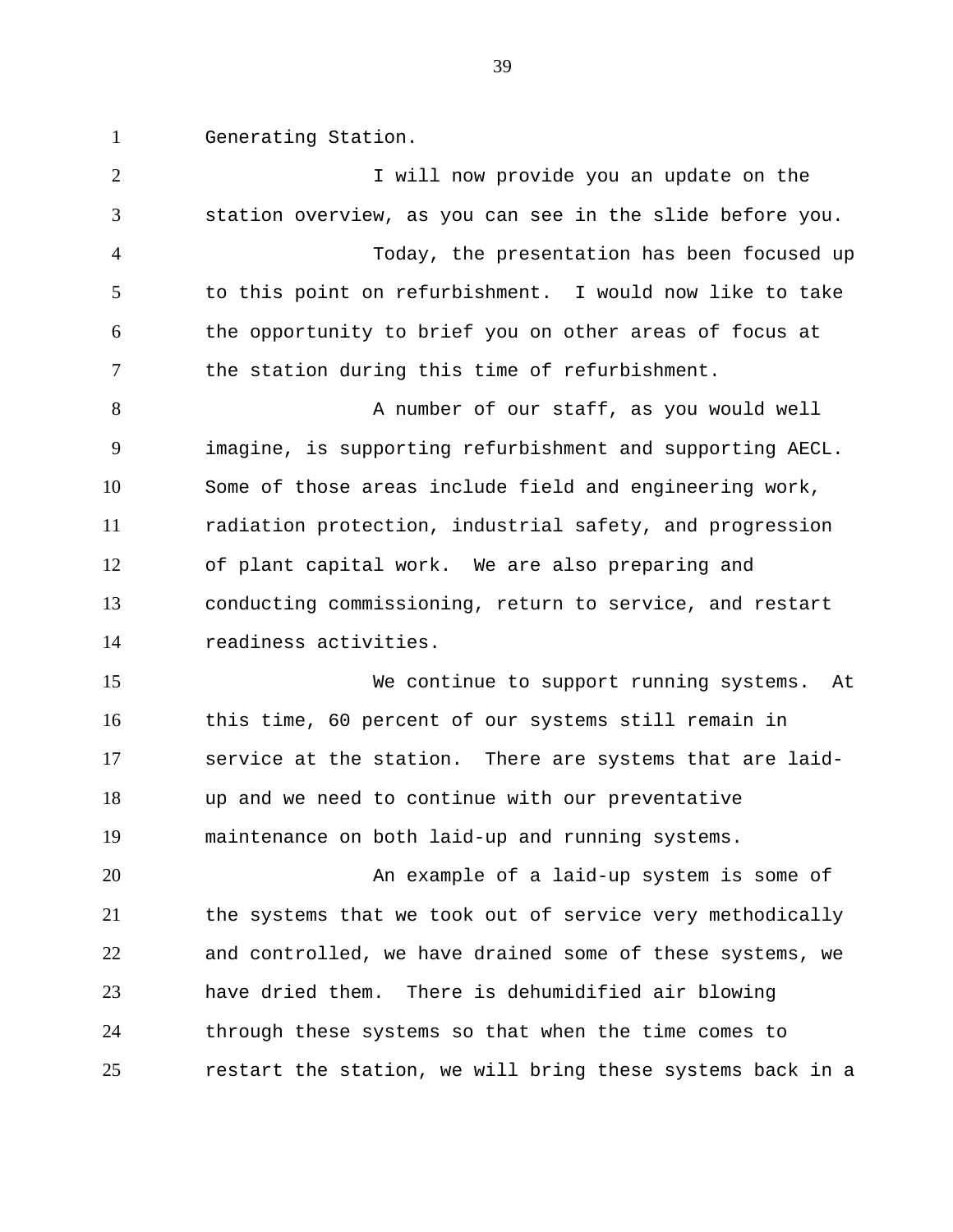1 very methodical, controlled means; these systems will be 2 ready to go.

3 4 5 6 7 8 9 10 11 12 13 With current outage extension, we have had to add future planned maintenance into this outage. This outage was originally scheduled for 18 months, but as this outage has progressed and the timeline has increased, we have had to pick up all the maintenance associated with our 2011 outage and we have recently made the decision to pick up all the outage that is outstanding for our 2013 outage. So we are maintaining our maintenance. We are ensuring there will be no backlogs when it comes time to restart the station, and so we can bring the station back in a safe, quality manner.

14 15 16 17 18 19 20 Other areas that continue to be supported during this outage are as  $-$ - we do continue to have  $24/7$ coverage by operations and security at the station. We continue to support full scope of safeguards, training, QA programs and emergency preparedness. These programs require our attention as we also manage the refurbishment project.

21 22 23 Our environmental radiation monitoring program started in 1976 to determine baseline levels of radioactivity in the environment.

24 25 The program includes a collection and analysis of samples that have the potential to expose the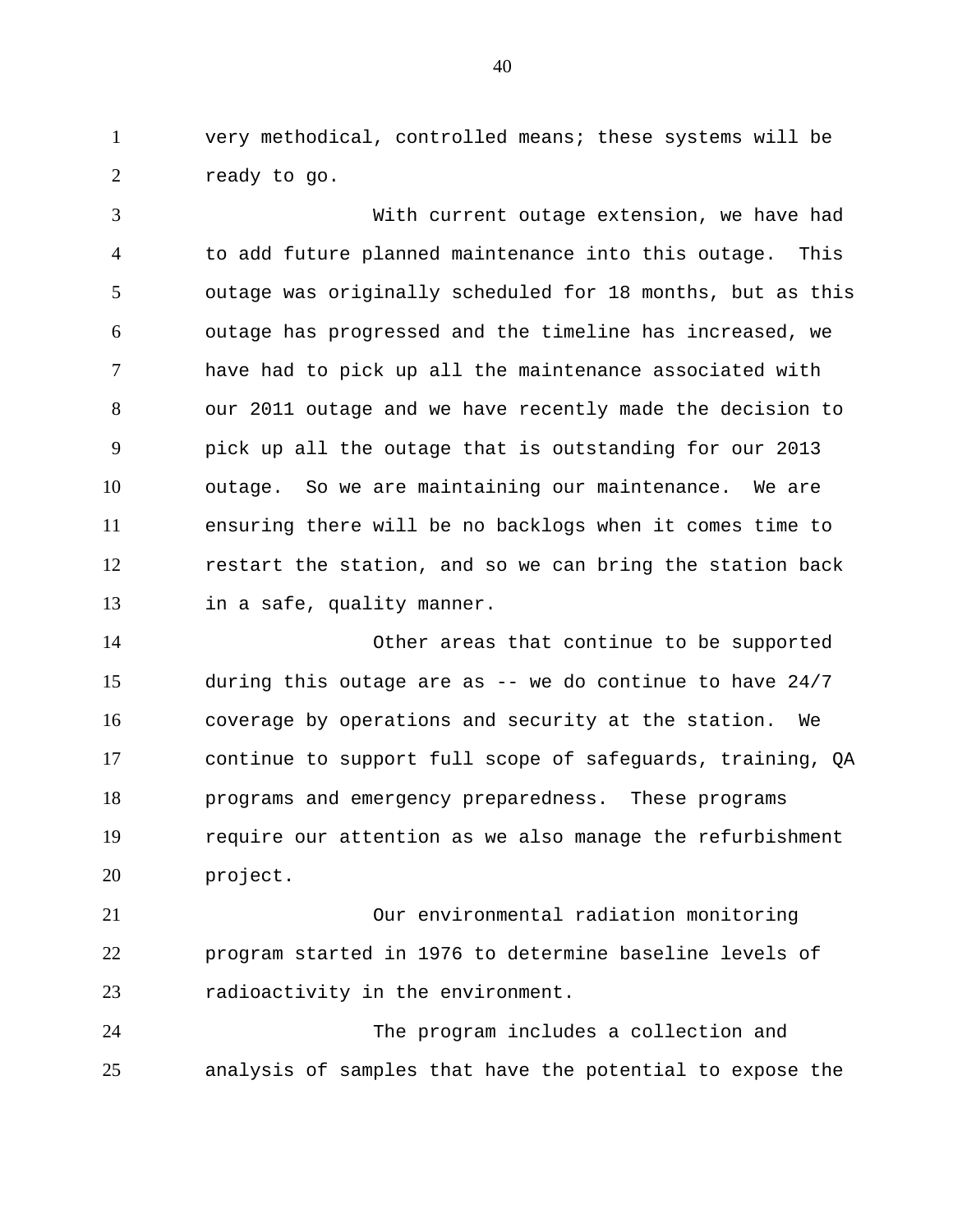1 public to radiation from station releases. These include 2 3 4 air sampling, water, vegetation, seafood, milk, and soil. A number of sample sites are indicated on the map before you.

5 6 7 8 Since 1976, more than 38,000 samples have been analysed. Results of the sampling indicate that most sample types show no increase in radioactivity levels above the baseline results.

9 10 11 12 13 14 Tritium has been detected in some air and water samples, with higher levels being seen on-site than off-site, as would be expected. Tritium levels both onand off-site are well below regulatory and action levels. It is important to note that off-site levels are consistent with pre-operational levels.

15 16 17 Current derived release limits were implemented in 1996, based on the CSA standard and a public dose limit of 1 millisievert.

18 19 20 21 Theoretical critical groups were selected for the airborne and liquid release pathways, which is a more conservative approach than selecting an actual population.

22 23 24 25 A revision to comply with a revised CSA standard is planned for completion by March 2012. Community involvement is an important priority for NB Power Nuclear and we continue to keep the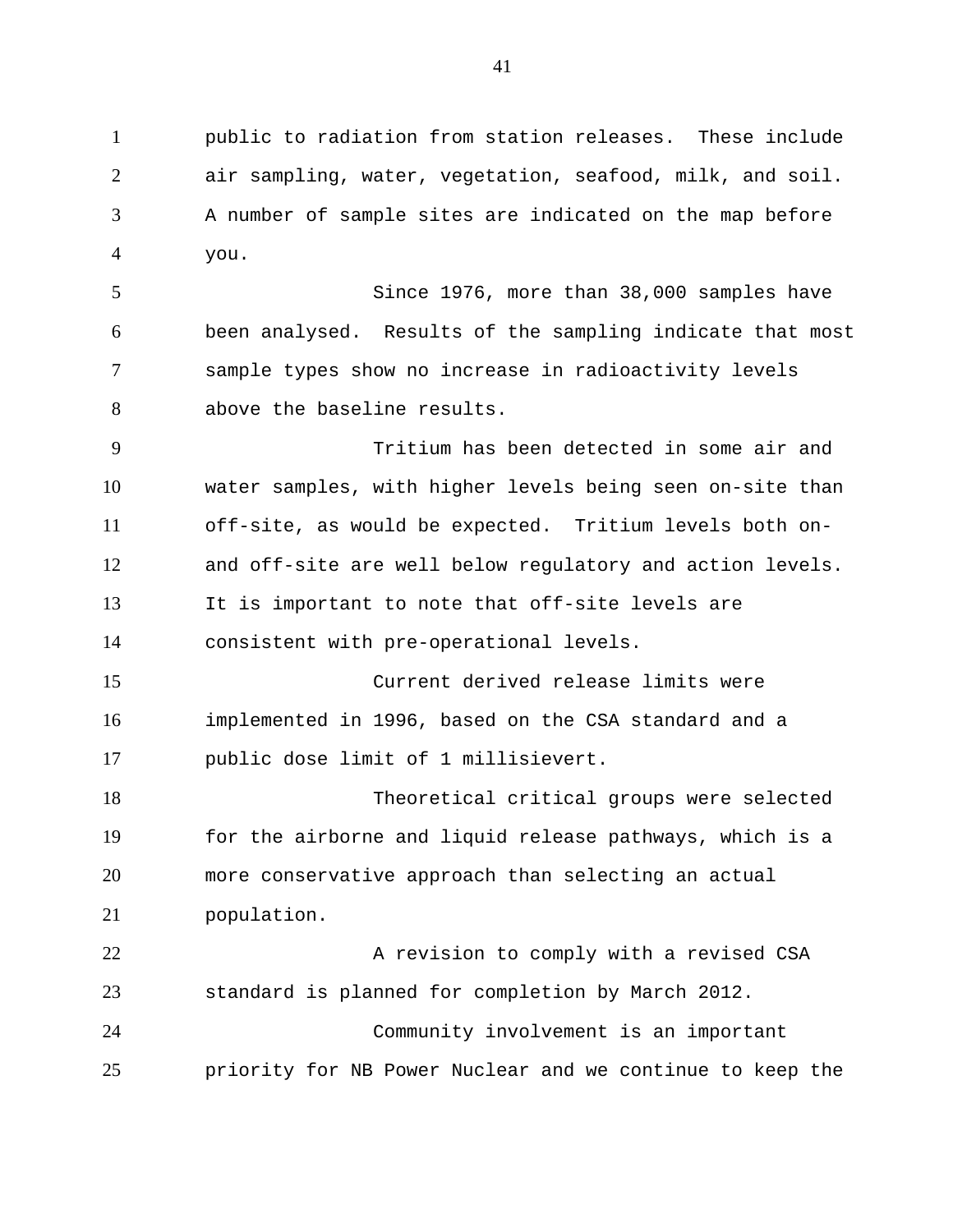1 public apprised of our refurbishment and station 2 3 4 5 activities. NB Power continues to hold public information sessions, stakeholder updates, and dialogue with First Nations. As a matter of fact, just last week we held a local public information session.

6 7 8 9 10 11 12 13 14 NB Power recognizes the importance of communicating with First Nations communities in New Brunswick. Through mediums such as information sessions, educational forums and open forum discussion, representatives of NB Power are continuing to engage First Nations in meaningful conversation pertaining to NB Power business, station operations, and major projects. NB Power is also in the process of finalizing a strategic plan with First Nations.

15 16 17 18 In addition, media events at the station as well as one-on-one interviews with our CEO and press conferences have provided the press with clear statements and our project progress and station activities.

19 20 21 22 23 24 25 The community relations liaison committee has continued to provide a forum for the local region to identify with the station and the project team. These meetings are important for discussion of issues and concerns from the public as well as providing them with an opportunity for more detailed updates on the project, which they are able then to share with their friends and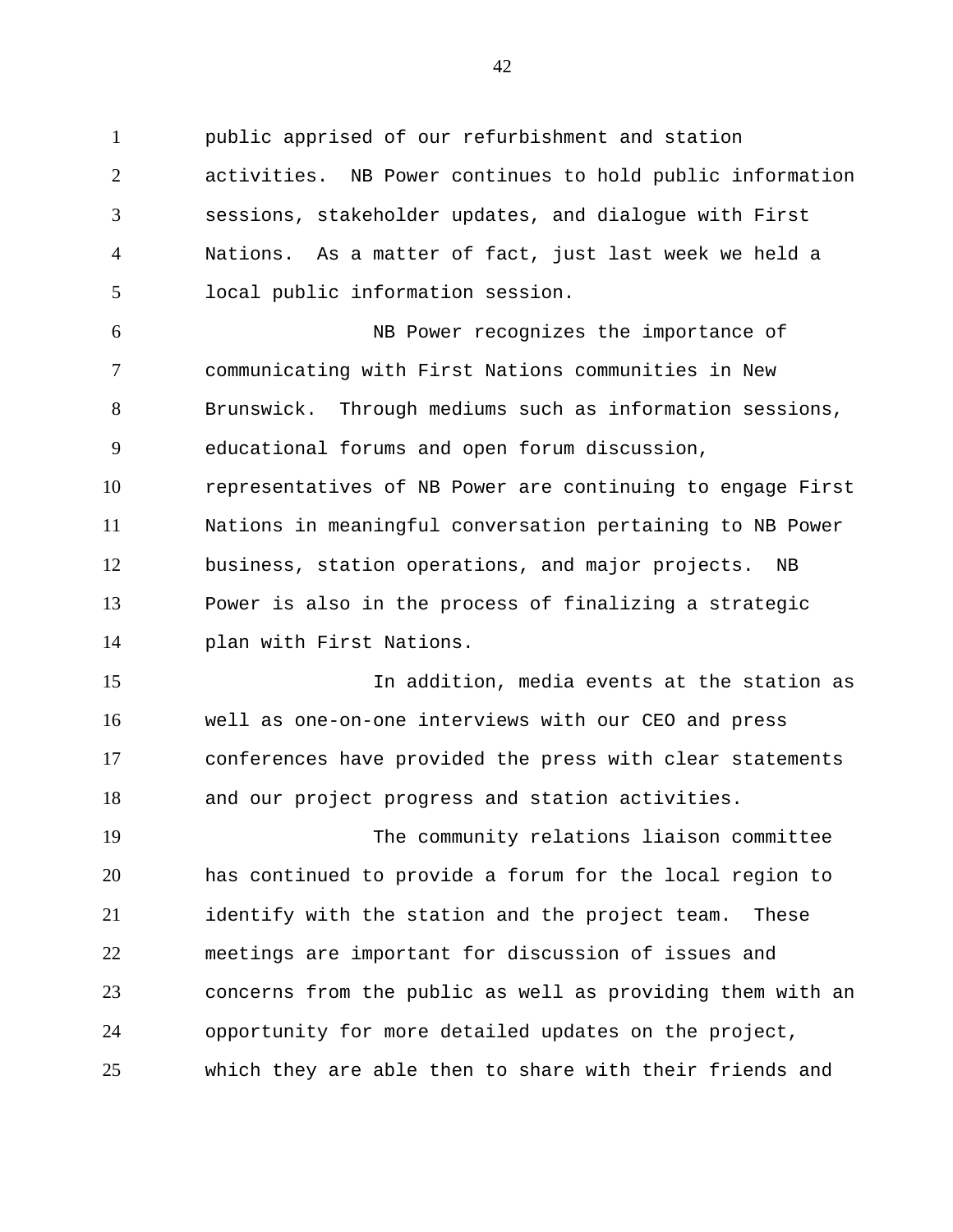1 neighbours. It is important to note that NB Power Nuclear 2 3 continues to have a very positive and supportive local community.

4 5 6 7 8 9 10 11 Our power reactor operating licence encompasses the activities of both the on-site solid rad waste management facility and station operations. Although we have not transferred any fuel to the waste site since the fall of 2007, a significant amount of activity has taken place to transport and store the material from the re-tube activities and low-level waste to support the outage.

12 13 14 The overall performance has been very good, with one exception of the event that has been referred to earlier in this presentation.

15 16 17 18 19 The nuclear industry deals responsibly with its long-term obligations which include decommissioning. We maintain a preliminary plan; we maintain cost estimates; and we provide financial guarantees to ensure adequate funds are available.

20 21 22 23 24 In regards to long-term storage of used fuel, we follow the adaptive phase management strategy outlined in the nuclear waste management organization, and we also maintain a cost estimate and provide financial guarantees to ensure adequate funds are available.

25 As you can see before you, there are some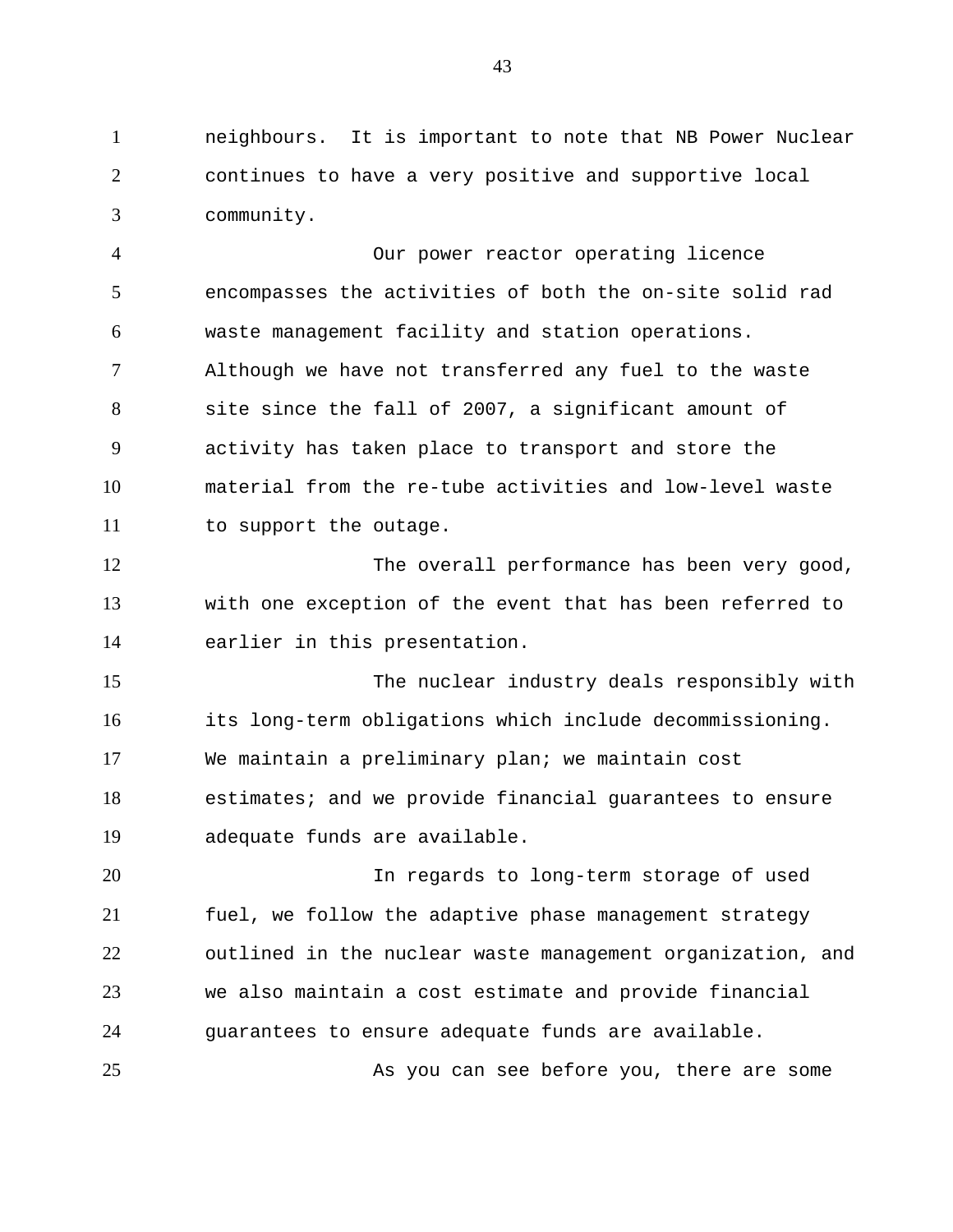1 of the key improvements that we are working on, which 2 3 4 demonstrates our commitment to continuous improvement. In each of these improvements we have implemented action plans and are achieving success.

5 6 7 8 9 10 11 12 13 14 15 16 Our observation and coaching program, where we have leadership in the field, reinforcing expectations against observable actions is having very positive effects. Over 6,000 documented observations have been completed in 2010, which is a very high industry standard. Our Mispositioning Index: The misposition of a device which may include a valve, a hand switch or a breaker have the potential to lead to an event; therefore, tracking and immediate follow-up is important to have internalized -- our lessons learned. Attention here has improved our configuration compliance, again, to a high industry standard.

17 18 19 20 21 22 23 24 Pressure Boundary Program: Recent completion of our pressure boundary program external audit has resulted in the station receiving our pressure boundary certificate, which validates our in-house pressure boundary program as is laid out in our station processes according to our Nuclear Management Manual. Corrective Action Program. Plans have recently been completed to further improve our corrective

action program and make it part of our core business. The

25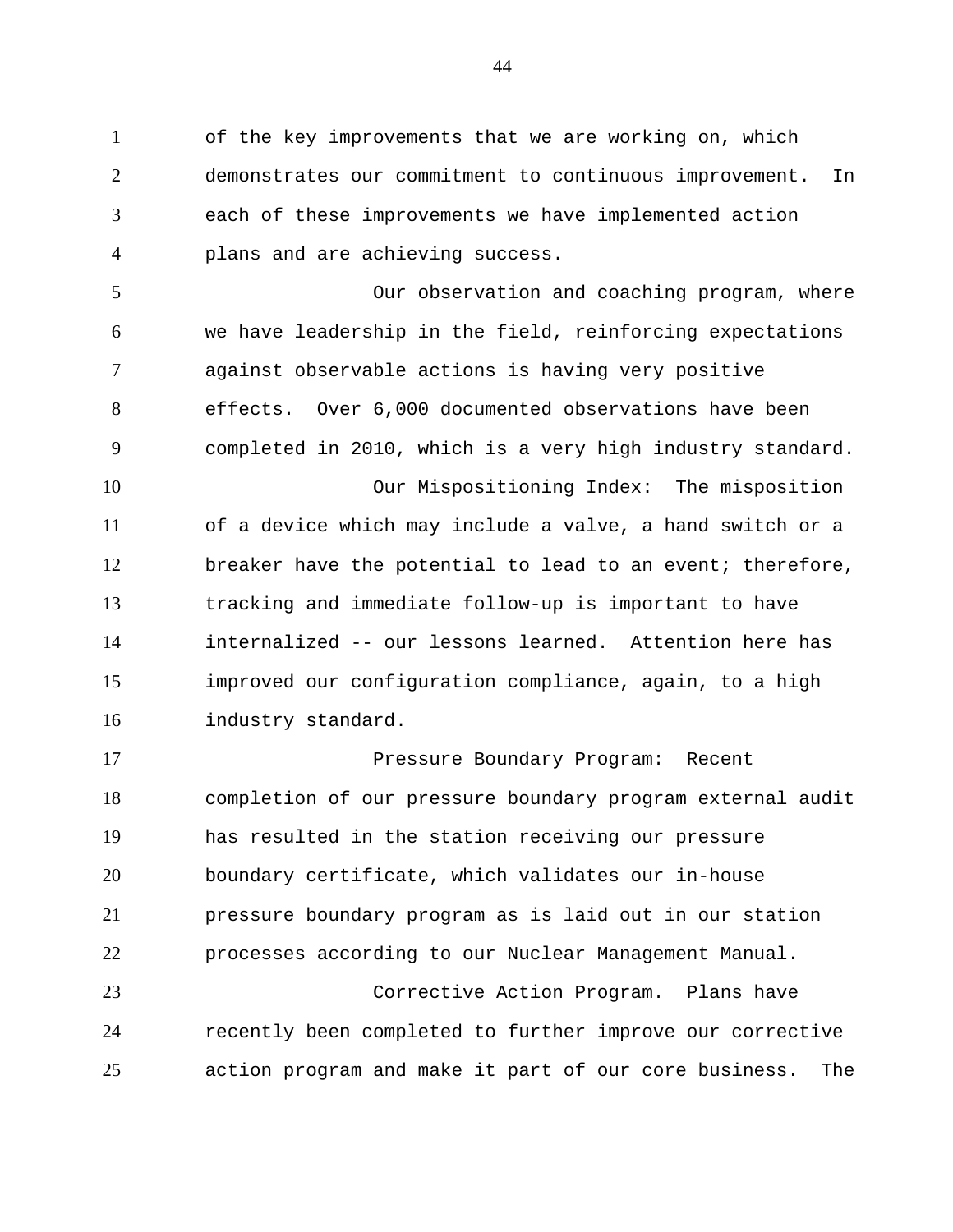1 plan is being implemented and supports our station focus 2 on continuous improvement.

3 4 5 6 7 8 9 10 11 12 13 14 15 16 17 18 19 20 21 22 23 24 These are only a few of the improvements that we are working on at the station. Through input from industry, our peers and others, we seek opportunities to both provide support and use support to take ownership of our facility and strive for continuous improvement. Thank you. I will now turn the presentation over to Mr. Kennedy, our Vice-President, Nuclear. **MR. KENNEDY**: Thank you, Mr. Parker. For the record, my name is Blair Kennedy, Vice-President, Nuclear. We appreciate the opportunity to provide an update on our project and to hear our request for a oneyear extension of our power reactor operating licence. The extension will allow us to concentrate on progressing the outage and will greatly simplify the new licence condition handbook which can deal exclusively with the refurbishment -- post-refurbishment operation. This is consistent with the original application for the existing licence which covered the period leading up to refurbishment, refurbishment itself and post-refurbishment operation.

Let the record show we, NP Power Nuclear,

25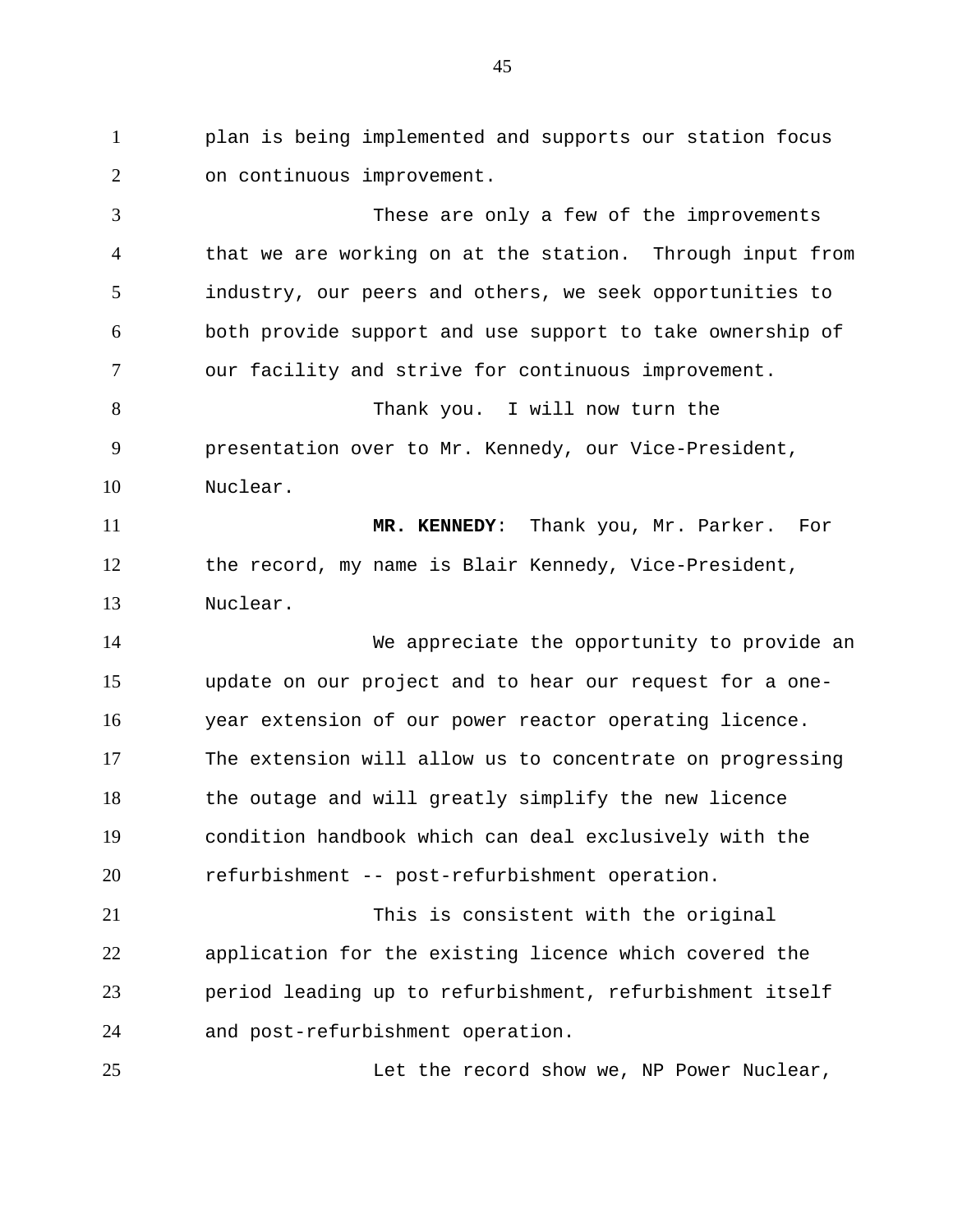1 support the basic findings of CNSC staff that are outlined 2 3 4 5 6 7 8 9 10 11 12 13 14 15 16 17 18 19 20 21 22 23 24 25 in the 2009 Annual Report on Safety of Power Reactors. We believe that we are qualified to continue to conduct the activities outlined in our power reactor operating licence and that, based on our performance over the licence period, we have and continue to make adequate provisions for the protection of the environment, the health and safety of persons, both staff and public, and the maintenance of national security and measures required to implement international obligations. We are fully committed to the principle of continuous improvement as we continue to strive for excellence. I would like to thank you very much, and now we would be pleased to answer any questions that the Board may have. **THE CHAIRMAN**: Thank you very much. Before we go into the question period, I'd like to hear the final presentation from CNSC staff on the application as outlined in CMD 11-H2. And I understand, Mr. Webster, you will introduce this presentation. Go ahead, please. **11-H2 Oral presentation by CNSC staff on the application**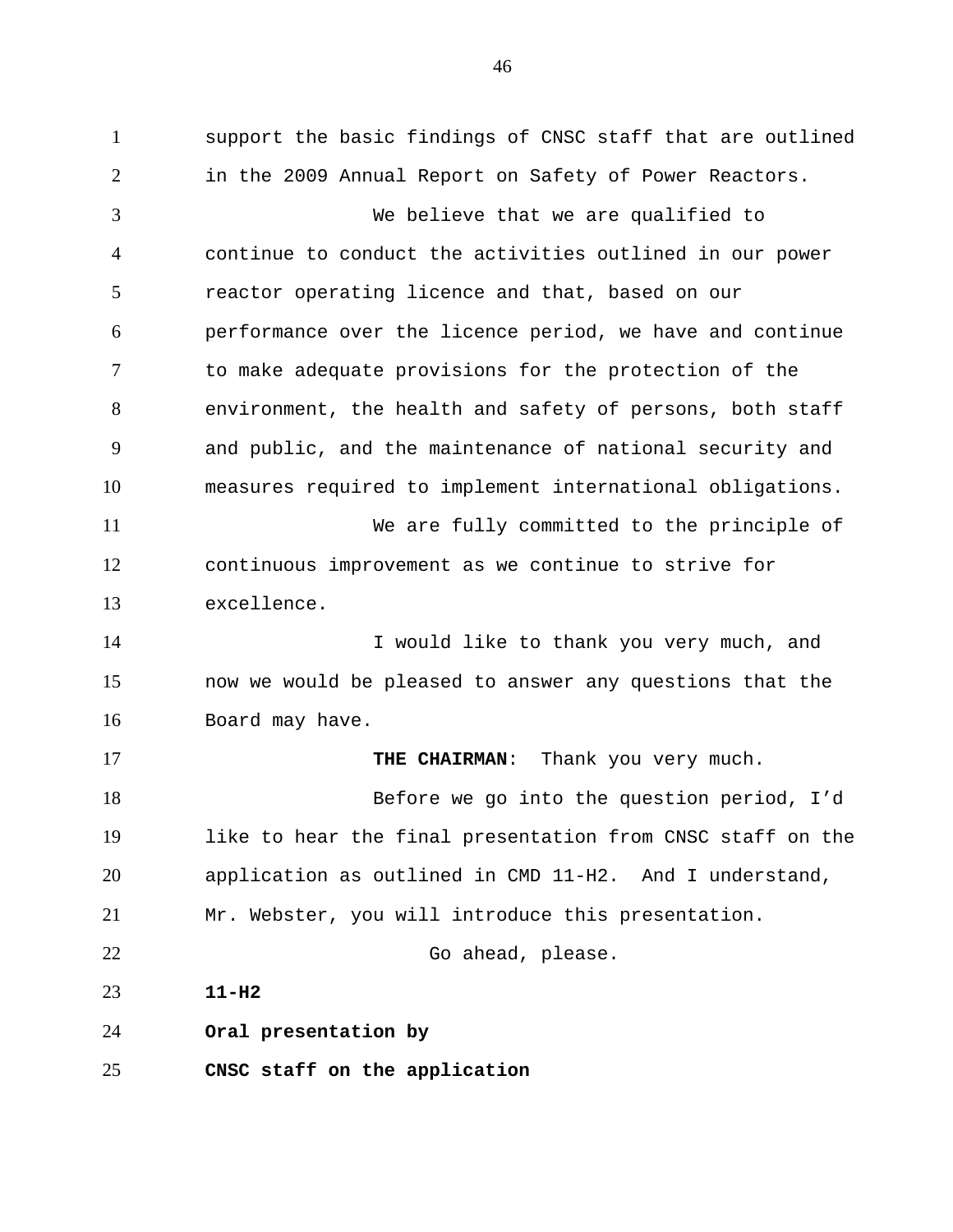1 **By NB Power Nuclear for the**  2 3 4 5 6 7 8 9 10 11 12 13 14 15 16 17 18 19 20 21 22 23 24 25 **Extension of the operating licence for the Point Lepreau Nuclear Generating Station for a period of one year MR. WEBSTER**: Thank you, Mr. President. Yes, I am in the position of introducing the presentation, but with the Commission's permission I would like to request a short break because some new information has just come to us. We need to make a couple of edits to the presentation. So rather than correct as we go along, may we take a pause? **THE CHAIRMAN**: Okay. I think it's good timing. Take a 10-minute break. --- Upon recessing at 10:06 a.m./L'audience est suspendue à 10h06 --- Upon resuming at 10:21 a.m./L'audience est reprise à 10h21 **THE CHAIRMAN**: Okay. CNSC staff, the floor is still yours. Go ahead. **MR. WEBSTER**: Thank you, Mr. President. Again, for the record, my name is Philip Webster. I'm the Acting Director-General of Power Reactor Regulation.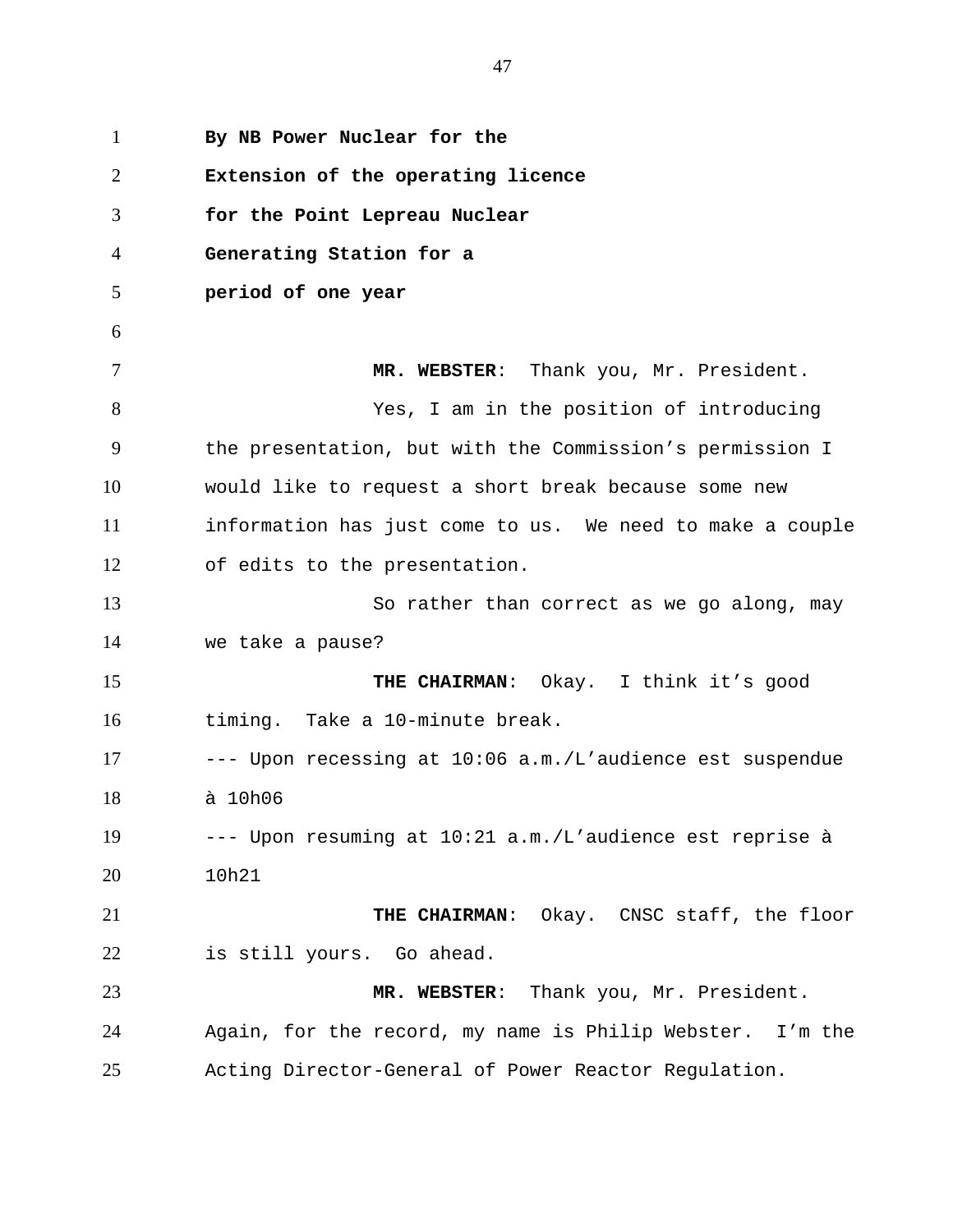1 With me today I have Monsieur François 2 3 4 5 6 7 Rinfret, the Director of the Gentilly II at Point Lepreau, Regulatory Program Division. Behind us we have Jeff Ramsay and Pierre Bélanger, who are Senior Regulatory Program Officers in the same division, and Burton [sic] Valpy, who is our Power Reactor Site Supervisor from the Point Lepreau office.

8 9 10 11 12 13 14 15 16 17 We are here to present to the Commission our CMD 11-H2 regarding a decision from New Brunswick Power Nuclear's application to extend the power reactor operating licence for the Point Lepreau Generating Station by one year. There are no deviations or changes from the current licence as was approved by the Commission in 2006. The reactor at the licensed facility at present is defueled, as has been explained. It is not in operation and, hence, it is in what we call a safe state. So to conclude, the changes that we propose

18 19 20 to the licence are administrative only in nature, namely, the alteration of its termination date from June 2011 to June 2012.

21 22 I now turn over the microphone to Monsieur Rinfret. Merci.

23 24 25 **MR. RINFRET**: Thank you, Mr. Webster. Good morning again. My name is François Rinfret, Director of the G-2 and Point Regulatory Program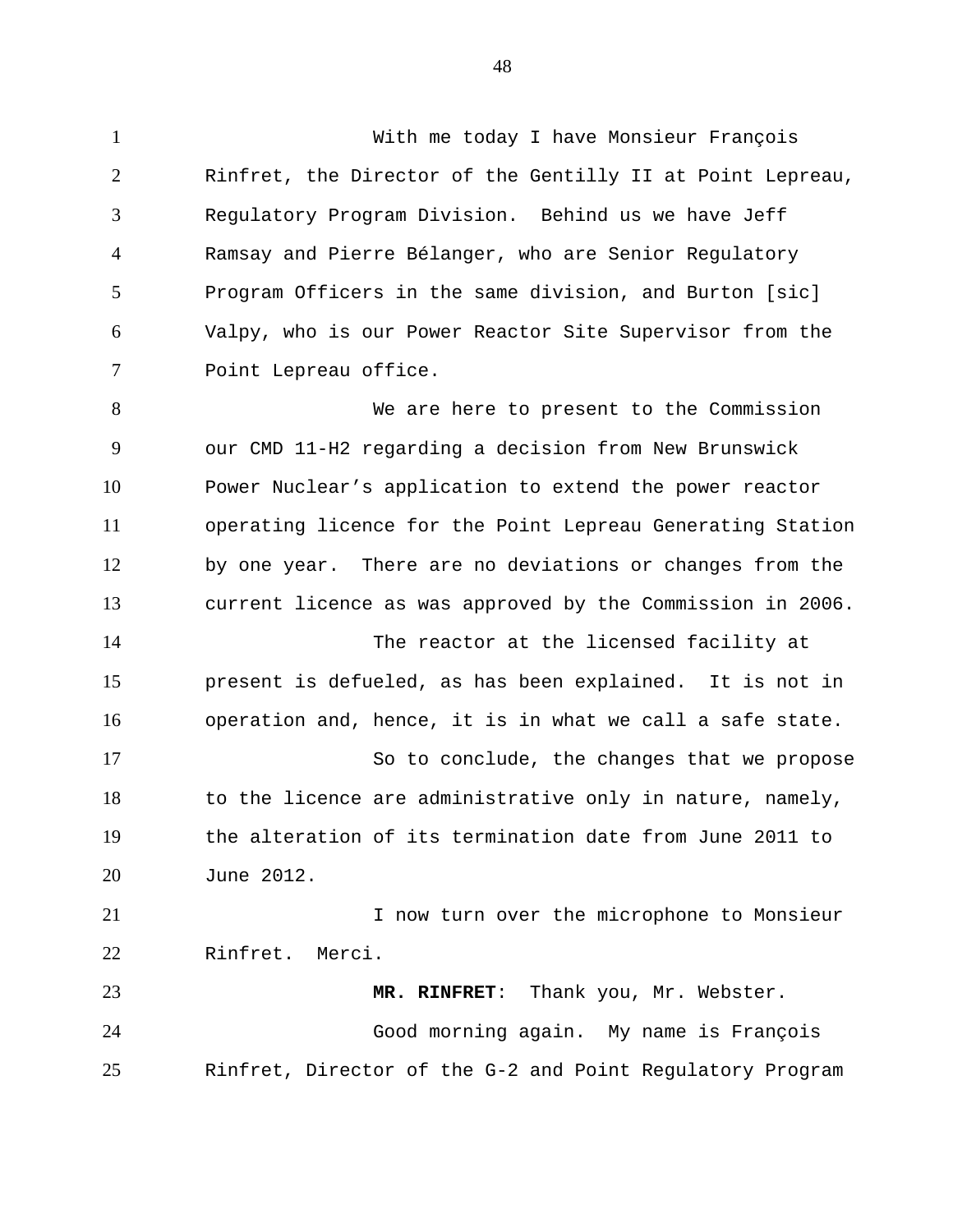1 Division.

| the following topics: the regulatory context at Point<br>Lepreau Generating Station, including the current<br>operating licence; the status of refurbishment; the Point<br>Lepreau Generating Station performance in 2009 and '10;<br>the licence extension request; the 2012 licence renewal;<br>The current operating licence for Point |
|-------------------------------------------------------------------------------------------------------------------------------------------------------------------------------------------------------------------------------------------------------------------------------------------------------------------------------------------|
|                                                                                                                                                                                                                                                                                                                                           |
|                                                                                                                                                                                                                                                                                                                                           |
|                                                                                                                                                                                                                                                                                                                                           |
|                                                                                                                                                                                                                                                                                                                                           |
|                                                                                                                                                                                                                                                                                                                                           |
|                                                                                                                                                                                                                                                                                                                                           |
|                                                                                                                                                                                                                                                                                                                                           |
| Lepreau Generating Stations expires on June 30 <sup>th</sup> , 2011.                                                                                                                                                                                                                                                                      |
| The licence had been issued for five years. It includes                                                                                                                                                                                                                                                                                   |
| licence conditions that cover normal operation and                                                                                                                                                                                                                                                                                        |
| refurbishment. All applicable requirements of the                                                                                                                                                                                                                                                                                         |
| Canadian Environmental Assessment Act were fulfilled.                                                                                                                                                                                                                                                                                     |
| In this current licence, Commission                                                                                                                                                                                                                                                                                                       |
| approval is required prior to a reload into a refurbished                                                                                                                                                                                                                                                                                 |
| reactor core. The fuel reload hearing is anticipated in                                                                                                                                                                                                                                                                                   |
|                                                                                                                                                                                                                                                                                                                                           |
|                                                                                                                                                                                                                                                                                                                                           |
| New Brunswick Power Nuclear decided to                                                                                                                                                                                                                                                                                                    |
| refurbish Point Lepreau Generating Station in 2005.<br>The                                                                                                                                                                                                                                                                                |
| Commission decision on refurbishment was made during the                                                                                                                                                                                                                                                                                  |
|                                                                                                                                                                                                                                                                                                                                           |
| Refurbishment activities are taking longer                                                                                                                                                                                                                                                                                                |
| than planned. Refurbishment work in the field started in                                                                                                                                                                                                                                                                                  |
|                                                                                                                                                                                                                                                                                                                                           |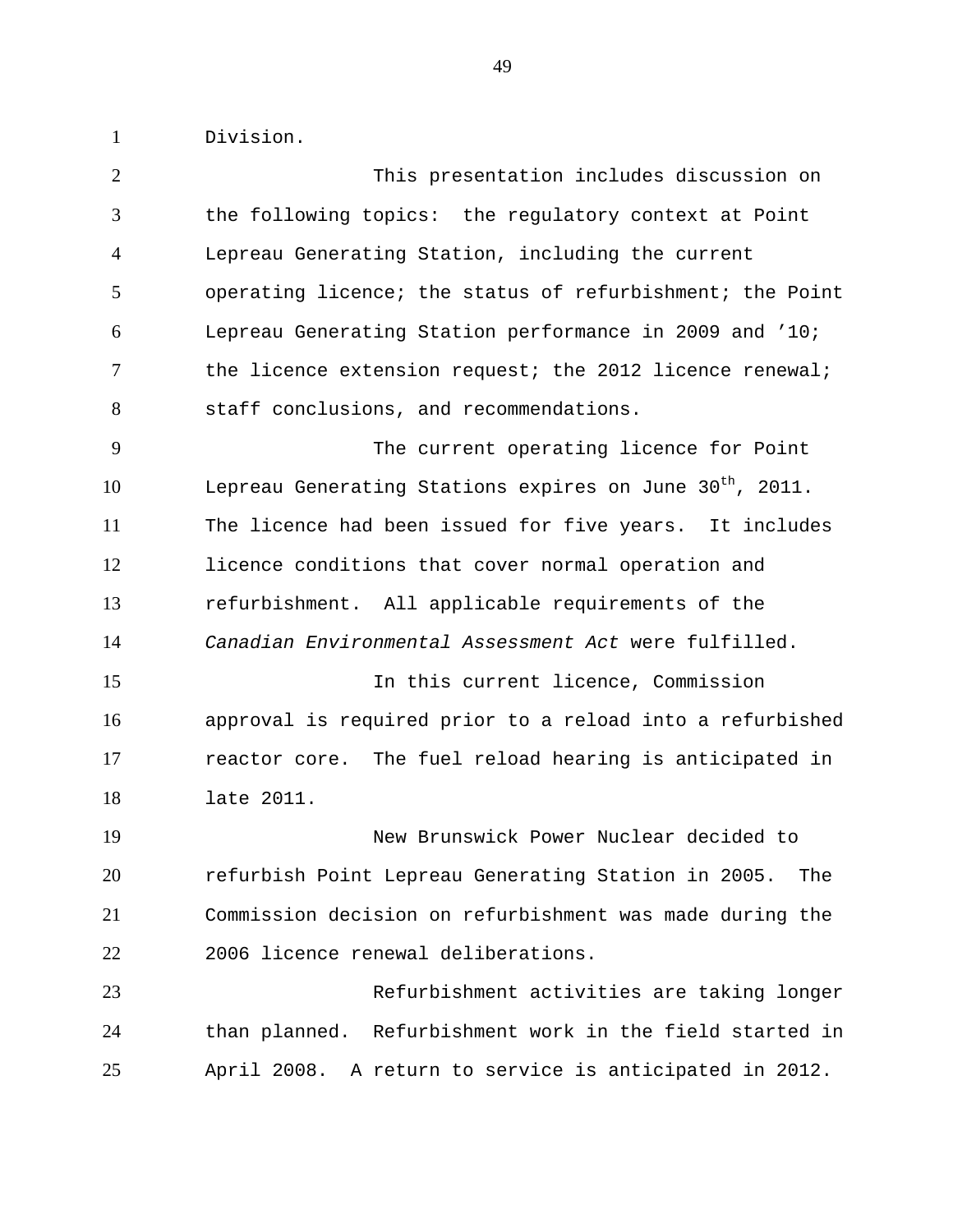1 All regulatory requirements remain 2 3 4 5 6 7 8 9 10 11 12 13 14 15 16 17 18 19 20 21 22 23 24 25 applicable during refurbishment. This is happening while in the safest state of a reactor, a defueled and nonoperational state. This does not present a risk from the point of view of CNSC staff. CNSC received a request to extend its operating licence. That is an administrative type request only to allow continuation and completion of refurbishment under current licence format. CNSC received a request to extend the licence until June  $30^{th}$ , 2012. Point Lepreau Generating Station remains in a defueled non-operational state. The reason for the oneyear extension request by New Brunswick Power Nuclear is to allow for the continuation and completion of refurbishment work. The licence activity does not change. Further, CNSC staff recommends that the licence extension request be heard as a one-year licence renewal hearing to allow public input. As indicated in the CNSC staff integrated safety assessment of Canadian nuclear power plants for 2009, that is CMD 10-H47 discussed earlier in this hearing, the performance ratings for Point Lepreau Generating Station for all areas and programs that could be rated received satisfactory ratings except for Occupational Health and Safety, which received a fully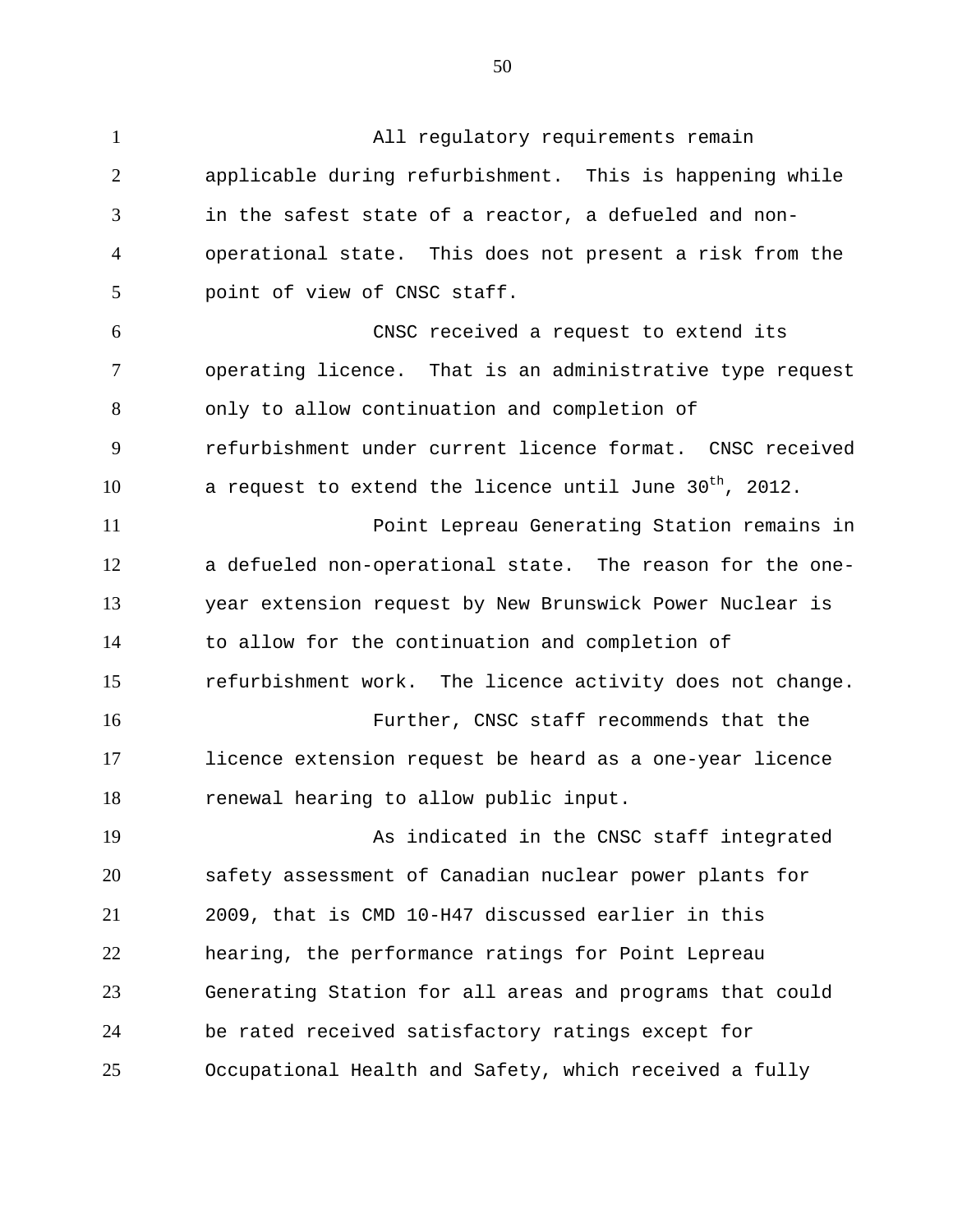1 satisfactory rating.

2 3 4 5 6 7 8 CNSC staff, based on initial review of data pertaining to 2010 operational year, see no change in overall safety performance during 2010 compared to 2009. If this one-year renewal is approved by the Commission, then the next licence renewal will correspond to reactor restart after refurbishment is completed at or before June 30th, 2012.

9 10 11 12 13 14 15 16 The next licence will feature the new licence format and the Licence Condition Handbook. Restart would be authorized on the basis of a full licence renewal process. New Brunswick Power Nuclear would be expected to submit a new licence renewal application to the Commission which would include information and programs, performance during the previous five years, and plans for future operations.

17 18 19 20 This submitted information would be used as the basis to convert the operating licence to the new licence format along with the associated Licence Condition Handbook.

21 22 23 In terms of public licence hearings, the fuel reload and the re-licensing hearing will be done in public simultaneously.

24 25 Note that on this slide NSCA stands for the *Nuclear Safety and Control Act* and CEA stands for *Canadian*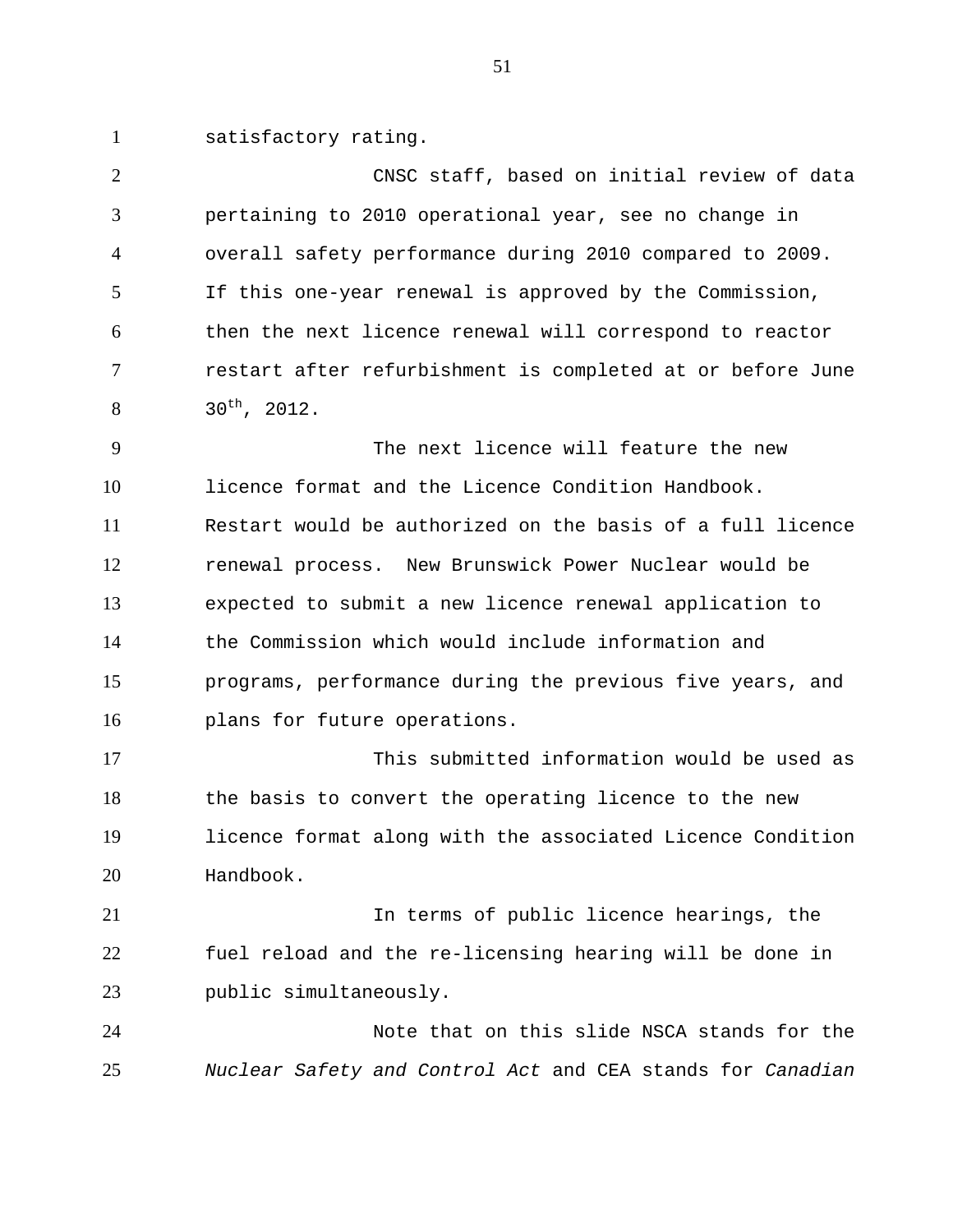1 *Environmental Assessment Act*.

2 3 4 5 6 7 8 9 New Brunswick Power Nuclear has and will continue and carry out those activities to meet the requirements of Section 24(4) of the *Nuclear Safety and Control Act,* we'll make adequate provisions for the protection of the environment, the health and safety of persons, and the maintenance of national security and measures required to implement international obligations to which Canada has agreed.

10 11 12 13 14 15 16 An environmental assessment determination review was completed for the licensing request under the *Canadian Environmental Assessment Act*. The determination was that this licence renewal would be a licence renewal without changes as only the date of the licence term would change and not the content of the licence itself. As a result no environmental assessment is required.

17 18 19 20 21 22 23 24 CNSC staff conclusion is that based on past and ongoing inspections, reviews, and monitoring of refurbishment, and other licensed activities at Point Lepreau, a one year licence renewal of the operating licence with the same format and content would contain all of the necessary CNSC regulatory requirements required for the safe conduct of refurbishment activities at Point Lepreau Generating Station.

25

In essence only the license end period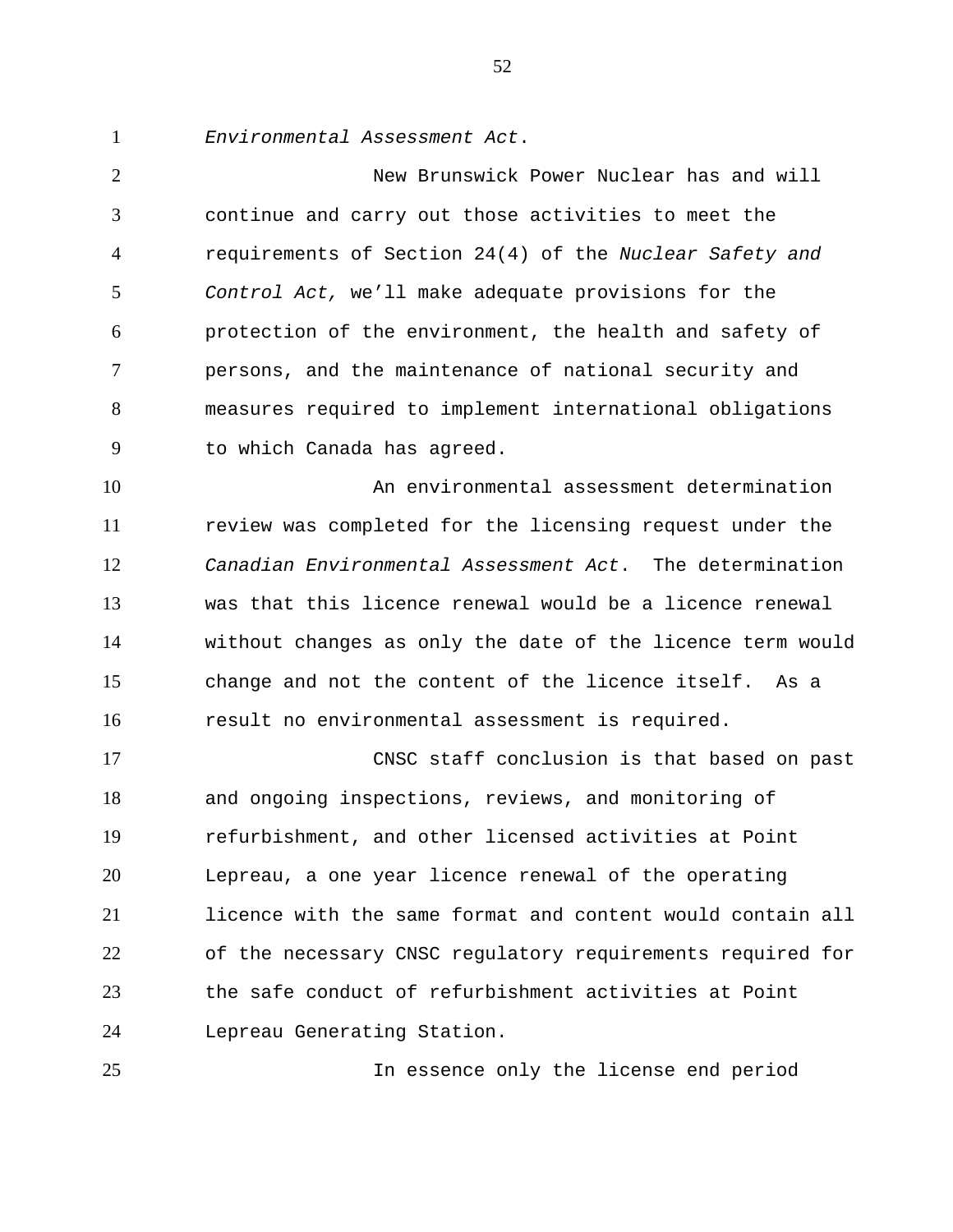1 would change from June  $30^{th}$ , 2011 to June  $30^{th}$ , 2012. All 2 3 4 5 6 7 8 9 10 11 12 13 14 15 16 17 18 19 20 21 22 23 24 25 regulatory requirements contained in the current operating licence would continue in the renewed operating licence. Again, the request is administrative in nature, in a low risk environment since the reactor is in a defueled and non-operational state. I'll now return the microphone to Mr. Webster. **MR. WEBSTER:** Thank you, Monsieur Rinfret. In summary then, CNSC staff recommends that the Commission renew the Point Lepreau Generating Station operating licence under the same format as the current licence for a period of one year, expiring June  $30<sup>th</sup>$ , 2012. Staff also recommends that the public re-licensing hearing for the following licence be held coincident with the fuel reload hearing. Thank you. **MR. CHAIRMAN:** Okay. Thank you very much. I think we heard a lot and we -- I'd like to open the floor for a round of questioning from the Commission Members. I'd like to start with Dr. McDill. **MEMBER McDILL:** Thank you. My first question is to staff and it's a general question with respect to extension versus renewal. What licensing options exist in the legislation for this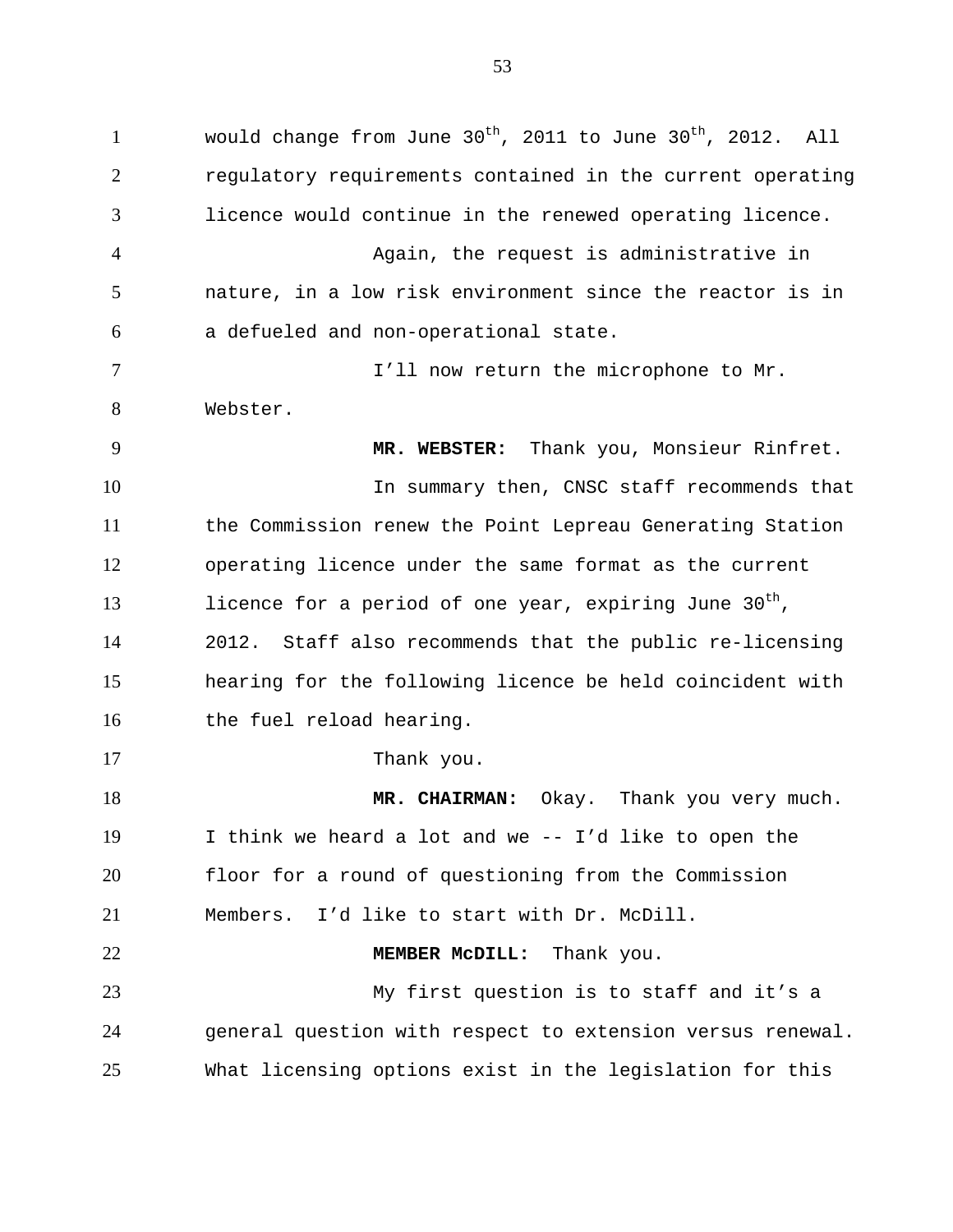1 type of request? We're using the word extension but the 2 3 4 5 6 7 8 9 10 11 12 13 14 15 16 17 18 19 20 21 22 23 licence is given as a renewal. So that's the first part, and the second part is has this type of renewal been granted to other licensees in a similar situation? **MR. WEBSTER:** It's Phil Webster for the record. You're correct, Dr. McDill. There is no measure provided in our regulations to extend the licence. It is a renewal, but it's a renewal for a period of one year. And the second question has already slipped my mind. **MEMBER McDILL:** Other licensees in similar situations? **MR. WEBSTER:** Thank you. Yes, we have done the very same thing in the past. We have in -- we have previously renewed the Point Lepreau licence itself for a longer period, and we have also done the same thing at Bruce when it was being refurbished. **MEMBER McDILL:** So there is nothing precedent setting here with respect to a renewal --- **MR. WEBSTER:** That's correct.

24 **MEMBER McDILL:** --- in this application?

**MR. WEBSTER:** That's correct.

25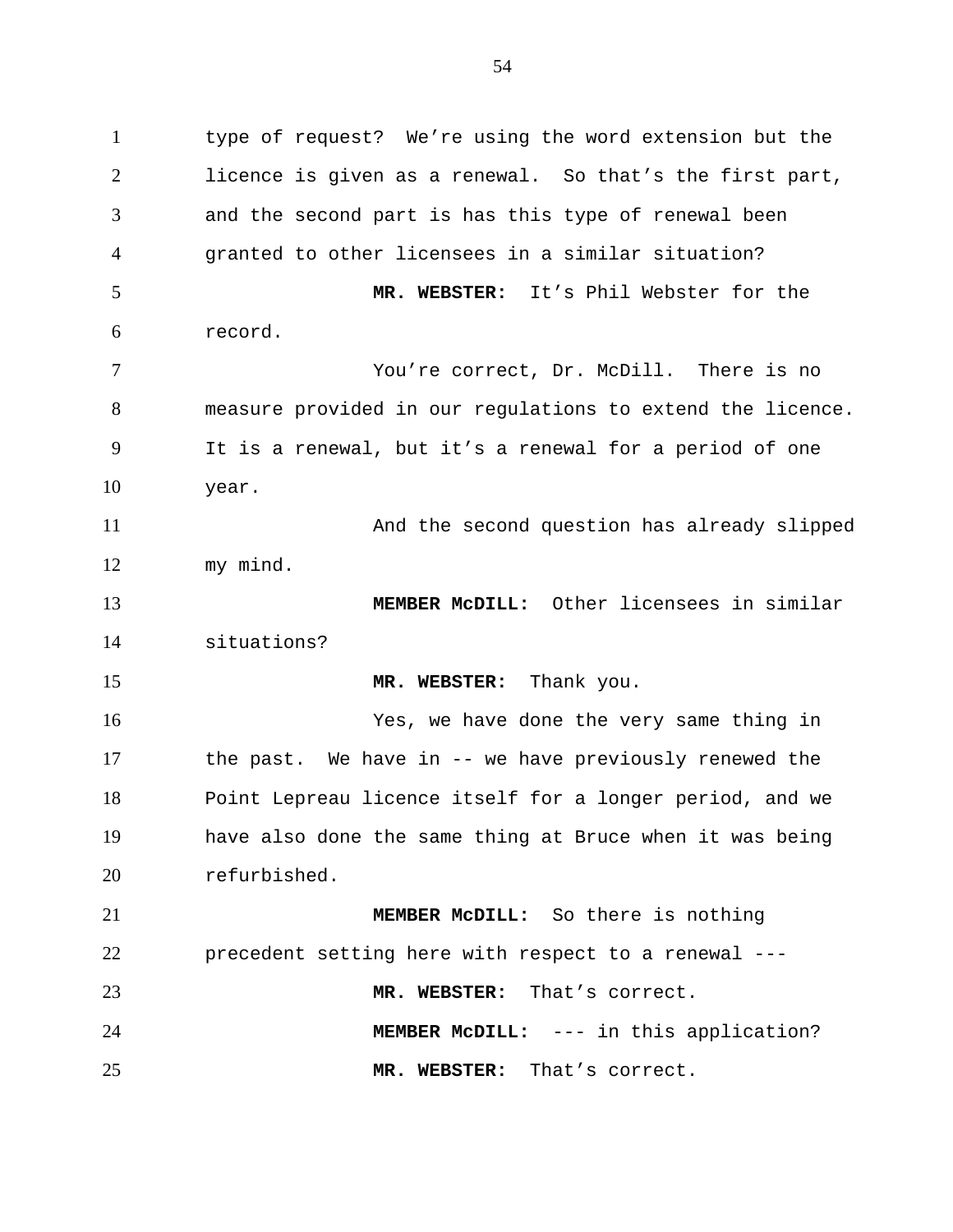1 **MEMBER McDILL:** My next question relates to 2 3 4 5 6 7 8 9 10 11 12 13 14 15 16 17 18 19 20 21 22 23 24 -- of course to the rolled joints, and if I could just have some clarification of NB Power's figures on page - their slide deck -- 11, 12 and 13 please. And maybe they could -- maybe 11 could come up first. Thank you. Could you repeat which is inboard and which is inside the reactor and which is the outside the reactor direction in that picture, please? **MR. EAGLES:** For the record, Rod Eagles. The orientation of the photograph where the words "leak path" are written, that is inside the calandria vessel and would be in operation. There would be moderator water at that location. The insert itself, the collar on the insert which is shown on the left side of the photograph, that's the outboard end, and that's inside the annulus between that location, the end fitting and the fuel channel. **MEMBER McDILL:** Thank you. On the -- on page -- on your slide decks 13, the same I'll call them bumps for the sake of simplicity. So here we have on the right hand side of the two -- the wire brush surface and the polished surface - those two bumps on the right correspond to the location near the annulus. Is that correct?

I'm trying to make the picture on 13 match

25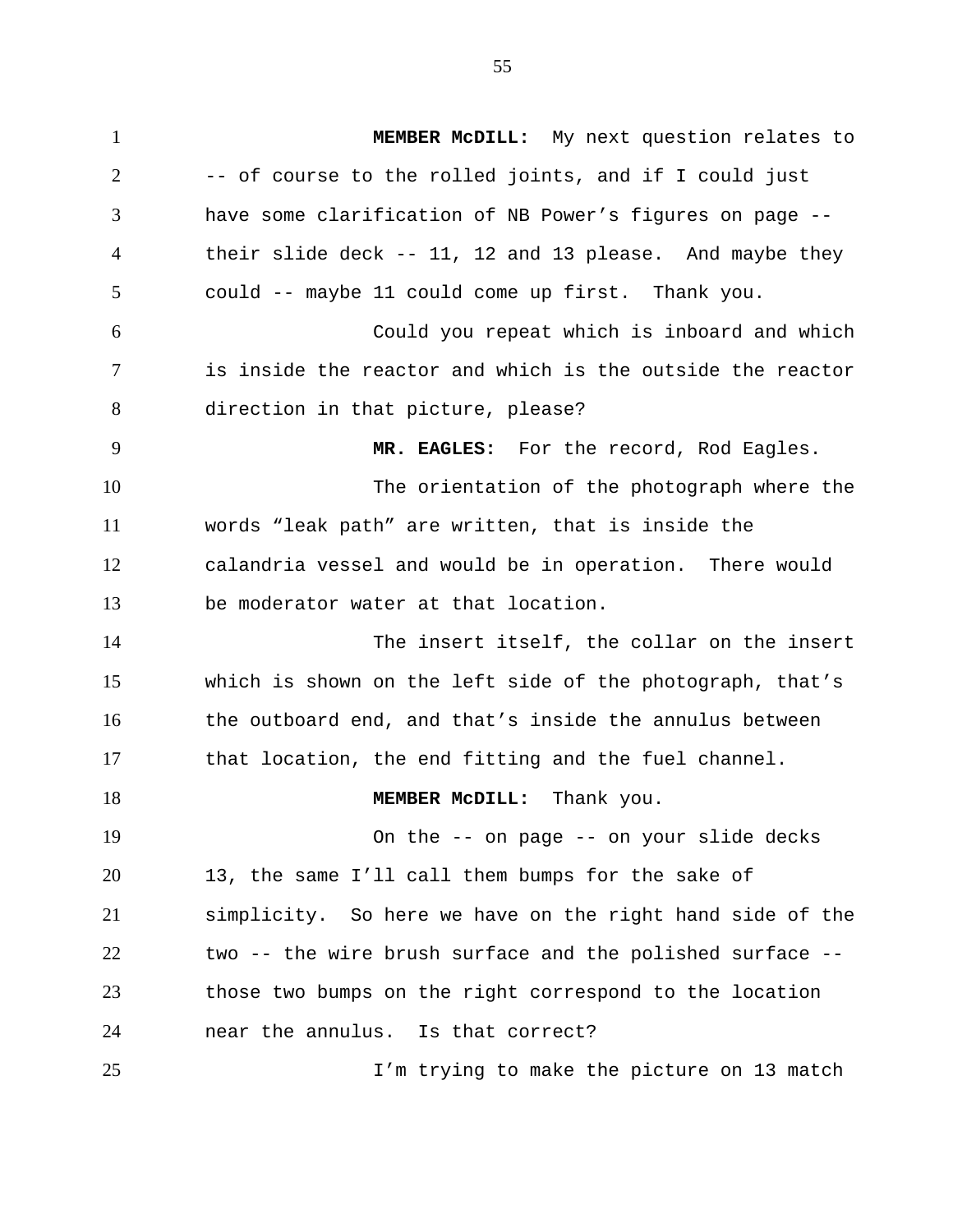1 the --- 2 3 4 5 6 7 8 9 10 11 12 13 14 15 16 17 18 19 20 21 22 23 24 25 **MR. EAGLES:** Okay. In Slide A and in Slide C the left hand of those photographs is toward the inboard side of the moderator. The wide groove is towards the inboard side. **MEMBER McDILL:** And these are new calandria tubes, is that -- that's correct? **MR. EAGLES:** All of the -- well, these photographs are of samples during the investigation process in the lab. **MEMBER McDILL:** Okay. **MR. EAGLES:** These are of material of similar metallurgical properties as the calandria tube sheets. So this is the calandria tube sheet bore --- **MEMBER McDILL:** Yeah. **MR. EAGLES:** --- itself. **MEMBER McDILL:** Sorry, what's the approximate -- I assume A and C are, at least as printed, one times magnification. What are B and D roughly? **MR. EAGLES:** Unfortunately I can't read that, and of course when you blow it up on the large screen the magnification is very, very large. **MEMBER McDILL:** I'm not asking for the screen magnification. I'm happy with the paper magnification but ---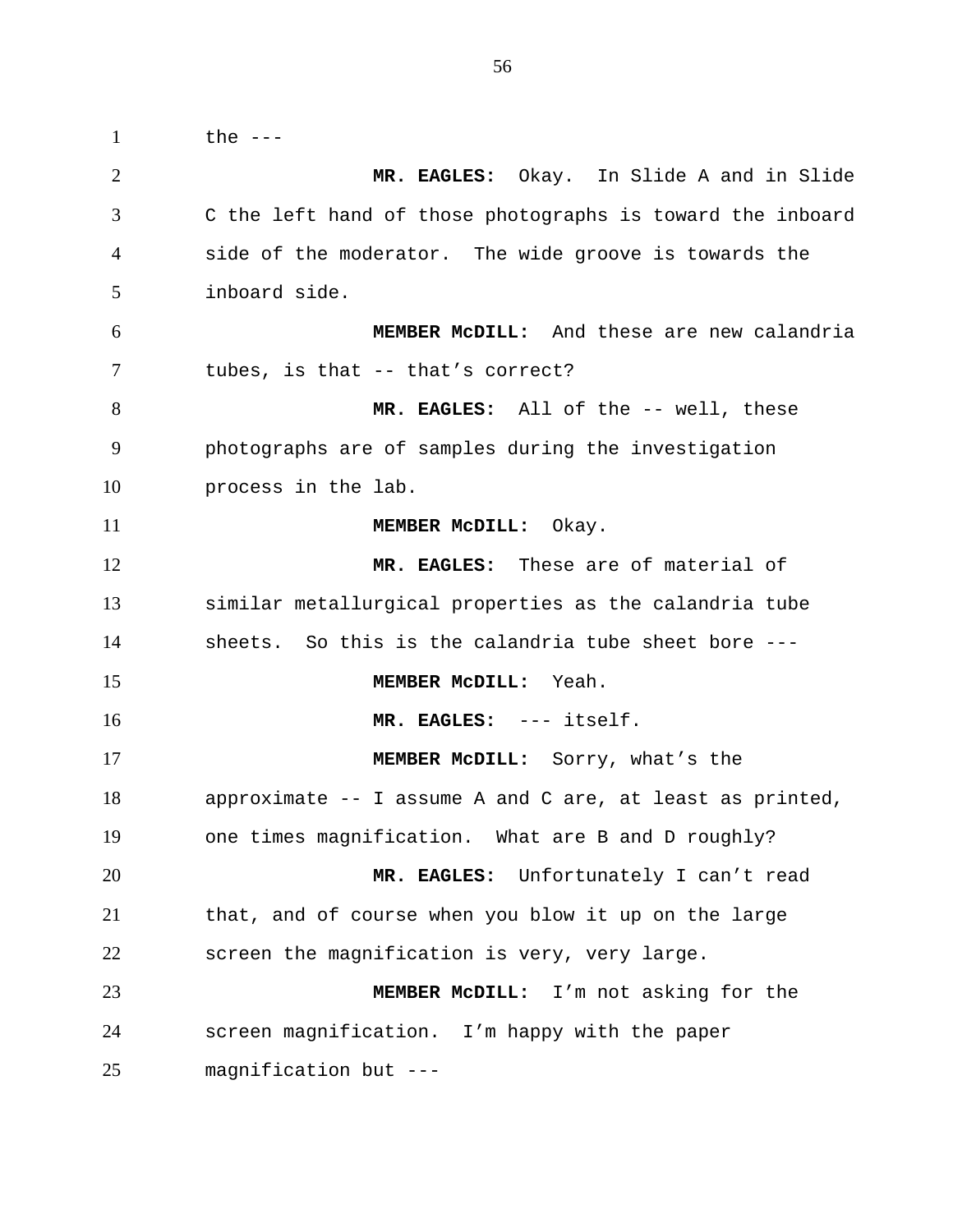1 **MR. EAGLES:** My recollection is that they 2 3 4 5 6 7 8 9 10 11 12 13 14 15 16 17 18 19 20 21 22 23 24 25 were in the order of 200 times but I would have to check. I think in the full picture you can actually see that in the writing. But unfortunately my glasses can't read that fine print today. **MEMBER McDILL:** We share that then, I can't read it at the bottom either. So the  $--$  what is the  $--$  in  $11$   $--$  slide  $11$ then, what is the approximate dimension then of the calandria tube sheet there, what's that? Because that looks like a real object. **MR. EAGLES:** This actually is also blown up a bit -- that photograph. The width of the calandria tube sheet is approximately one and a half inches, in that order. **MEMBER McDILL:** So that's roughly two to three times, somewhere in there, on the printed sheet. Okay. **MR. EAGLES:** About twice, yes. **MEMBER McDILL:** And what is the direction of rolling -- where -- maybe a different way of saying - where is the plastic deformation occurring? If someone has a mouse there can maybe just sort of mouse over it for me. **MR. EAGLES:** Rod Eagles for the record.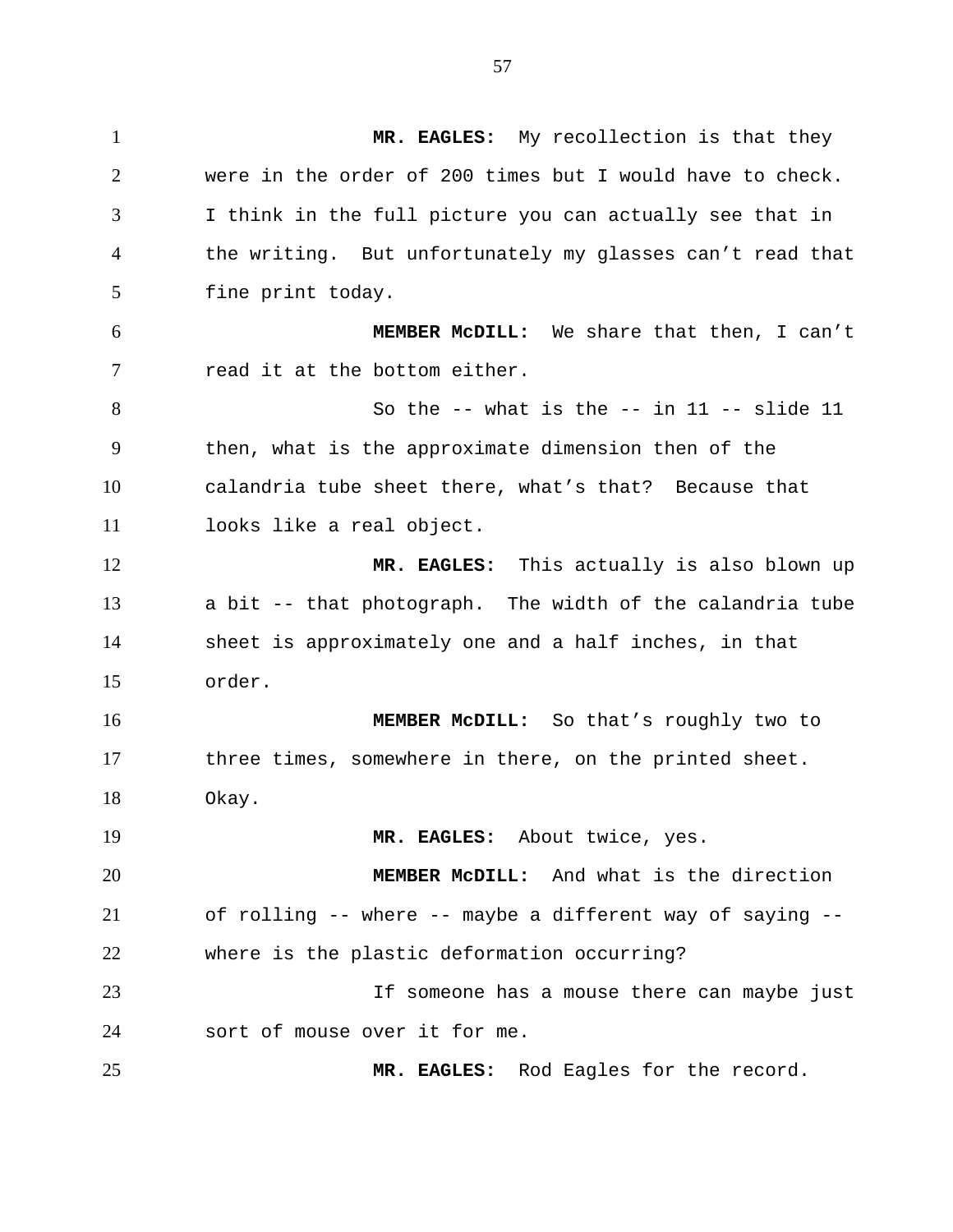1 1 If we could imagine inserting the first  $-$ 2 3 4 5 6 7 the calandria tube into the tube sheet bore, there is a gap at an area of the wide groove and also in the outside diameter of the calandria tube as well, as well as with the insert. And the rolling principle here is to measure the diameter of the bore, the thickness of the calandria tube, and the thickness of the insert.

8 9 10 11 12 13 14 15 After subtracting all of the clearances then the rolling deformation is to squeeze the insert to a larger diameter by about 30 thousandths of an inch so that the plastic deformation rolls the insert and the tube to fit to match the profile of the bore. And also you can see in the two narrow grooves that there's some plastic deformation of the insert, not to the full depth of those narrow grooves but down into those narrow grooves as well.

16 17 18 19 20 21 On the outboard end of the insert the collar, you can see, is tilted there, so part of the deformation as the insert is plastically deformed, it grows in length as part of that rolling process. The rollers that are used are across the full width of the internal diameter of the insert.

22 23 **MEMBER McDILL:** And you're showing a leak path from ---

24 **MR. EAGLES:** From ---

25

**MEMBER McDILL:** --- inside to outside,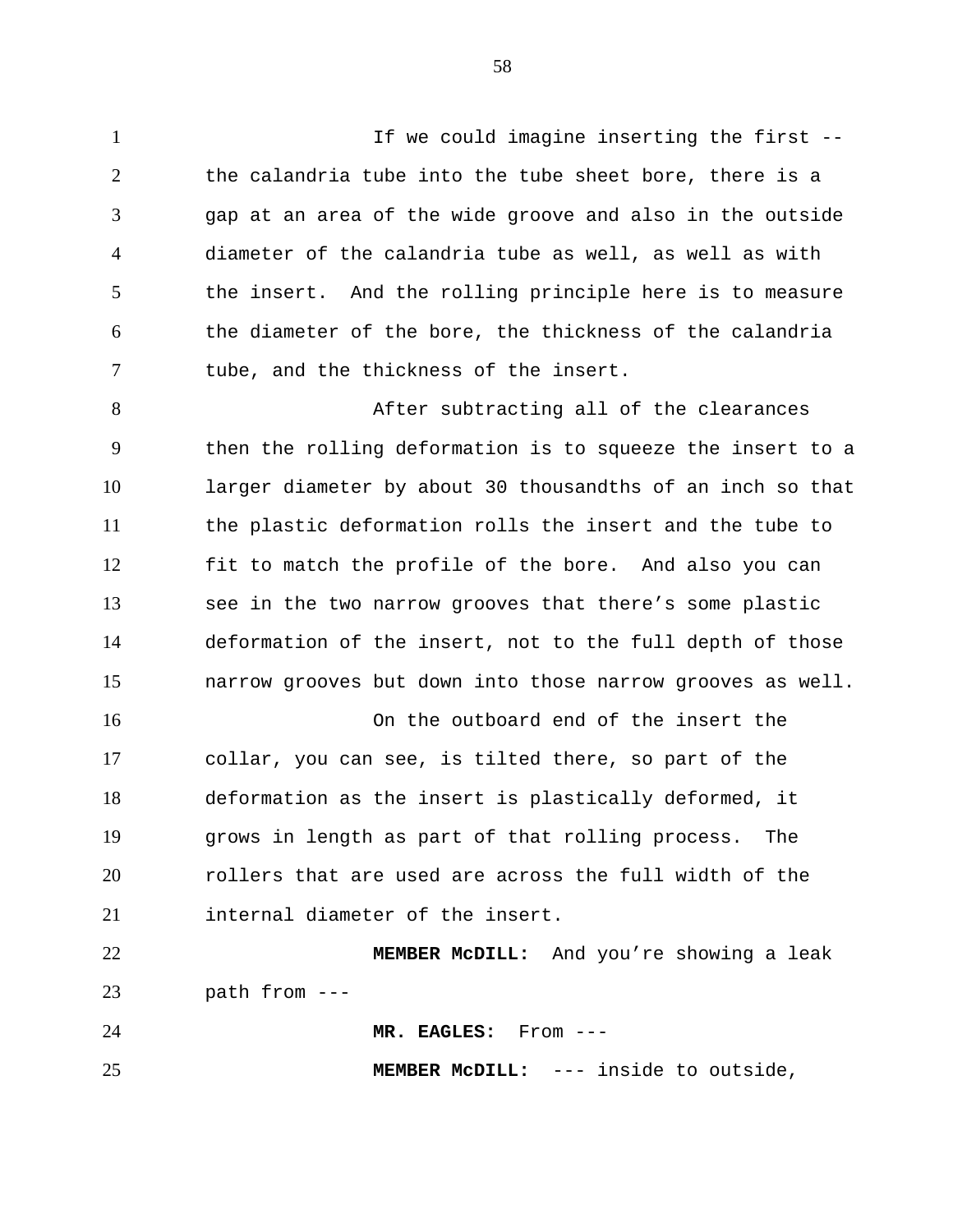1 basically.

2 3 4 5 6 7 8 9 10 11 12 13 14 15 16 17 18 19 20 21 22 23 24 25 **MR. EAGLES:** That is correct. **MEMBER McDILL:** Along that --- **MR. EAGLES:** Along the --- **MEMBER McDILL:** Not --- **MR. EAGLES:** --- surface of the --- **MEMBER McDILL:** Right. **MR. EAGLES:** --- tube sheet bore, and between the tube sheet bore and the calandria tube, and between the tube sheet bore and the insert itself. **MEMBER McDILL:** And the wire brushing was used successfully, I think your document said, at Bruce? **MR. EAGLES:** Yes. Rod Eagles, for the record. The wire brushing was initially used at Pickering in a single calandria tube replacement in, I believe, 2008  $-$ - 2007 or 2008  $-$ - and so was adopted for use at the Bruce station in order to remove oxides on the tube sheet bore. The success of the use of that wire brushing method at Bruce led to its adoption in the CANDU 6 refurbishments for both Point Lepreau and for Wolsong. Unfortunately, changes in the application method with tooling led to a different outcome than was experienced elsewhere where success had been achieved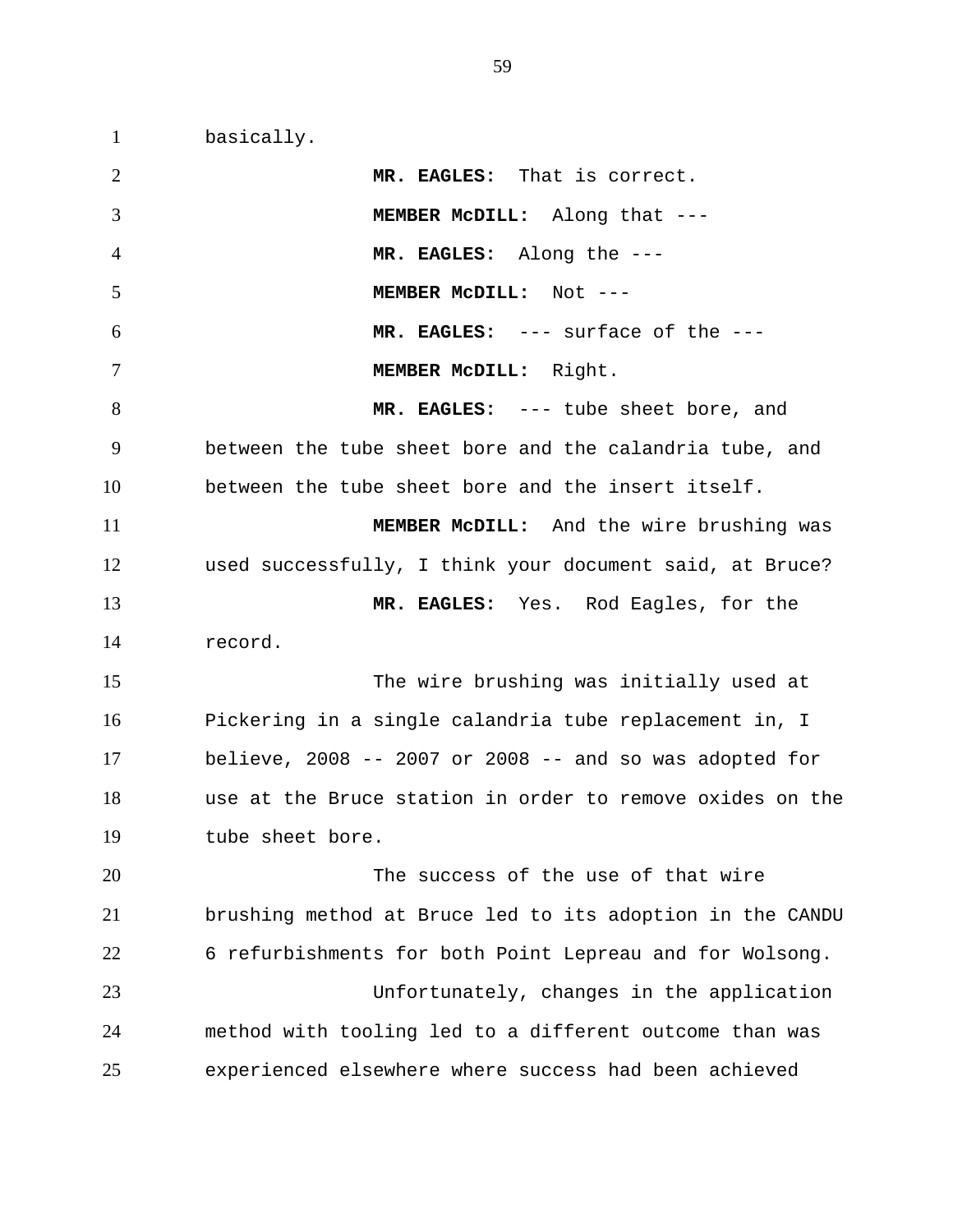1 using wire brushes for that purpose.

2 3 4 5 6 7 8 9 10 11 12 13 14 15 16 17 18 19 20 21 22 23 24 25 **THE CHAIRMAN:** Could you explain that? I mean, we're talking about the same wire brush, I assume. So what could -- why did it work in Bruce? Why doesn't it work in here and Wolsong? **MR. EAGLES:** Rod Eagles, for the record. The tooling that was used at Bruce Power had been adopted from tooling that was intended to machine tube sheet bores in the event that that was necessary in order to make good joints. In the process of designing tooling for Point Lepreau, because the tooling delivery mechanism is different at the CANDU 6 units than it is at Bruce Power, there wasn't, I guess, a sufficient recognition of some changes in the tooling that might lead to a different result. And obviously that's, you know, why we ended up in this situation. The speed was slightly different. The amount of force or the ability to control the force at which the brush was applied to the bore was different. And the wire brush itself, although it's very similar in nature, was slightly different than that used at Bruce. The recognition that any of those parameters could lead to a different result was not made until, ultimately, the Wolsong project identified that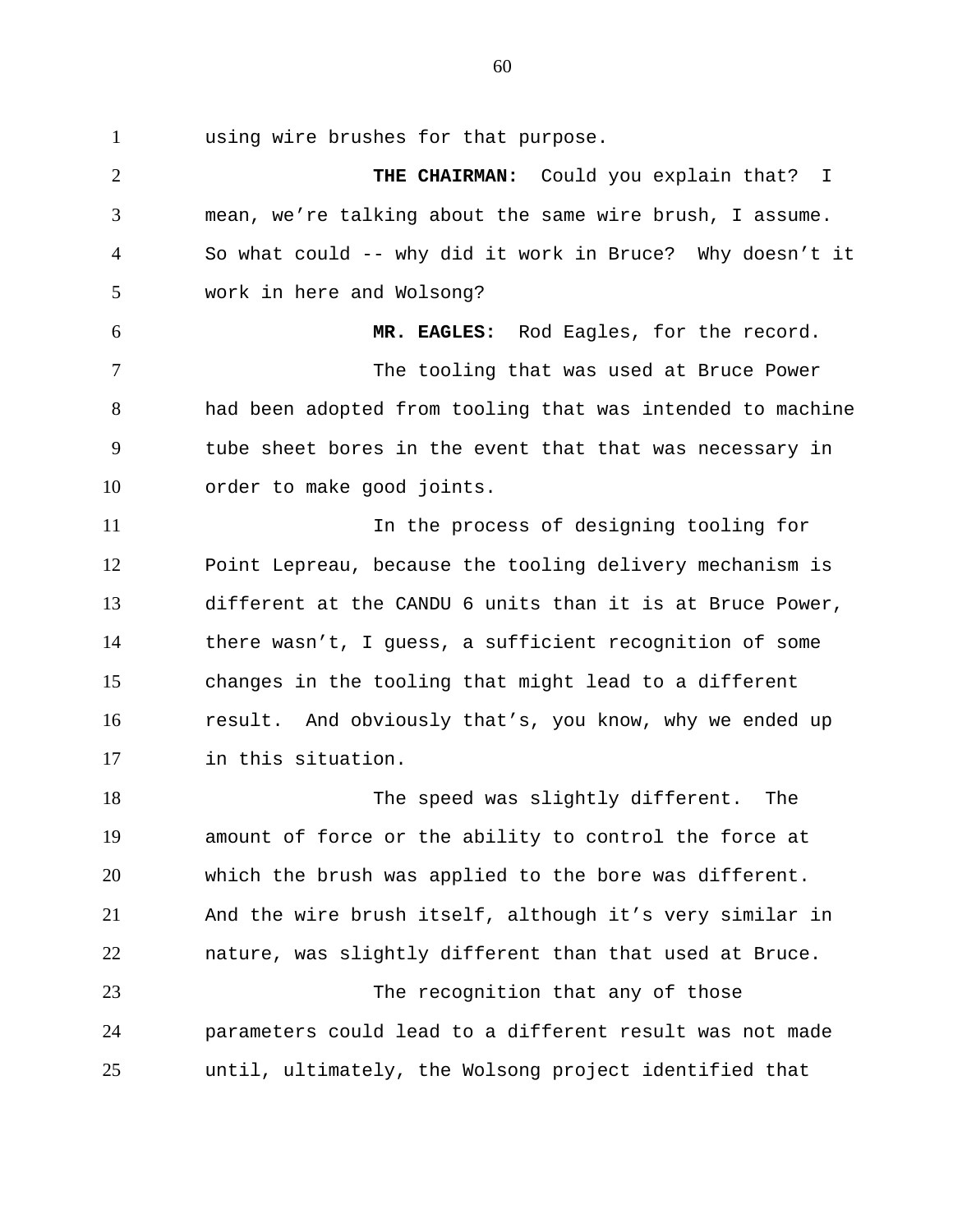1 they had the same problems as Point Lepreau. And an 2 3 4 5 6 investigation at that point led to a very intensive piece of work to conclude ultimately that it wasn't the rolling process that was flawed; it was the base material of the tube sheet bore that prevented us from making leak tight joints.

7 8 **MEMBER McDILL:** The tube sheet material is different as well?

9 10 11 12 13 14 15 16 17 **MR. EAGLES:** Rod Eagles, for the record. No, the tube sheet material is the same. **MEMBER McDILL:** So it's basically the tooling and the brushes that are the cause of the issue. **MR. EAGLES:** That is correct. **MEMBER McDILL:** And were these tooling changes initiated at UNB, or elsewhere? **MR. EAGLES:** Rod Eagles, for the record. The tooling changes were designed by AECL

18 in their facilities.

19 20 21 **MEMBER McDILL:** And your level of confidence that this will go forward relatively seamlessly now? No pun intended. Sorry.

22 23 24 25 **MR. EAGLES:** Rod Eagles, for the record. The refurbishment work has proven to be very challenging. I continue to be, I guess, concerned that, as we continue to go through this process, there are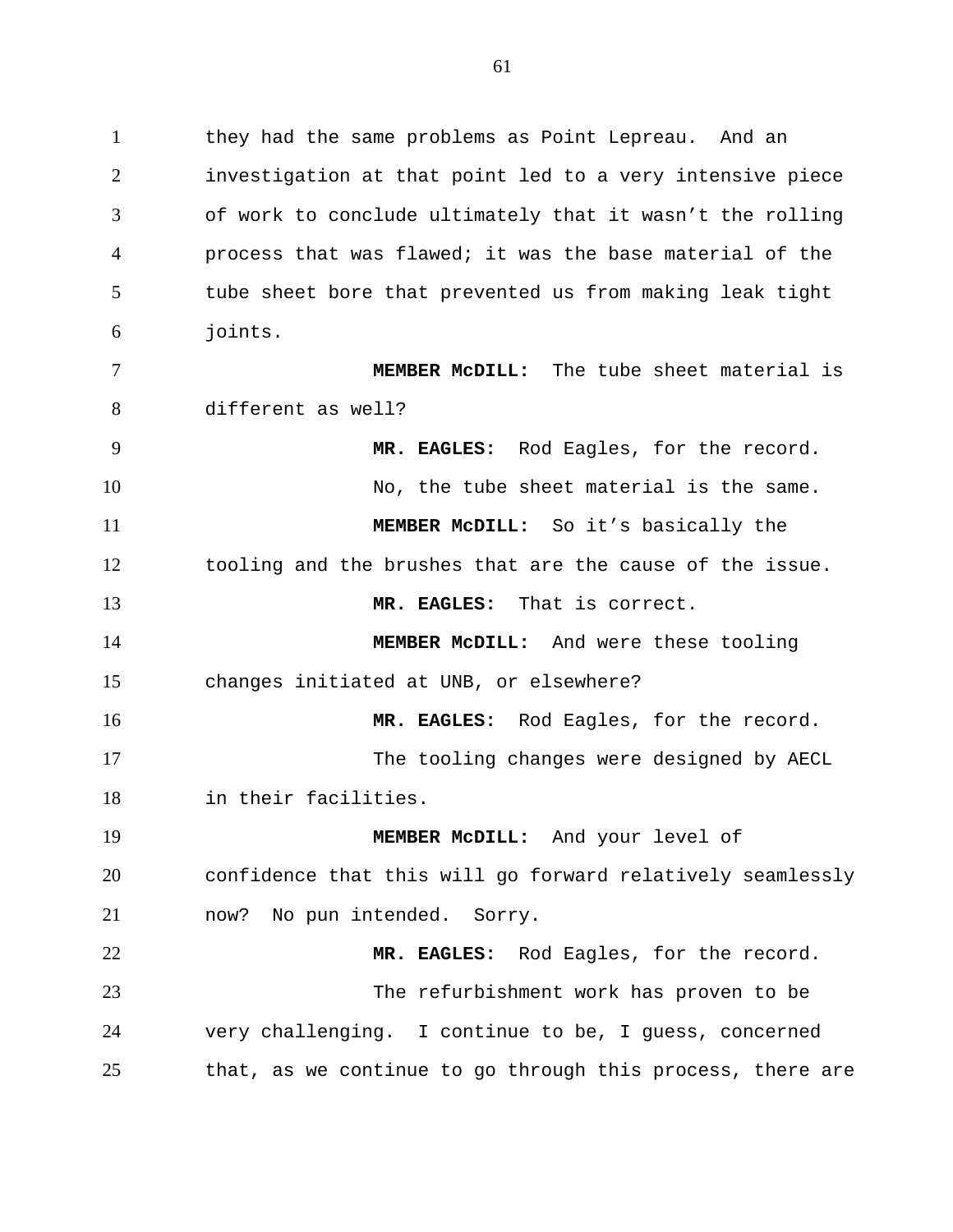1 lots of opportunities for us to learn from others who have 2 3 4 5 6 gone before us and now, for us at Point Lepreau, we have the opportunity to learn from the Wolsong project, which has completed successfully installation of the calandria tubes. And so our concern is that we continue to learn from those who have gone before us.

7 8 9 They've also now, at Wolsong, completed the installation of fuel channels and are in the process of installing their lower feeder sections.

10 11 12 13 14 And so although there will be challenges going forward, we believe that, where they gained from our experience where we were first during the refurbishment of the CANDU 6, that we will also gain from their experience. And we've had people directly involved in

15 16 17 18 visiting the Wolsong site and now have people from the Wolsong site at our station to help us with that knowledge, To ensure that we have the best learnings available to us to reduce incidents in the future.

## **MEMBER McDILL:** Thank you.

20 21 22 I haven't asked staff anything. Does staff have anything to add to any of the questions I might have asked?

23 24 **MR. WEBSTER:** Staff has no comments. Thank you.

25 **THE CHAIRMAN:** Thank you.

19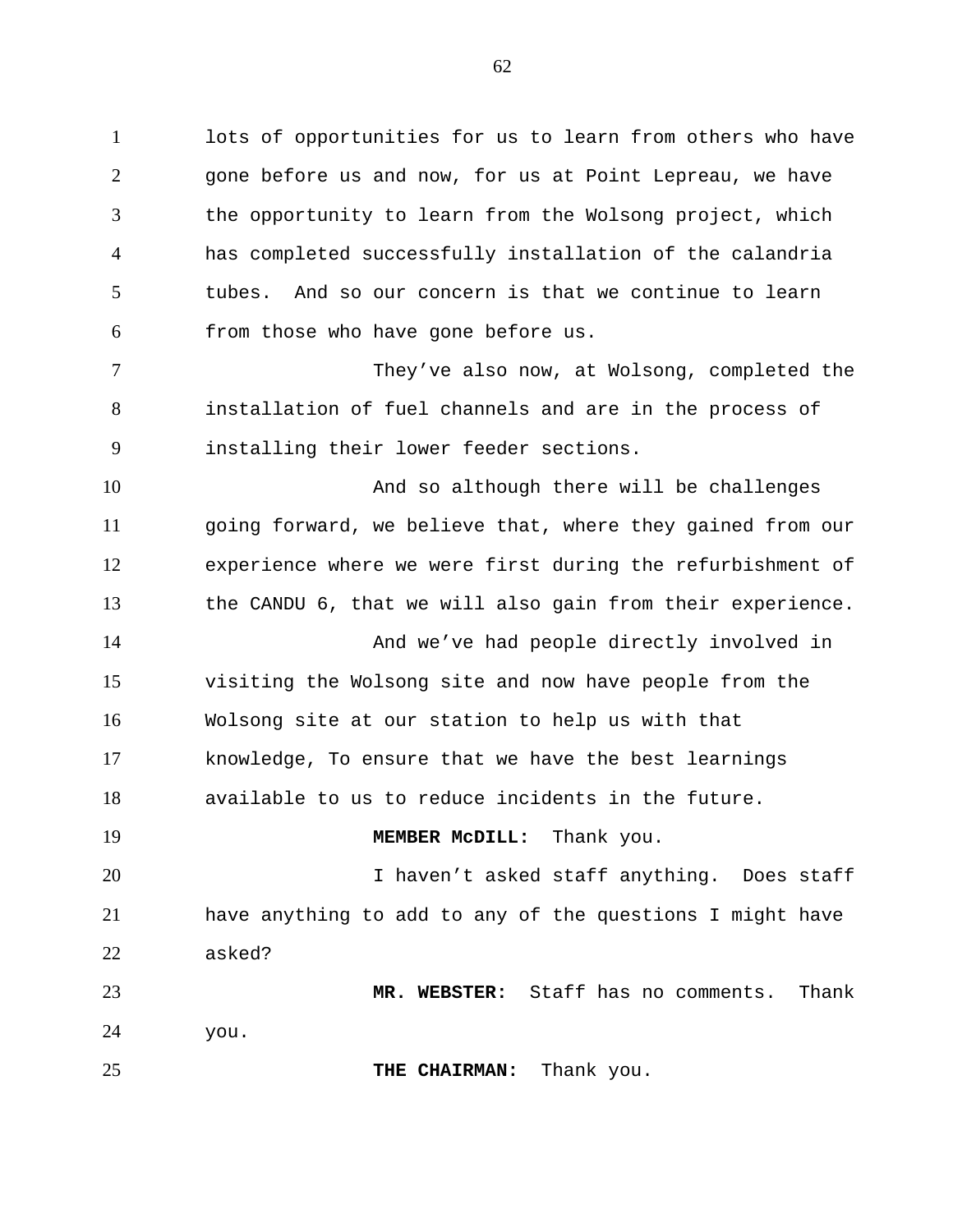1 Dr. Barriault? 2 3 4 5 6 7 8 9 10 11 12 13 14 15 16 17 18 19 20 21 22 23 24 25 **MEMBER BARRIAULT:** Thank you, Mr. Chairman. First question, just of a general nature, really, we keep hearing about the debt load associated with the refurbishment. And I guess my first question, really, is that will that impact at all in the funding of decommissioning of the unit eventually? **MR. THOMAS:** Gaetan Thomas, for the record. No. In terms of recovering costs, we did a lot of studying on what's the value, and in spite of the over-runs, Lepreau is still the best option available and we will recover costs so there will be no impact on, you know, decommissioning. Actually, we're looking now with the quality we've put in there to see -- we'd like to get closer to 30 years, and if we could reach close to 30 years then we'd be better than a 25-year with the original cost. So this project is still a good bargain for our customers and we will not have any impact and no concern with supporting commissioning and decommissioning. **MEMBER BARRIAULT:** Would CNSC staff care to comment on this? **MR. WEBSTER:** It's Phil Webster, for the record. The economics of nuclear power is not part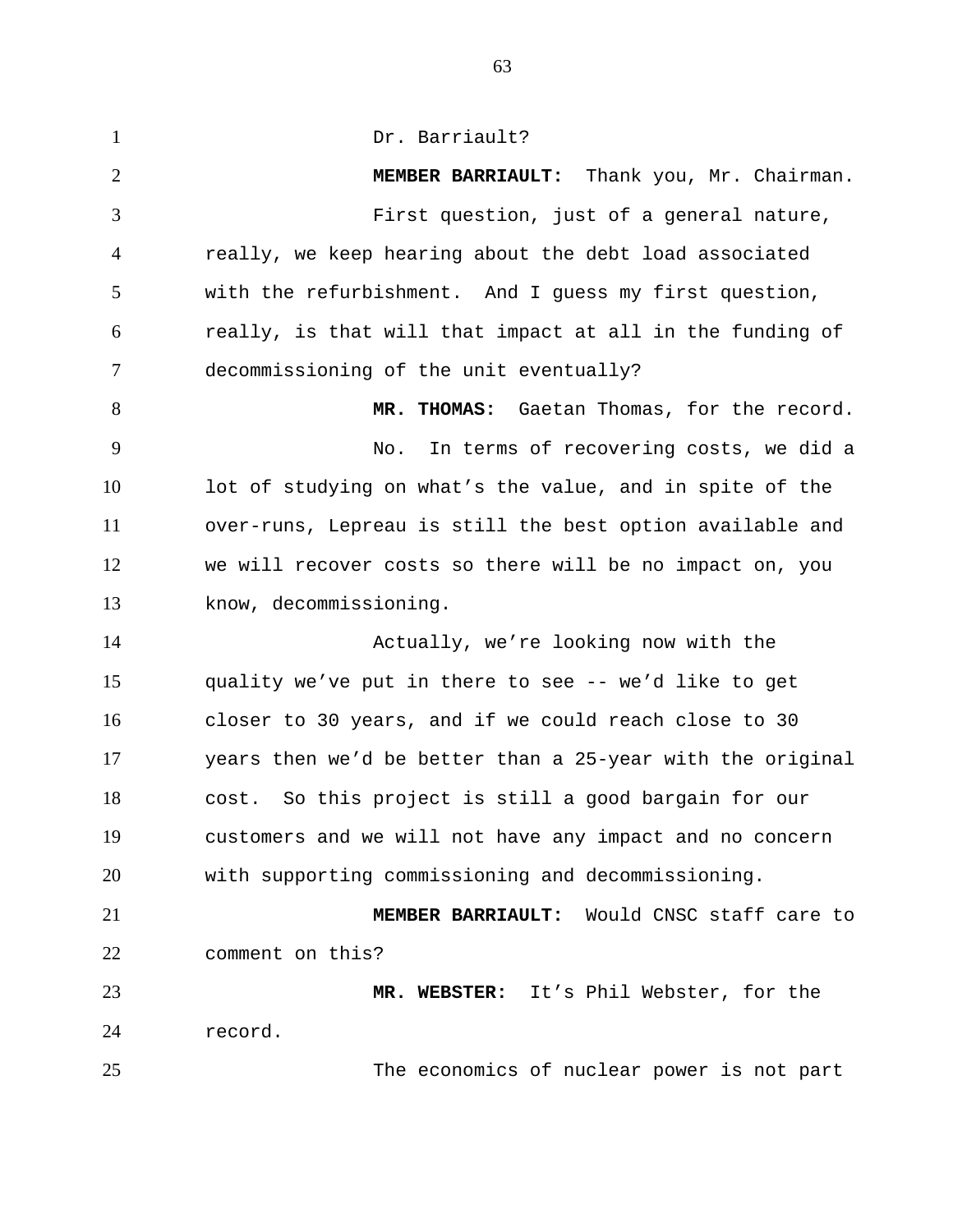1 of our mandate so we don't normally get into that kind of 2 3 4 5 6 7 8 9 10 11 12 13 14 15 16 17 18 19 20 21 22 23 24 25 conversation. **MEMBER BARRIAULT:** The funding for decommissioning is not part of your mandate? **MR. WEBSTER:** Excuse me. Of course that is part of our mandate. As is required by regulations, we have a preliminary decommissioning plan and financial guarantee and that is maintained by New Brunswick Power Nuclear, and we are satisfied with the adequacy of that. **MEMBER BARRIAULT:** Thank you. Next question is from Document 11-H2.1A. On page 4 of 15, status of activity listed in Appendix J of the licence, it states in the first paragraph as a general statement all commissioning activities are expected to be completed by the end of March 2011. That's this year. Is that correct? **MR. EAGLES:** Rod Eagles, for the record. The commissioning activity for those items listed in Appendix J is expected to be, if not complete, very near complete at that point in time. The work, as I mentioned, is essentially complete with the exception of the retubing activities. There will be commissioning activities also to be completed as we continue on in the run-up program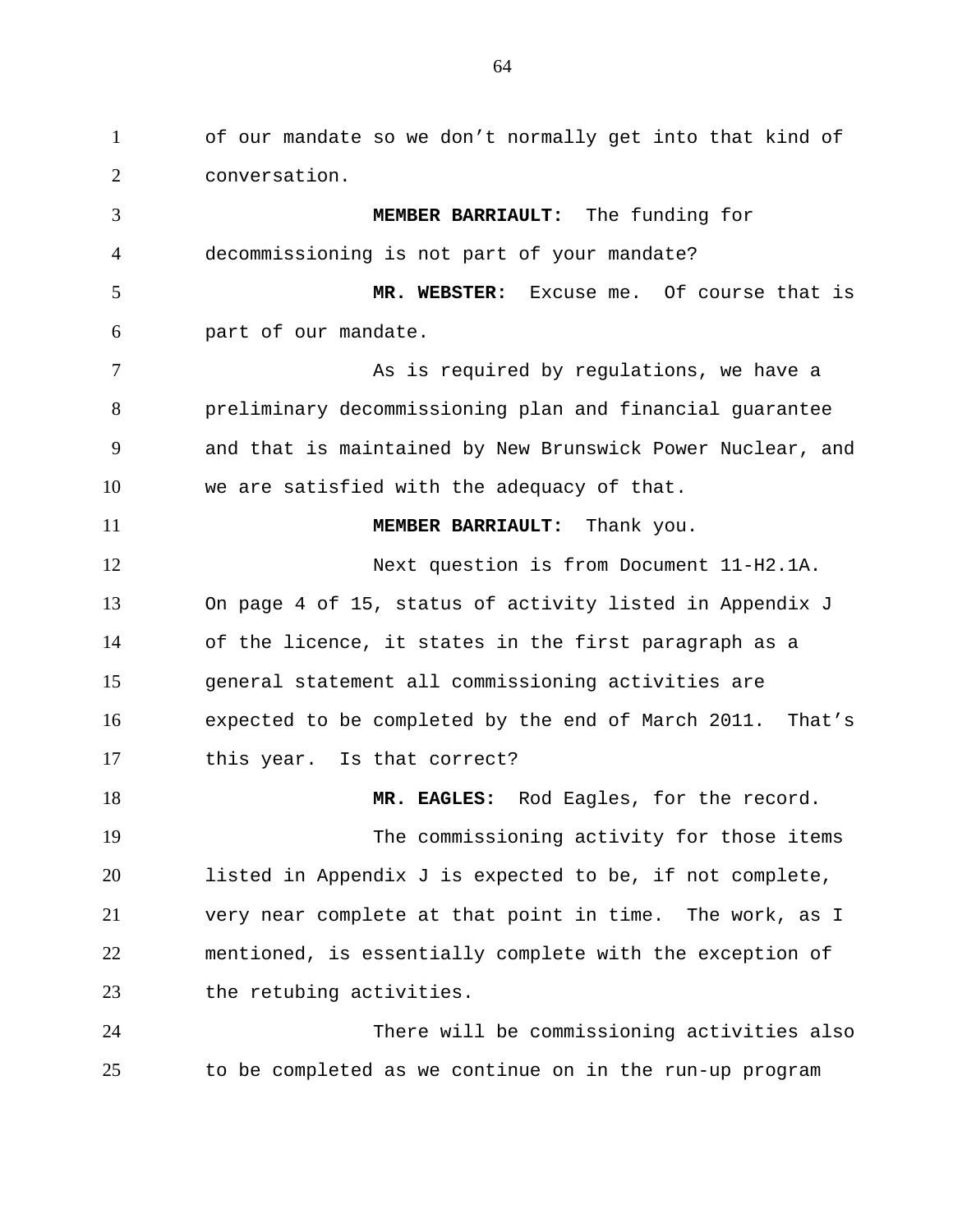1 and the restart as systems become powered up and steam and 2 3 4 5 6 7 8 9 10 11 12 13 14 15 16 17 18 19 20 21 22 23 24 25 water become available, et cetera. So the dry commissioning or cold commissioning, as some refer to it, will be nearing complete at about that time. **MEMBER BARRIAULT:** Appendix J states that replacement of all 380 fuel channel assemblies, calandria tubes and the entire length of connecting inlet and outlet feeder piping from the end and fitting back to the area of retube would be completed. So what I'm hearing, then, is that you're expecting the calandria tubes to be finished by March 2011? **MR. EAGLES:** No. Rod Eagles, for the record. I'm sorry. I was suggesting that with the exception of those activities on the re-tubing which will extend out to late this year actually, in early 2012, all of the other activity would be complete and as we continue on with the completion of the re-tubing activities. Sorry and thank you for the clarification. **MEMBER BARRIAULT:** Thank you. Next question deals with calandria tube - calandria vault ruptured disc; it's on page 5 of 15. It says ruptured disc has been installed in the inspection port of the calandria. What is the function of these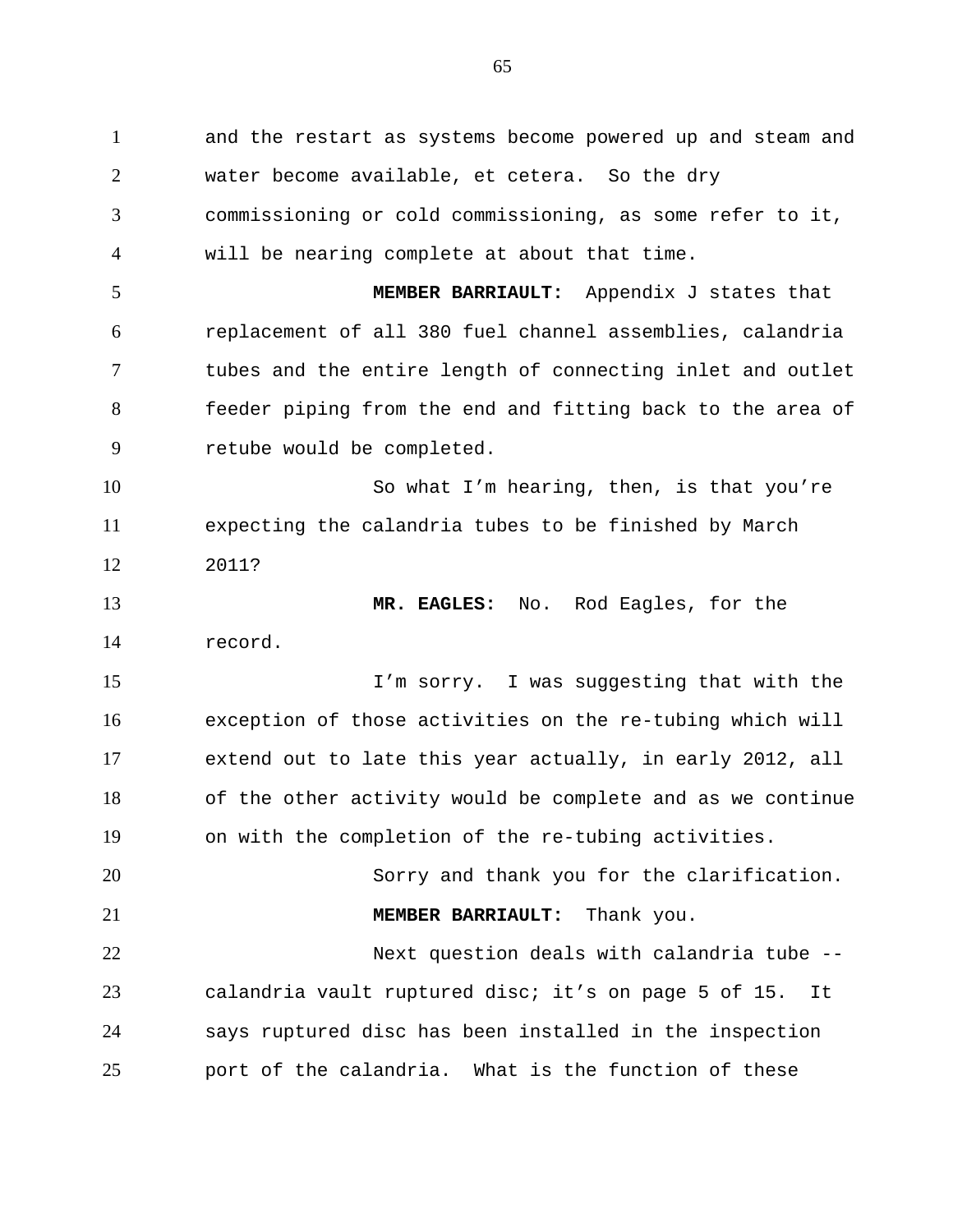1 discs?

2 3 4 5 6 7 8 9 10 11 12 13 14 15 16 17 18 19 20 21 22 23 24 25 **MR. EAGLES:** Rod Eagles, for the record. The calandria vault is a vessel that surrounds the actual calandria vessel. It's filled with light water as part of a biological shield. In the event of certain low probability events where heat could be released to that area the rupture discs have been added to protect the vessel itself and to ensure that it would - would rupture the rupture discs and vent to the internal reactor building atmosphere without damaging the integrity of the vessel. **MEMBER BARRIAULT:** So they're a safety disc if I understand correctly? **MR. EAGLES:** They are; they are an improvement in safety, yes. **MEMBER BARRIAULT:** Okay. The next question is the -- two items down from that, the main control room ventilation filter -- what are the function of these filters? What is it that they're filtering? **MR. EAGLES:** Rod Eagles, for the record. Later CANDU-6 designs had included a special filtration for the control room, in the event again of a low probability incident where radioactive releases were discharged from the building in an accident situation.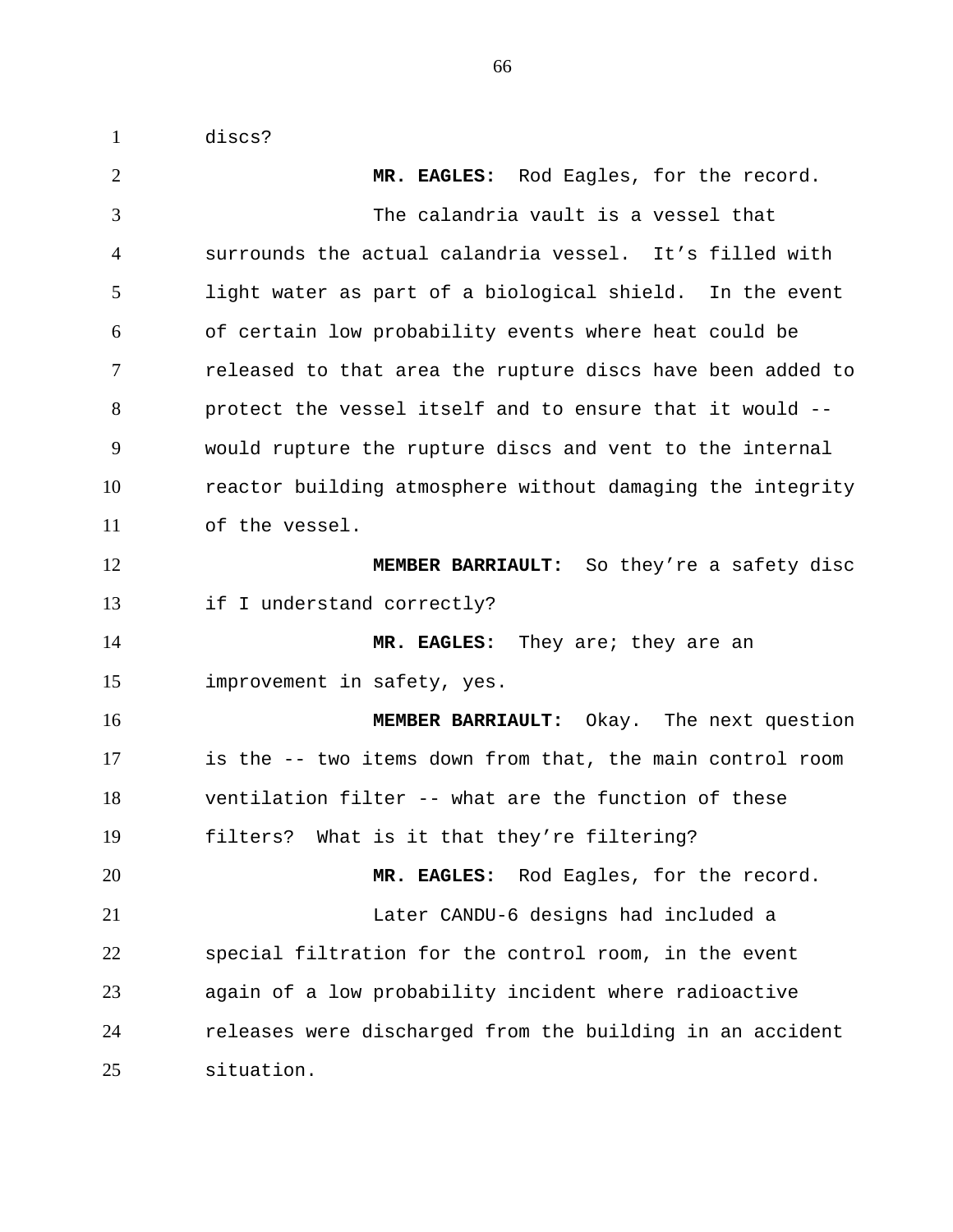1 And of course the importance of being able 2 3 4 5 6 7 8 9 10 11 12 13 14 15 16 17 18 19 20 21 22 23 24 25 to maintain habitability of the control room is key to being able to continue with monitoring of the station and so this filter installation is consistent with some of the newer designs. **MEMBER BARRIAULT:** So on the original design the filtration system was not installed if I understand correctly? **MR. EAGLES:** In the original design this type of filtration was not designed; there was just a standard type of ventilation for the control room. **MEMBER BARRIAULT:** The emphasis for this filtration system came from who? Did it come from CANDU or from CNSC? **MR. EAGLES:** Rod Eagles, for the record. As we undertook in the early days of this project to do condition assessment and evaluate design changes that had been made with newer versions of the CANDU-6 reactor this was one item that had been designed or had been raised as a safety feature of later designs. And so as we looked at opportunities for expansion of defence in-depth we thought that this was an appropriate change to make and included that in our original condition assessment as something that was appropriate for us.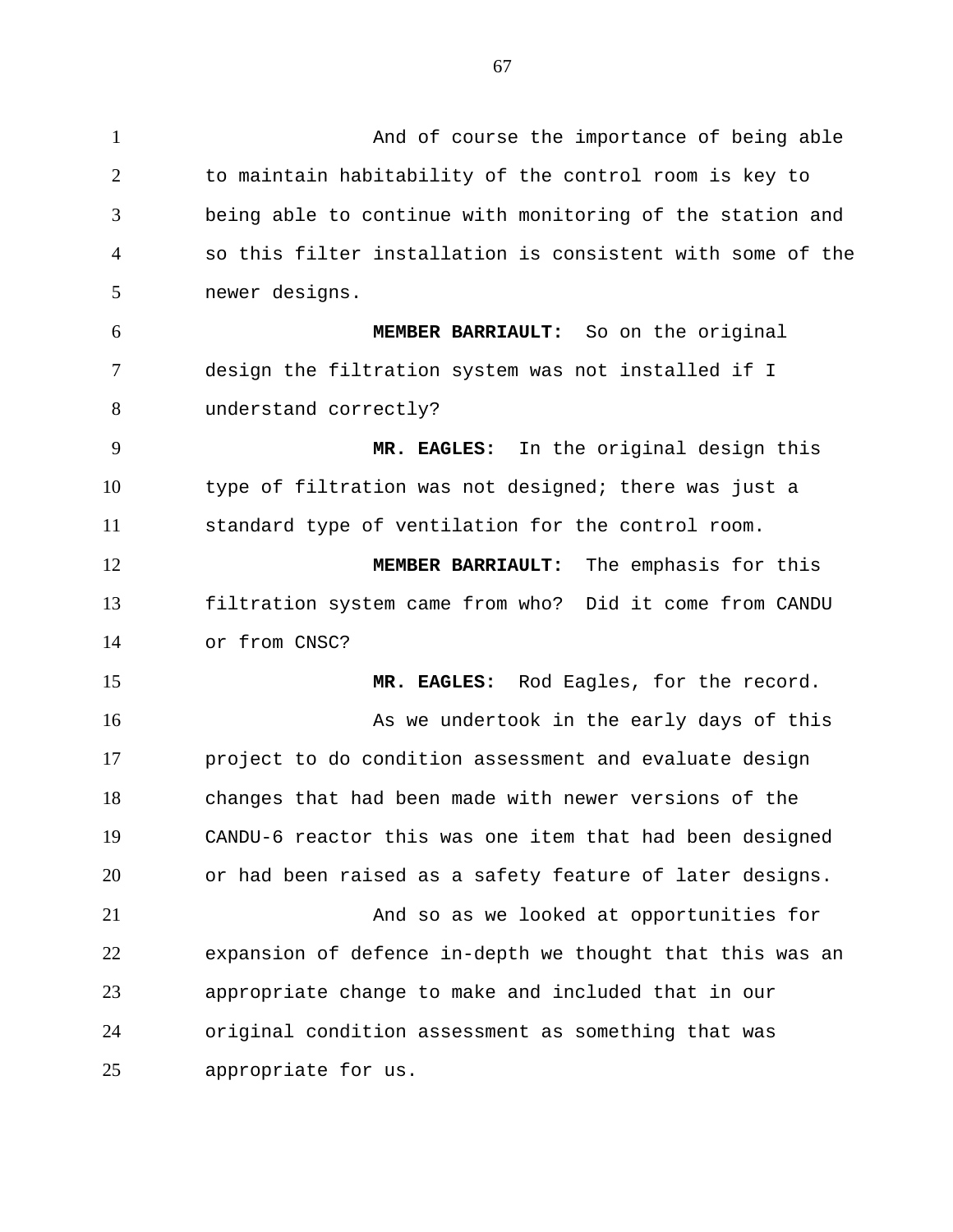1 **MEMBER BARRIAULT:** Thank you. 2 3 4 5 6 7 8 9 10 11 12 13 14 15 16 17 18 19 20 21 22 23 24 25 Next point of clarification, if I can draw your attention to 4.2 conventional safety occupational health. **THE CHAIRMAN:** Sorry, Dr. Barriault --- **MEMBER BARRIAULT:** Yes? **THE CHAIRMAN:** Sorry for the intervention here but before we leave this list, I'm just trying to understand. So if I understand what's going on here, because of the longer outage than expected you're now able to deal with all the improvement that you ever dreamed of and presumably when you come back for renewal there will be no backlog of issue that would require attention. And CNSC, presumably for you, it mean that all the stuff we wanted to see done in terms of improvement will be done. There'll be no backlog I thought I heard somebody saying; is that correct? **MR. PARKER:** Wade Parker, for the record. These changes that you have just been making reference to -- these changes were all part of the original plan for the refurbishment that was to take place. We are now completing those; the commissioning is being completed as Rod has suggested - what we can do now for cold commissioning. When I spoke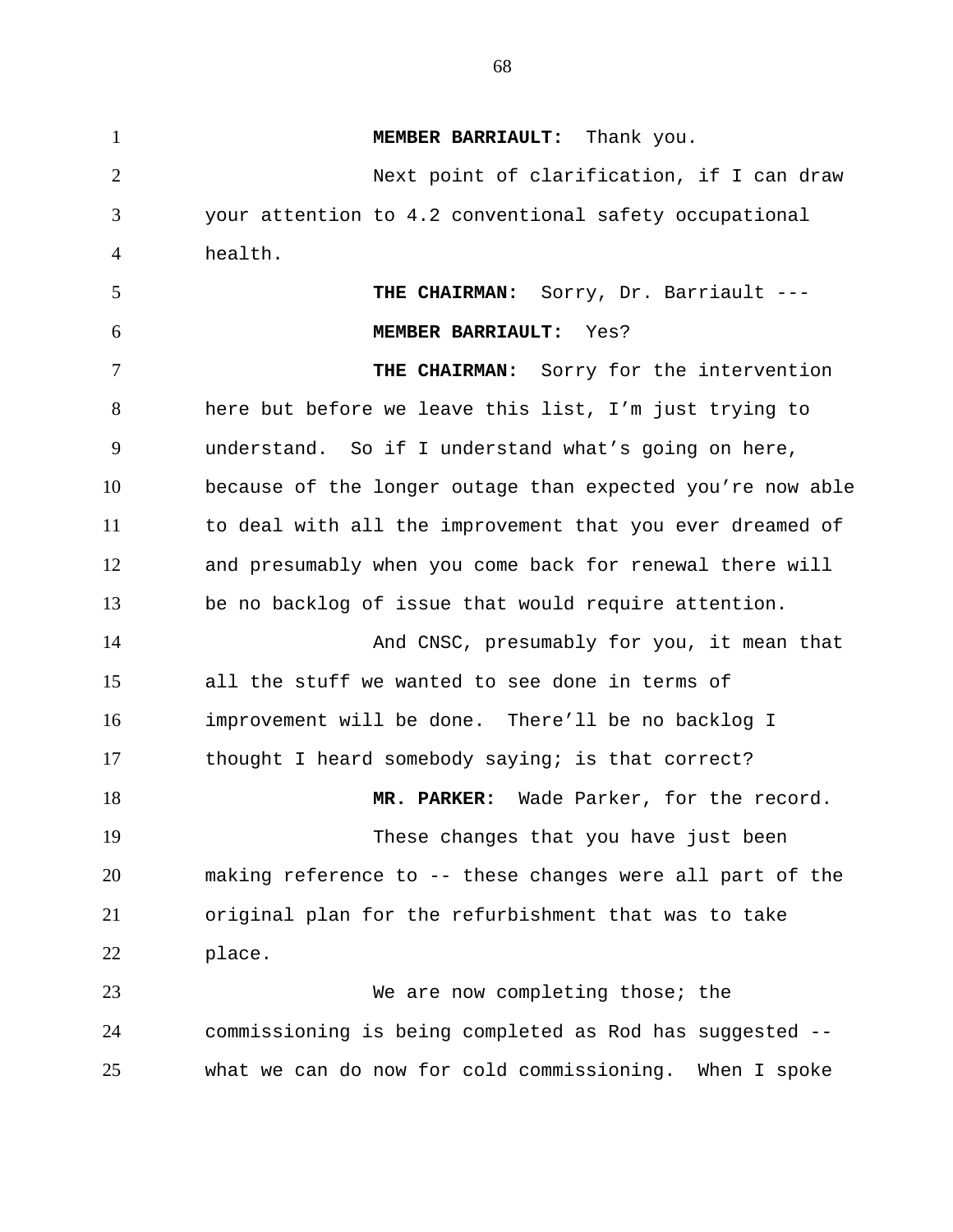1 earlier about the maintenance, we are monitoring our 2 3 4 backlogs. We will have that at a point that we feel is acceptable prior to restart before we come before the Commission again.

5 6 7 8 9 My intent of the slide was to make you aware of some of the additional work that we have had to pick up to make sure that we are safely addressing the station so that when we do come back to the Commission for the reload hearings, those issues will be in hand.

10 11 12 13 14 15 **THE CHAIRMAN:** So staff, just so we're absolutely clear, so then we now got an extension for one year being proposed. Then during that year all the other improvement or, you know, that we would have liked -- that you would have liked to have seen you have a chance to make sure that it's being done, right?

16

**MR. WEBSTER:** It's Phil Webster.

17 18 19 20 21 22 That's correct, Mr. President. It's not just improvements we would like to see, it's improvements that are required to be done which are the ones listed in Appendix J of the licence and we would not be recommending Commission to approve fuel loading unless all of those have been done.

23 24 25 What NB Power Nuclear is speaking of, just to re-emphasise, is the backlog of corrective maintenance work orders which every nuclear reactor has and separately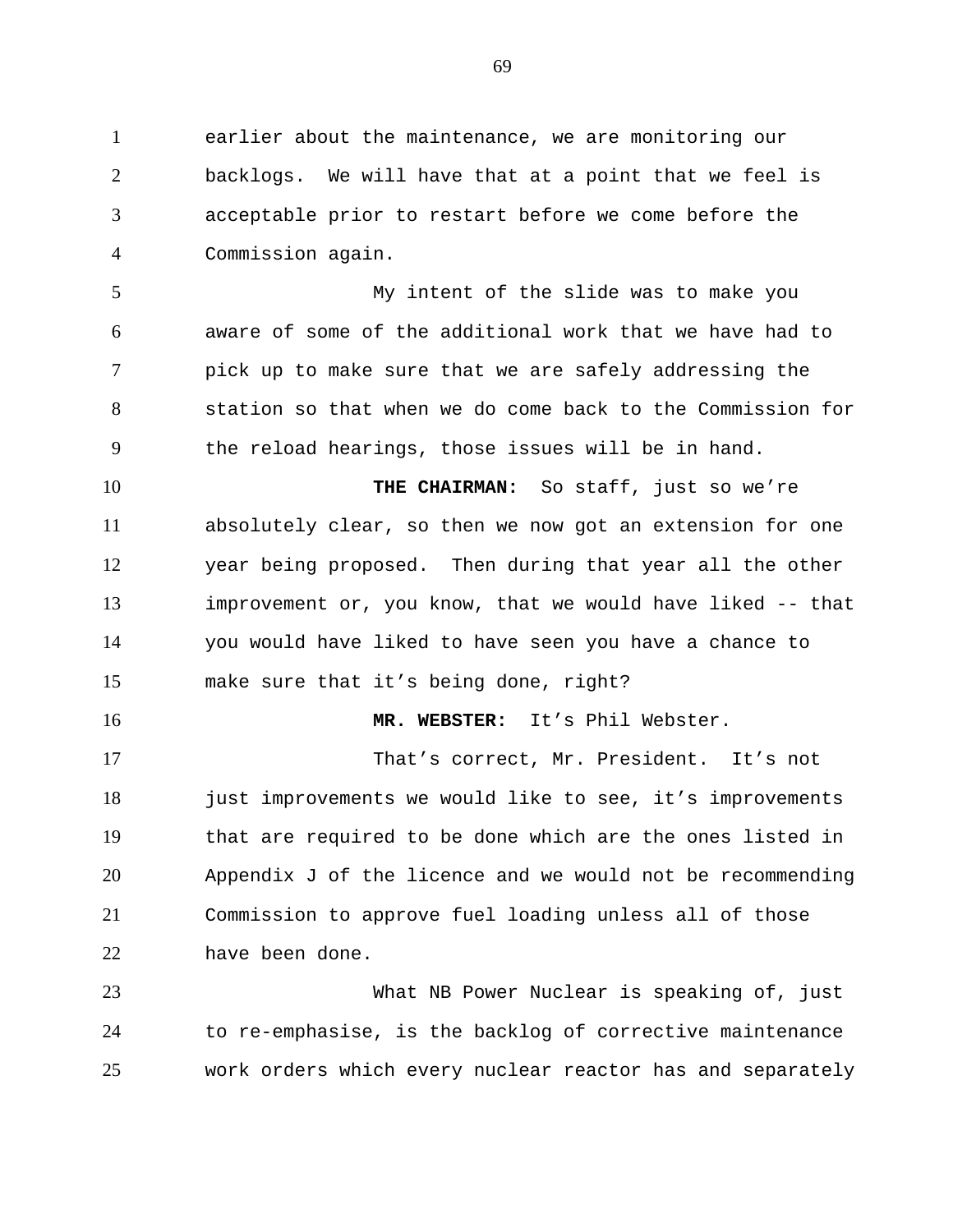1 from Appendix J staff routinely monitors the level of this 2 3 4 5 6 7 8 9 10 11 12 13 14 15 16 17 18 19 20 21 22 23 24 25 backlog and we know what good practice looks like. **THE CHAIRMAN:** Okay, thank you. Dr. Barriault? **MEMBER BARRIAULT:** Thanks, Mr. Chairman. The next question is on 4.2, page 8 of 15 in the same document regarding health and safety. And your second paragraph says: "Disabling injury is defined as an injury that prevents an employee from reporting for work or from effectively performing all the duties connected with the employee's regular work." I guess what I'm wondering really is if somebody is involved in modified work as a result of an injury is that considered a loss of time in your statistics or is it not? **MR. EAGLES:** Rod Eagles, for the record. We don't report that as a lost time injury but we do record that as a restricted work injury and so those statistics are now included in the accident severity rates that are there.And for that reason as we modified our reporting program to our interpretation of S-99 this is what's changing, the severity rate numbers that are shown on the previous page.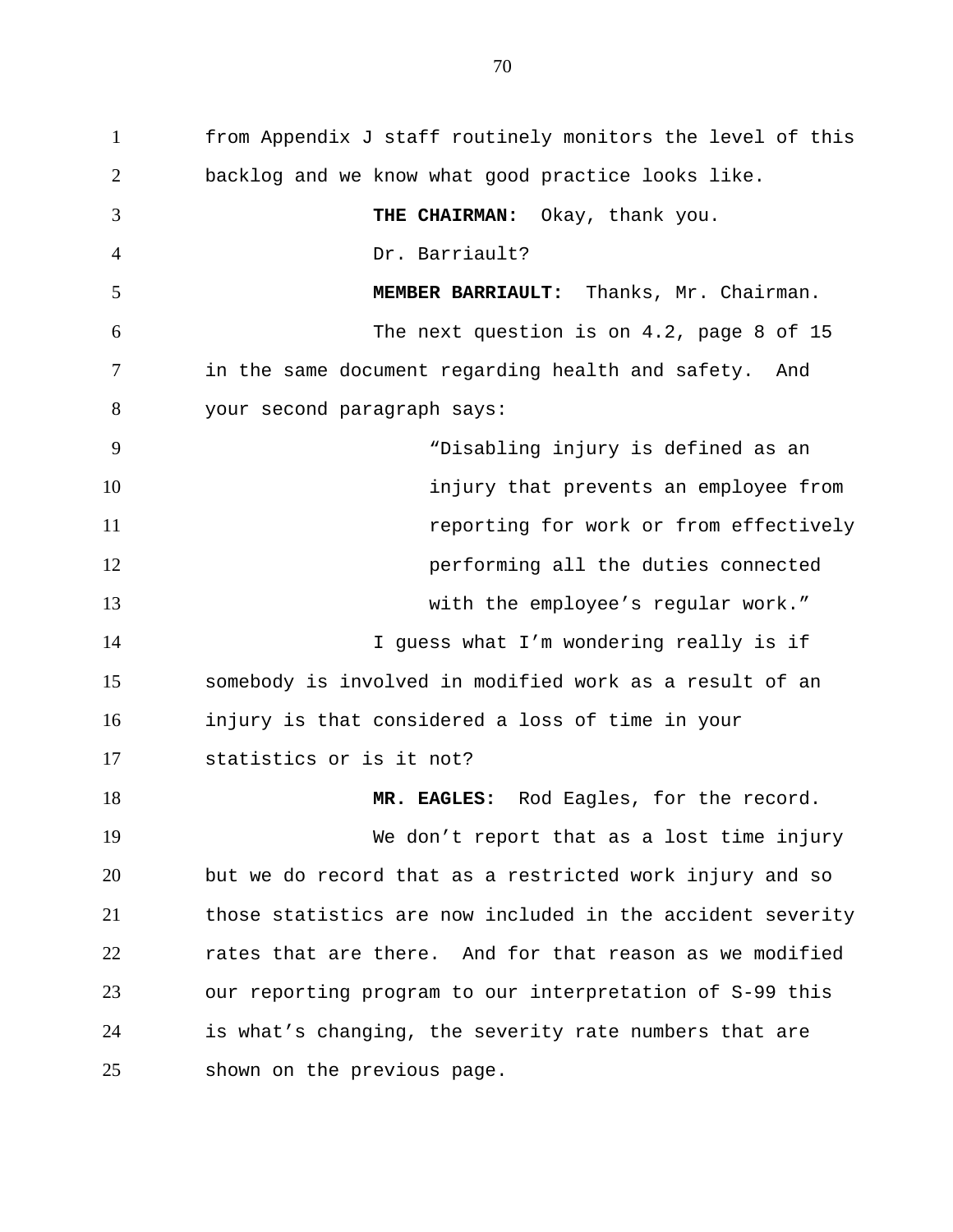1 **MEMBER BARRIAULT:** Thank you. 2 3 4 5 6 7 8 9 10 11 12 13 14 15 16 17 18 19 20 21 22 23 24 25 I actually want some clarification on that. The next question is radiation protection, 4.3. It says that 95 percent of your doses are less than 3.6 on the average millisievert. What's the other 5 percent? Are they above that or not part of the average? I guess I'm not clear on what that means really for the year 2010. In your chart you say top five doses and then the next column you say "95 percent of dose less than…", so there's 5 percent missing somewhere so I'm not sure where they are. **MR. HICKMAN:** For the record, my name is Charles Hickman. I'm the Manager of Health Safety & Environment. The table combines really two separate looks at radiation doses. The top five doses, we are on a regular basis review to see if any individuals are receiving higher than expected doses and so with staff as well we regularly review individual doses. So the second column, the top five doses, we're just keeping track of individual -- I say high dose numbers and that column indicates that really across the entire 2006 or 2010 period individual doses have been maintained well with any -- or within any levels of concern.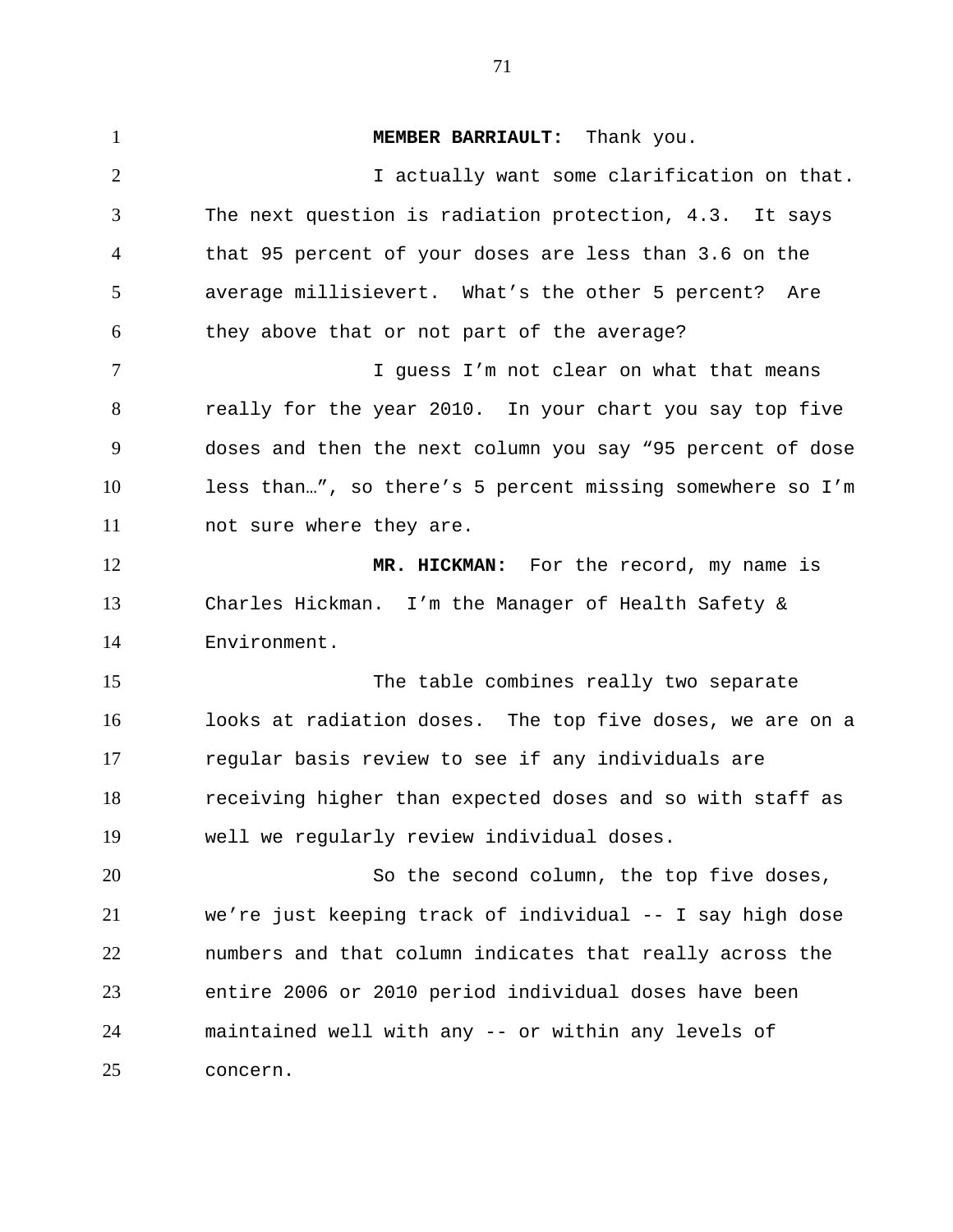1 **MEMBER BARRIAULT:** But it states -- I'm 2 sorry, go ahead.

3 4 5 6 7 8 9 10 11 12 **MR. HICKMAN:** The last column, "95 percent of doses less than" is to give you some indication of the quartile spread of doses which is to indicate that although you may have some small number of individuals with higher doses the vast majority of workers, radiation workers at site are receiving very, very low doses which really reflects the facts it's a small number of workers who are working in the high fields or in the high hazard work and those are the ones that we focus on to ensure there are no issues in terms of personnel doses.

13 14 **MEMBER BARRIAULT:** So I'm still not clear of where that remaining 5 percent fits into.

15 16 17 18 19 **MR. HICKMAN:** Do you mean 5 percent -- if I take 2006, the remaining 5 percent would have doses above 4.4 millisieverts and there are still -- so they would be included in -- some of those would be included in maybe the 12.1, the 10.7 individual doses.

20 21 22 23 **MEMBER BARRIAULT:** Okay. But are they part of the average or you just base the average on 95 percent of the lowest ones that you test; the higher ones are not fitted into your average?

24 25 **MR. HICKMAN:** So yes they are included in the average.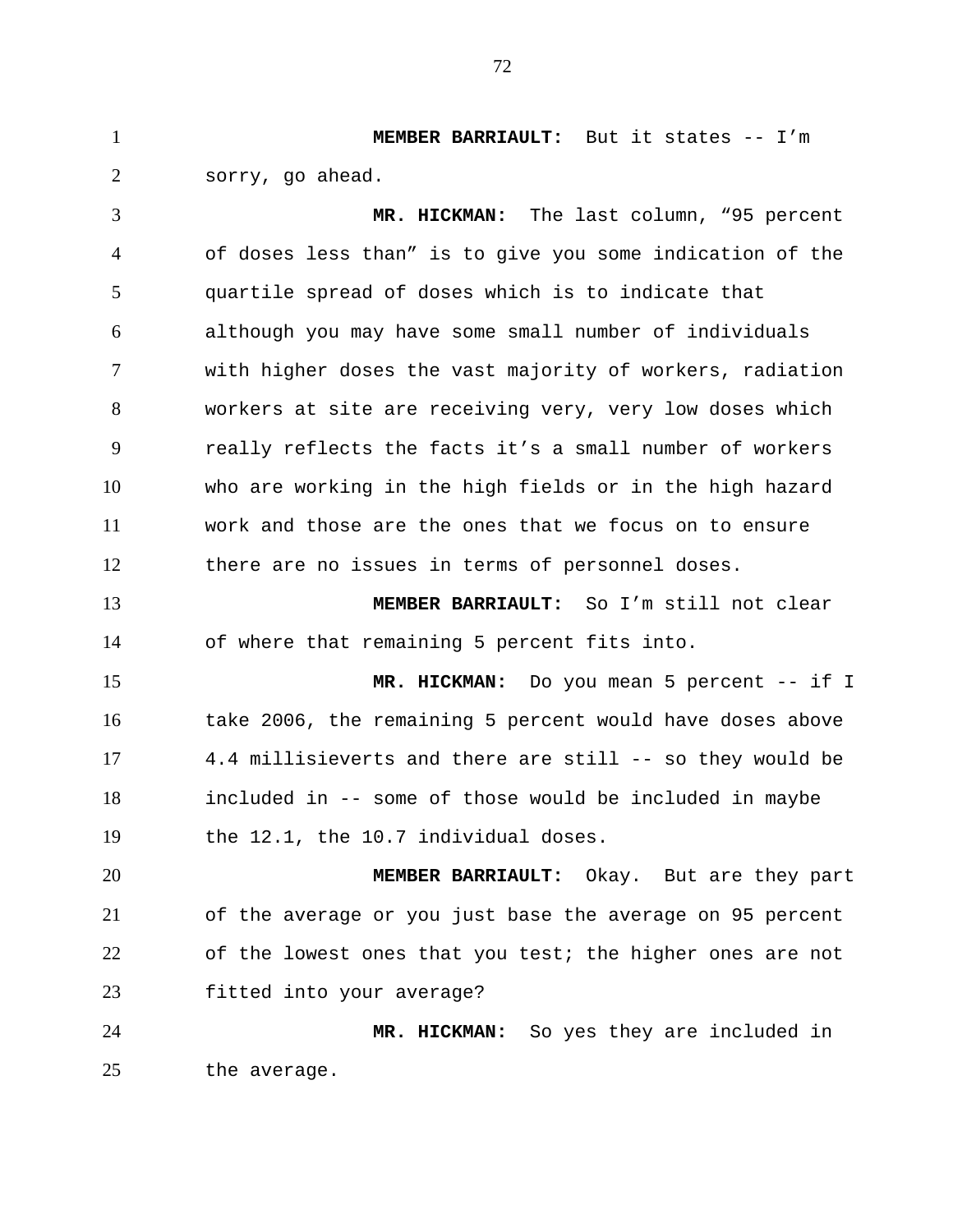1 **MEMBER BARRIAULT:** Okay. Okay. 2 3 4 5 6 7 8 9 10 11 12 13 14 15 16 17 18 19 20 21 22 23 24 25 That's all for this round, Mr. Chairman. **THE CHAIRMAN:** Okay, thank you. **MEMBER BARRIAULT:** Thank you. **THE CHAIRMAN:** Mr. Tolgyesi? **MEMBER TOLGYESI:** Merci, Monsieur le président. I am just going back to this question, when you are saying 95 percent of those is less than, it is not an average. It is 95 percent less than that value. It is not an average. **MR. HICKMAN:** Charles Hickman, for the record. That is correct. **MEMBER BARRIAULT:** Okay. **THE CHAIRMAN:** Okay, just to simplify the math; the unfortunate thing it says here "top five"; those are five people; right? Those five people, what percent of the population is it? What percent of the 5 percent is it? So we can understand, the 5 percent, I assume from this table, got a dosage above 3.6. I am looking at 2010 data. So 5 percent of employees got more than 3.6 millisieverts; that is what your table says. Out of those 5 percent, 5 of them got the following dosage. Remaining -- okay, unknown is how many? Everybody got my math here?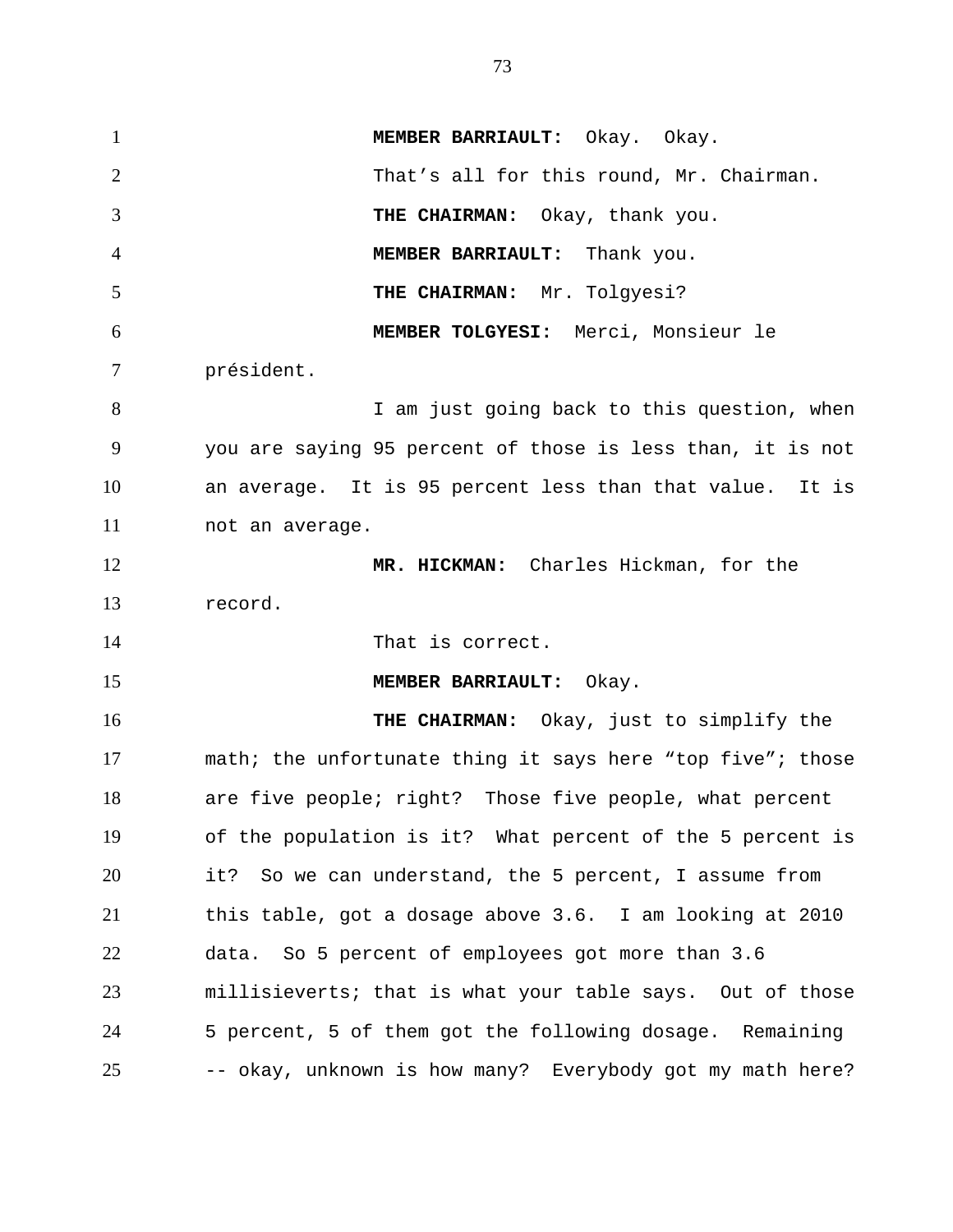1 **MR. HICKMAN:** Charles Hickman, for the 2 3 4 5 6 7 8 9 10 11 12 13 14 15 16 17 18 19 20 21 22 23 24 25 record. Those five individual doses in 2010 would be five individuals of a total population who -- on dose records of around 3,000 to 3,200 people so that is 5 individuals out of our radiation-worker database who had those doses. **THE CHAIRMAN:** Sorry, I missed it. Five percent of --- **MR. HICKMAN:** Five (5) individuals. Now, we have approximately 3,000 people on dose records so that would be significantly less than 1 percent. **THE CHAIRMAN:** Okay. So the remaining - so there is 4 percent that are between 6.5 and 3.6. Did we all get this right? It will be a simple way to clarify this table so there will be no mistake here. **MR. HICKMAN:** Charles Hickman, for the record. That is correct. **THE CHAIRMAN:** Okay, thank you. **MEMBER TOLGYESI:** Which means when you are talking about 3,000 people, 5 percent is 150. Of these 150, 5 were these doses of 9, 7.1, 6.9 et cetera. That is how you understand that? **MR. HICKMAN:** That is correct.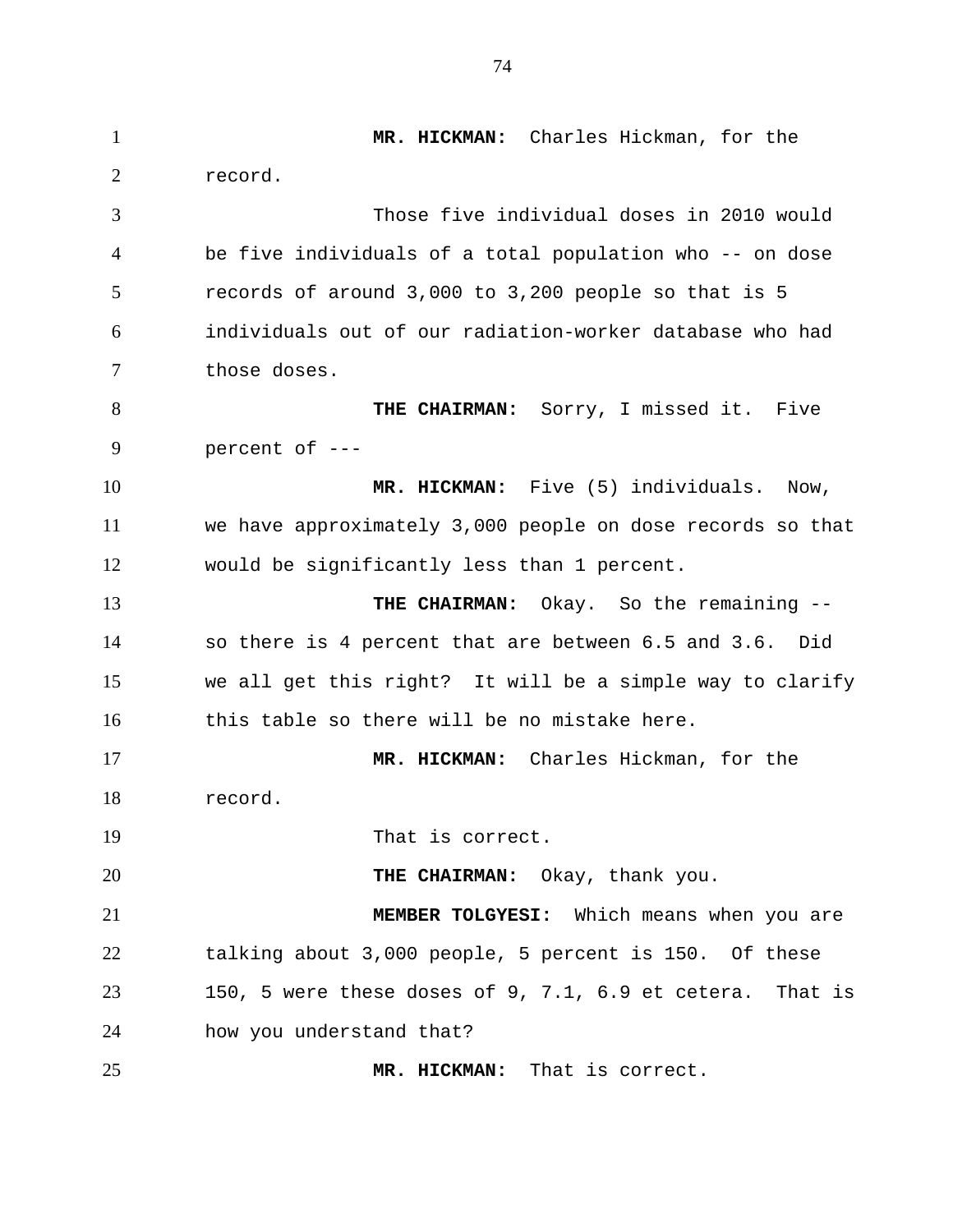1 **MEMBER TOLGYESI:** Okay. 2 3 4 5 6 7 8 9 10 11 12 13 14 15 16 17 18 19 20 21 22 23 24 25 Now, when you are looking at the same table, 95 percent of doses -- you know, less than doses are 4.44; 14.4 in 2008. That 14.4 which it is a kind of surge at one moment. It was prior to outage or after the outage? because, you know, during operations it was lower in 2006 and 7. **MR. HICKMAN:** Charles Hickman, for the record. Two thousand eight (2008), as you know, is when we started the outage. **MEMBER TOLGYESI:** Yes. **MR. HICKMAN:** The higher numbers on both the individual doses and the higher numbers from the point of view of the 95 percent less than is higher because it reflects the outage activity that was ongoing at the time. And for 2008, that was largely the removal of the feeders which is a very labour-intensive and manual process and it reflects the activities during the outage. **MEMBER TOLGYESI:** Okay, I will go back a little bit to that section on Health, Safety and Environment. Is -- you were saying that about at the peak it was about 2,800 people who were working on the site. That includes your staff or except your staff? **MR. EAGLES:** Rod Eagles, for the record.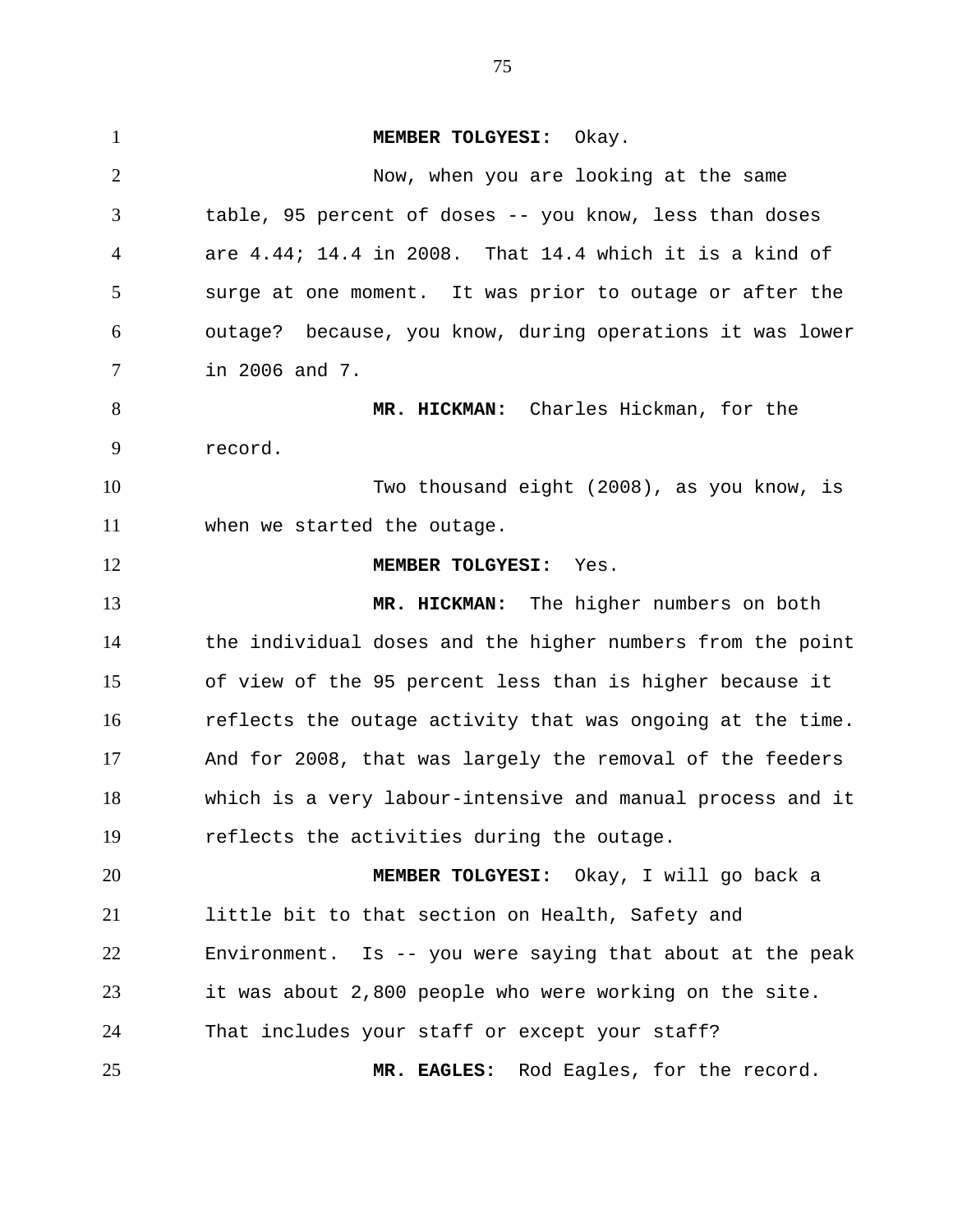1 The peak numbers that I referenced in my 2 3 4 5 6 7 presentation included the NB Power staff which for reference here are about 900 persons directly employed to NB Power plus supporting contractors and staff around 1,100 to 1,200 people. The remainder are contractors and including trades people and their supervision and safety people et cetera.

8 9 10 11 12 13 14 15 16 17 18 19 20 21 22 23 24 25 **MEMBER TOLGYESI:** Now, what you were saying that -- when you were discussing this disabling injury, it is an injury that prevents employees from reporting to regular work or lost-time accidents? Now, accidents they were increased because you were including this modifying assignments in that, but you don't report that in the stats. Modified assignments, they are not in lost-time injuries because, you know, when somebody does not -- is not able to do his regular work, okay, it could be losttime accident because he is out of work or a modified - and in lots of industries now what they do, they join both of those because they reflect a situation where the employee is unable to do his regular work. It is only - you know, the industry is trying to keep -- and I think working compensations boards also -- to maintain this relation of work relation between the employee and employer to make sure that it helps to come back -- to come back to the work. So that is why I think you --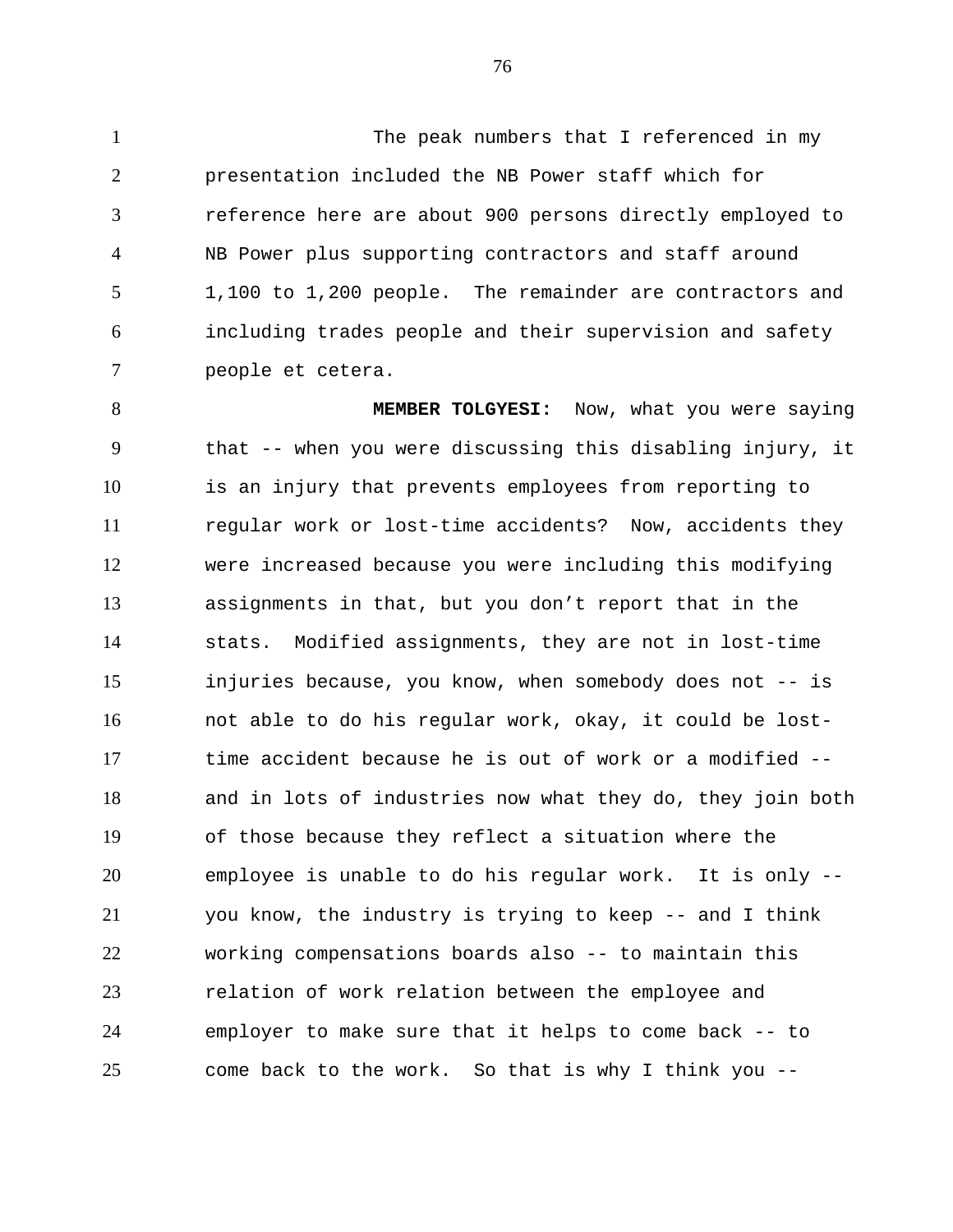1 maybe you should consider this because it reflects a 2 3 4 5 6 7 8 9 10 11 12 13 14 15 16 17 18 19 20 21 22 23 24 position or situation where employee is out of his regular role, whatever he is doing. Sometimes he could do something which is useful which is modified, or cannot which is lost-time accident. And have you integrate -- have you integrate this, for example, high-doses exposuresp; where they are if somebody cannot perform his work because he received a higher dose. **MR. EAGLES:** Rod Eagles, for the record. If I can perhaps just restate the questions that were asked? I think the first question was, could we combine the reporting of restricted work injuries and lost-time injuries as it -- as it, you know, reflects - as what similar is being done elsewhere in the industry. The second part of that question is with respect to individuals receiving high-radiation dose and are they -- have they been restricted from their normal work function. So for the first question, the table here is, in fact, exactly as you have suggested; a compilation now of both lost-time injuries and restricted work injuries and so it is sort of a more comprehensive measure of the impact that we are having with employees.

25 NB Power is a very safety conscious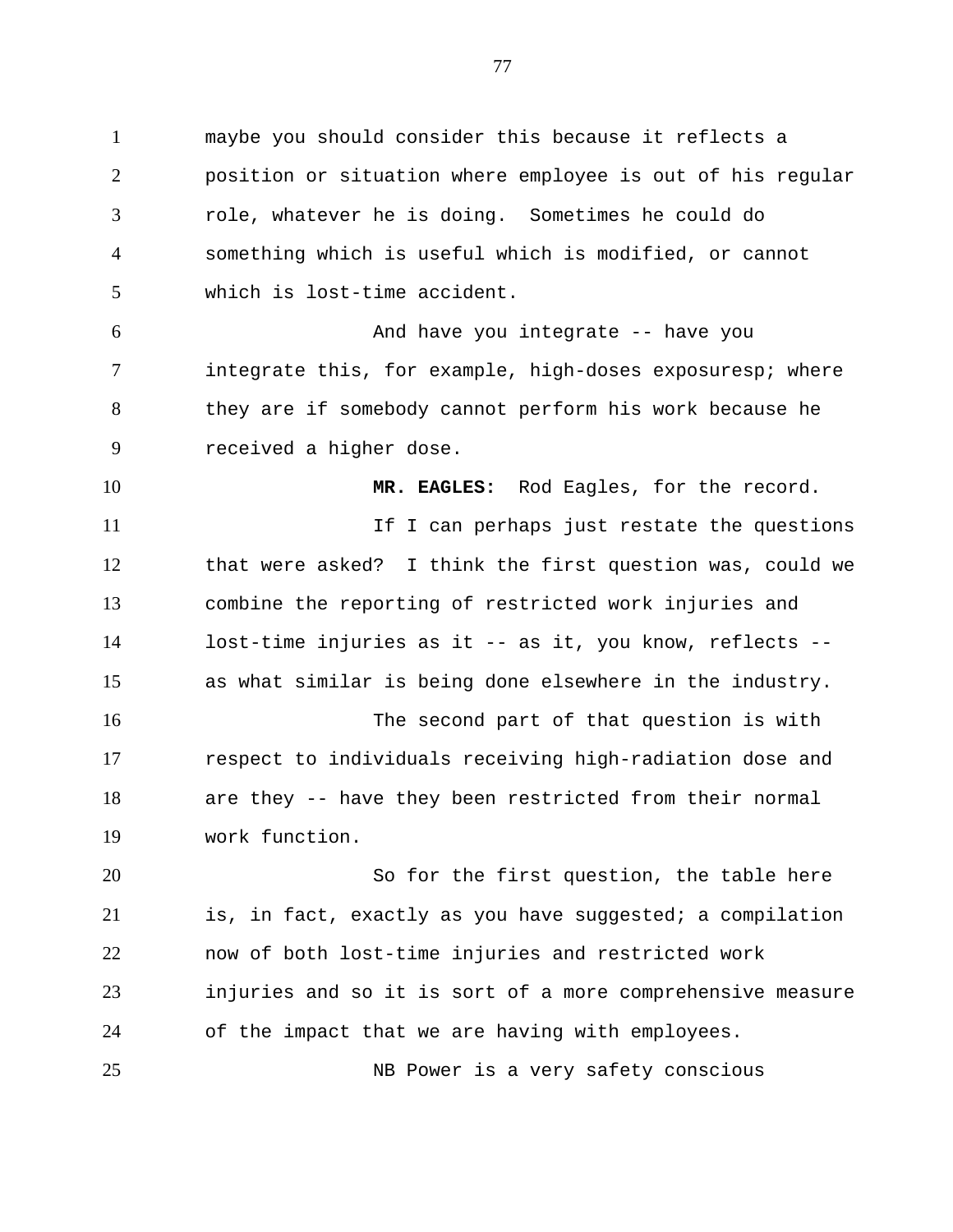1 organization and have programs to ensure that their 2 3 4 5 6 7 8 9 10 11 12 13 employees can continue to contribute to the workplace even if they are unable to contribute at the level that perhaps they normally would; and in fact that goes beyond just injuries at work, but also deals with workers who may be suffering from an illness and are unable to fulfil some of their normal work functions and the heal process, as we call it, is a part of our work that we are doing with our supervision and our EFAP Program to engage employees and have them back in the workplace. As you just mentioned, keeping engagement with employees helps to ensure that they can return to their normal work function very much earlier.

14 15 16 17 18 19 20 21 22 23 24 25 Also, I should mention and that is that - is that many of the employees who may be identified on restricted work are continuing to fill very valuable roles at the station and for instance, when -- if I would use an example of an individual with specific skills and knowledge may have turned his ankle as part of a training exercise. He's still able to fulfil many important roles in the plant that just don't require him to be up and walking or running about, so in those cases, you know, we try to find opportunities for people to contribute at the -- at the highest level that is possible given their - given their state.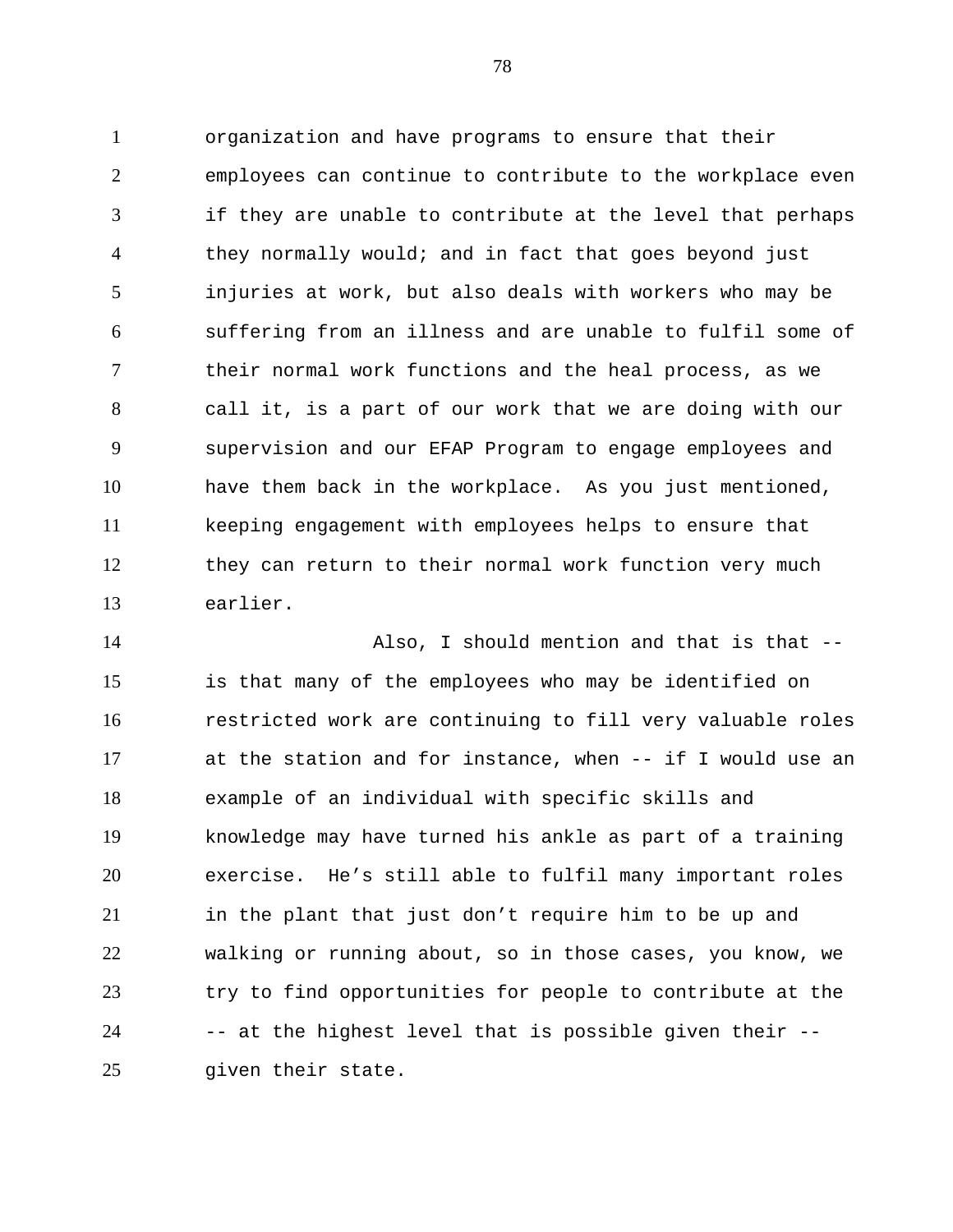1 In respect to the question regarding 2 3 4 5 6 7 8 9 10 11 12 13 14 15 16 17 18 19 20 21 22 23 24 25 radiation dose, I am not aware of any instance where we have -- where we have had people put on a restricted work program as a result of radiation dose. There are, of course, in the execution of the work a large number of contractors that are employed by -- by contract trades people employed by our contractors to do -- to do specific work and there's many opportunities for people to contribute not just in the areas of the reactor building and the work that involves some of the higher radiation activities. So I'm not aware of any that have been reported as restricted work injuries as a result of radiation dose. **MEMBER TOLGYESI:** Coming back just to complete my comments. You know, when you are talking accident frequency is restricted to lost time injury, when you are talking accident severity, it includes modified work assignments. It's kind of to be consistent -- you know, mix up apples and oranges to some extent because it presents that per-accident severity -- it's per accident. It's so many days lost because of lost time accidents which is not true, okay. My other question is, these figures, do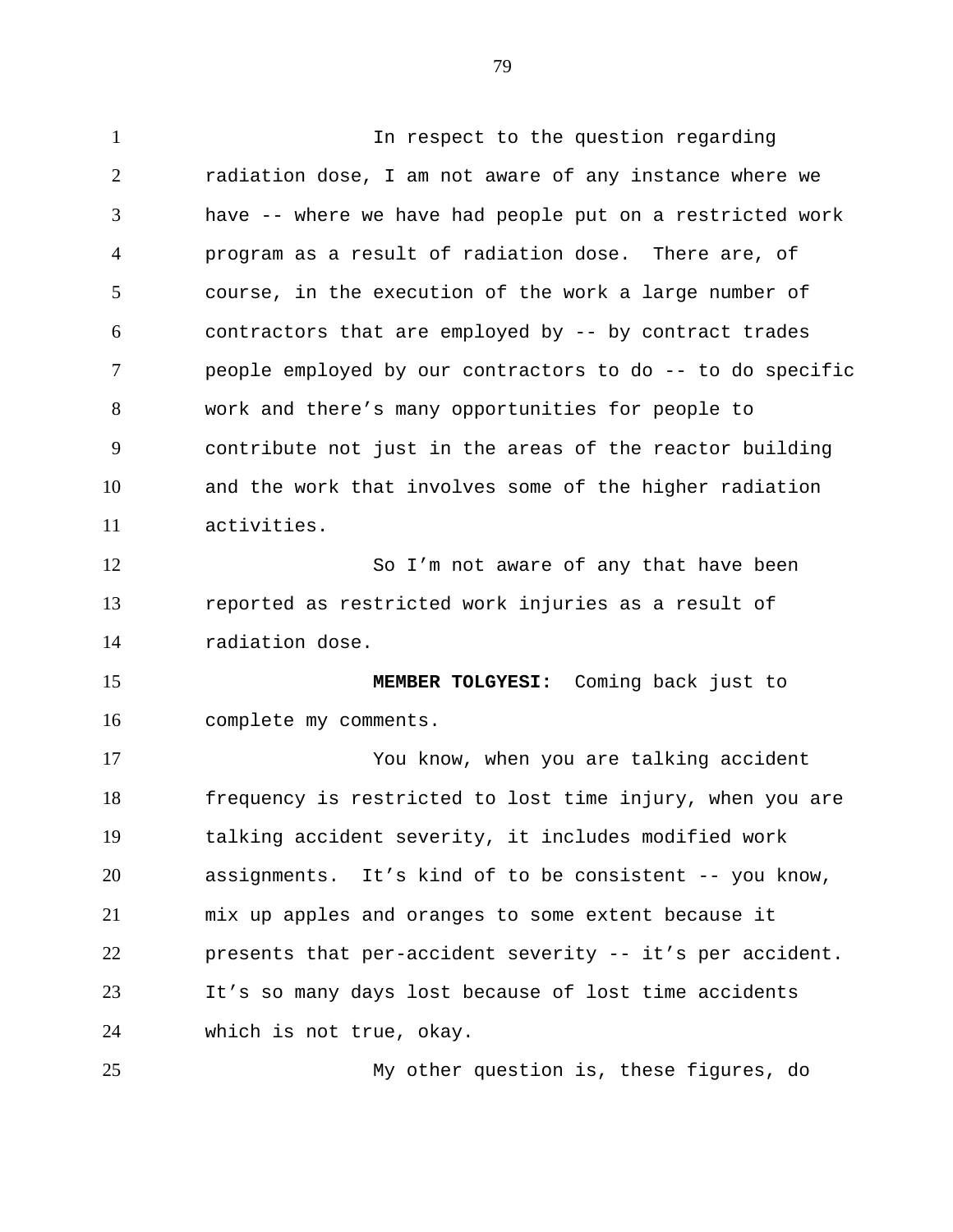1 they include contractors or anybody who is working on the 2 site?

3 4 5 6 7 8 9 10 11 12 13 14 15 16 17 **MR. EAGLES**: First, a clarification if I might, and perhaps I wasn't clear. The accident frequency rate also includes restricted work injuries. And, yes, these figures do include all contractors and that has highlighted to us an opportunity for improvement. It is very difficult to track all of the contract people, in particular those that may only periodically work on our site, and so we've identified opportunities for improvement of how we receive and track the statistics from those contractors. **MEMBER TOLGYESI**: Now, you know on your Slide 29 when you were talking about infrastructure support and preventive maintenance plans, these laid-up systems, running systems, future planned maintenance

18 19 20 outages in 2011 and 2013, did I understand well that some of this future work what could be done because of delays, you complete them right now?

21 22 23 24 25 **MR. PARKER:** For the record, Wade Parker. That is a correct statement. With the outage extension that we've had, we've had to look at all opportunities, what we can do, what we can improve on. We have had to address these. As you've clearly indicated,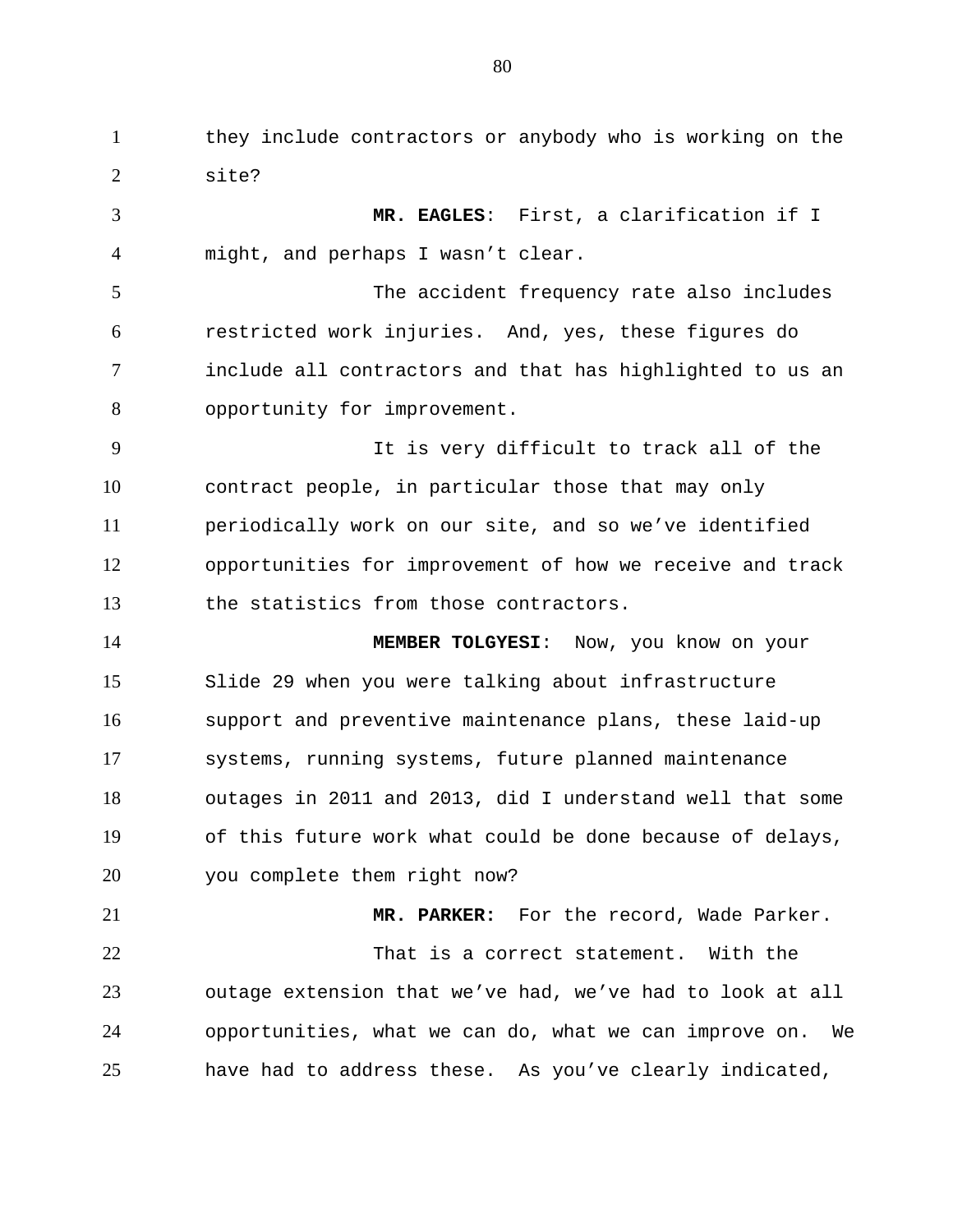1 the two outages that we originally had planned for 2011 2 3 and 2013, so that work -- we cannot allow a backlog to build.

4 5 6 So we are addressing those issues, again, to ensure that we are ready for restart when that time comes.

7 8 9 10 11 12 **MEMBER TOLGYESI:** And so taking this in consideration, what will be -- does this upfront work - will it allow to reduce future downtimes and future maintenance outages? What I mean in other words is that do you believe that this additional work completed now will shorten some future outages?

13 14 15 16 17 18 19 20 21 **MR. PARKER:** For the record, Wade Parker. You know, with this outage extension it is not the best place for us to be. However, we have reviewed the work that is planned for future outages to address to see if now is the right time to do it because if we have an opportunity right now -- again, not the best place to be -- but if there is an opportunity -- and we at the station management level, we have reviewed work that is planned for future outages.

22 23 24 25 Some of that work did move back into our current window and we are looking at those opportunities to see what is the best for us for health, safety and from that side.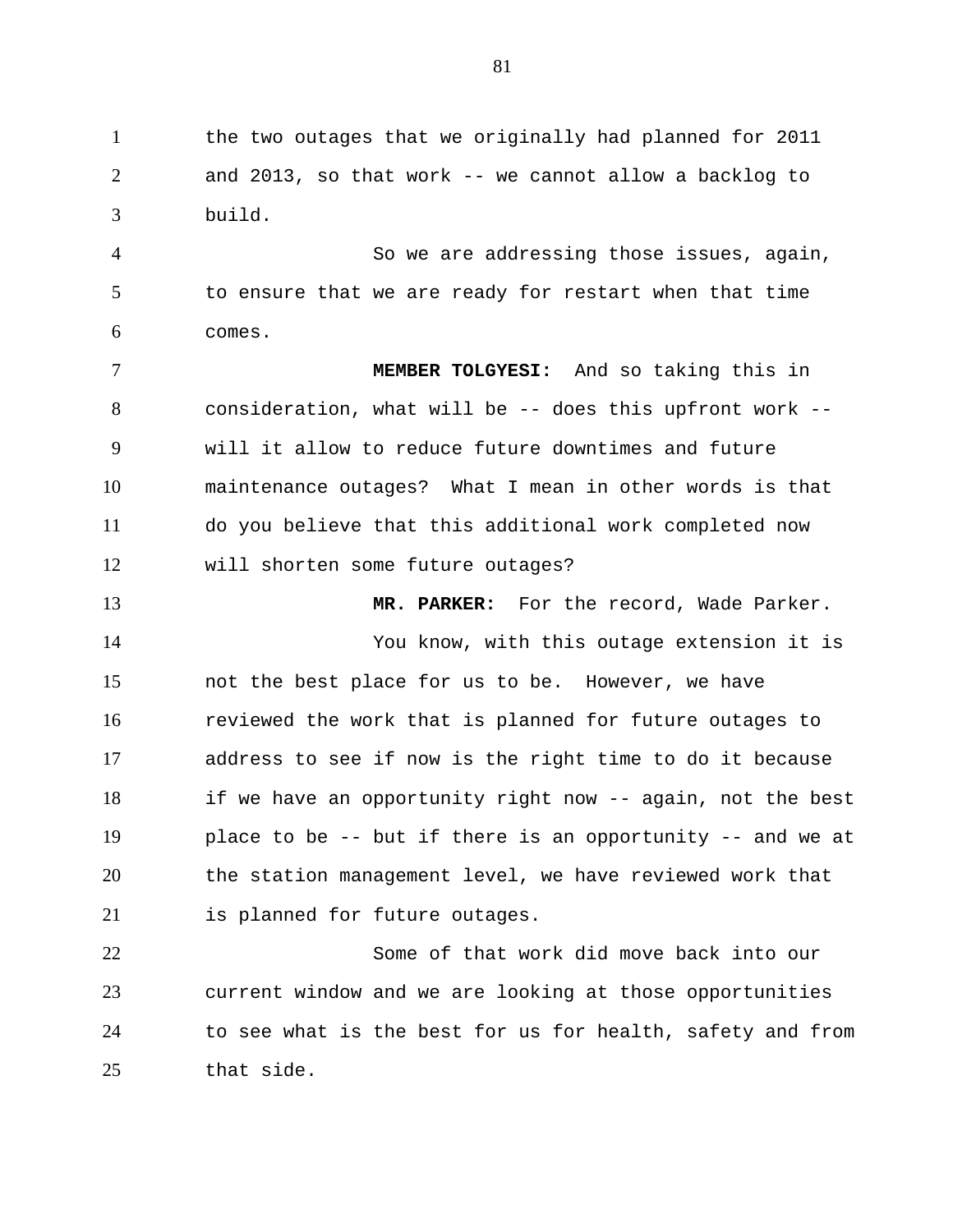1 **MEMBER TOLGYESI:** And in the same order, 2 3 4 5 6 7 8 9 10 11 12 13 14 15 16 17 18 19 20 21 22 23 24 25 you were saying that -- if I remember -- that the turbine rotor will be replaced in 2013 or 2014 maintenance outage. Is it right? That means that will extend that outage because usually you expected to do it now. So on one side you are talking about the gain, to some gain in the future outages. And this time we are talking about a kind of delay in outage. **MR. EAGLES:** For the record, Rod Eagles. You are correct that the installation of two new turbine rotors to replace those which did get some exposure to salt water will take place in a future outage and that outage, as a result, has the potential to be marginally longer than we would normally take during a typical outage. We had planned an outage in the order of 45 days to be our first outage post-refurbishment and so our thoughts are that if we can have available to us the replacement rotors -- and current timing is that they would be available to us for 2014 if we chose to do it in that window -- then we would execute that work during that outage. We believe with good planning that we will be very close to fitting it in to the planned outage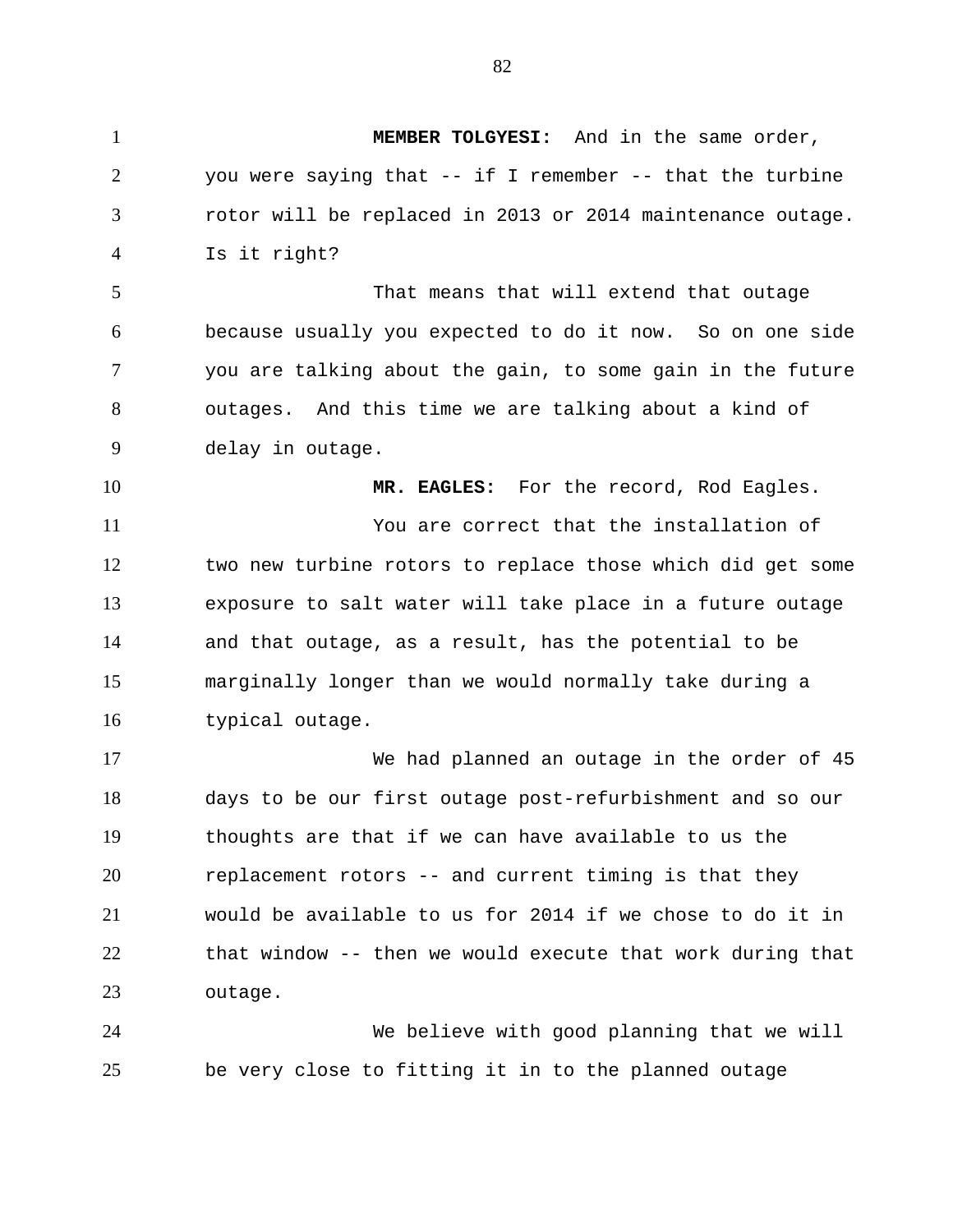1 window.

| $\overline{2}$ | One example of work that had been planned                  |
|----------------|------------------------------------------------------------|
| 3              | for a future outage was the replacement of condenser       |
| $\overline{4}$ | tubes. We did identify some degradation on condenser       |
| 5              | tubes during the outage. We identified that we would not,  |
| 6              | in the original outage schedule, have a window to repair   |
| $\tau$         | those during the refurbishment outage and so we made       |
| 8              | temporary repairs by installing inserts.                   |
| 9              | Well now with the extension of the outage,                 |
| 10             | we've looked at the potential to undertake the full        |
| 11             | replacement of those condenser tubes during this           |
| 12             | refurbishment as an opportunity to take pressure off a     |
| 13             | future outage. And so we've looked at those opportunities  |
|                |                                                            |
| 14             | and are employing them, I guess, in the best place in      |
| 15             | future plans.                                              |
| 16             | MEMBER TOLGYESI: My last, Mr. Presenter,                   |
| 17             | is that -- you know, we were talking about delays of nine  |
| 18             | weeks due to replacement of old tubes. You were talking    |
| 19             | about -- at page 12 of current schedule -- what I think    |
| 20             | that -- what you didn't include in your presentation -- it |
| 21             | would be very useful -- is a kind of Gantt chart.          |
| 22             | Original -- this was our outage per task or                |
| 23             | per major work. And delays, and because of these delays    |
| 24             | this is what we postponed this work. So it will be         |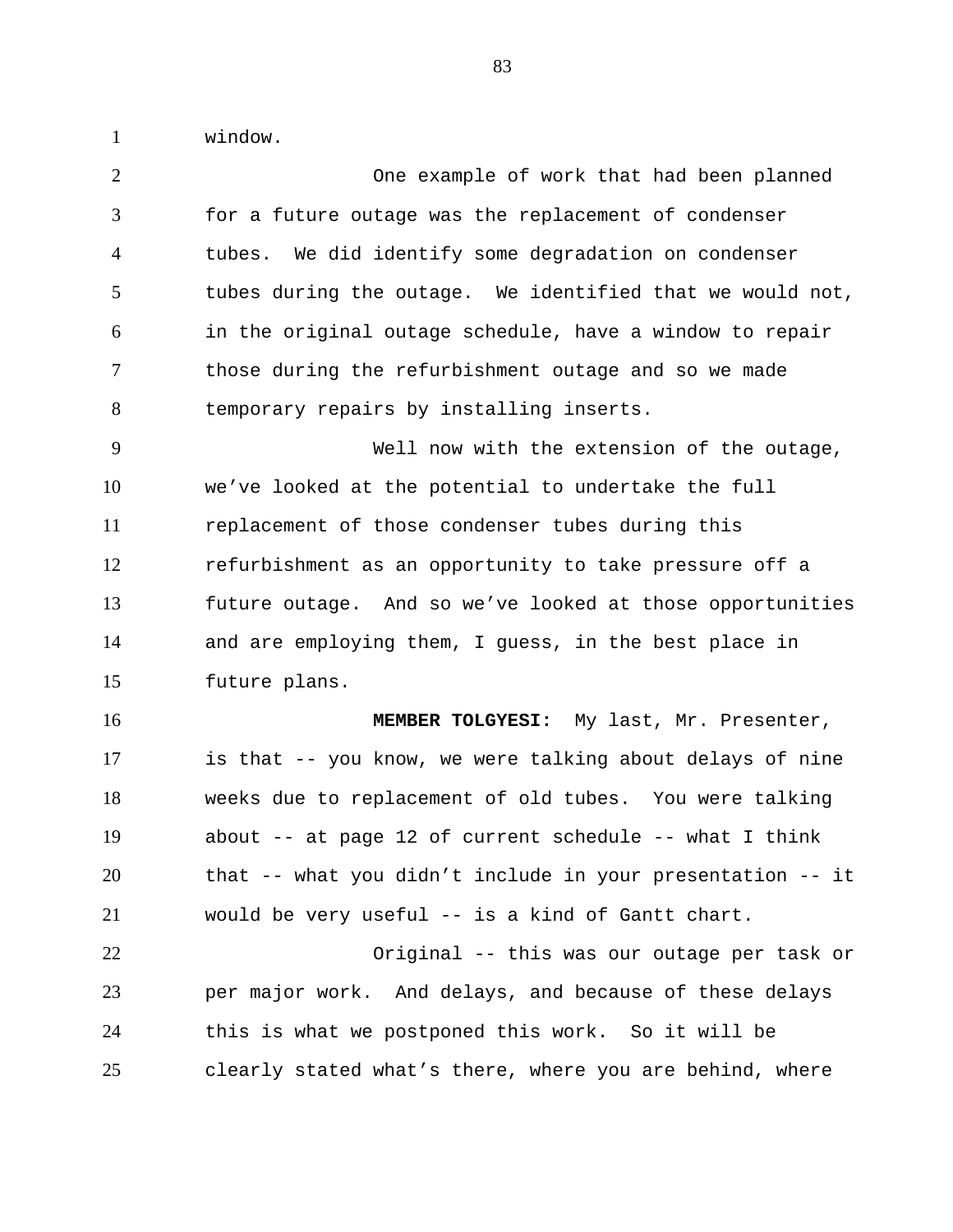1 you are up front, and it will be clear, you know, in one 2 3 4 5 6 7 8 9 10 11 12 13 14 15 16 17 18 19 20 21 22 23 24 25 picture. And I think that's missing here. That's it, Mr. President. **MR. EAGLES:** I can make a slight response. It's Rod Eagles, for the record. We did have some information like that available to us and decided that perhaps in the interest of brevity not to include it all. As a method of looking at it, the original outage plan which was 18 months included in the first phase of defueling and preparing for the re-tubing, a two-month window. That work was completed in two months. For the next phase, the actual re-tubing activity and inspection work and re-assembly, was originally planned for a 13-month window. Unfortunately, it appears that that timeline is expanded to approximately 48 months. And the last phase of the run-up window, which was originally planned for three months, we're now including about a four-month window for that. It's actually conservatively estimated at four months for that run-up window, so it's about on track. It's the course of the execution of that refurbishment activity, the re-tubing activity, that's created the challenge for us.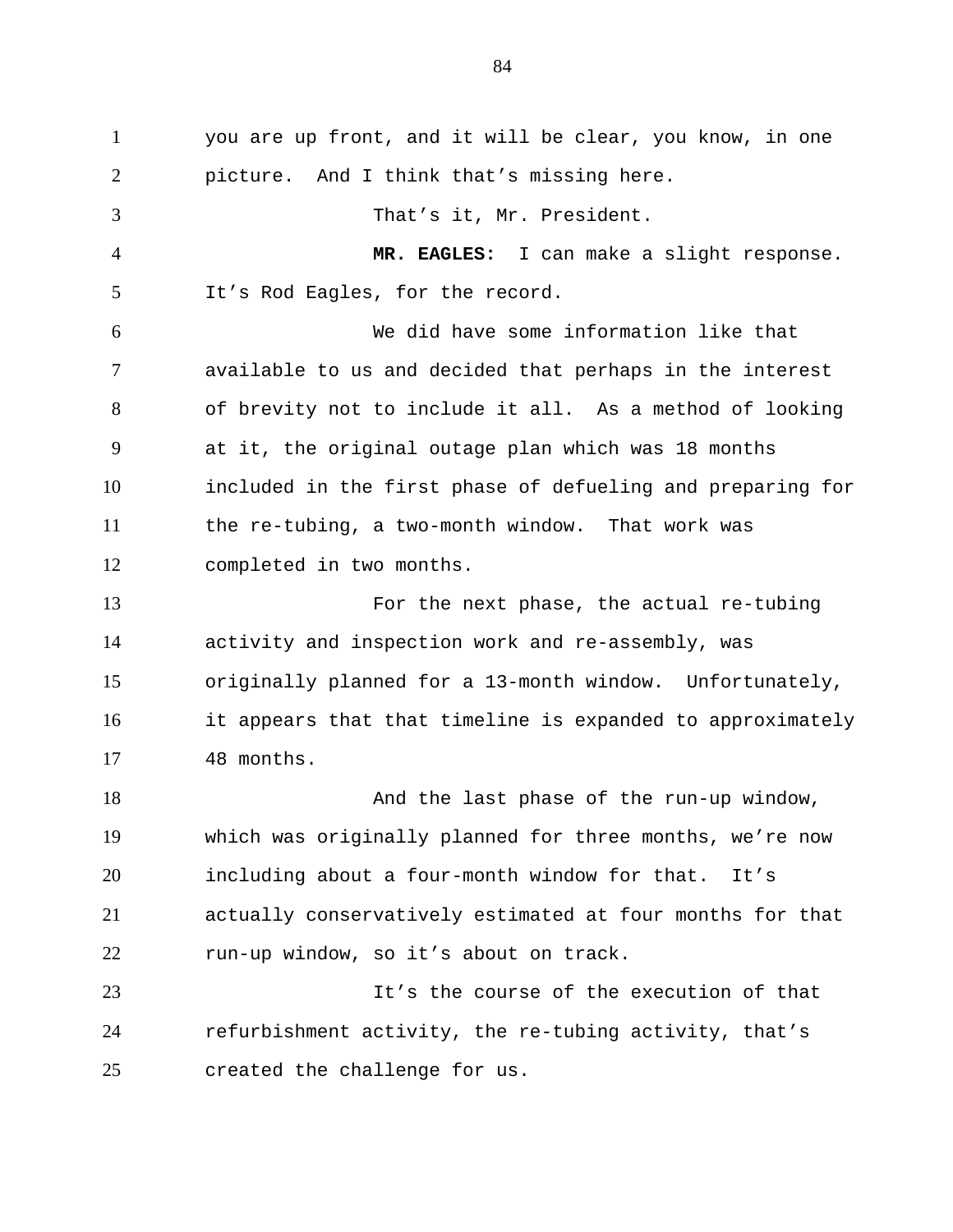1 **THE CHAIRMAN:** I think Mr. Tolgyesi made 2 3 4 5 6 7 8 9 10 11 12 13 14 15 16 17 18 19 20 21 22 23 24 25 reference to the pretty chart you used to send monthly about -- we got used to seeing you commenting and where you were in this particular thing, that you may want to start again now that you know where you're going? Mr. Tolgyesi? **MEMBER TOLGYESI:** And it will also -- by adding these tasks what you are doing ahead, it will - because you are quite behind the schedule. And I don't think so the public opinion is quite satisfied with that, but you should show also what you are doing, what you did, where you are delayed, and what you do ahead. **THE CHAIRMAN**: Okay. Monsieur Harvey? **MEMBER HARVEY:** Monsieur Président. I would like to come back to the schedule of the events or activities in the future. In this morning's presentation, you mentioned that the approval to load fuel should occur next fall, then the completion of re-tubing and fuel load in May 2012, and the restart at the fall of 2012. I'm a little bit mixed up with that. Who gives the approval -- is the fuel loading part of the refurbishment or the refurbishment has to be completed before the fuel loading? And who gives the authorization, the approval for the fuel loadings; is it the Commission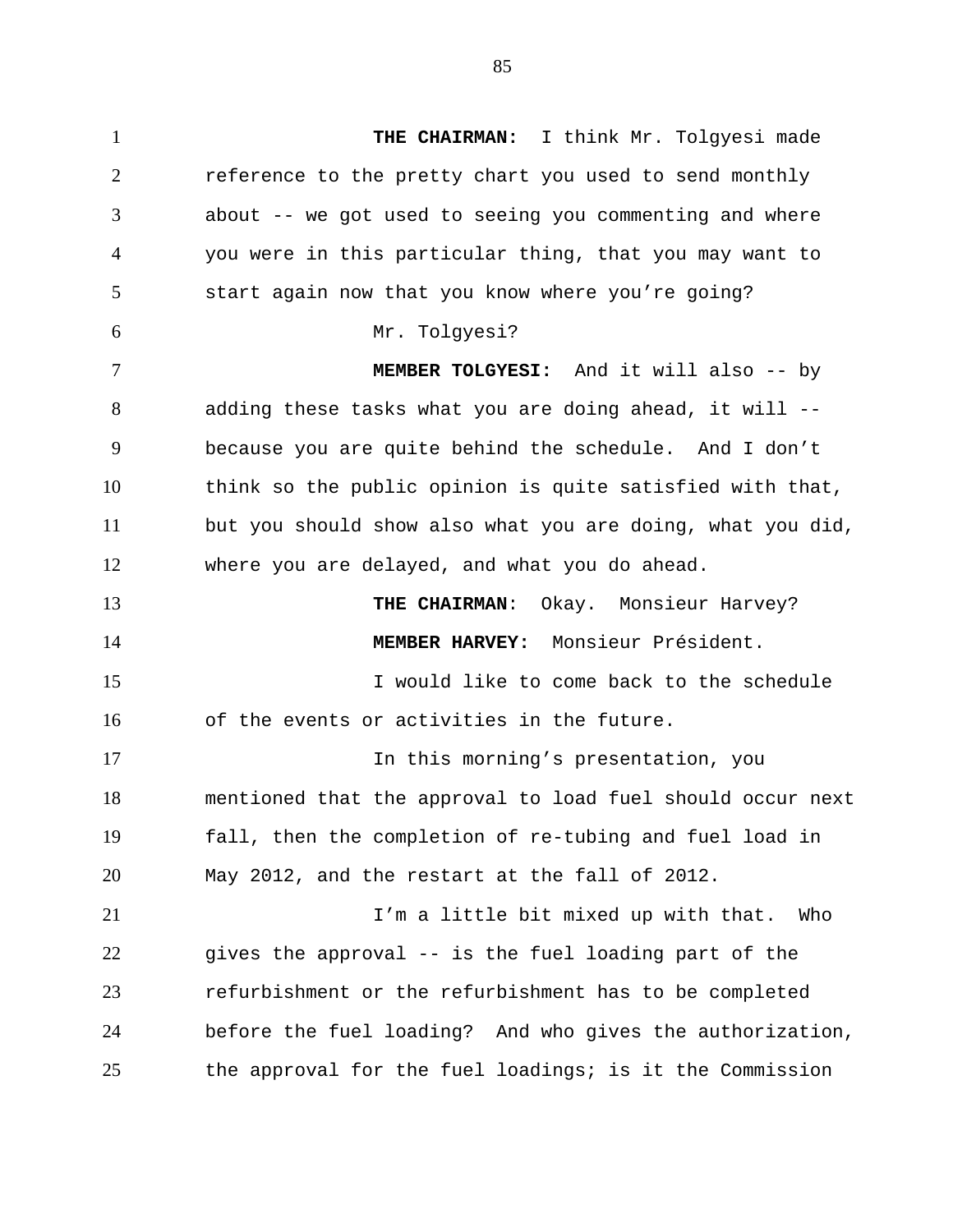1 or it's part of the whole point that would be reviewed by 2 3 4 5 6 7 8 9 10 11 12 13 14 15 16 17 18 19 20 21 22 23 24 25 the staff? **MR. WEBSTER:** Yeah, I think staff can answer that. **MEMBER HARVEY:** Maybe staff can answer that. **MR. WEBSTER:** It's Phil Webster, for the record. Yes, you're correct, Mr. Harvey. The refurbishment must be completed before fuel can be loaded, and it's the Commission that will give that approval. **MEMBER HARVEY:** And the -- so when you'll be here -- there will be a hearing to approve the fuel loading and is your intention at the same time to have the approval for the licence for the next five years or was your intention to get the approval before the licence? **MR. WEBSTER:** Staff's recommendation is that the two decisions be made simultaneously;  $(1)$ regarding the next licence renewal, and (2) regarding permission to load fuel. However, that is, of course, dependent on the progress with the refurbishment. If for some reason there are further delays, then there may need to be a relicensing action separately from the fuel reload action. But our current recommendation for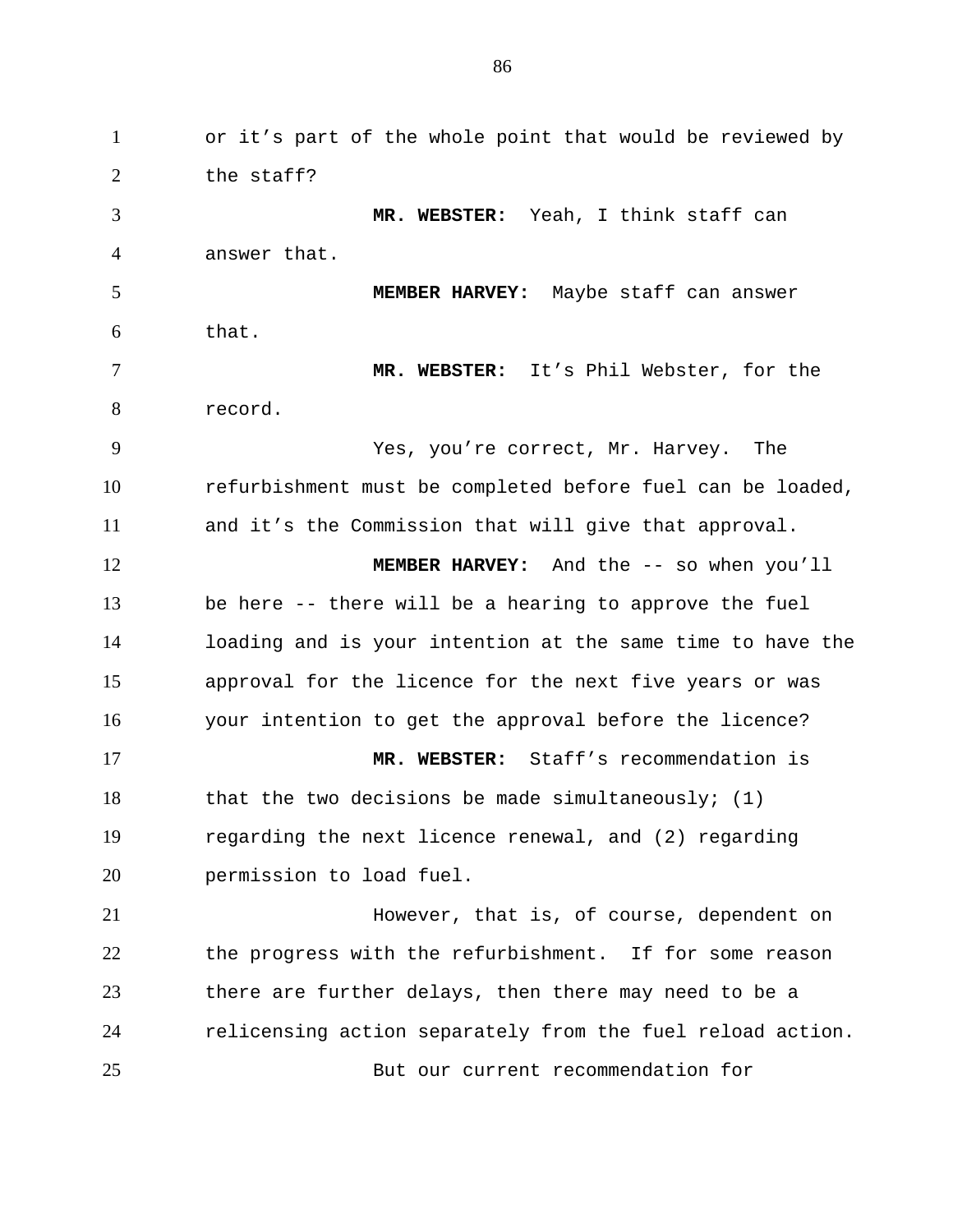1 efficiency and effectiveness is that the two decisions be 2 3 4 5 6 7 8 9 10 11 12 13 14 15 16 17 18 19 20 21 22 23 24 25 subjected to the same pair of two-day hearings. **MEMBER HARVEY:** Was your intention or the intention of Point Lepreau to have the approval of the five-year licence at the same time as the approval for the fuel loading? **MR. KENNEDY:** Yes. For the record, it's Blair Kennedy, Vice-President of Nuclear. NB Power can accept that recommendation from the CNSC staff. **MEMBER HARVEY:** If the -- if you got -- I hope not, but if there is some other delays and it's possible to get it fixed before the end of the extension period, so you will need to have -- Point Lepreau will need to have another extension? **MR. WEBSTER:** Potentially so if that were the case, yes. **MEMBER HARVEY:** So just to close that, to what degree you are confident that you'll make it? **MR. THOMAS:** For the record, Gaétan Thomas. We've certainly learned a lot, like our project director has mentioned a number of times. We've looked at the time sequences that was done in Bruce Power and also in Wolsong, and when we revise our estimates we had an independent oversight reviewing the work we've done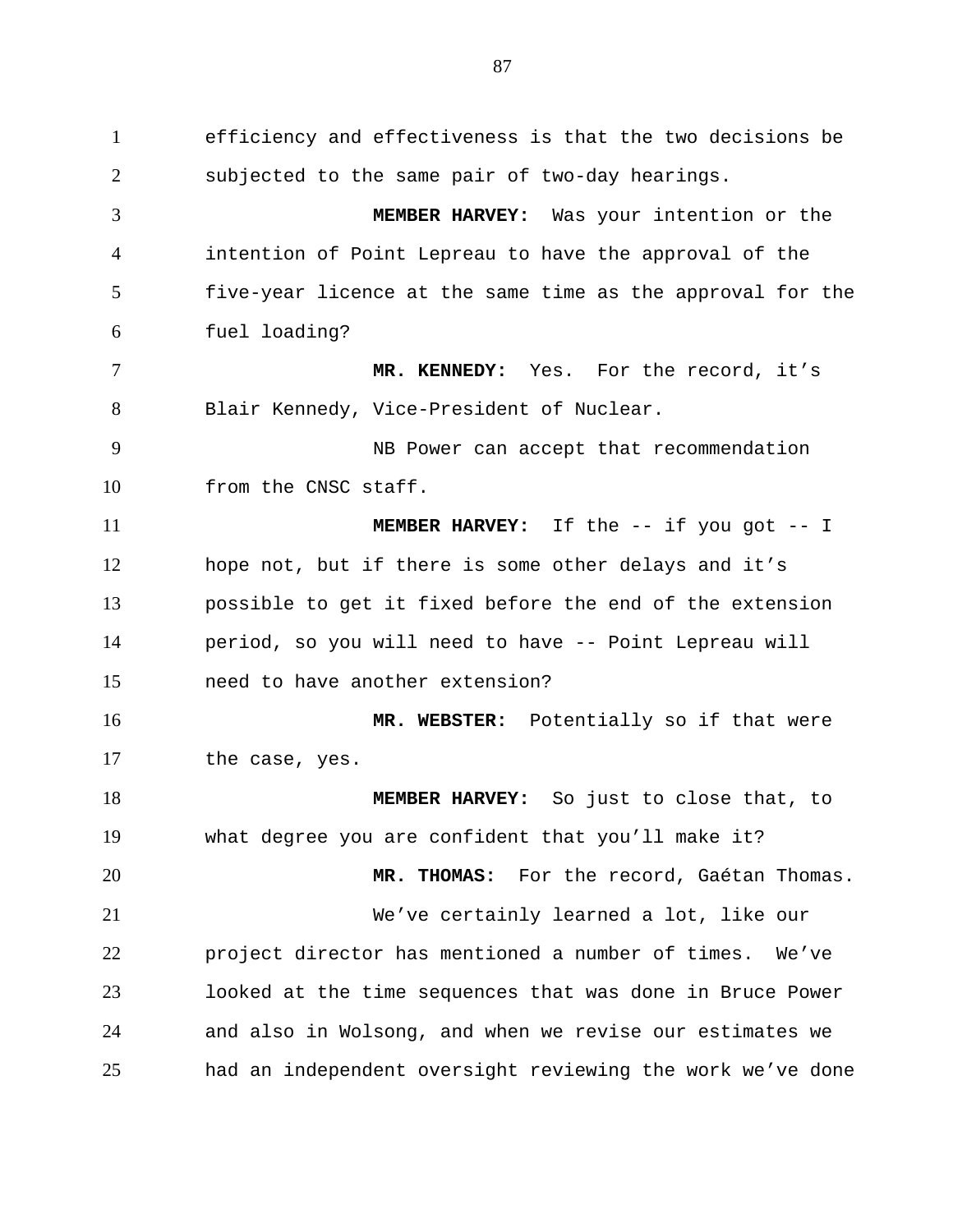1 so that, you know, we would not, you know, be in a 2 3 position of, you know, over-promising and under-delivering again.

4 5 6 7 So I think that our level of confidence has raised significantly with the due diligence review that the team, Rod's team, did and was reviewed by the whole Board.

8 9 10 11 12 And so we feel, you know, cautiously confident because with the nuclear world, you know, the process that we're working through today is still a very tricky process modifying you know, some surface on the bores of the tube sheet.

13 14 15 16 17 So -- but the -- when you look at the sequences and, you know, based on some recommendation here from the Commissioners, we will put new milestones that will show that there's sufficient time, based on other experiences, to achieve those times.

18 19 20 21 22 So you know, between AECL and NB Power, you know, there's some confidence that these new targets can be met. And it was important to us to see that these dates were realistic based on what the others had done at other stations.

23 24 25 So we're not, you know, the first of a kind on now doing the calandria tube installation and the pressure tube installations, which will be the next two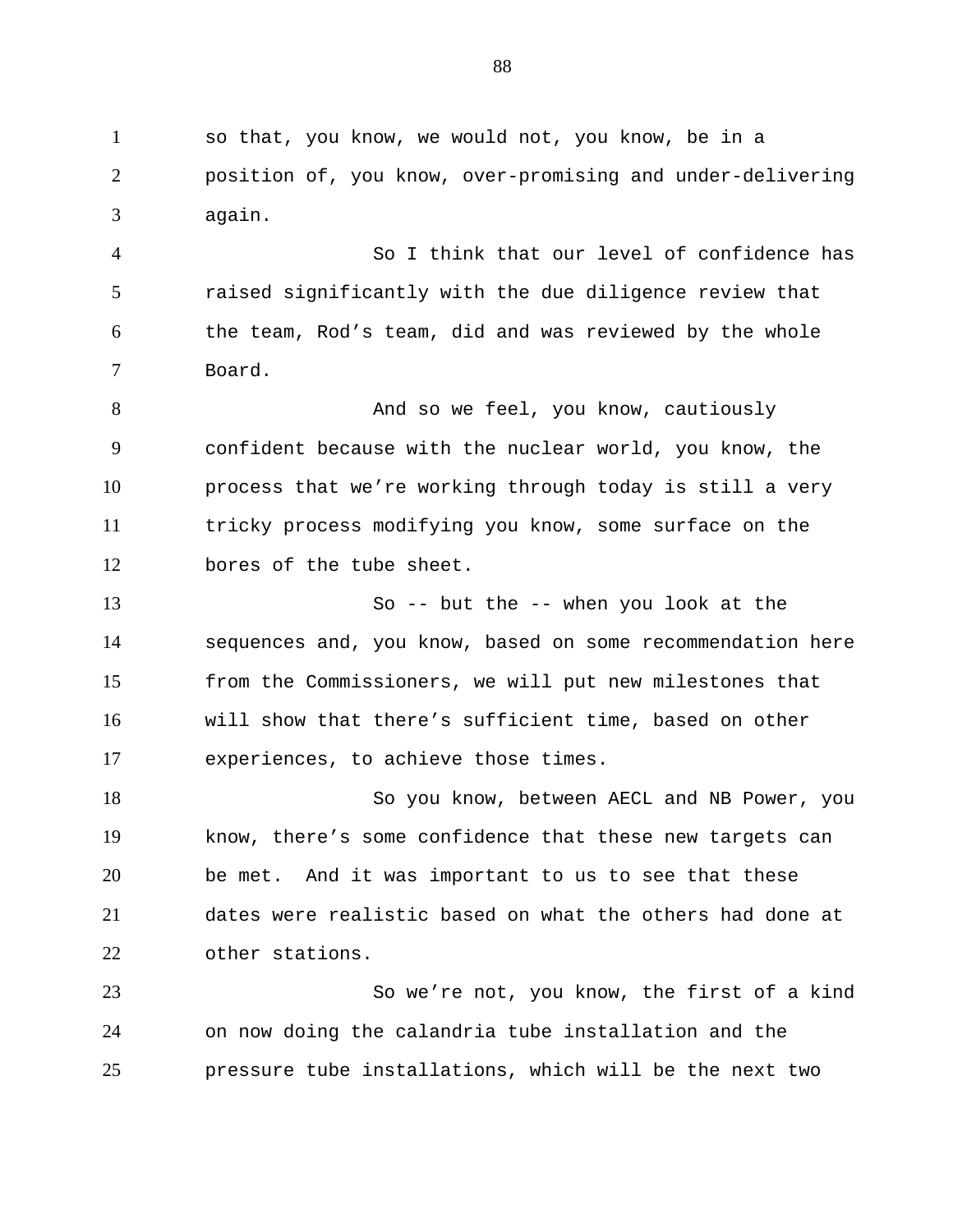1 critical phase. Fuel load is actually a fairly 2 3 straightforward process and we have some solid plans in place for commissioning at NB Power.

4 5 6 7 So we are -- you know, again, we don't want to be overly confident, but we certainly are confident that the team has done a thorough review and tested the schedule based on experiences at other stations.

8 9 10 **MEMBER HARVEY:** You also mentioned this morning that the 60 percent of the systems were always in operation and that 40 percent was in laid-off state.

11 12 13 14 15 16 What guarantee do you have that those system -- some of those 40 -- those 40 percent of the system have been in that state for quite a long period of time and I suppose that some, if not many, of those systems are normally under pressure, a certain pressure and there is joints and seals and everything and that.

17 18 19 What is your confidence that when everything will start that this fact will not put some risk on the safety of the station?

20 21 22 23 24 25 **MR. PARKER:** For the record, Wade Parker. Our plans to lay up the equipment follow some very specific guidelines. We use the EQUIS Standard to support laying up of systems. These are guidelines and regulations -- or guidelines that are industry standards, so we're using an external process; we're not using just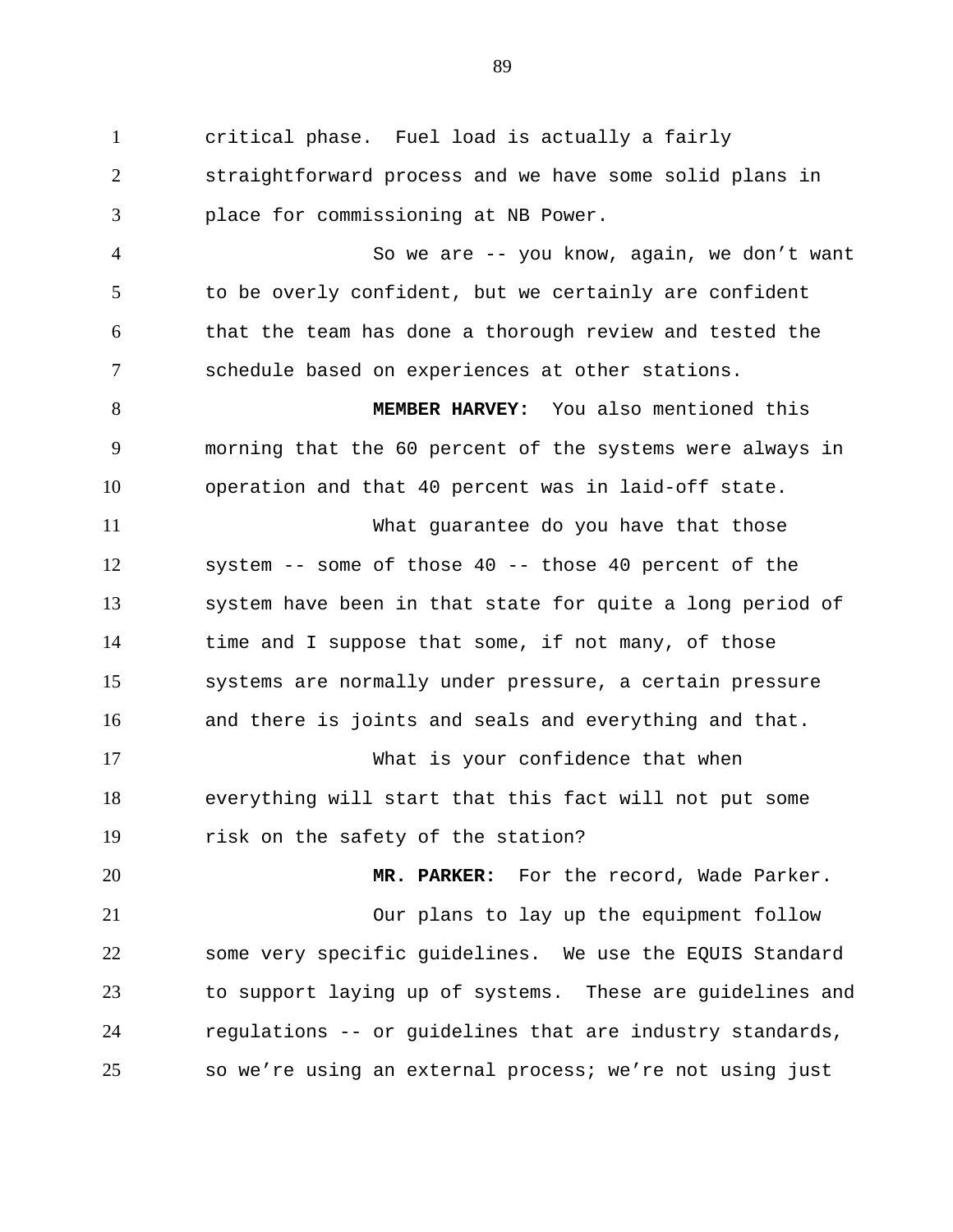1 something that we created in-house.

2 3 4 5 6 7 8 9 10 11 12 13 14 15 16 17 18 19 20 21 22 23 24 25 Our process to lay up the equipments, we've had independent engineering, third party review to ensure that we haven't overlooked something. If there were any gaps, we've closed them. And our plans on top of that, where we can, our systems will be put in place six months prior to where they are needed to support the run-up. So there are various layers that we have built in to address the very specific question that you have because that is definitely a current concern that we have. So these systems, if we do bring them back six months before and we do find some issues, even with the planning, then we will have time to ensure that the system is in the state where it needs to be to ensure that safe and reliable operation of the station. **MEMBER HARVEY:** We -- just turn to the staff and ask, have you been monitoring those things? You mentioned this morning that some programs, you haven't been able to rate some programs, but I suppose you kept an eye on those systems and the -- on what has to be done to --- **MR. RINFRET:** François Rinfret, for the record. Director for G-II Point Lepreau. Out staff at sites -- at site, our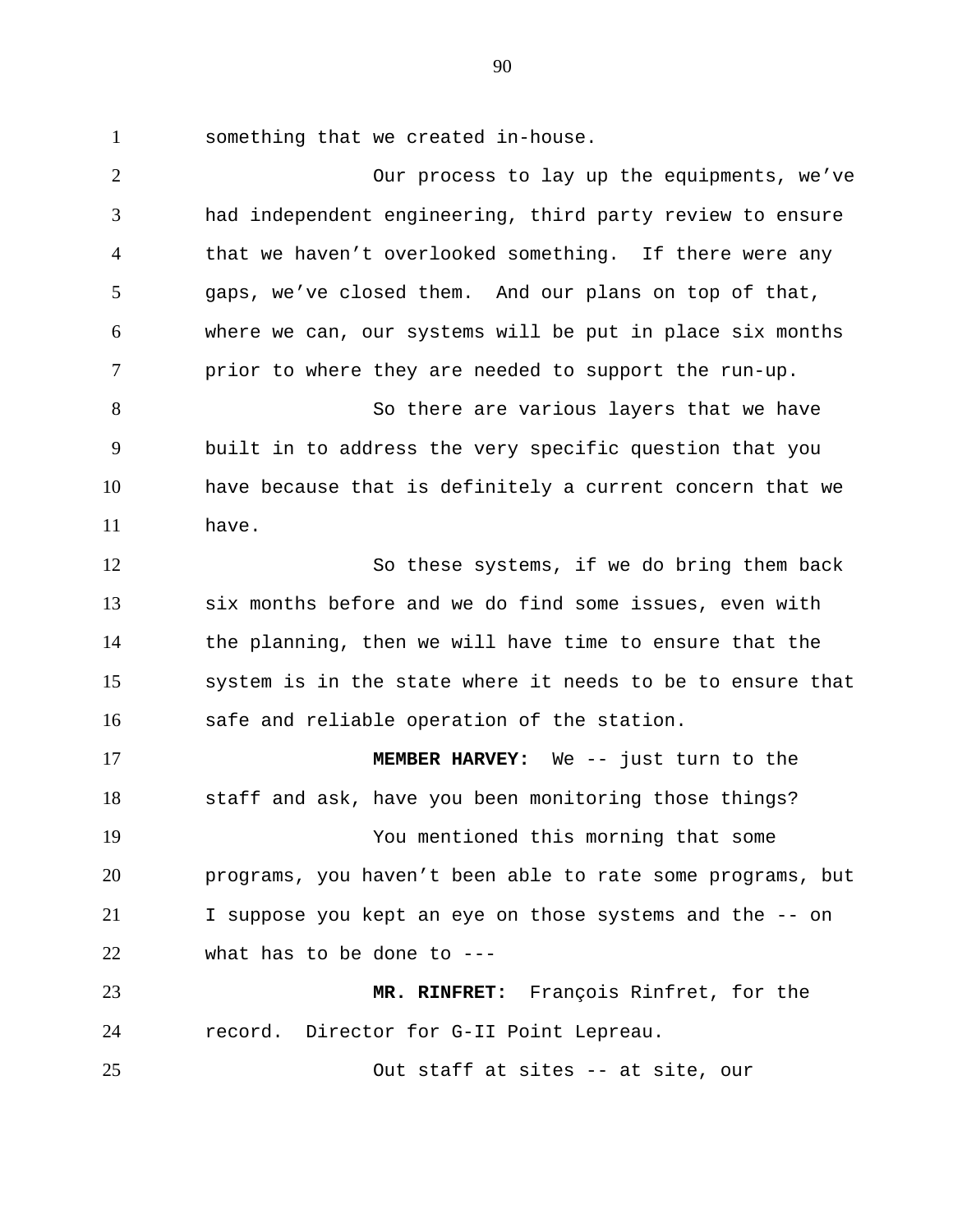1 inspectors at site helped with the specialists, have been 2 3 4 5 6 7 8 9 10 11 12 13 14 15 16 17 18 19 20 21 22 23 24 assessing all along this outage and have been monitoring the capacities of the various functions at site. Inspection reports are put together on systems that are available, accessible and we are aware of commissioning programs, condition assessment being done prior but recommissioning programs to put all the system back in order. We received condition reports --Commissionning reports, sorry, I'm forgetting the name - on all of these systems that have returned to service assessing, sampling, auditing and monitoring them to gain our assurance that the process is well followed by Point Lepreau. That will be done throughout the phases of -- and leading to fuel reload and of course the various steps of restart. Some of these systems, even though they're maintained properly, will be subjected to testing as they are returned to power and these reports would be made available as under normal operation so inspectors will be capable of monitoring the capability. **MEMBER HARVEY:** Just one question about the calandria tubes. In page -- think it's 3 of 15, just at

25 the bottom of the page, before the last paragraph.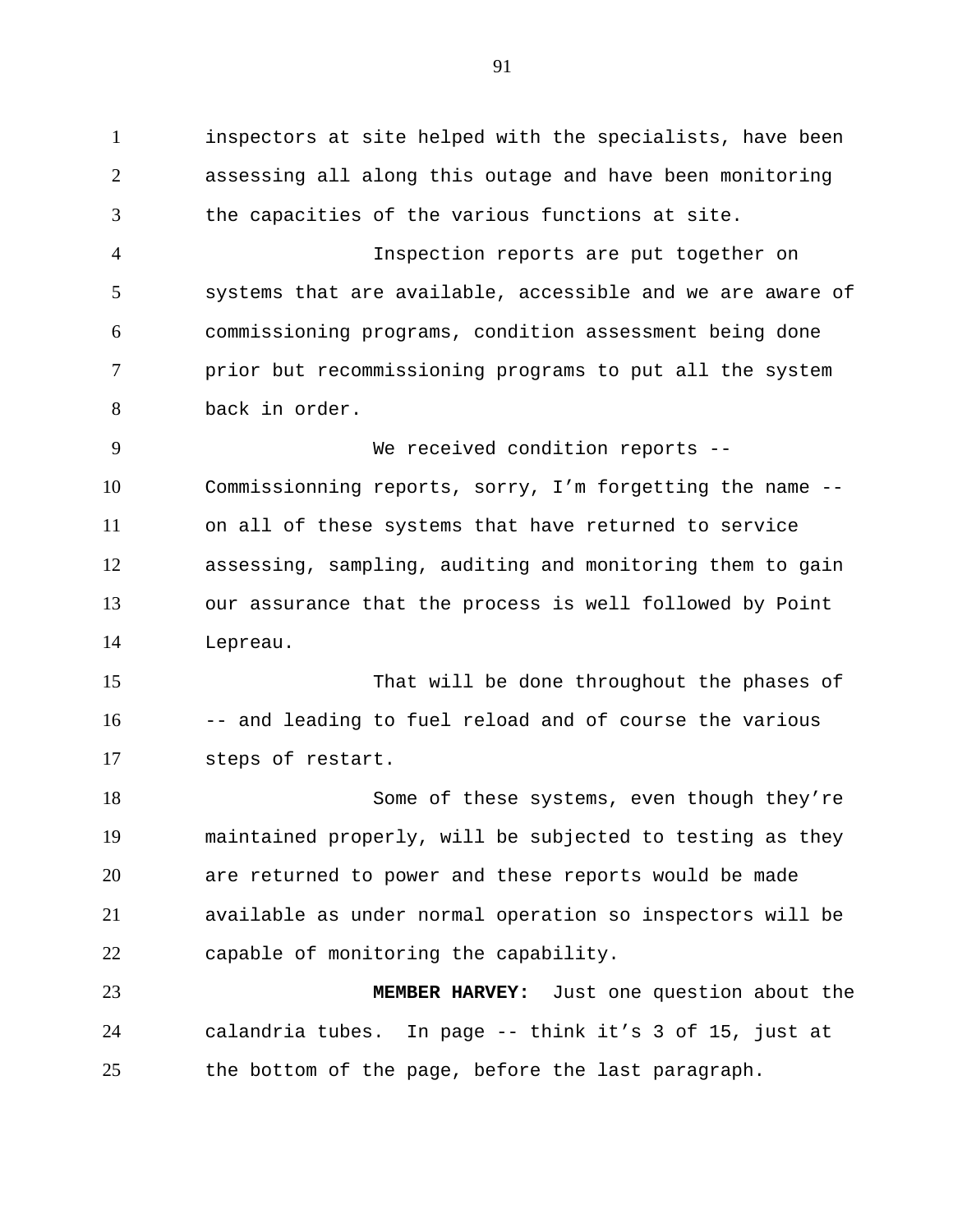1 **THE CHAIRMAN:** Three of 15 of which 2 3 4 5 6 7 8 9 10 11 12 13 14 15 16 17 18 19 20 21 22 23 24 25 document? This is the CNSC document? **MEMBER HARVEY:** NB Power, H2 1a -- .1A. The paragraph before the last, at the end. "The calandria tubes are being removed and stored on site solid radioactive waste management facility. Once all the calandria tubes have been removed, the tube sheet bores will be polished, then the new calandria tubes and insert rings would be installed." You're saying new calandria. Is this to say that the other ones are just waste now; that's completely new ones? **MR. EAGLES:** Rod Eagles for the record. That is correct. But the tubes that have been removed now from the reactor, the first replacement calandria tubes, have been cut in half and stored in the solid radioactive waste management facility and new tubes are now partially delivered to site and the remaining new tubes will be delivered in time for the installation. They are brand new. **MEMBER HARVEY:** Okay. Are the old ones considered as radioactive waste or just waste? **MR. EAGLES:** Rod Eagles for the record.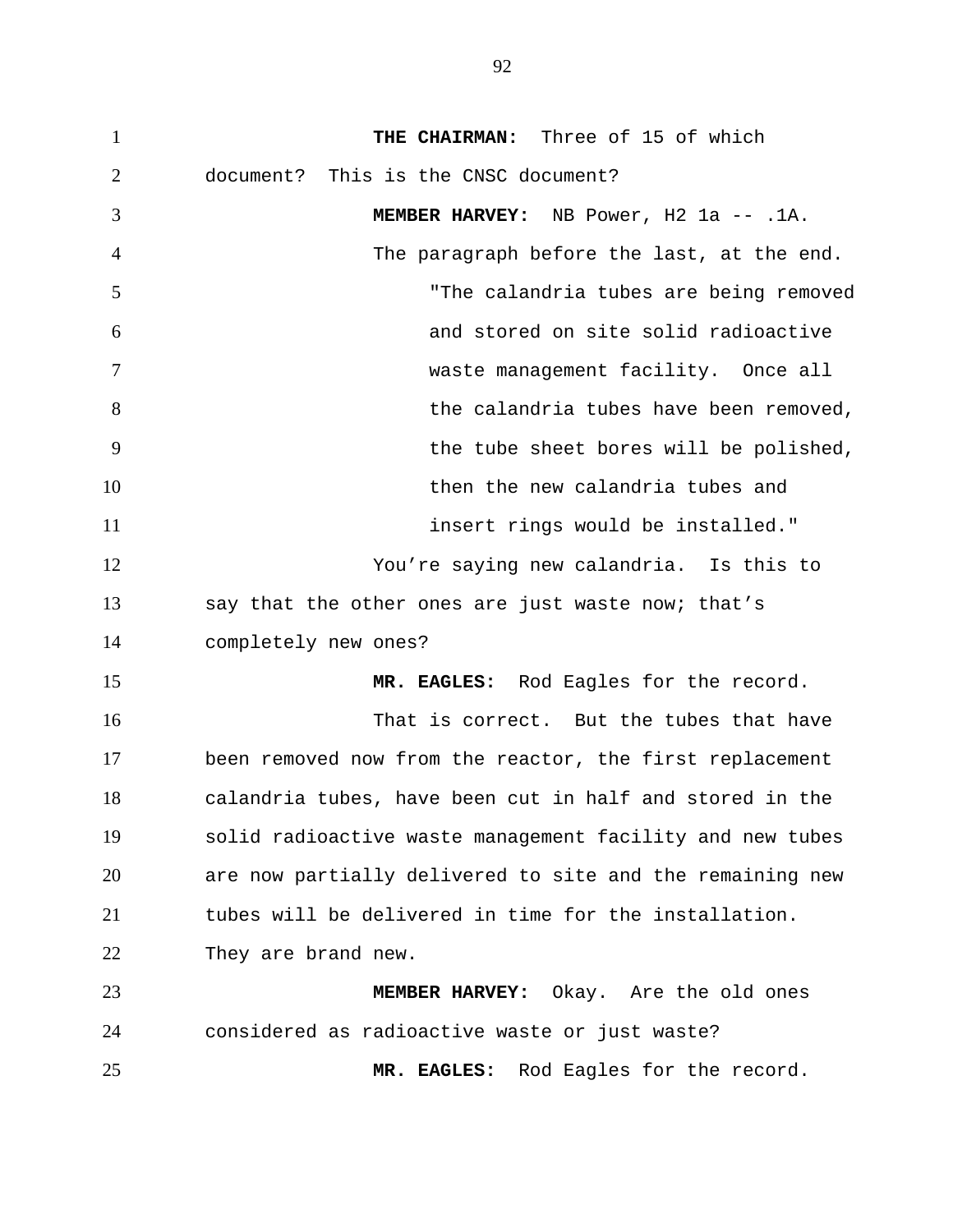1 The tubes that have just been removed from 2 3 4 5 6 the reactor have some level of contamination. They are in themselves not radioactive. The ends of the tubes where the roll joints were made would have some imbedded contamination, fixed contamination, and so those pieces have been cut off.

7 8 9 10 11 12 13 14 In order to expedite material handling in the area of the service building where the tubes are removed from the reactor building, it was decided that the most expeditious management of these would be to just cut them in half and to place them in the solid radioactive waste storage. With some minor level of effort at a future time these tubes could be removed and then decontaminated without too much difficulty.

15 16 17 **MEMBER HARVEY:** So at the moment there is not -- no impact on the space you have provided for the first series that has been cut and stored there?

18 **MR. EAGLES:** Rod Eagles for the record.

19 20 21 22 23 The space that was designed and built by AECL for the storage of re-tubing waste had the capacity to store these calandria tubes. That's not to say that any space that's used in the radioactive waste management facility isn't important and valuable.

24 25 So we're looking at opportunities to continue to remove waste from that facility as possible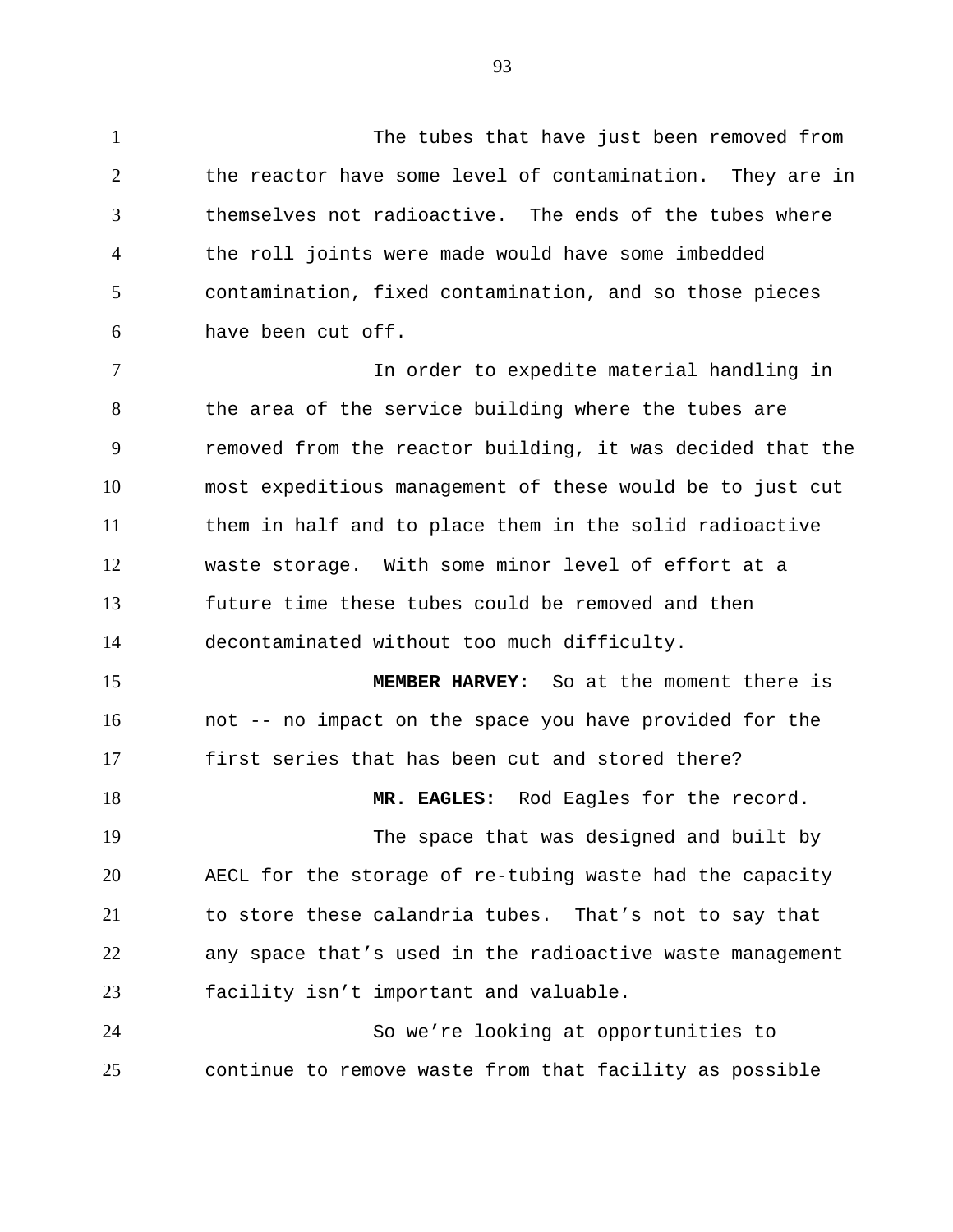1 and including activities that we took on before the 2 3 4 5 6 7 8 9 10 11 12 13 14 15 16 17 18 19 20 21 22 23 24 25 refurbishment, which was to look at how we could segregate some waste that was there in the facility that could be cleaned and removed. So the space is available. Thank you. **MEMBER HARVEY:** Page 10 -- 15 in the same document, under public consultation, just a general question. Reading that it appears to me that it's mostly public information much more than public consultation. I'm just asking the question to what degree there is some input coming from the public in your decision or your proclamation of the activities? Because reading that it's quite general and you say there has been some meetings but it's mostly information. **MR. EAGLES:** Rod Eagles for the record. I'll start the response and perhaps may get some additional support. We've attempted to ensure that the stakeholders that are in our local community and in the region have an understanding of how we've moved forward on the project. It's been a challenging process to keep everybody informed of, you know, the continuing challenges that we've had on the project itself. We had a town hall type meeting here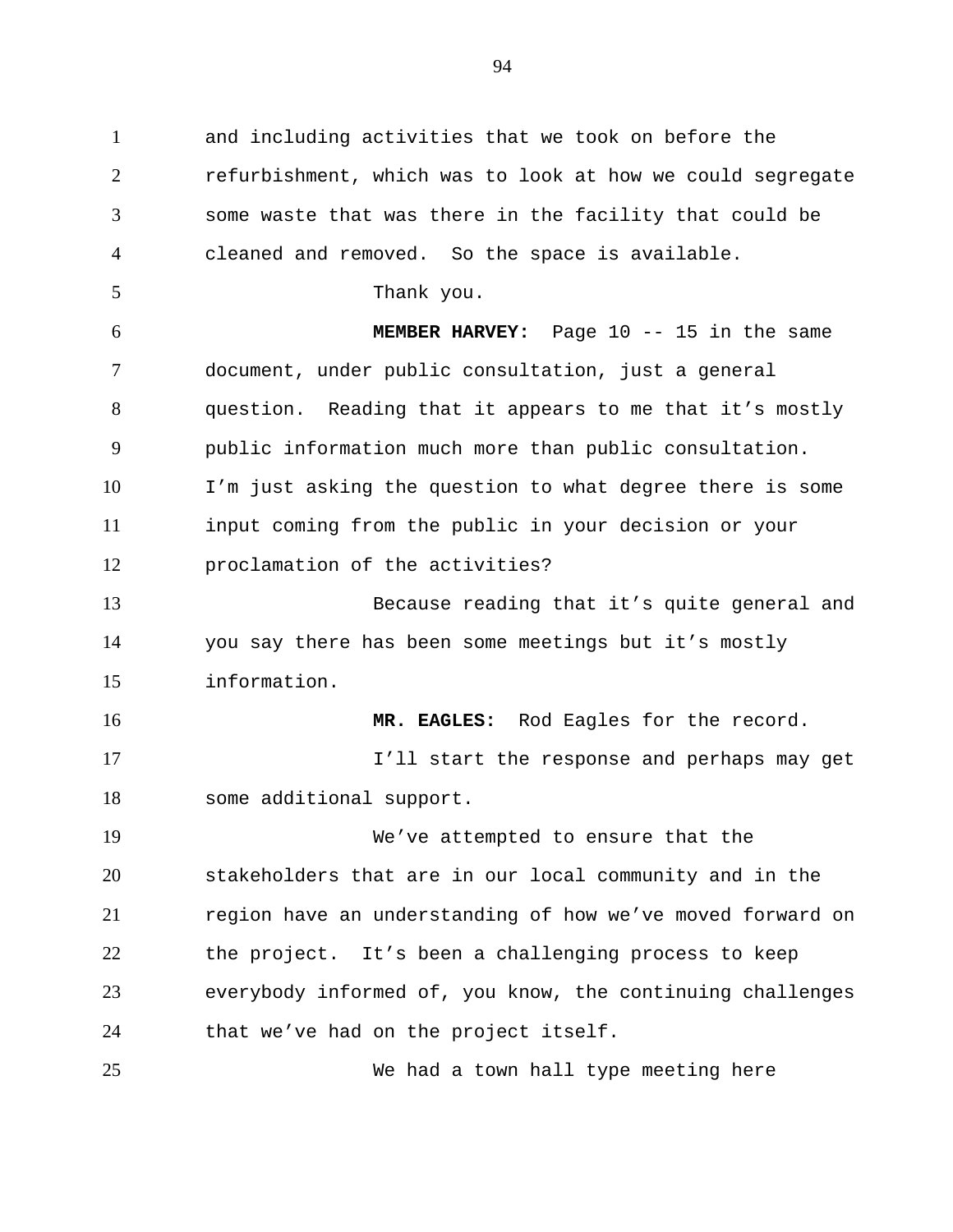1 recently that the message that we did receive from the 2 3 4 5 6 public was that it would be beneficial if there were additional opportunities like that one to communicate with them. And so we thank them for their input to that and I believe it appropriate for us to take that advice and to give them maybe additional opportunities for that.

7 8 9 10 So with respect to input to decisions that we make during the project, that's a difficult place to go. Certainly with respect to communication we're hearing what they've said to us.

11 12 13 14 15 16 Our media in the local area is very interested, of course, and the status of the project has a large bearing on the population of New Brunswick. And as Gaetan said, the generation from our facility powers about 30 percent of the in-province electricity and so the media has been very interested.

17 18 19 20 21 22 23 24 25 And recently we had media representatives at the station for a discussion of the challenges that we've been faced with. And, in fact, as I mentioned earlier, we took them into the reactor building, an opportunity to see firsthand where the workers were working and the complexity of the work to try and help convey the message about the difficulty of doing this kind of work and how NB Power is taking every effort to make the work safe and to do it in a quality fashion to ensure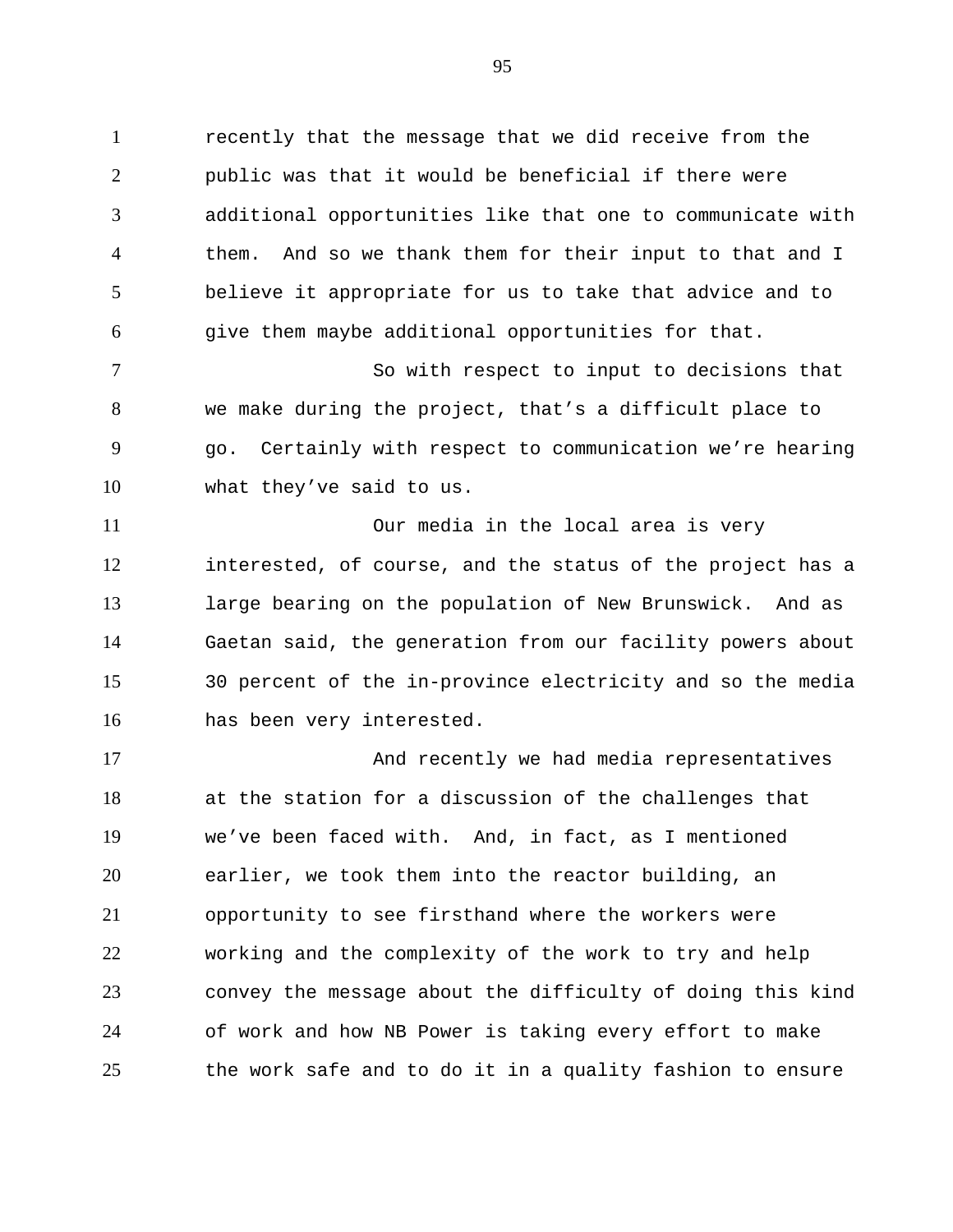1 them that this plant will operate safely and reliably when 2 it returns to service.

3 4 5 6 7 8 9 10 11 12 13 14 15 16 17 18 19 20 21 22 23 24 We certainly, as I mentioned in my presentation, are not happy at all with the progress of schedule, nor is anyone in New Brunswick, but for us the importance is safety and quality to ensure the reliable operation of this plant and the safe operation of this plant in the future. There are opportunities for us to continue to engage the pubic in further dialogue and to convey to them some of the challenges that we've had. **THE CHAIRMAN:** Colleagues, I am really conscious about the time here. We need to move to the intervention period. So one more question please. **MEMBER HARVEY:** On Slide 32 you can see the total radiation dose due to emission from Point Lepreau Generating Station since 1986. It's 23.69 microseiverts. Could you just say what it is exactly that 23.69? What means total radiation dose? **MR. HICKMAN:** Charles Hickman for the record. **MEMBER HARVEY:** Page 32 -- slide 32. **MR. HICKMAN:** As part of our licence and as part of our commitment to the community and the public

25 there is a standard that we follow in terms of derived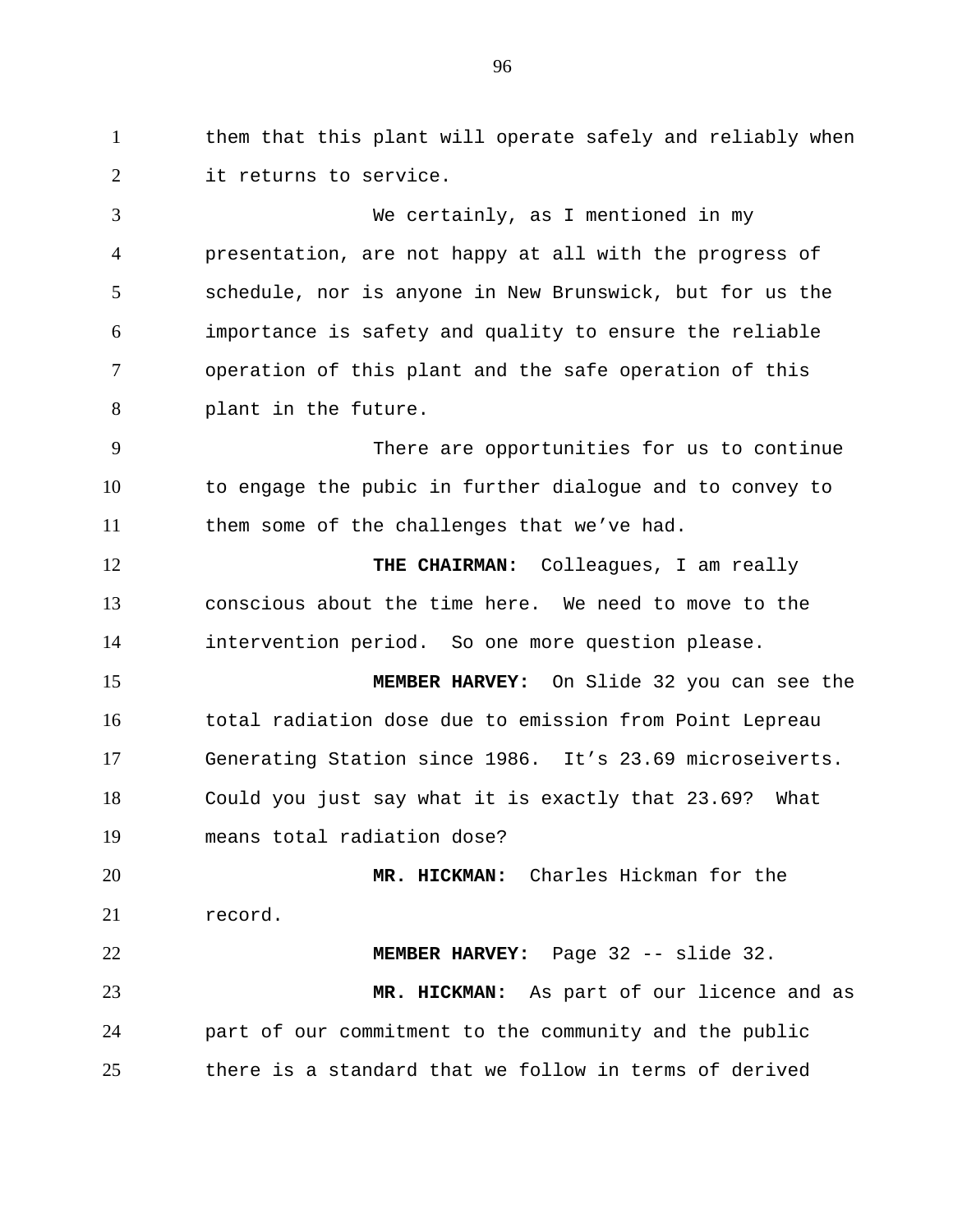1 release limits. The limits reflect a calculation of the 2 3 4 5 6 7 8 9 10 11 12 13 14 15 16 17 18 19 20 21 22 23 dose that somebody might receive if they were living in a certain location. The calculation takes into account all the food paths and all the pathways by which they could receive some dose. So, for example, in our location one of the pathways would be through eating of seafood, molluscs, seafood, fish, salmon, lobsters. Another pathway would be if there are atmospheric emissions that end up by simply saying grass are consumed by cows and they go through the milk pathway back into the individuals. So we as a matter of course have defined what the -- essentially the derived release limit would be for that critical group. It's far, far below the regulatory standards. And what we do every year is we calculate, based on our known emissions from the station, what the theoretical dose might be that an individual would have taken. So the number of 23.69 is the theoretical dose that if you took the individual doses from each year of operation -- so since 1983 -- if you totalled up all those individual doses that an individual might

24 25 theoretically received, they may have received in theory up to 23.69 millisieverts of dose -- sorry --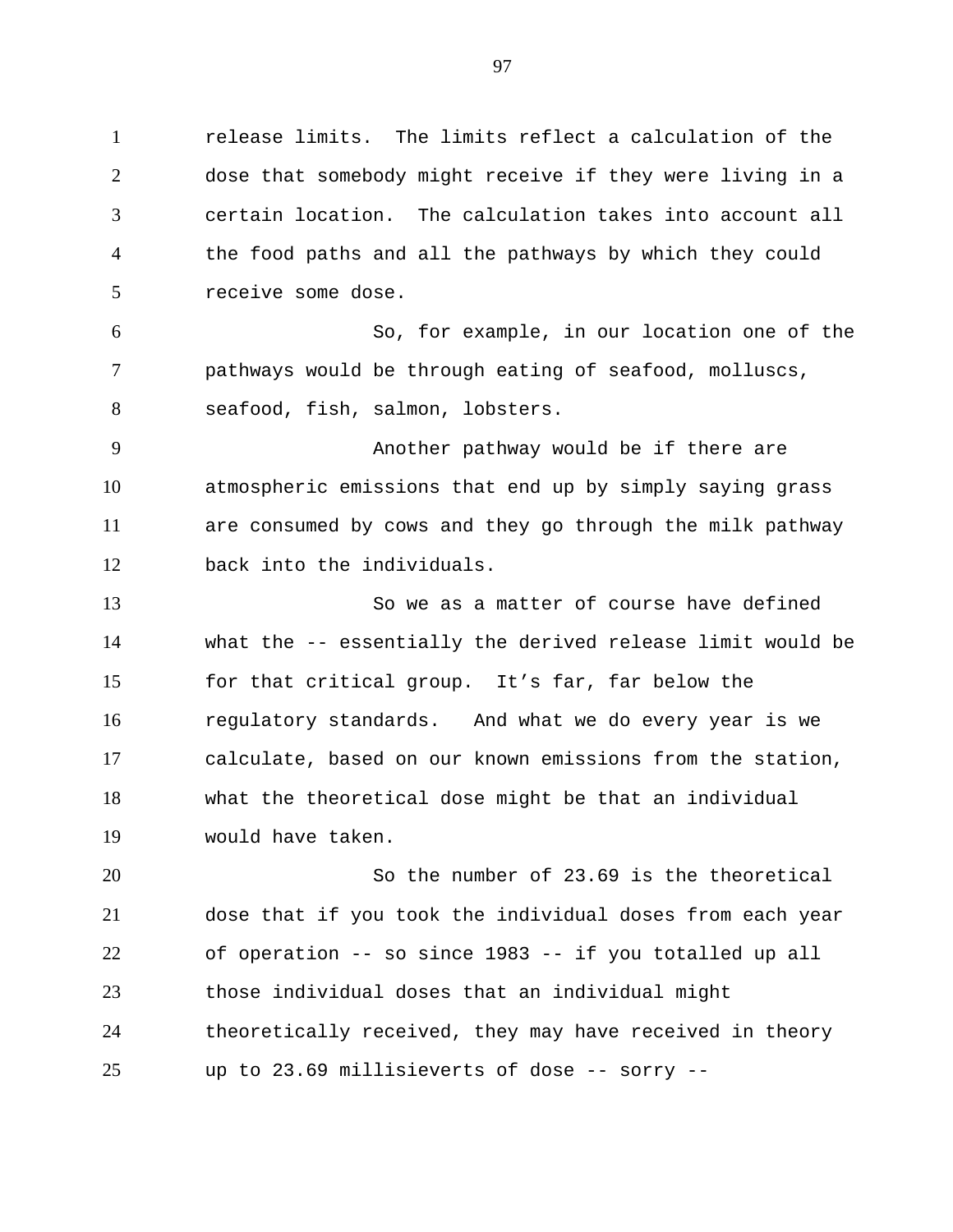1 microseiverts of dose.

2 3 4 5 6 7 8 9 10 11 12 13 14 15 16 17 18 19 20 21 22 23 24 25 I think the important part here is that when we're talking to the public and the community we try to put that in context of other doses that they might receive from non-Point Lepreau sources. So, for example, in southern New Brunswick, just living a normal day to day life if the station wasn't there you would receive between two and five thousand microseiverts of dose in one year. So 23 over 20-plus years is compared to -- you know, up to 5,000 in a single year. Likewise, we try to compare it to the medical doses you might take, say, from a single chest xray where you might receive up to 70 microseiverts of dose from a single medical check. So the 23.69 is a calculated dose. Like I say, it's posed against our limits and against natural background to help educate the public to ensure that we are operating in a very safe and protective fashion. **THE CHAIRMAN:** Just to follow-up on this. Is that a normal kind of indicators that -- is that a cumulative effect-type measure? I have not seen this kind of figures being reported on any other nuclear facility. Is that kind of a normal way of doing it? Is it a good indicator of the cumulative effect, if you like?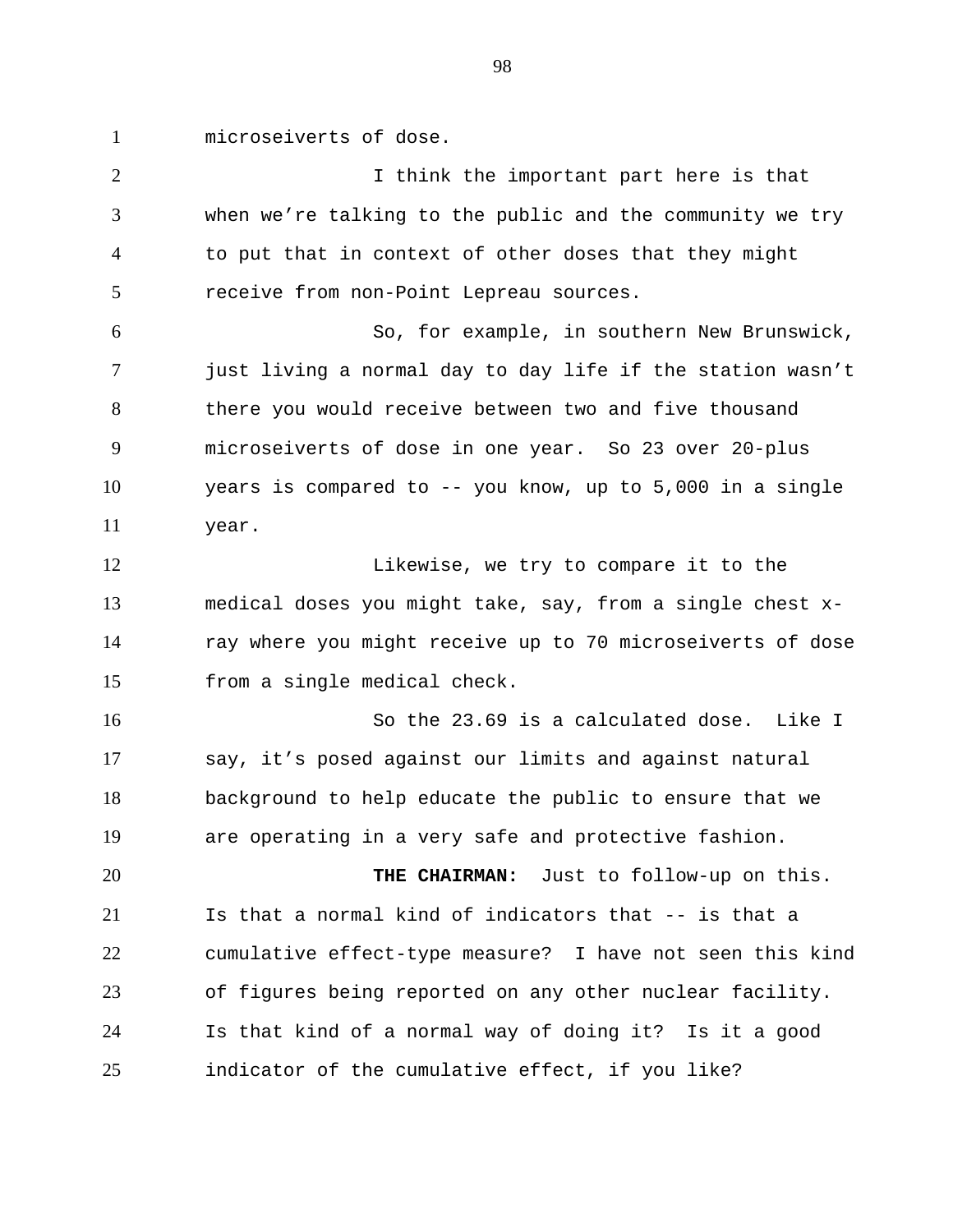1 **MR. WEBSTER:** We have staff present in the 2 3 4 5 6 7 8 9 10 11 12 13 14 15 16 17 18 19 20 21 22 23 24 25 room, Mr. President, who can answer that, so I will ask one of them to approach the microphone. **THE CHAIRMAN:** Okay. Who wants to do that? **MS. PURVIS:** For the record, Caroline Purvis, Director of the Radiation Protection Division. I would say the answer is no, typically, we don't see the sum of operations over time, but I think for the purposes of Point Lepreau's presentation they're trying to provide a comparison in terms of other types of exposures. But I would, Mr. President, no, that's not typical. **THE CHAIRMAN:** Is it a good indicator of anything, because it is comparing cumulative with annual dosage? **MS. PURVIS:** I'm going to ask Rao Avadhanula to respond. **MR. AVADHANULA:** Mr. President, my name is –- for the record, my name is Rao Avadhanula. You are correct. The annual summary report of the environmental monitoring gives the public dose per year, and here it is confusing to give, since '83, a cumulative one; you are correct. Now, what this gives is, if you see –- take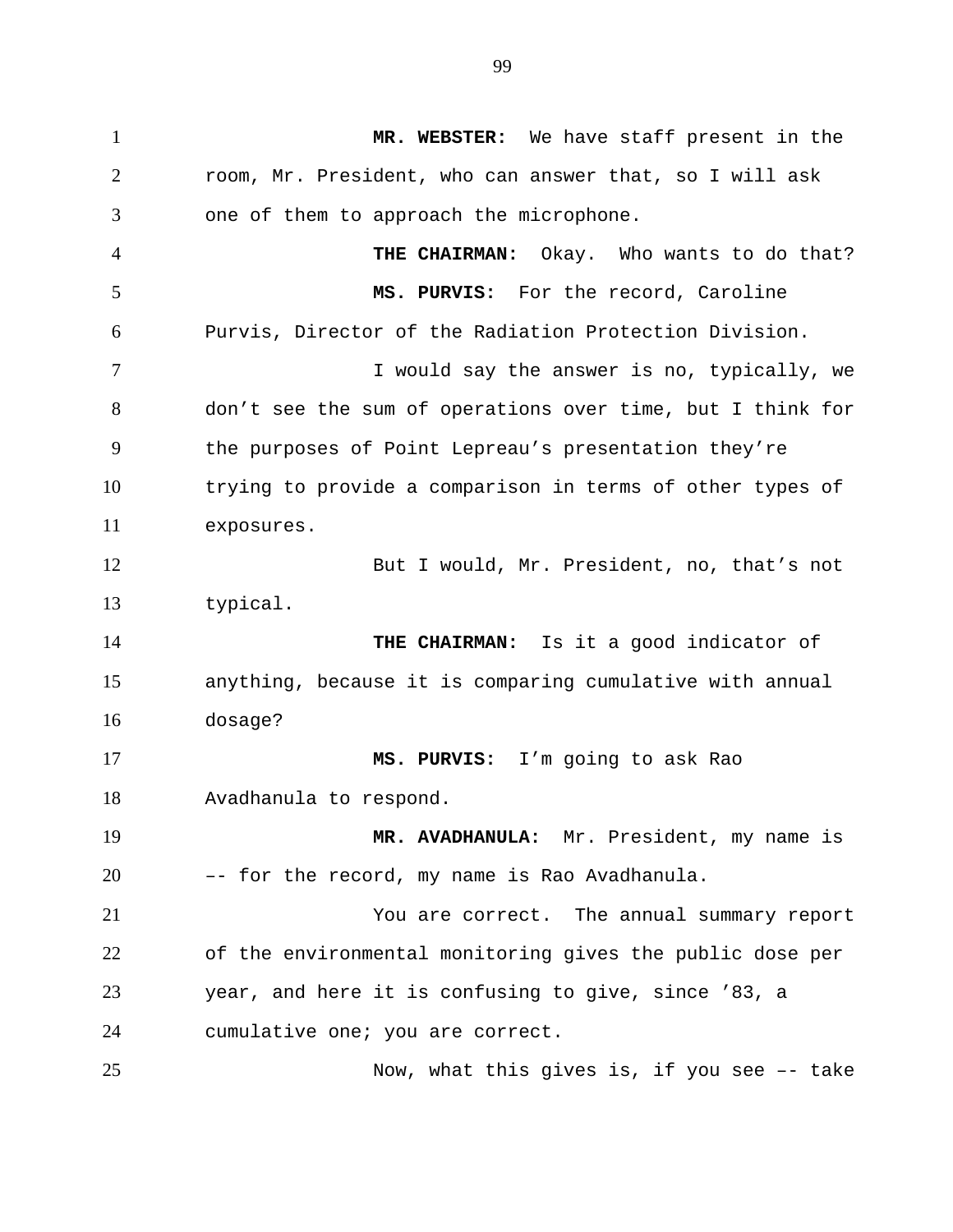1 it for 27 years, it's about 23.69 which they are saying on 2 3 4 5 6 7 8 9 10 11 12 13 14 15 16 17 18 19 20 21 22 23 24 25 an average it's less than one microsievert per year per critical does, which is a very small, small fraction of the dose limit of a 1,000 microsieverts. **THE CHAIRMAN:** Okay. **MEMBER HARVEY:** But the individual would have to be there at the same place since that time, otherwise --- **THE CHAIRMAN:** This is theoretical. It is a theoretical calculation. **MEMBER HARVEY:** Yeah. **THE CHAIRMAN:** Right. **MR. HICKMAN:** Charles Hickman --- **MR. AVADHANULA:** Yes. **MR. HICKMAN:** Just to confirm that, yes, it is a theoretical calculation. It assumes you are, basically, at the end point of those various pathways continually for those years. I would just -- one point of clarification. Yes, in this presentation we've used the cumulative dose compared to correctly –- as you point out –- individual annual exposures. When we are dealing with the public, we have handouts -– I have one here for example –- that actually lists the individual releases, theoretical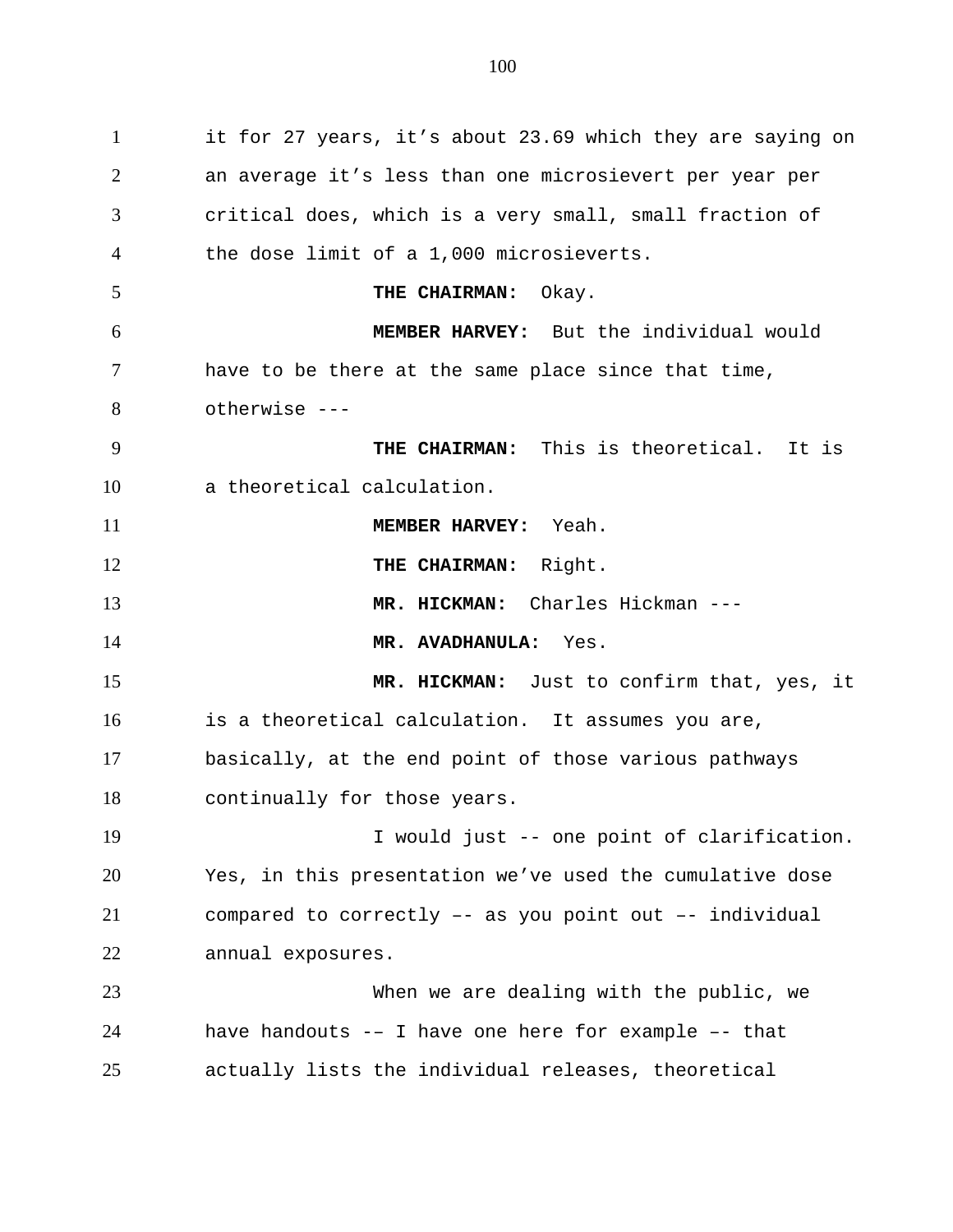1 releases, on a yearly basis.

2 3 4 5 6 7 8 9 10 11 12 13 14 15 16 17 18 19 20 21 22 23 24 25 So one of our challenges is to try and put into a visual presentation the annual release for last year -- theoretical release -- is 0.17 microsieverts. So trying to put that in context visually has been a challenge. That's why we went to this use of cumulative -- yes, you're correct, it is cumulative on one hand and annual on the other hand, but it's -– we share the exact detail -- the details on an annual basis with the community. **THE CHAIRMAN:** Okay. Thank you. We need to move on to the written submissions. I would like to make the observation that we read all the written interventions in detail. So what we are going to do –- we've got a quite long list here. Marc is going to take us through this and whenever there is a particular question we want to raise on a particular intervention, we will flag and do that. So, okay, Marc, over to you. **MR. LEBLANC:** Thank you. The first written submission is from Ms. Paula Tippett, as outlined in CMD 11-H2.3. Are there any questions from the Commission Members?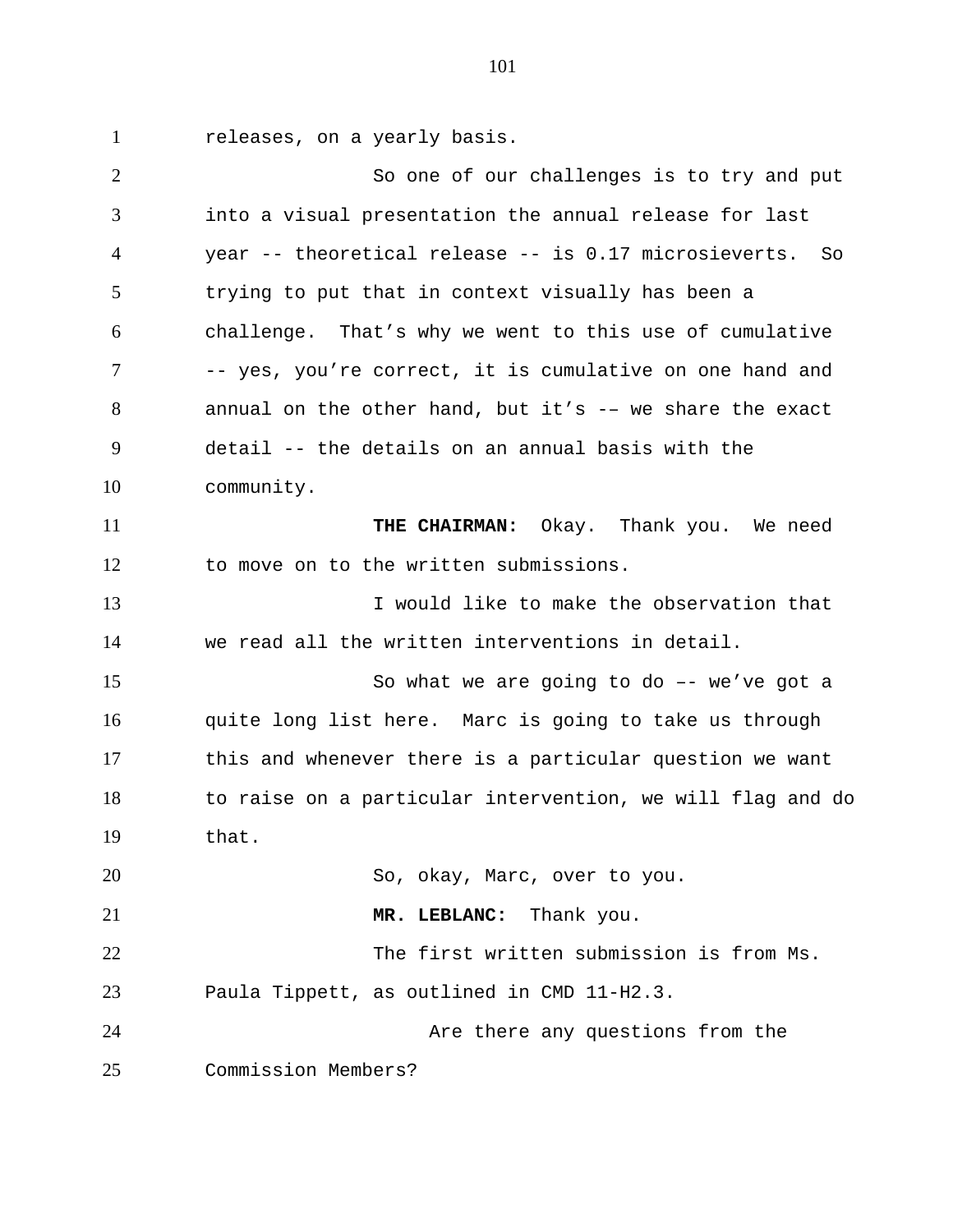| $\mathbf{1}$ |                                                              |
|--------------|--------------------------------------------------------------|
| 2            | $11 - H2.3$                                                  |
| 3            | Written Submission from                                      |
| 4            | Ms. Paula Tippett                                            |
| 5            |                                                              |
| 6            | MEMBER HARVEY: Just one question. One                        |
| $\tau$       | point in the document is about the production weapons.<br>To |
| 8            | what extent CANDU reactor operations and activities can be   |
| 9            | linked to the production of nuclear weapons?                 |
| 10           | Is there any $---$                                           |
| 11           | THE CHAIRMAN: Staff?                                         |
| 12           | <b>MEMBER HARVEY:</b> --- place, any link?                   |
| 13           | MR. WEBSTER: It's Phil Webster for the                       |
| 14           | record.                                                      |
| 15           | There is no link.                                            |
| 16           | MEMBER HARVEY: Thank you.                                    |
| 17           | MR. LEBLANC: The next submission is from                     |
| 18           | Mr. Ziggy Kleinau, as outlined in CMD 11-H2.4.               |
| 19           | Any questions.                                               |
| 20           |                                                              |
| 21           | $11 - H2.4$                                                  |
| 22           | Written Submission from                                      |
| 23           | Mr. Ziggy Kleinau                                            |
| 24           |                                                              |
| 25           | Thank you.<br>MEMBER MCDILL:                                 |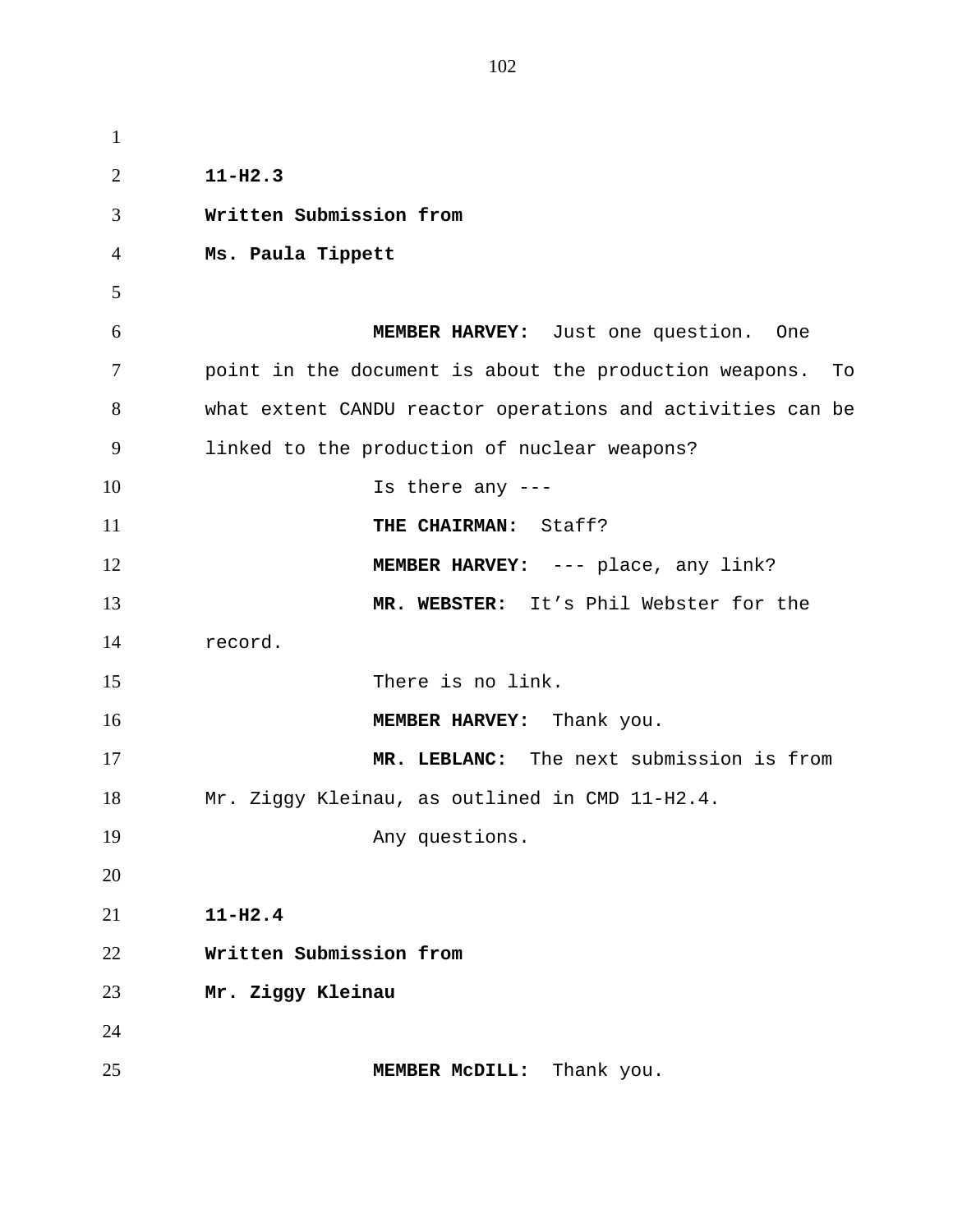1 With respect to the comments with fish 2 3 4 5 6 7 8 9 10 11 12 13 14 15 16 17 18 19 20 21 22 23 24 25 farming and tritium, the sampling wells that the intervenor is referring to, where are they located? **MR. HICKMAN:** Charles Hickman for the record. If you can just bear with me for one moment, I'll look for the report. **MEMBER McDILL:** It just says "Point Lepreau test wells in the neighbourhood". I'm not sure if they're on site, off site. You'd have to connect by the number that's given there, the 40 becquerels per litre and the 6.4. **MR. HICKMAN:** The 40 becquerels per litre for tritium is, I believe, an off site well. It's not on site. And it's possibly worth noting that our preoperational data, which obviously was before we had any activity on site, we were also able to identify and find tritium in the wells at that time as well, some as high as this or higher than this. **MEMBER McDILL:** Thank you. And staff in New Brunswick -– well, federally and in New Brunswick, what are the standards for drinking water? **MR. WEBSTER:** I will ask Dr. Mike Rinker to reply to that question.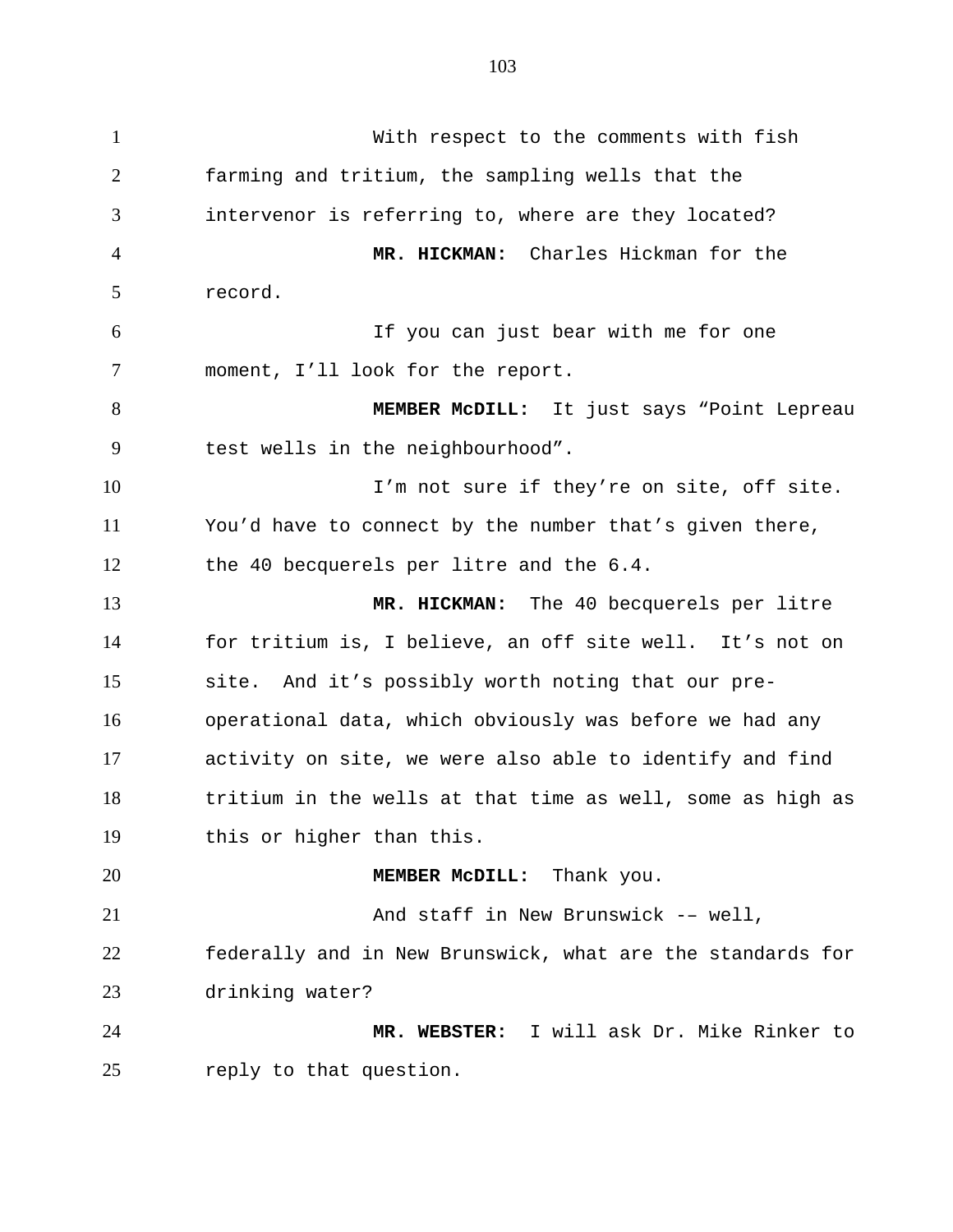1 **MEMBER McDILL:** I know what they are 2 3 4 5 6 7 8 9 10 11 12 13 14 15 16 17 18 19 20 21 22 23 24 25 federally. It's more if New Brunswick is using the same data. **DR. RINKER:** Mike Rinker, for the record. I'll comment. Federally, the drinking water guideline is 7,000 becquerels per litre. And if I could, there's -- I'd like to point out one error in this intervention where it mentions that in the neighbourhood contains as high as 40 becquerels per litre and then makes a comparison to the highest near Pickering at 6.4 becquerels per litre. We know near the facility at Pickering it's much higher than that. THE CHAIRMAN: But ---**MEMBER McDILL:** And do you agree that background in the area of Point Lepreau has been 40 becquerels per litre for some time, over time, before operation? **DR. RINKER:** Mike Rinker, for the record. There are some data to support that. Background could be as low as 3, 4 and 5 becquerels per litre. Nevertheless, 40 is a very low number. **MEMBER McDILL:** Thank you. **THE CHAIRMAN:** Mr. Tolgyesi?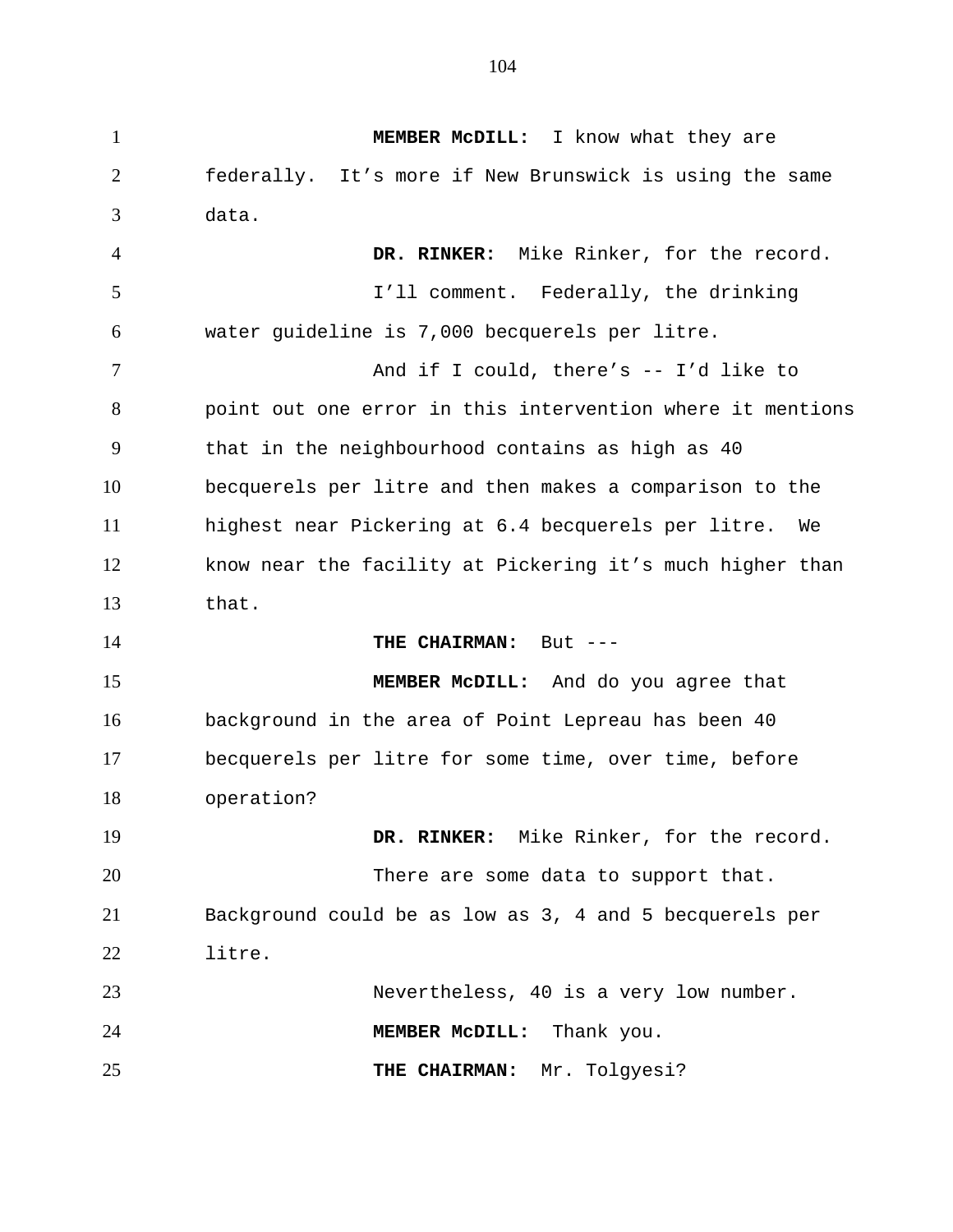1 **MEMBER TOLGYESI:** Yes. The same –- before 2 3 4 5 6 7 8 9 10 11 12 13 14 15 16 17 18 19 20 21 22 23 24 25 last –- the second before last paragraph -- the New Brunswick sole nuclear reactor DRL is 16 million becquerels, almost 3 times as for Ontario and Quebec nuclear reactors. Do you have any comment, staff, on that? **MR. AVADHANULA:** Commissioner, for the record, my name is Rao Avadhanula. The DRL for the Point Lepreau is 1.6 to the power of 19 becquerels per annum. The derived release limits are derived -- emission limits -- are expressed as becquerel per annum. We do not know at this time where's the source of this information for the intervenor. I think it could be a typo or something, but it is not per litre. The DRLs are always given the total number. **MEMBER TOLGYESI:** Okay. And when you compare these limits against DRLs compared to Ontario and Quebec is the same? It's not three times; whatever is the measure, you know, unit? **MR. AVADHANULA:** For the record, it is Rao Avadhanula. DRLs are unique to each site because this is the estimation of the dose to a member of the public in the vicinity. So the pathways through which the radiation could be migrated and to reach the critical person, there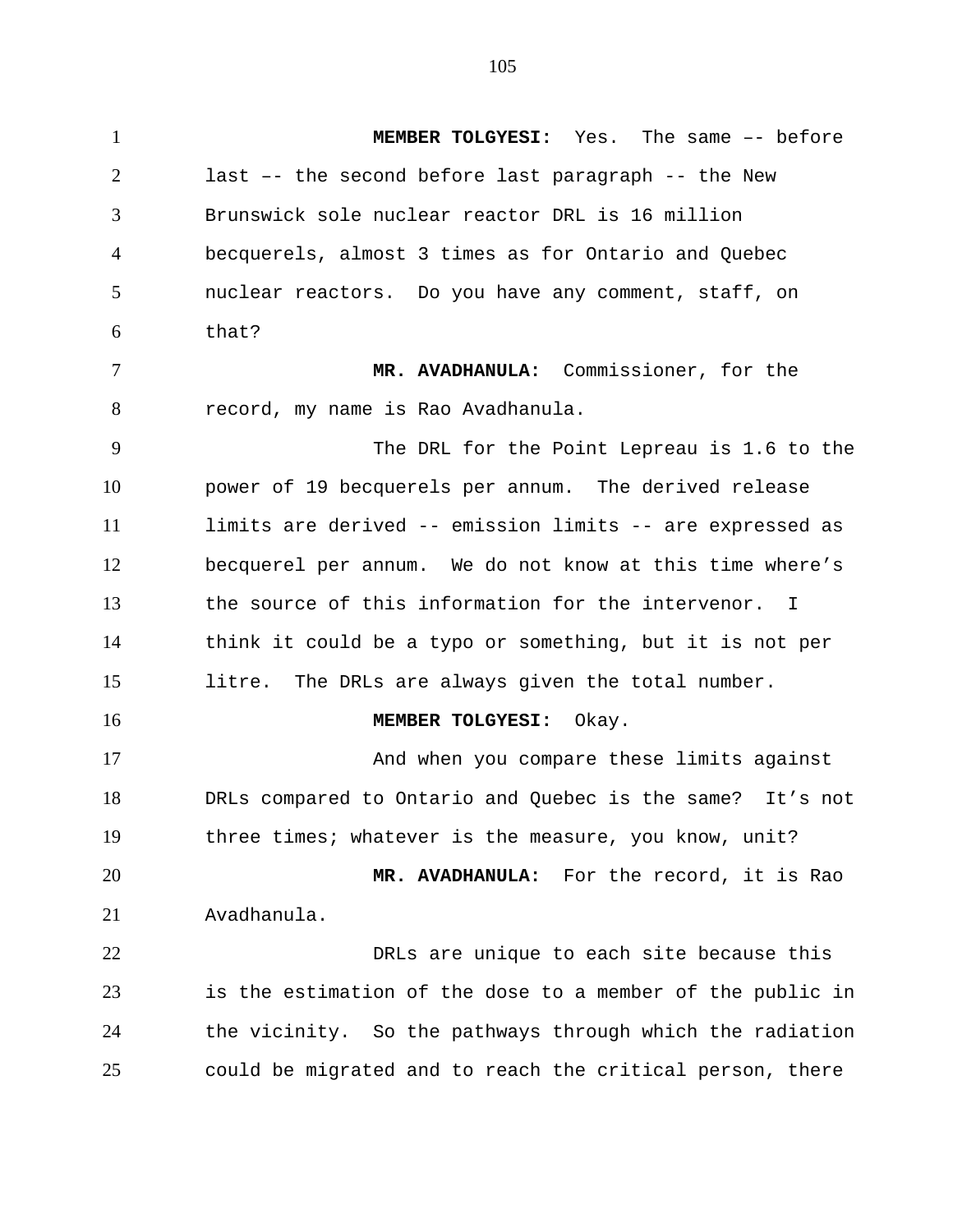1 are different circumstances in the environment and the 2 3 4 5 6 7 8 9 10 11 12 13 14 15 16 17 18 19 20 21 22 23 24 25 pathways are different from location to location, but in general they are within the same orders of magnitude. **THE CHAIRMAN:** So can you give us a clue what is the number? What is the DRL for Ontario, Quebec and New Brunswick? Anybody knows them off the top of their head? **MR. WEBSTER:** May I try the layman's interpretation, Mr. President. The DRLs are derived in order to demonstrate that no member of the public will receive a dose in excess of the permitted level. So it does vary station by station, but the intent is that nobody is overexposed. **THE CHAIRMAN:** We got that. I am trying to get a comparison between the three sites so people get a feel to the variation. **MR. AVADHANULA:** For the record, Rao Avadhanula again. In Ontario, there will be in the order of -- 16 to 17 per annum. **THE CHAIRMAN:** And in Quebec? **MR. AVADHANULA:** Pardon me? **THE CHAIRMAN:** Sorry, I am looking for three numbers; Ontario, Quebec, and New Brunswick.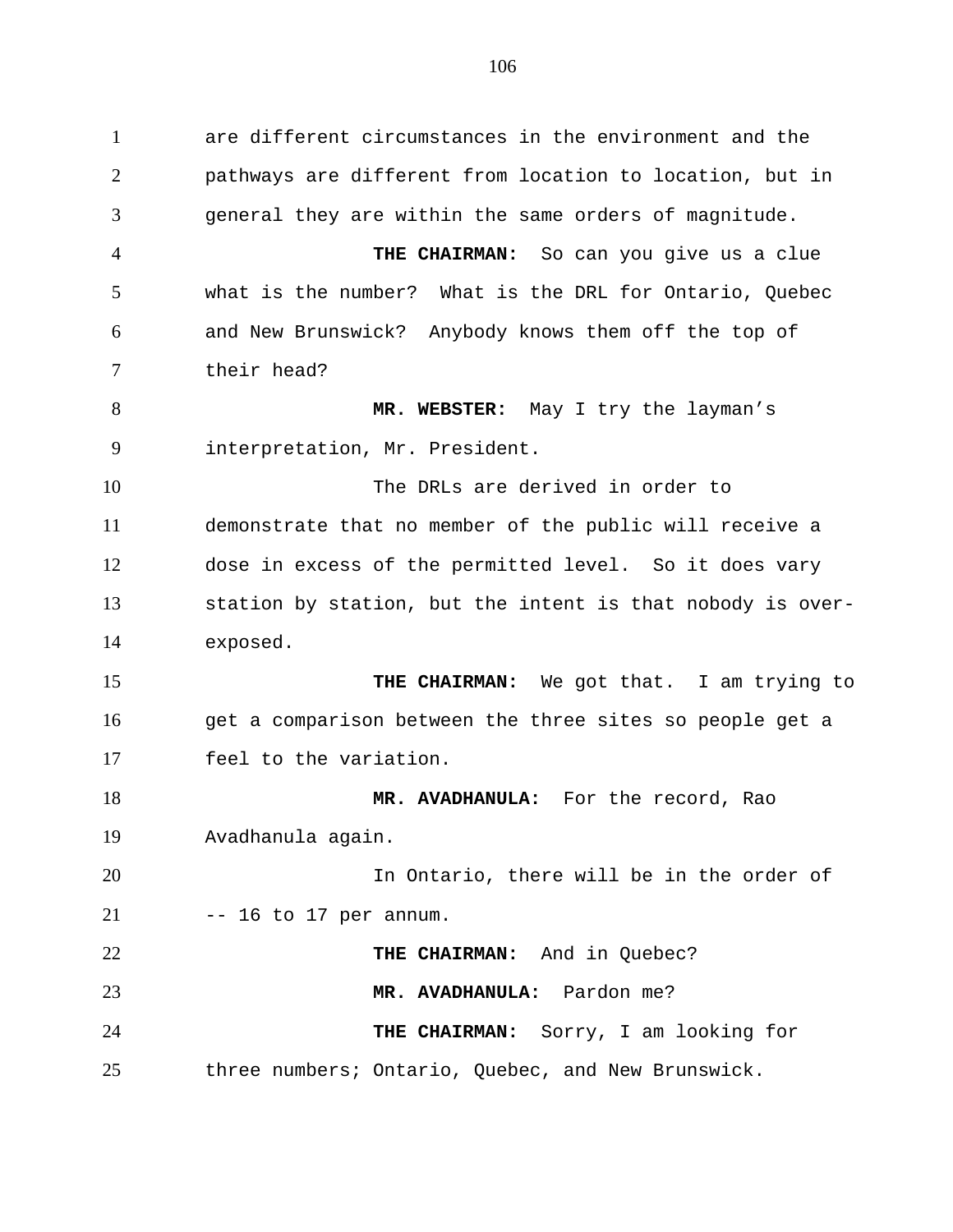1 Anybody know that? 2 3 4 5 6 7 8 9 10 11 12 13 14 15 16 17 18 19 20 21 22 23 24 25 **MR. WEBSTER:** May I suggest, Mr. President, we get the information and reply to the Commission this afternoon at the meeting. **THE CHAIRMAN:** Okay. **MR. WEBSTER:** Just for clarity, it is five numbers because there isn't one for Ontario; there is one for each station in Ontario. **THE CHAIRMAN:** Okay, any other questions? **MEMBER TOLGYESI:** And one more. On that second page; one, two, three, four, fourth paragraph was talking about strikes at large airlines from terrorists and they said these requirements have been instituted in new refurbished reactors projects in Europe and the United States. What is the difference what you require here and what they require in these two jurisdictions? **MR. WEBSTER:** I think this would require a description *in camera*, Mr. President. **THE CHAIRMAN:** I -- well, again correct me -- first of all, in the statement, "This requirement has been instituted in new and refurbished reactors in Europe"; is that not a publicly known fact whether it is a yes or no? Anybody? **MR. WEBSTER:** I am going to ask Mr. Grant Cherkas of our Engineering Design Assessment Division to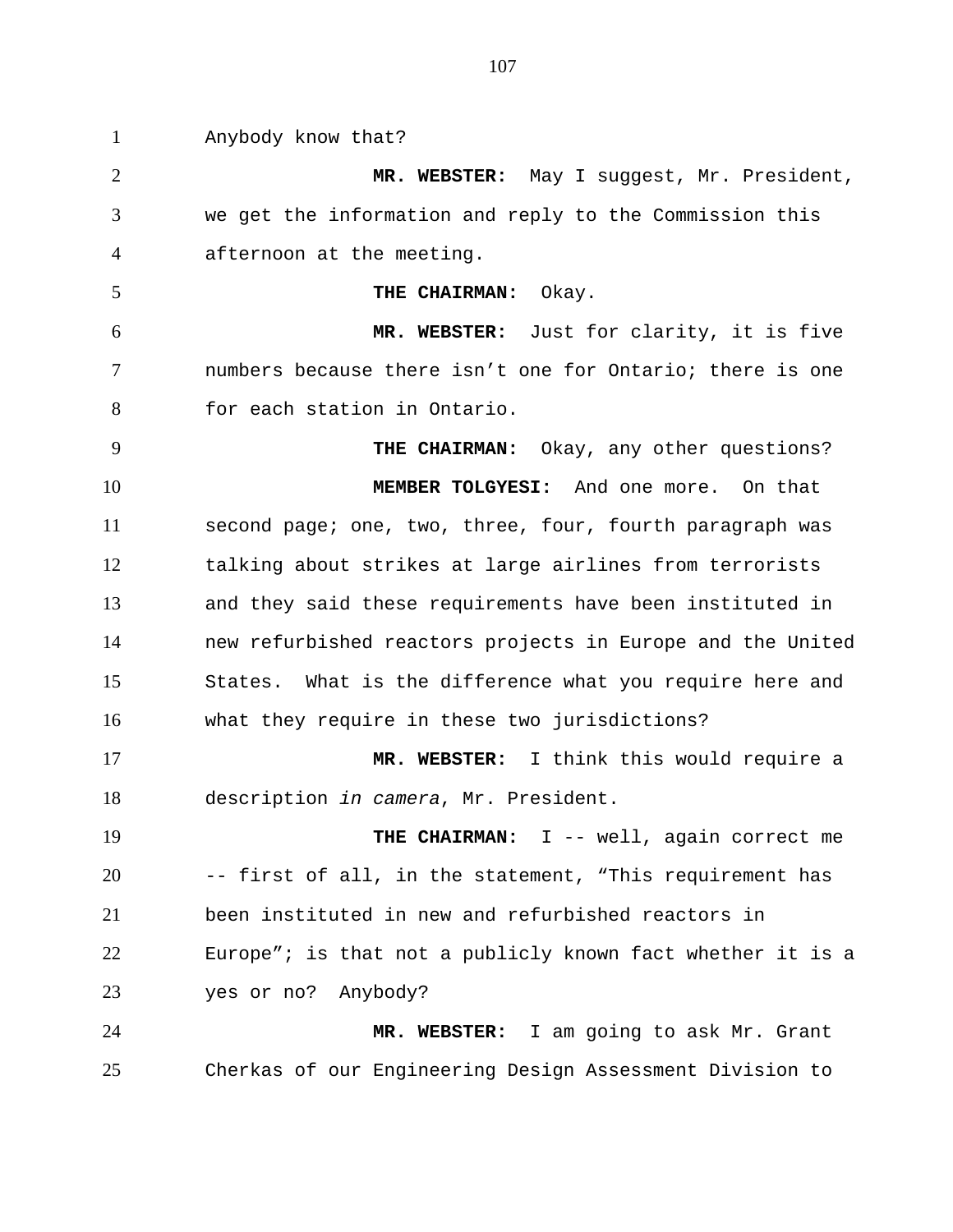1 respond to that question.

2 3 4 5 6 **MR. CHERKAS:** For the record, my name is Grant Cherkas. I am the Acting Director for Engineering Design Assessment Division. I am also the Fire Protection Technical Specialist who has been project managing large, commercial airplane crash issues for staff.

7 8 9 10 11 12 13 The intervenor talks to both refurbished and new in the intervention. There are requirements in other jurisdictions for mitigating such terrorist attacks from a -- for a new design basis. For the existing operating plants, different jurisdictions have taken different approaches to require either assessments or have alternate measures in place.

14 15 16 17 In Canada, following the events of September  $11<sup>th</sup>$ , the CNSC staff directed operators to provide a detailed analysis and assessments of the consequences and the vulnerabilities at their facilities.

18 19 20 21 **THE CHAIRMAN:** Okay, without going into details, all I was looking for is whether we are consistent in Canada with international practices. That is really all I am looking for.

22 23 **MR. CHERKAS:** For the record, Grant Cherkas.

24 25 Practices in Canada closely align those in the United States. There are some differences with either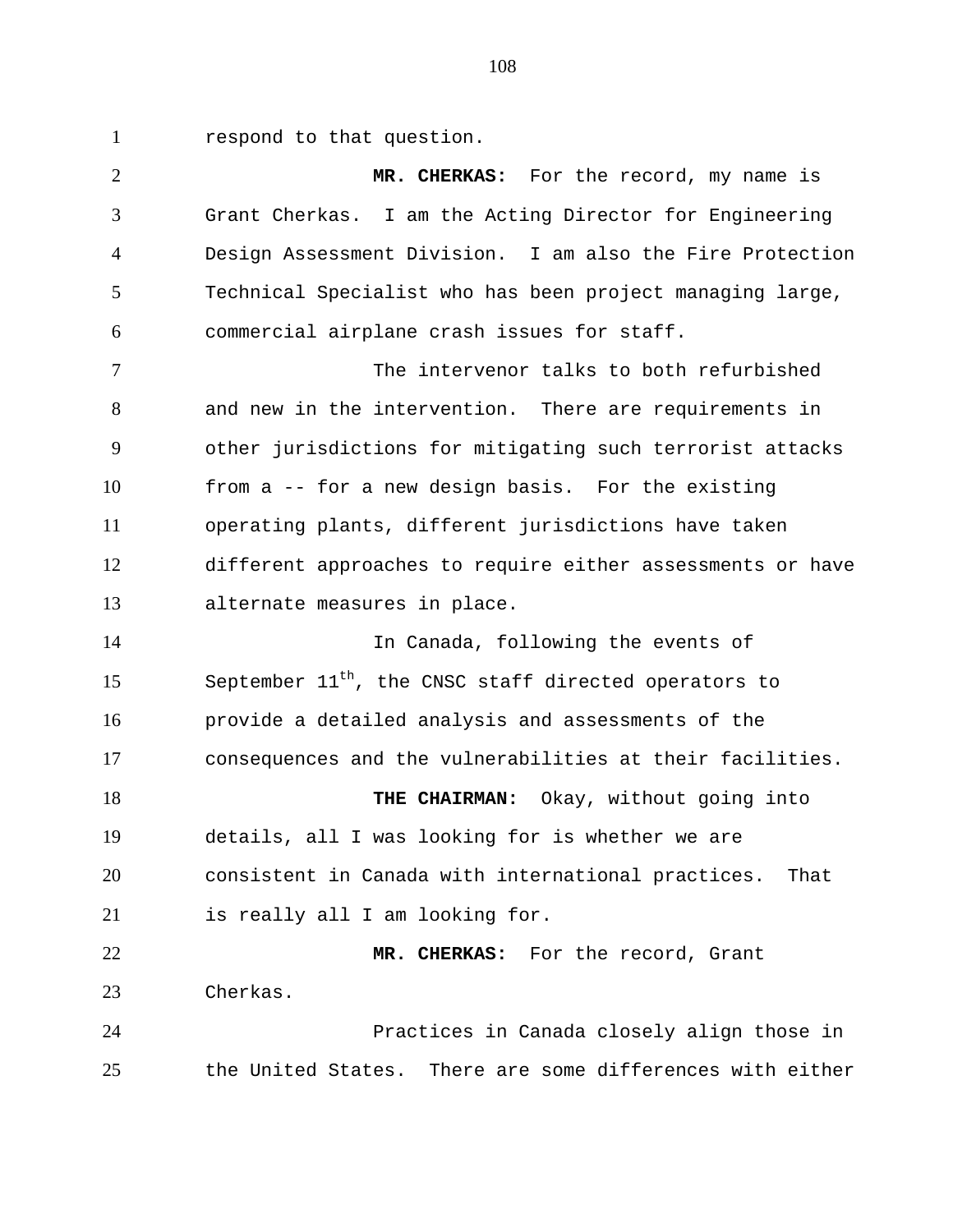1 jurisdictions in Europe and there is -- there is a bit of 2 3 4 5 6 7 8 9 10 11 12 13 14 15 16 17 18 a variation when you start talking about Europe. **THE CHAIRMAN:** Okay, thank you. Mr. Tolgyesi? Anybody else? I have just got to -- there is also on the same page, there is a comment -- I think it is one-beforethe last paragraph that there is not -- there is insinuation that there may not be enough space to store waste for 30 years moving forward. Can anybody comment? NB Power, can you comment on that; whether you have sufficient space on site to deal with any nuclear waste? **MR. EAGLES:** If I can read correctly, the comment was with respect to used fuel. And used fuel as it is removed from the reactor stored in our spent fuel bay for a period of approximately seven years at which time it is cool enough then to be stored in the onsite dry canisters.

19 20 21 22 23 24 25 As part of the refurbishment project, we expanded the location at our solid rad waste management facility to house additional canisters that would be used for dry used fuel storage over the longer term of the plant. These canisters that store the used fuel are built on an as-needed basis, And so about every four or five years we have a program of construction of new canisters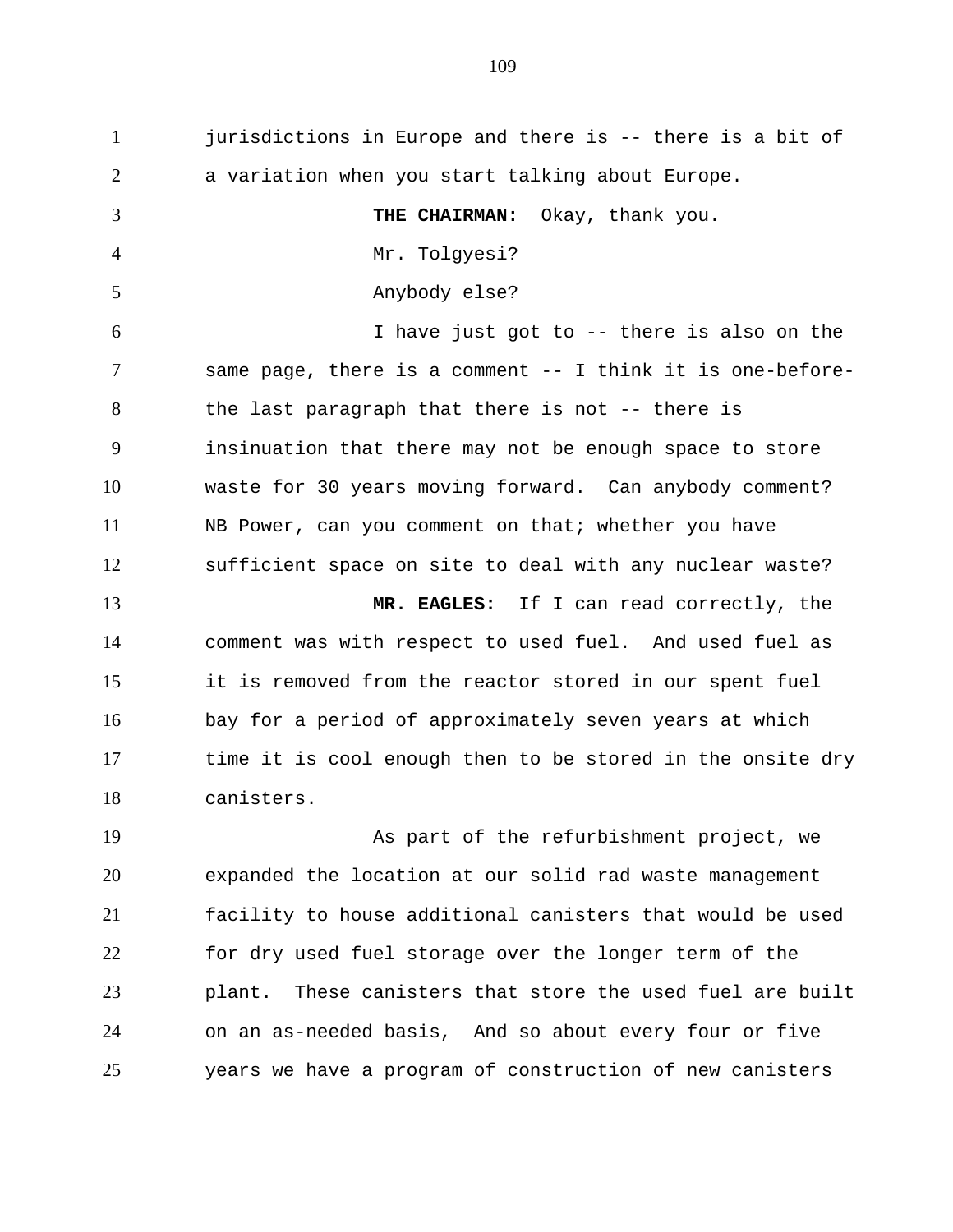1 and as I mentioned, the expansion of the area which would 2 3 4 5 6 7 8 9 10 11 12 13 14 15 16 17 18 19 20 21 22 23 24 25 house additional canisters for fuel was completed as part of the refurbishment activity. **THE CHAIRMAN:** Thank you. Mark? **MR. LEBLANC:** The next submission is from the Atlantic Nuclear Services as outlined in CMD H2.5. **11-H2.5 Written submission from Atlantic Nuclear Services MR. LEBLANC:** Any questions? Dr. Barriault? **MEMBER BARRIAULT:** Thank you, Mr. Chairman. Can somebody from the CNSC explain what is an impairment manual? It is in the second-last paragraph of the intervenor's letter. **MR. RINFRET:** François Rinfret, for the record. The impairment manual is part of a **-**- all of the load of operating documentation available to the operator family within the control room. And the aim of the manual; describes the actions to be done, the description of potential availabilities of equipment and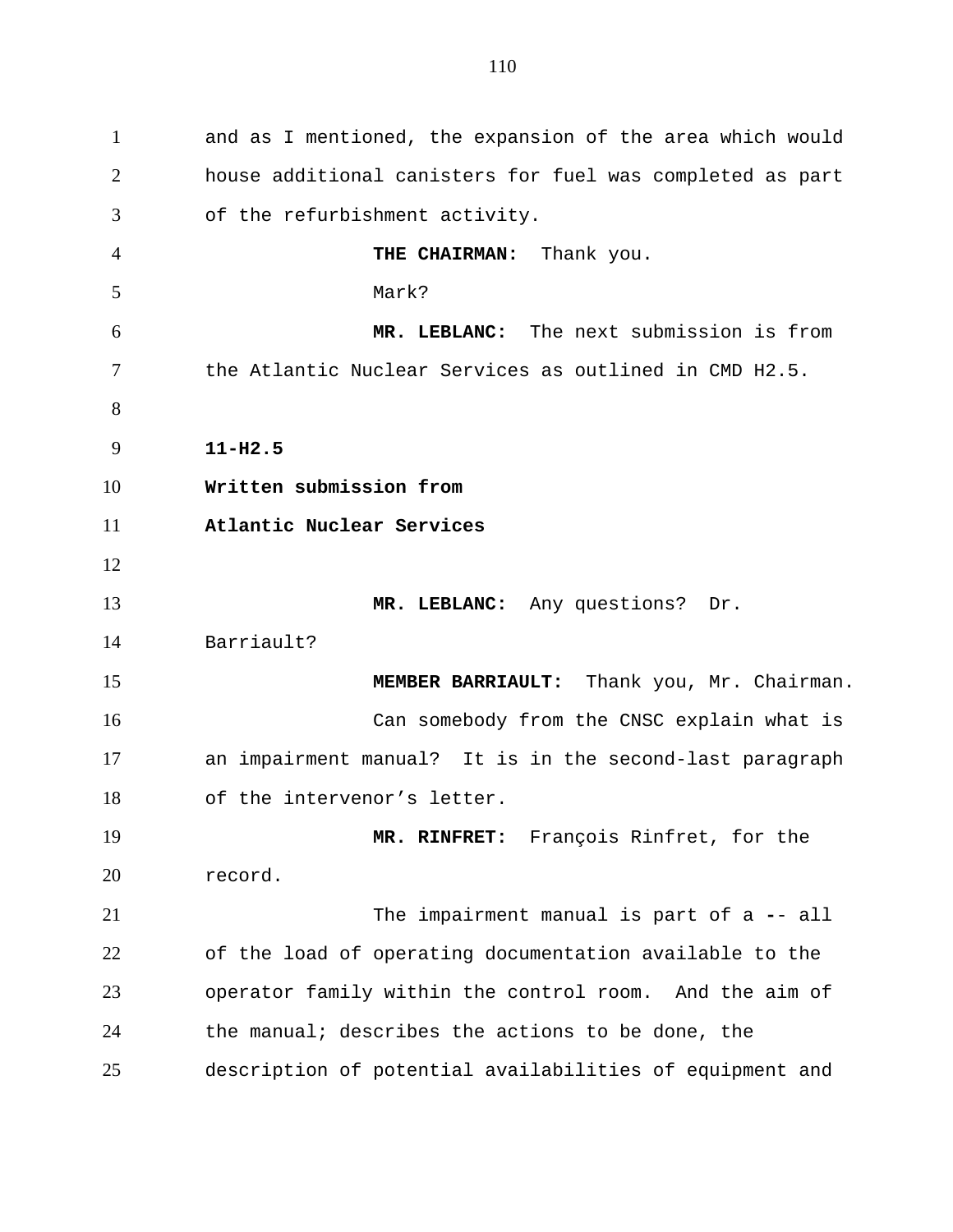1 what to do about this in the context of events -- 2 3 4 5 6 7 8 9 10 11 12 13 14 15 16 17 18 19 20 21 22 23 24 25 unplanned events, and even requested maintenance to be done on certain equipment. So the purpose --- **MEMBER BARRIAULT:** I'm sorry. It deals with impairment of the reactor rather than impairment of individual operators. Is that correct? **MR. RINFRET:** François Rinfret. It deals with impairment of equipment systems, functions in an ergonomic way to allow the operator to quickly focus on what needs to be done in order to protect availability of his plant or her plant. **MEMBER BARRIAULT:** Thank you. **THE CHAIRMAN:** Thank you. **MR. LEBLANC:** The next submission is from the town of Grand Bay-Westfield as outlined in CMD 11- H2.6. **11-H2.6 Written submission from the Town of Grand Bay-Westfield MR. LEBLANC:** Any questions? Go ahead. **MEMBER BARRIAULT:** Just one brief question. I am not clear of what kind of alarm system that you have located in these communities associated with the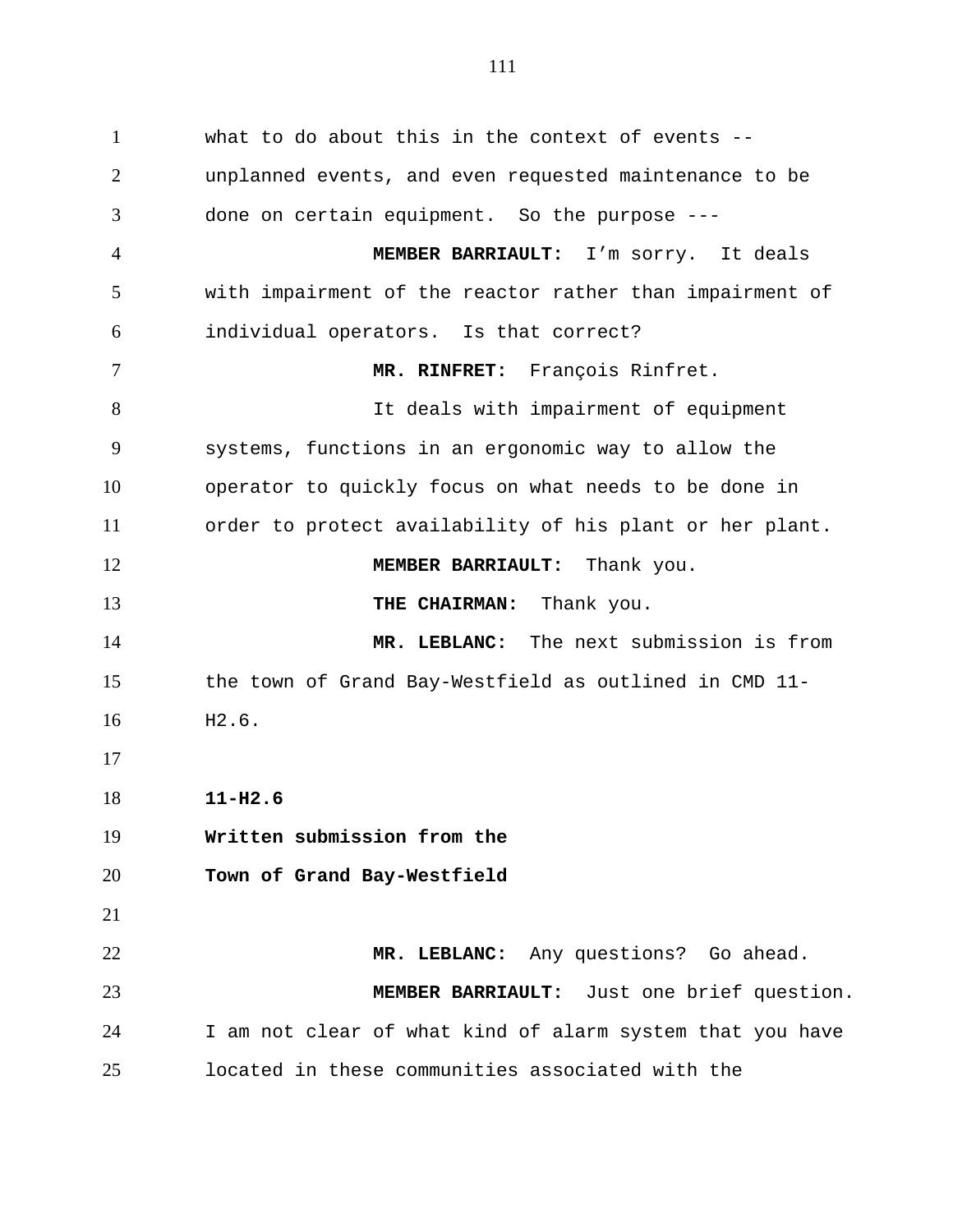1 evacuation in the event of an incident. Maybe somebody 2 3 could explain to me if there is evacuation plans and alarm systems associated with these communities?

4 5 **MR. HICKMAN:** Charles Hickman, for the record.

6 7 8 9 10 11 12 13 14 15 16 17 Yes, as part of our normal planning process, we have a very good working relationship with the provincial Emergency Measures Organization. As part of that, there is a notification process that is in place, given the location and the distribution of the population in the area, focuses on the 20 kilometres immediately around the station, but the EMO side of life Provincial Preparedness Plan does roll out beyond the 20-kilometre zone. So there is a notification process in place that the province effectively manages and runs, but we interface very closely with them with regards to emergency planning.

18 19 **MEMBER BARRIAULT:** Is CNSC staff satisfied with the system that is in place?

20 21 22 **MR. WEBSTER:** We have a colleague in the room from our Emergency Measures Division. I will ask him to respond.

23 24 **MR. SANDLES:** For the record, my name is Jim Sandles with Emergency Management.

25

As part of the whole Emergency Preparedness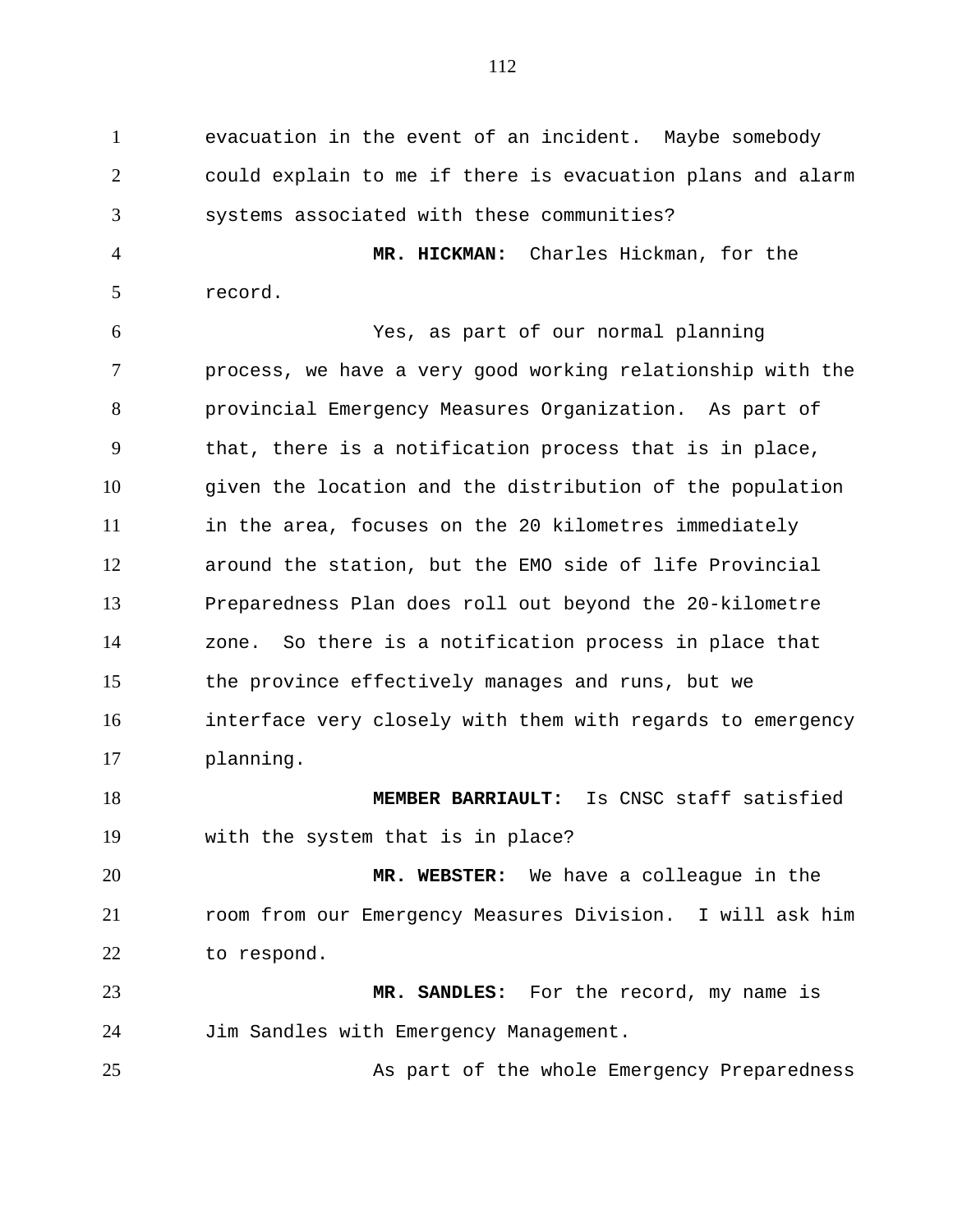1 Program, NB Power is required to interact with the 2 3 4 5 6 7 8 9 10 11 12 13 14 15 16 17 18 19 20 21 22 23 24 provincial authorities to come up with appropriate plans. There is -- we do review these regularly and in fact, just as an aside, our MPD staff is meeting with NBMO today to discuss ongoing matters of interest, but -- so we do review it. We do verify that there are plans in place and we are satisfied. **MEMBER BARRIAULT:** Thank you. **MR. LEBLANC:** The next submission is from Atwater Seafoods Limited as outlined in CMD 11-H2.7. **11-H2.7 Written submission from Atwater Seafoods Ltd. MR. LEBLANC:** Any questions? **MR. HARVEY:** Yes, on page 2 under Number 2, "Area Cooperation and Security": "The ongoing cooperation between the fishing industry and the Point Lepreau Generating Station...to become the extra eyes and ears for added security in this area." Is that a formal agreement between the

fishermen and Point Lepreau or do you have any comment

25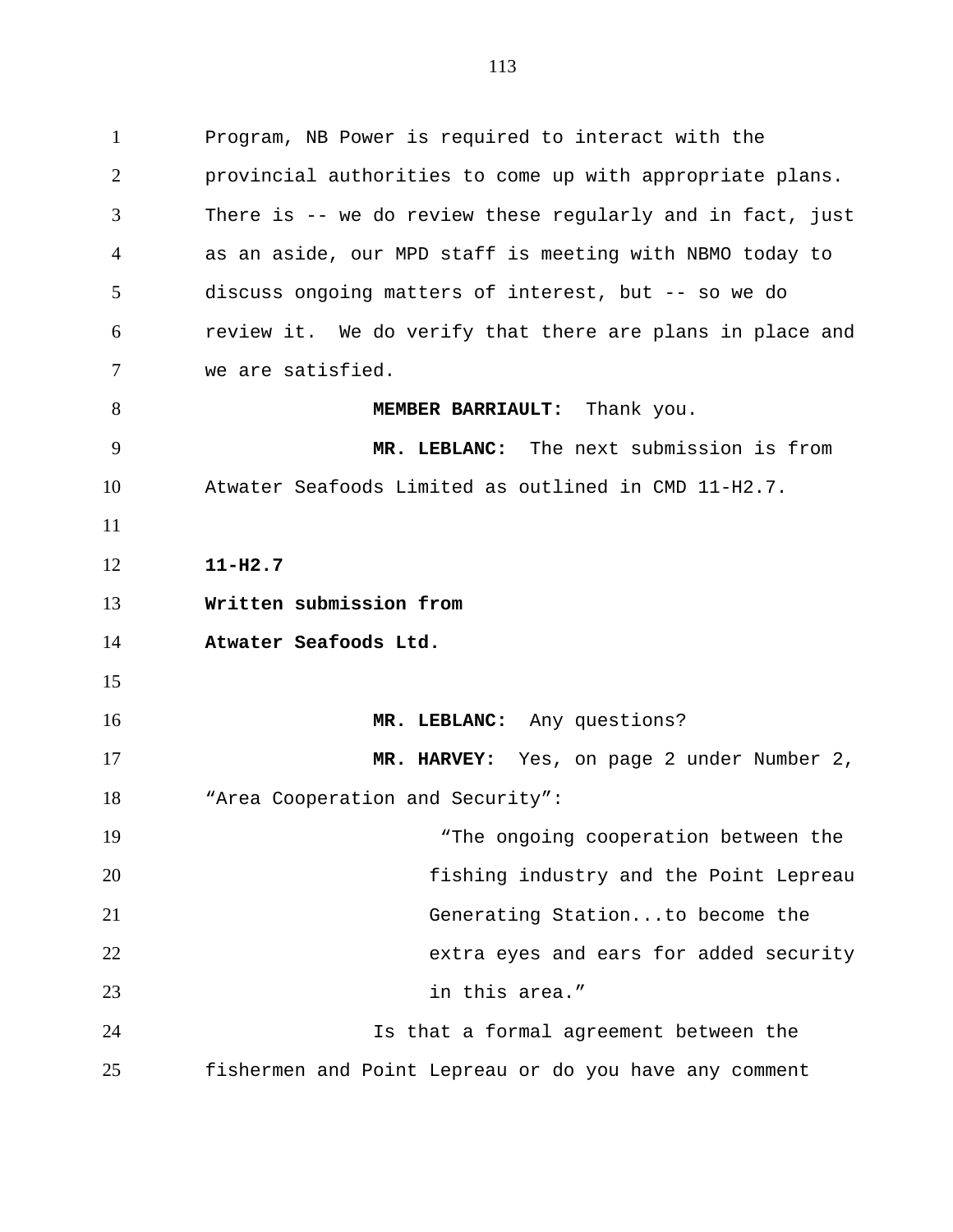1 about that? 2 3 4 5 6 7 8 9 10 11 12 13 14 15 16 17 18 19 20 21 22 23 24 25 **MS. DUGUAY:** Kathleen Duguay, for the record. We have a very open and transparent relationship with our communities and the Bay of Fundy is basically occupied by most of the fisherman in that community and they're very protective of Point Lepreau. So in addition to our security that we have at the station they claim that they have the eyes and ears and if they see any boat that doesn't belong in those communities or any presence of equipment or material that they don't feel they're familiar with they usually consult with our security department to ensure that it's not an impediment to our plant. So it is not a contract; it is an informal agreement and we're very comfortable with that. **MEMBER HARVEY:** Thank you. **THE CHAIRMAN:** Any --- **MEMBER BARRIAULT:** Just one more brief question. With the seafood industry has sampling been done of the shellfish and the fish farms in the area in terms of contamination? **MR. HICKMAN:** Charles Hickman, for the record.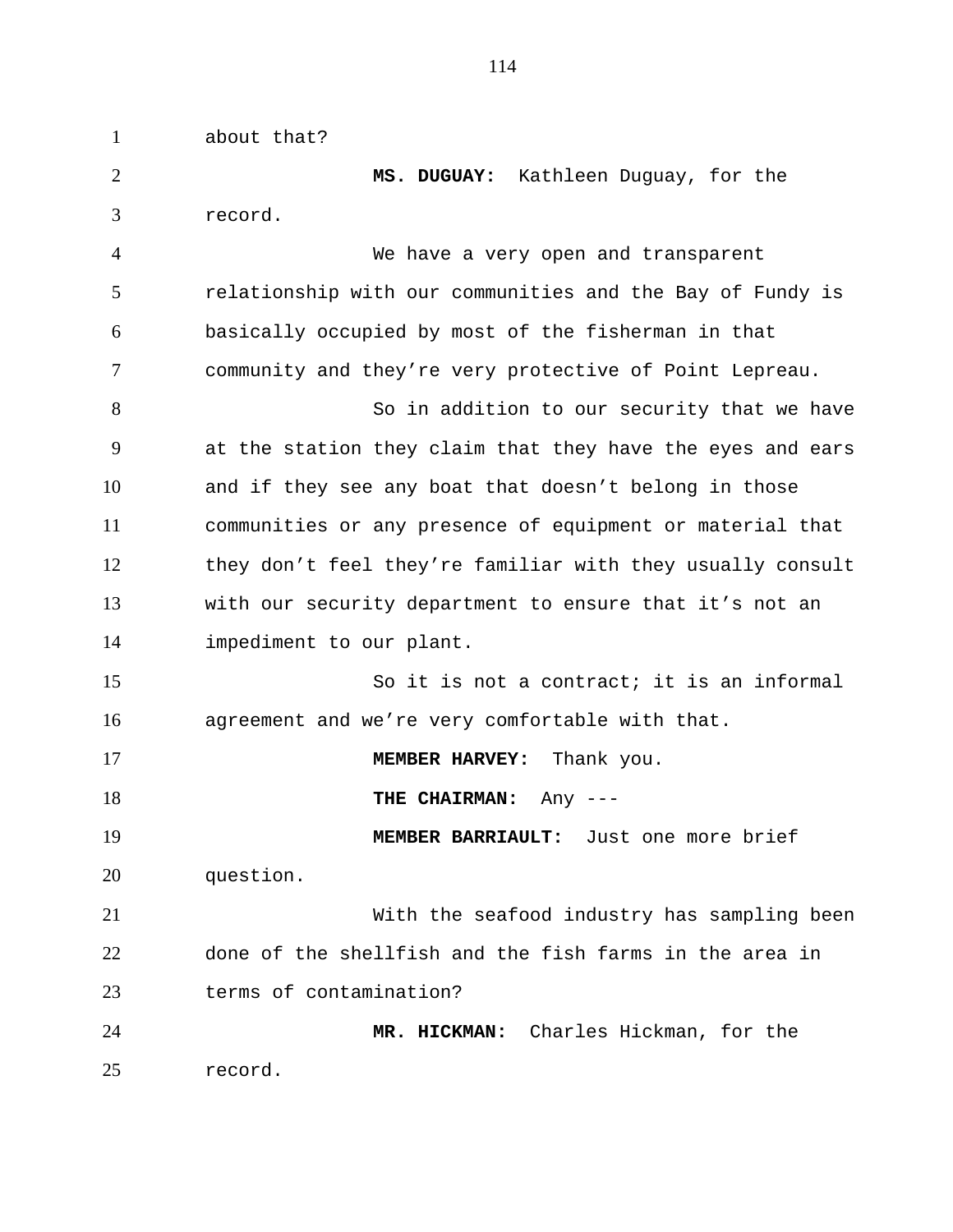2 3 4 5 6 7 8 9 10 11 12 13 14 15 16 17 18 19 20 21 22 23 24 radiation monitoring program that we started back in 1976 there is regular sampling of many different types of seafood. Several thousand -- well, we've done over 38,000 samples over the years, so yes, there's regular sampling. It has not identified any issues related to emissions from the station. The food is all safe to eat. **MEMBER BARRIAULT:** Thank you. **THE CHAIRMAN:** Is it shared with the public. **MR. HICKMAN:** Yes, we have -- there's an annual report that's issued. A summary is issued and is shared with the Community Liaison Committee. When we have  $-$  if I go back over time we've had presentations and summaries issued in newsletters that have gone out from the station; reports issued to the libraries and to the provincial government as well. So the report gets very wide circulation. It is available; I have a copy here. **THE CHAIRMAN:** It's not posted -- is it posted on your website? **MR. HICKMAN:** I think at this moment I'd

have to say no, sir, it's not. It's a technical document;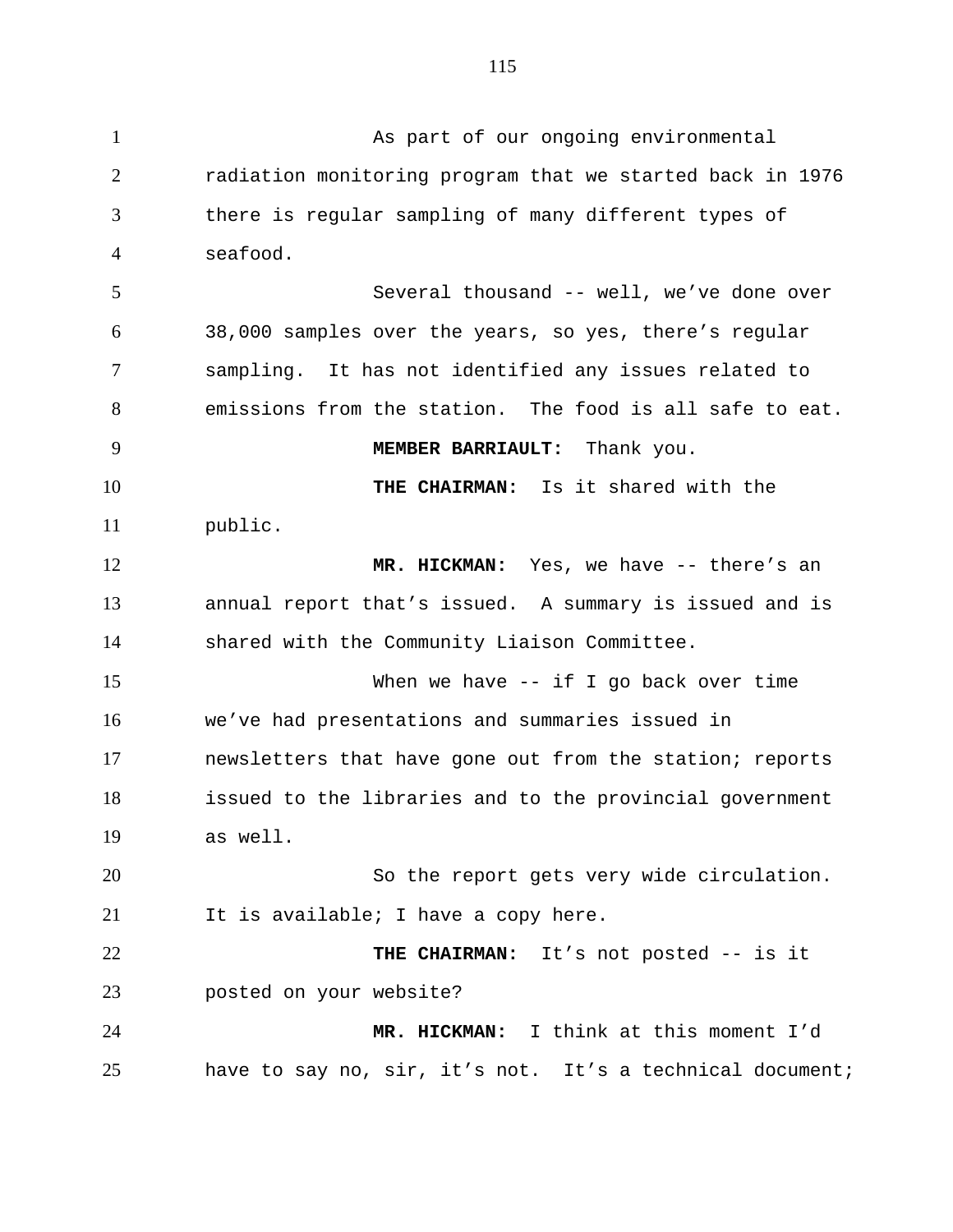1 it's unilingual at the moment. We do -- when people 2 3 4 5 6 7 8 9 10 11 12 13 14 15 16 17 18 19 20 21 22 23 24 25 request it we can make it available. **THE CHAIRMAN:** Thank you. Marc? **MR. LEBLANC:** The next submission is from the Conservation Council of New Brunswick as outlined in CMD 11-H2.8. **11-H2.8 Written submission from the Conservation Council of New Brunswick MR. LEBLANC:** Any questions? **THE CHAIRMAN:** Monsieur Tolgyesi? **MEMBER TOLGYESI:** On page 2 of this presentation and before last paragraph, the intervenor is talking about discrepancy in the heavy water inventory; lots of heavy water during the process -- draining process. NB Power write down 3.9 million worth of missing heavy water. Could you comment on that? **MR. PARKER:** For the record, Wade Parker. The question about missing heavy water, I want to clarify this. Thank you for asking this question.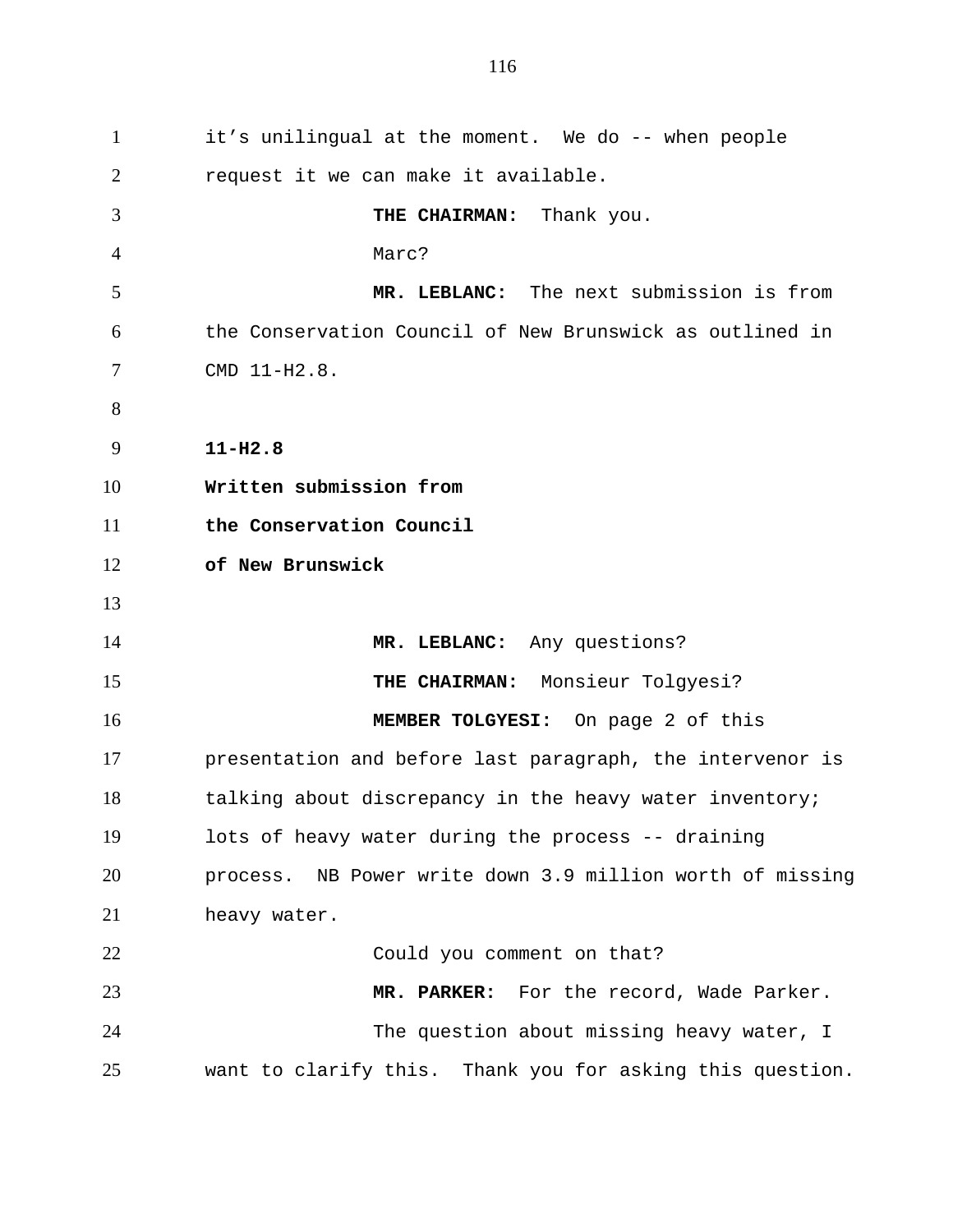1 When the heavy water systems were filled 2 3 4 5 6 7 8 9 10 11 12 13 14 15 16 17 18 19 20 21 22 23 24 25 initially in the station there were some tracking errors. It was not tracked well. So the numbers that we carry for a physical detool inventory was based on some calculations in our systems. Now, this time when we were preparing for refurbishment, when we drained the entire systems we know exactly how much heavy water that we have. Now, there may have been some pockets of heavy water. I mentioned earlier we drained, we dried systems, just a small, small bit of that water, but what we found was was there was a difference between what the theoretic number was and the real number was. So we did have to write down 3.9 million in regards to inventory that we thought we had, we did not have that; that was not a real number. **MEMBER TOLGYESI:** So how you will prevent in the future that it will not happen again? Now you know how much you will fill and how you will control that, those losses, potential losses. **MR. PARKER:** Yes, those -- the number that we will have when we fill the systems this time, we will know to a very fine number that will -- that will be a difference this time than when we initially filled the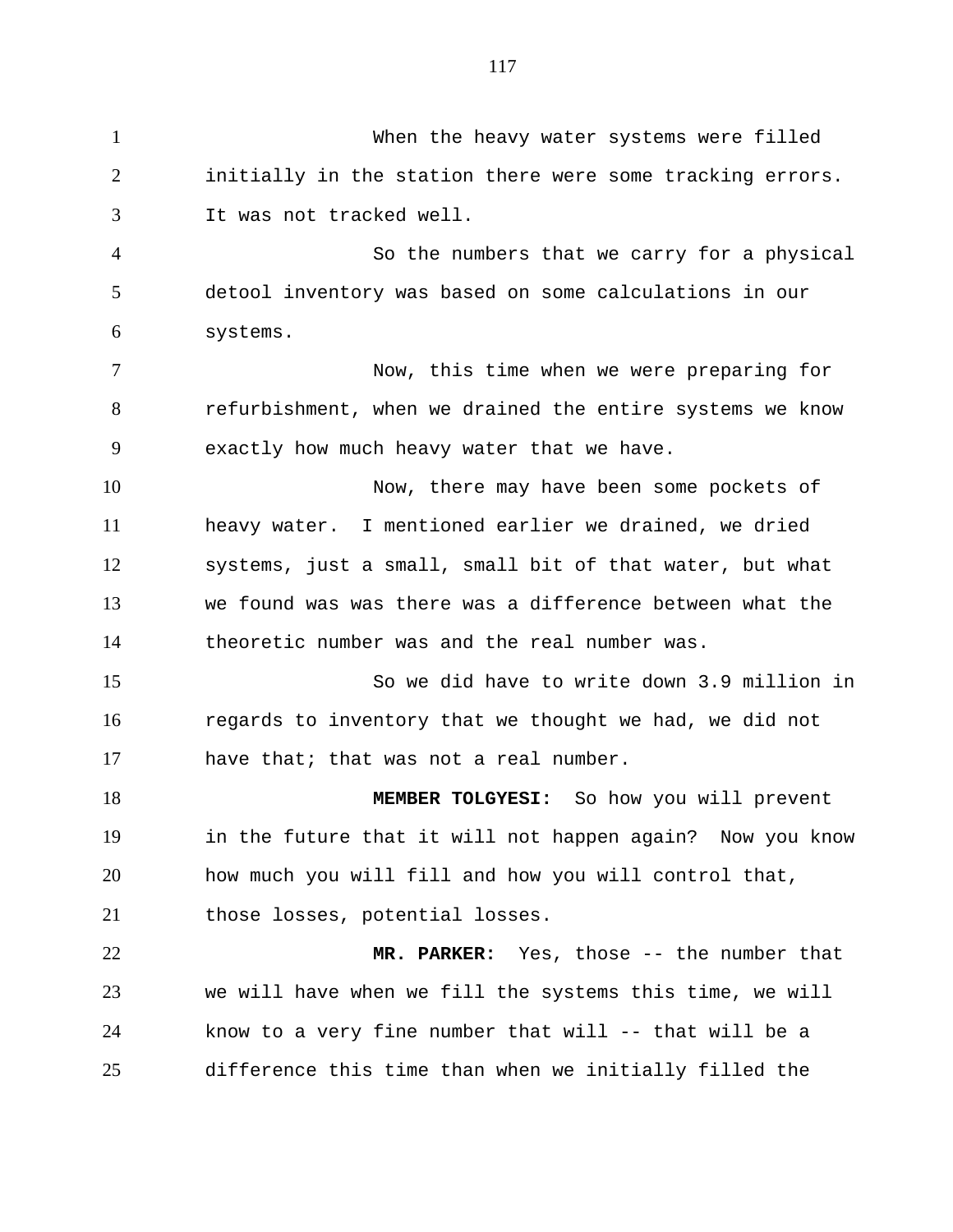1 systems. We will know exactly how much detool inventory 2 3 4 5 6 7 8 9 10 11 12 13 14 15 16 17 18 19 20 21 22 23 24 25 we have in our station. **MEMBER TOLGYESI:** You could -- you could follow that so at any moment you know how much is in the system and potentially what's the loss, if there is a loss? **MR. PARKER:** For the record, Wade Parker. Yes, we do at our station a monthly detool inventory where we track all the heavy water in the station, so we can account for and address those issues. That is correct. **MEMBER BARRIAULT:** Just one brief question. In that same intervenor's statement on -- there's no page number, the second page, page 2, Item B, it says, **"...**location of steam line on the main control roof which was again identified by CNSC staff as a concern in case of seismic activity." Is this line on top or inside the control room? **MR. EAGLES:** Rod Eagles, for the record. The main steam line being referenced here runs from the reactor building to the service building and turbine hall; it runs across the top of the building, over top of the roof, on the outside.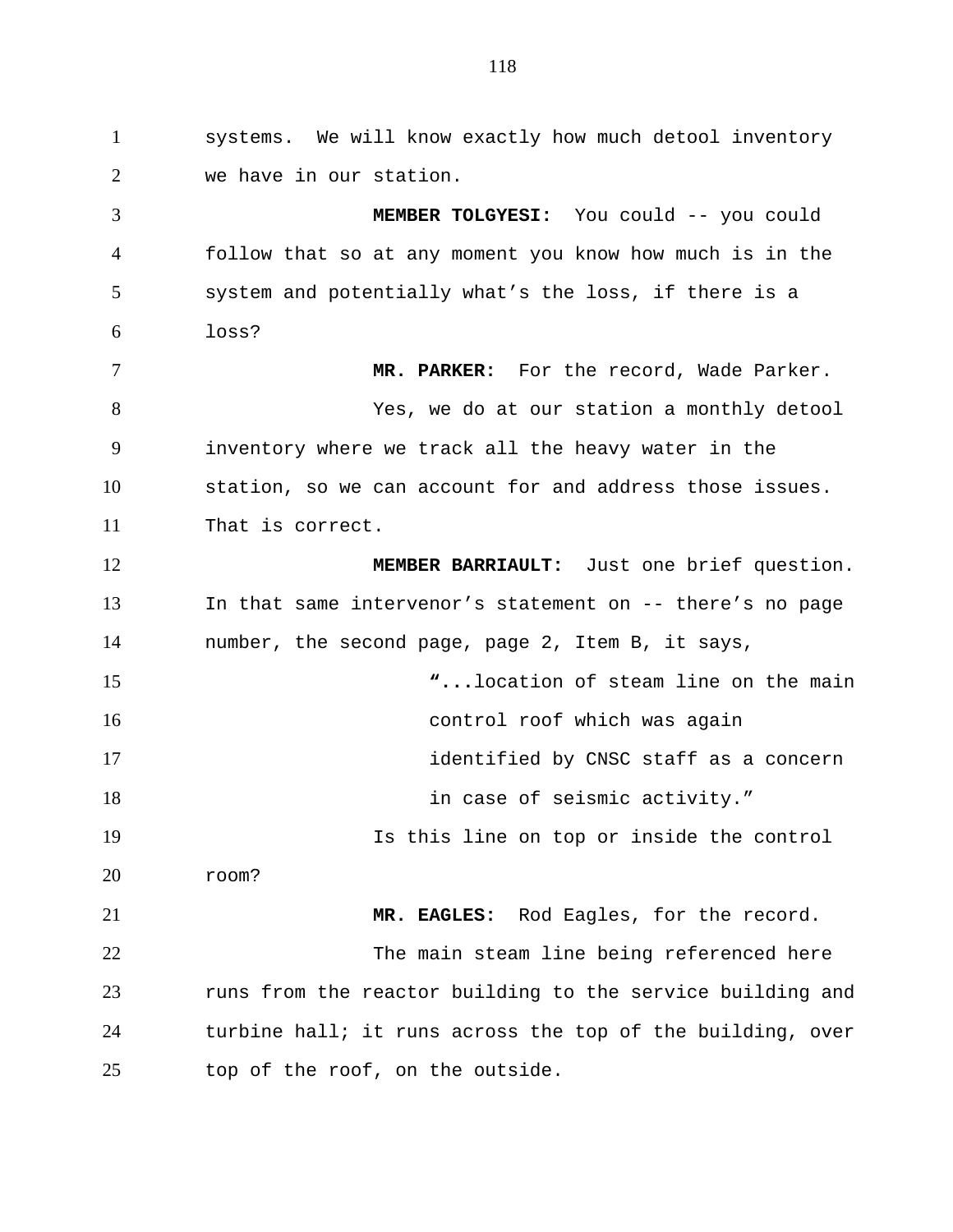1 **MEMBER BARRIAULT:** So nothing inside 2 3 4 5 6 7 8 9 10 11 12 13 14 15 16 17 18 19 20 21 22 23 24 25 actually. **MR. EAGLES:** Not inside the building, no. **MEMBER BARRIAULT:** Okay. Thank you. **THE CHAIRMAN:** Dr. McDill? **MEMBER McDILL:** Does NB Power respond to these off line on a question by question basis or are we the only venue for where these questions will be addressed? **MS. DUGUAY:** Kathleen Duguay, for the record. Our intention is to review these interventions that were submitted and do some follow-up with the intervenors to make sure that we have a good dialogue and we understand and we close the loop the best we can. **MEMBER McDILL:** Thank you. If I might suggest that some of the images you presented today had a little bit more labelling it might be helpful to the public in their trying to interpret what rolling is, where rolling is. There was one I didn't make reference to which was on page -- your slide 12. There's a picture of the brushes and things like that. I think that would be really helpful to the community around.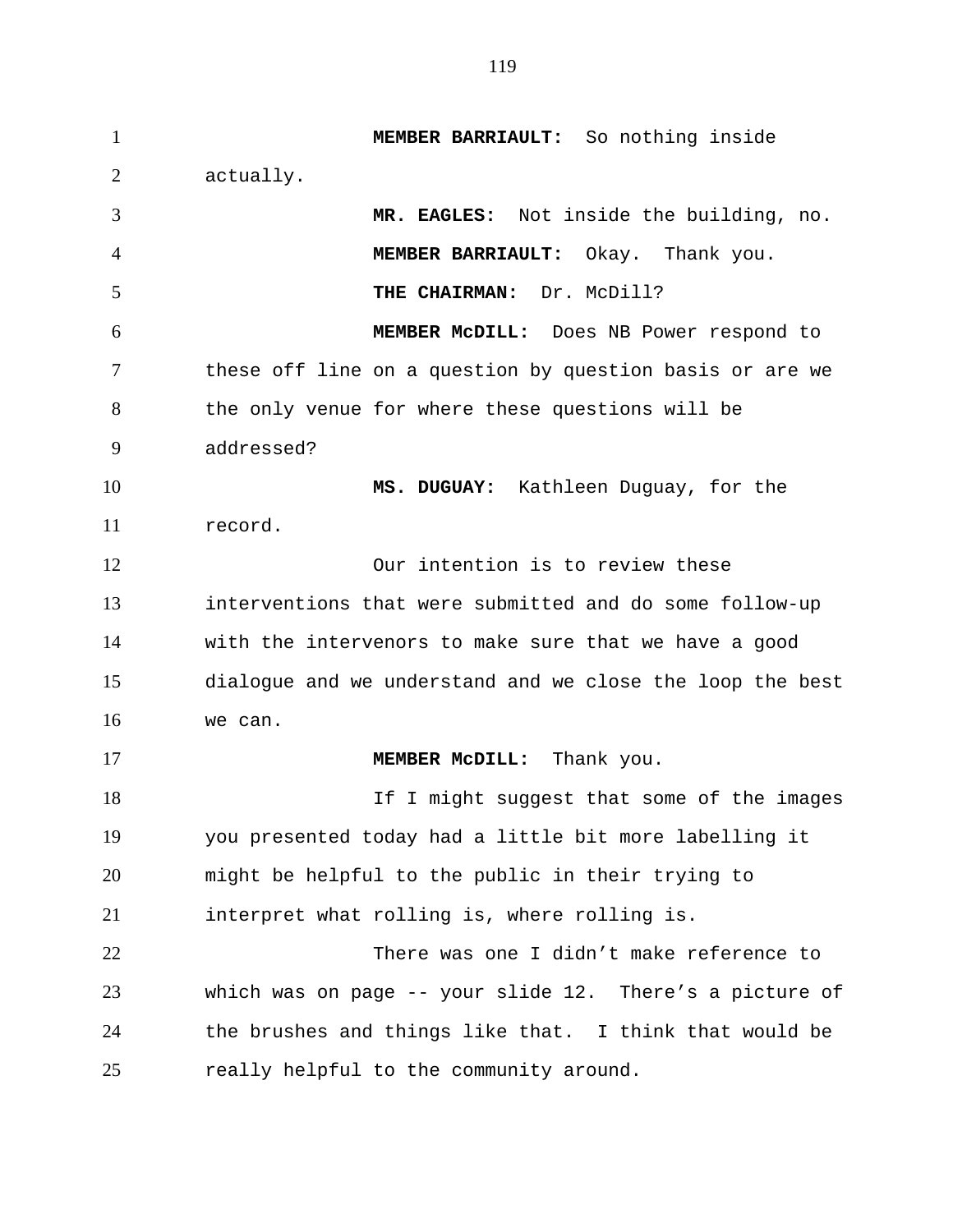1 Thank you. 2 3 4 5 6 7 8 9 10 11 12 13 14 15 16 17 18 19 20 21 22 23 24 25 **THE CHAIRMAN:** Staff, I still -- just to follow-up Dr. McDill here, this organization seemed to know a lot about -- and paying attention to a lot of what you do. It may be in your interest to share information to at least correct misinformation. I'm trying to understand the whole line of the top of the page, A, B, C, D. They are deemed to be CNSC identified deficiencies. What's staff's view about all of these? **MR. EAGLES:** Perhaps, Mr. Chairman, if I might comment on those first it would help just in context to staff. In the early -- it's Rod Eagles, for the record. In the early part of our refurbishment project we had identified potential risks to the project itself and the items that are contained in A, B, C and D were items that we had added to our risk register of items that we should be managing. In some cases the wording isn't always clear as to what that is and for us we've made progress in addressing all of these issues and in fact it concluded that there were no gaps in commissioning of ECC that were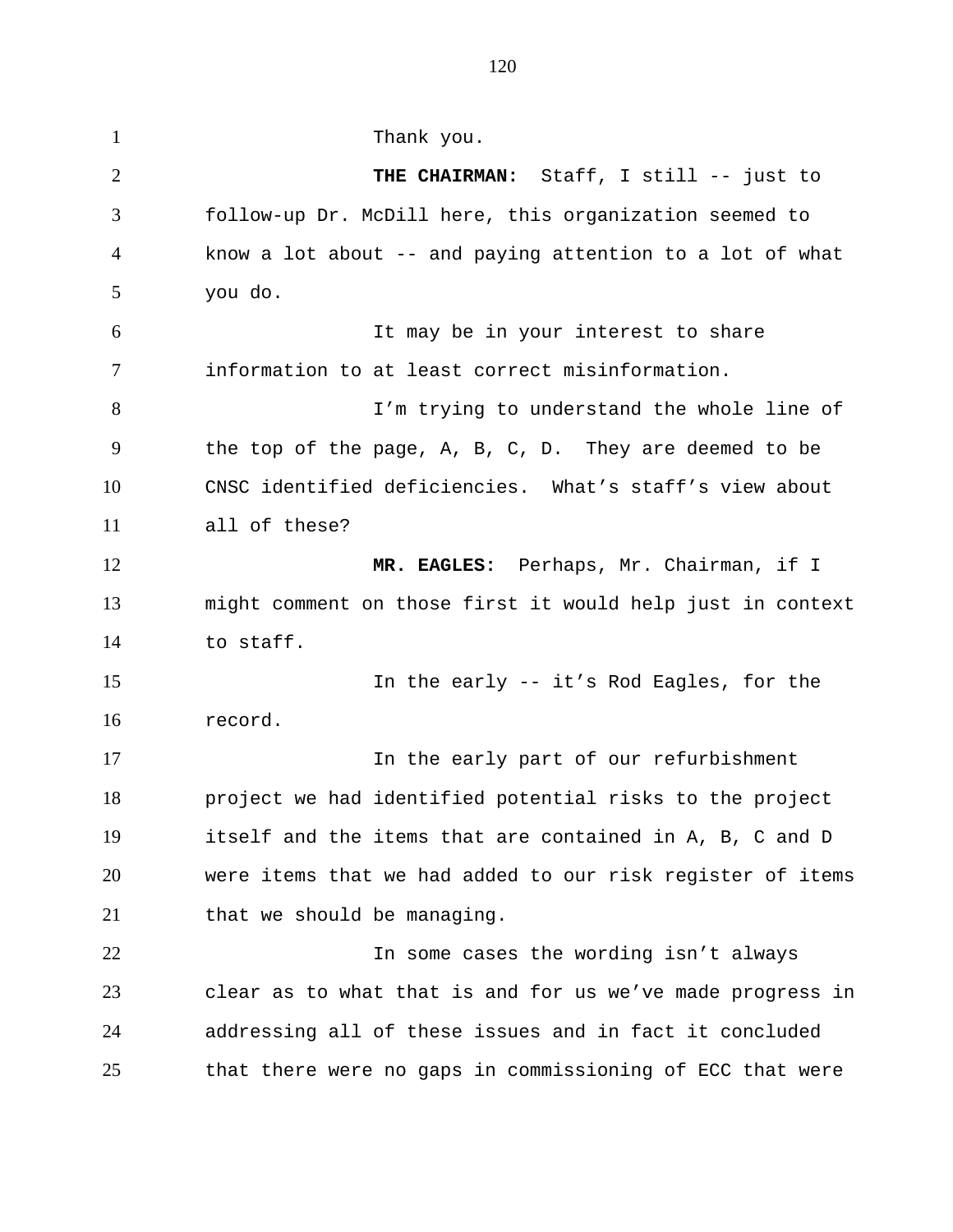1 of any potential impact to our project nor were the main 2 steam lines needing to be relocated.

3 4 5 6 7 8 9 And for the last two items -- and in fact we have added new equipment as part of the refurbishment project, one of which I mentioned in a slide, the containment filter vent and to go along with that, a new emergency water addition line to address that issue, and also have added a new severe accident management instrumentation.

10 11 12 13 So these were items that came, probably from an early -- or a risk review document that we had during the early days of our project and we believe we've mitigated those risks.

14

25

Thank you.

15 16 **THE CHAIRMAN:** Staff, do you want to add anything?

17 18 19 20 21 22 23 24 **MR. THOMAS:** For the record, Gaétan Thomas. I would like to also add that all this information is approved that they do get a lot of information and even if they don't always sit on a local liaison committee Kathleen Duguay here can affirm that the members of the association get access to all the information, very detailed information that the community liaison get.

So they get all the, you know, briefing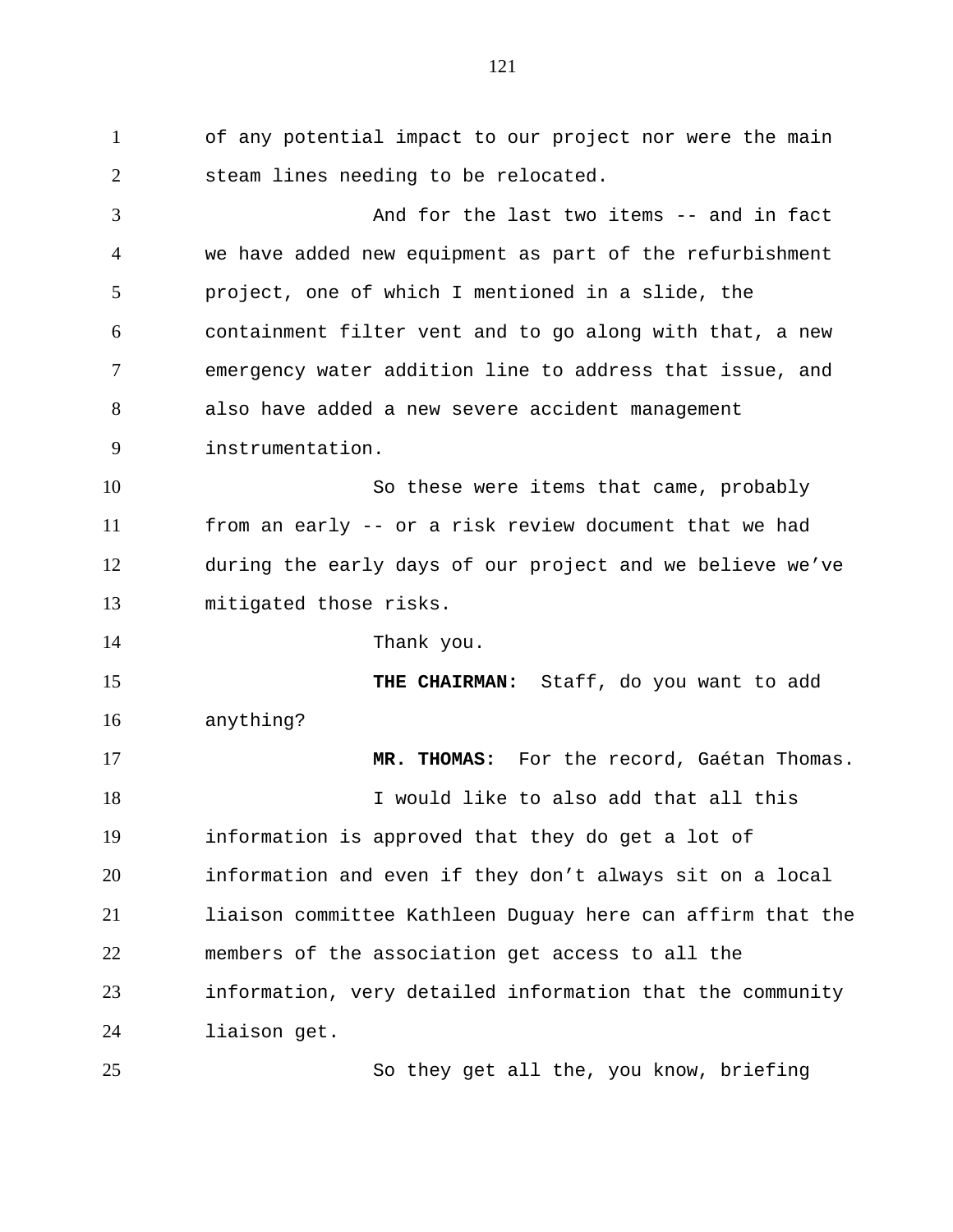1 notes, information newsletter because one of the member of 2 3 4 5 6 7 8 9 10 11 12 13 14 15 16 17 18 19 20 21 22 23 24 25 that organization sits on a similar committee in another plant, so they get access to all the information. So they do know a lot of details. We do have a relationship and we provide all the information. **THE CHAIRMAN:** Okay. Staff? **MR. RINFRET:** François Rinfret. The question of where does this information come from, from judging -- well, we don't have references written in the letters that were sent to the Secretariat but we gather that these are some issues and some longstanding ones and some others that have been closed over the years. So it also refers to a regulatory document. So all of what we've done over the years, as staff has done, is basically open and transparent. That's my first point. The second one is that the case of the severe accident containment -- the case of the scope of the severe accident of management instrumentation -- these are coming to closure, have come to closure with time, the main control room issue as well has come to closure with time and that's where we are. So it shows the transparency over the years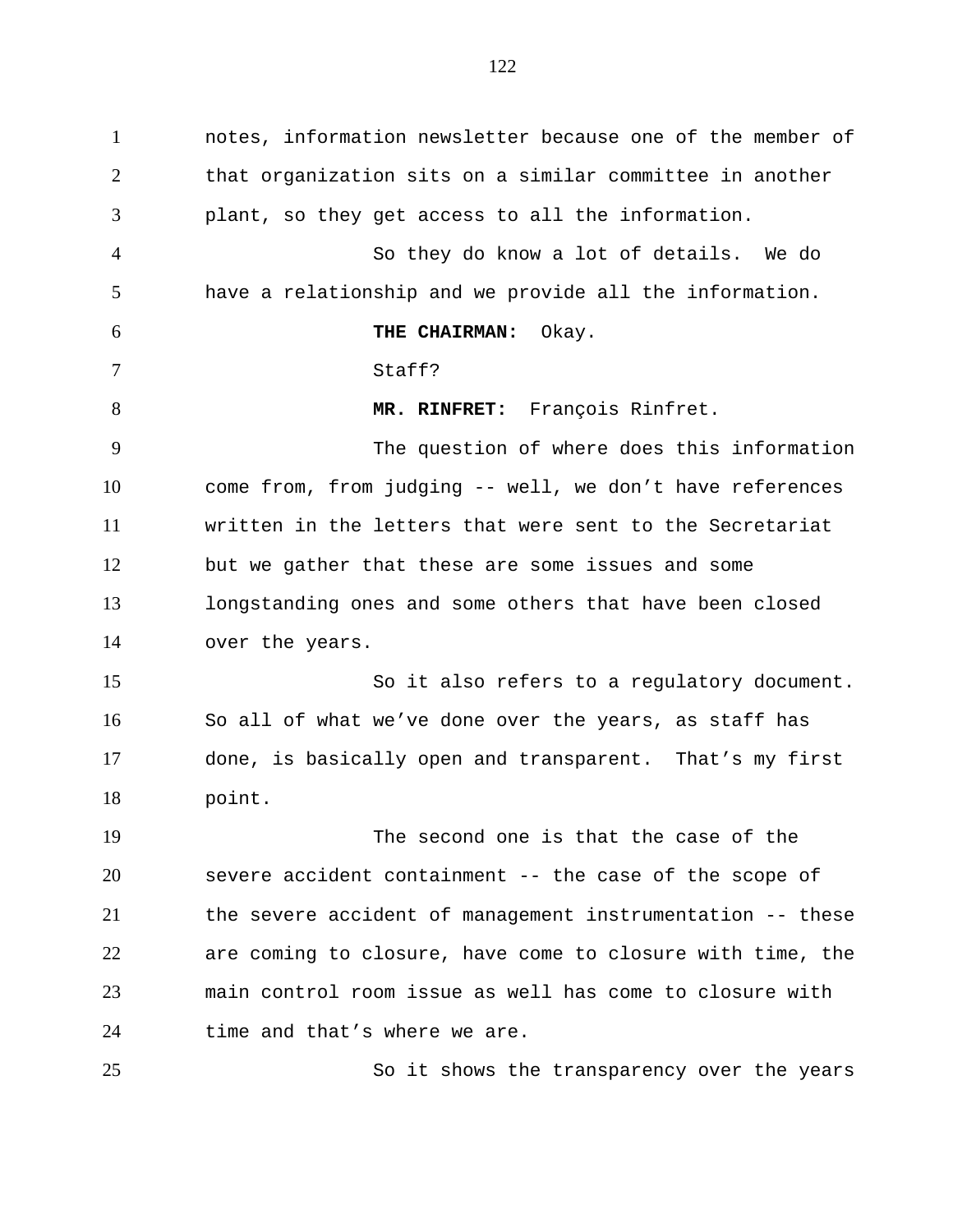1 that we've maintained with the Canadian public that we 2 represent.

3 4 5 6 7 8 9 10 11 12 13 14 15 16 17 18 19 20 21 22 23 24 25 **THE CHAIRMAN**: Thank you. **MEMBER HARVEY:** Just one comment. Ms. Duguay mentioned that there would be a follow-up with those people here but at the moment the information given here is public. It is also good that the follow-up, if there is some points that have to be also -- well, I think it would be good -- what side and the names that the answer you gave to those people be also on a public information site. **MS. DUGUAY:** Kathleen Duguay, for the record. I just wanted to add earlier, we also are engaged with social media and there's a lot of questions that comes through social media as well that is open to the public, so that's another tool that we have added to our communication inventory. **THE CHAIRMAN:** Okay, thank you. Marc? **MR. LEBLANC:** The next submission is from the Atlantic Canada Chapter of Sierra Club Canada as outlined in CMD 11-H2.9. Any questions?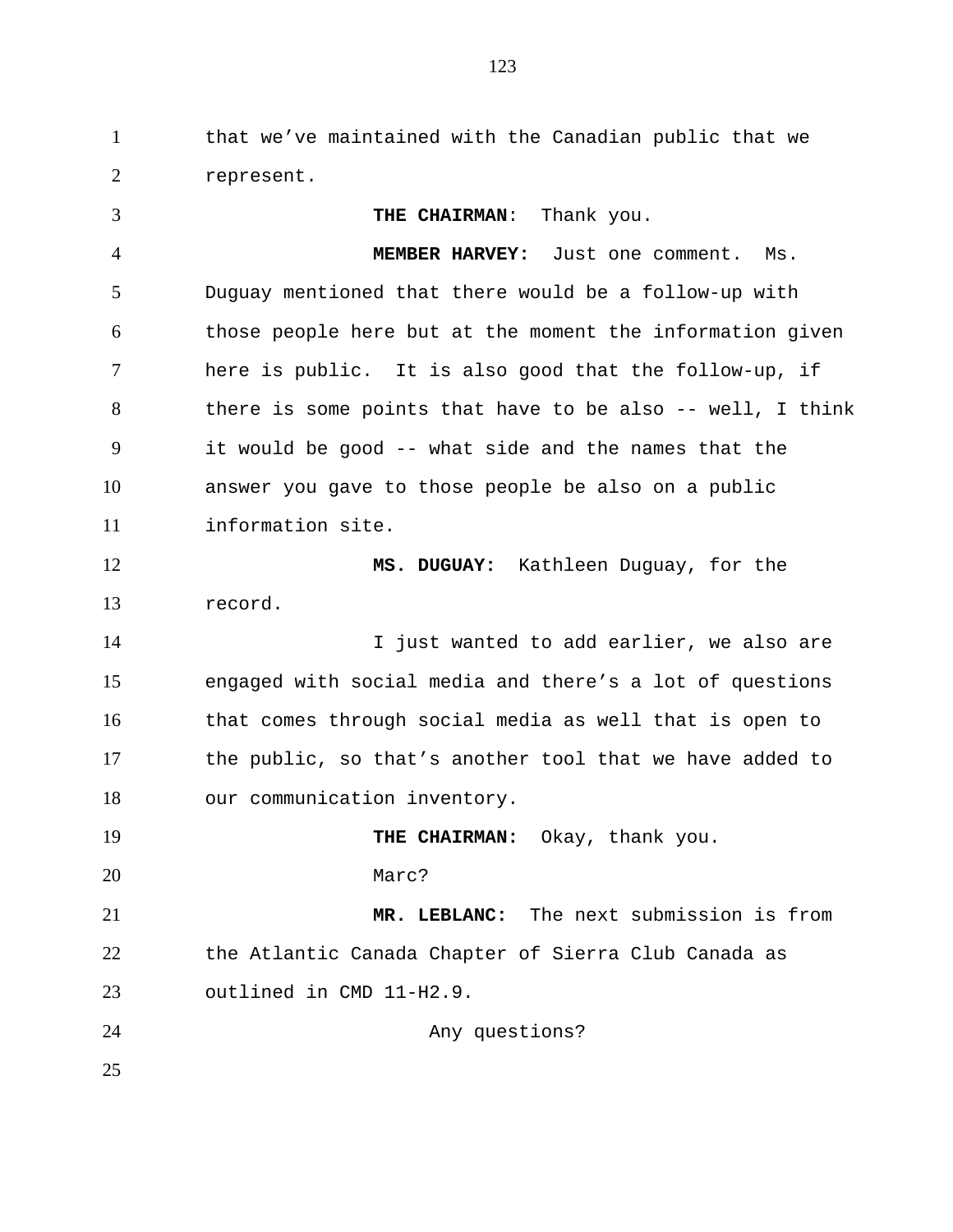1 **11-H2.9**  2 3 4 5 6 7 8 9 10 11 12 13 14 15 16 17 18 19 20 21 22 23 24 25 **Written submission from the Sierra Club Canada – Atlantic Canada Chapter MR. LEBLANC:** There's no questions, or are you taking your time? **MEMBER McDILL**: This is a similar question to staff. Will staff be interacting -- I assume NB Power will -- has already said they will be interacting with the intervenors. But will staff be interacting with some of these questions as well, or has it interacted with respect to some of the statements made here? **MR. RINFRET:** Francois Rinfret for the record. These letters are sent to the Secretariat of the Commission. By way of having to comment on them, we can now look in front of us at some of these statements that are made. There are some areas we will not comment on -- the status of AECL or the way it has led this project. Regarding their concern on alpha contamination, the Commission has been kept up to date with the improvements that have been made and the status of each plant, I think in the December meeting.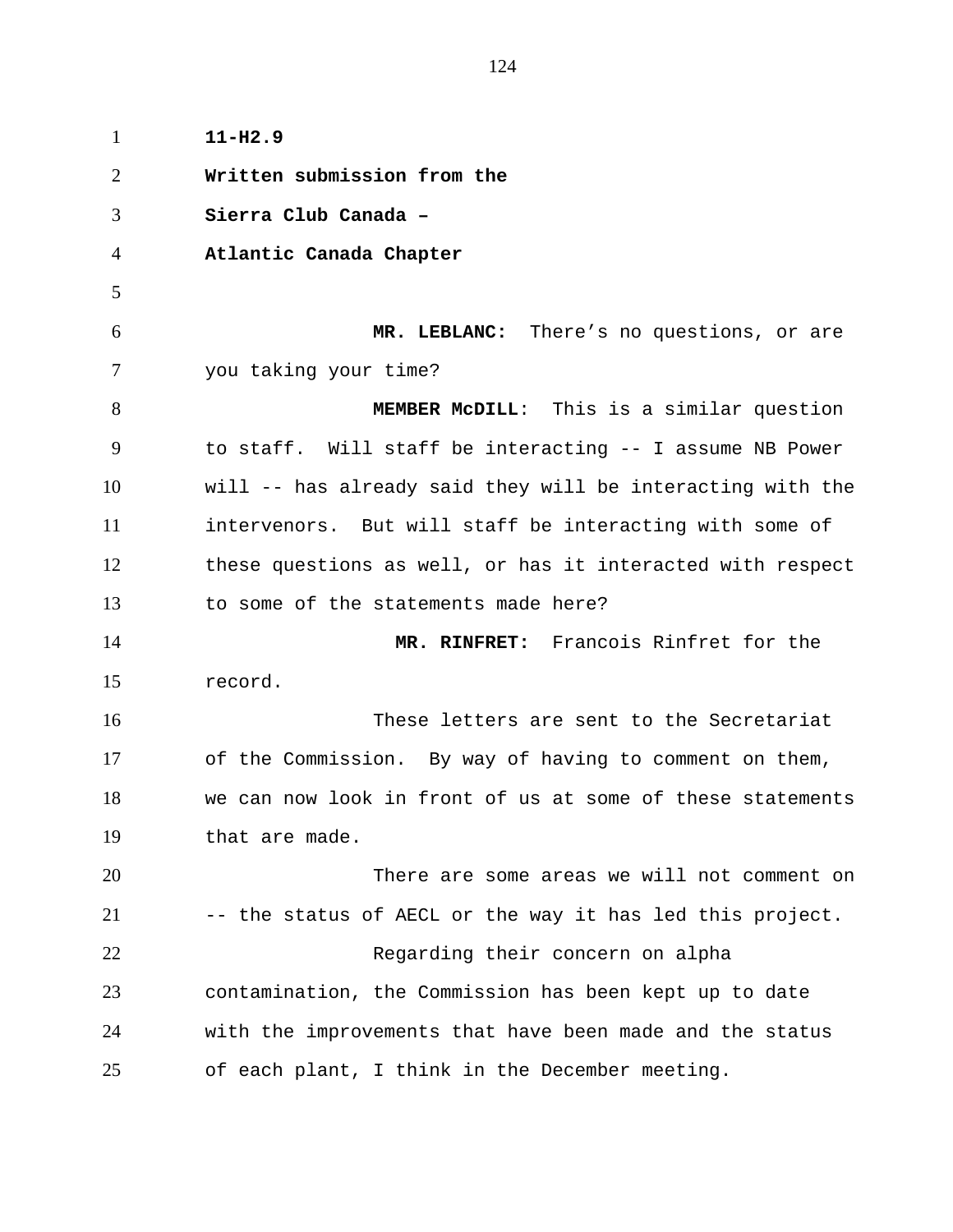| $\mathbf{1}$   | And if I'm right, we're supposed to $-$ -                  |
|----------------|------------------------------------------------------------|
| $\overline{2}$ | staff and the licensees are supposed to talk to the        |
| 3              | Commission again. I think it's in the area -- in the time  |
| 4              | of April 2011, if I recall. But staff will continue to     |
| 5              | monitor the situation, seek and get improvements from      |
| 6              | various sites and be able to update the Commission on the  |
| $\overline{7}$ | status.                                                    |
| 8              | The Nuclear Liability Act, I will not                      |
| 9              | really comment on. It's a matter of policy for CNSC.       |
| 10             | MR. WEBSTER: If I may add to Mr. Rinfret's                 |
| 11             | remarks, staff is not in the past normally been required   |
| 12             | to respond directly to intervenors. The process has been   |
| 13             | for the Commission to pose the questions, as you have been |
| 14             | doing today.                                               |
| 15             | MEMBER MCDILL: Does the Secretariat                        |
| 16             | respond to the questions?                                  |
| 17             | MR. LEBLANC: We do not respond to the                      |
| 18             | questions. Those letters are really sent for the record    |
| 19             | there and to be dealt with in the Commission hearings.     |
| 20             | There have been some instances where questions were        |
| 21             | outside of the hearings and were responded to.             |
| 22             | THE CHAIRMAN: Anybody else?                                |
| 23             | Well, okay. Well, there's several things                   |
| 24             | I've got to say about this submission. First of all,       |
| 25             | people should understand that AECL is not a licensee and   |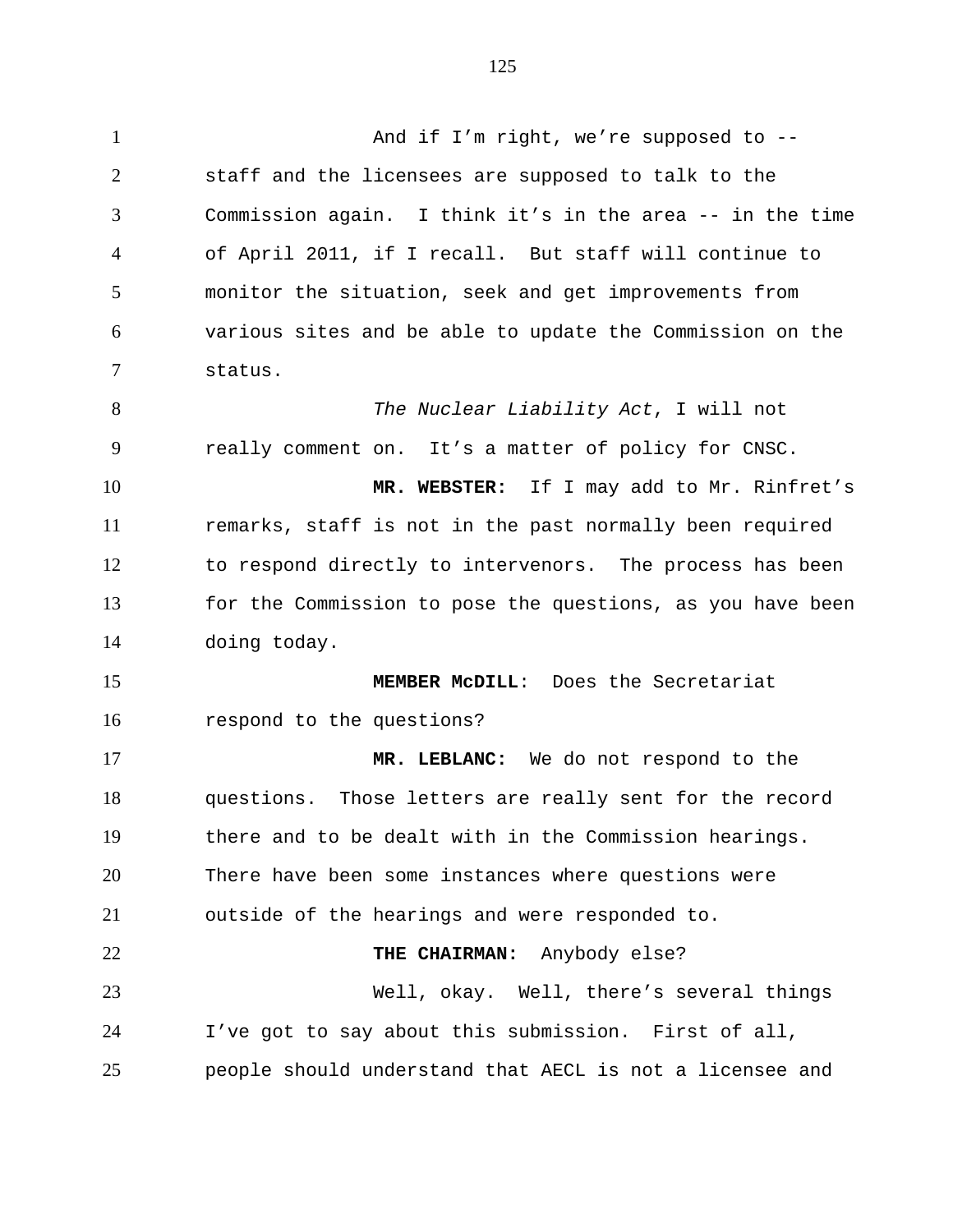1 therefore for us to stop here and to consider AECL record 2 3 4 5 6 7 8 9 10 11 12 13 14 15 16 17 18 19 20 21 22 23 24 of failures, et cetera, is not our job. Secondly, everybody should understand that we are not talking about whether to refurbish or not. Again, this is not our job. In 2005 it was a Commission -- New Brunswick Utility Board -- I don't know if I got the right title here -- who made a decision that the refurbishment will occur. All we are concerned with is whether the activities are conducted in a safe environmentally friendly way. That's it. And AECL is a contractor to NB Power and many of the issues that are raised here in asking us to review are totally out of our mandate. Having said a lot of this stuff, some issues that are raised are legitimate and there's some allegation here about the alpha management. I think both NB Power and staff should respond to them. I'm talking of page 3, one before last paragraph. Okay? Talk about long term alpha monitoring, et cetera. I know that in your presentation you've gone to great lengths to explain what it is, so what's your reaction to what is being said here? Anybody wants to answer? **MR. HICKMAN**: For the record, Charles

25 Hickman.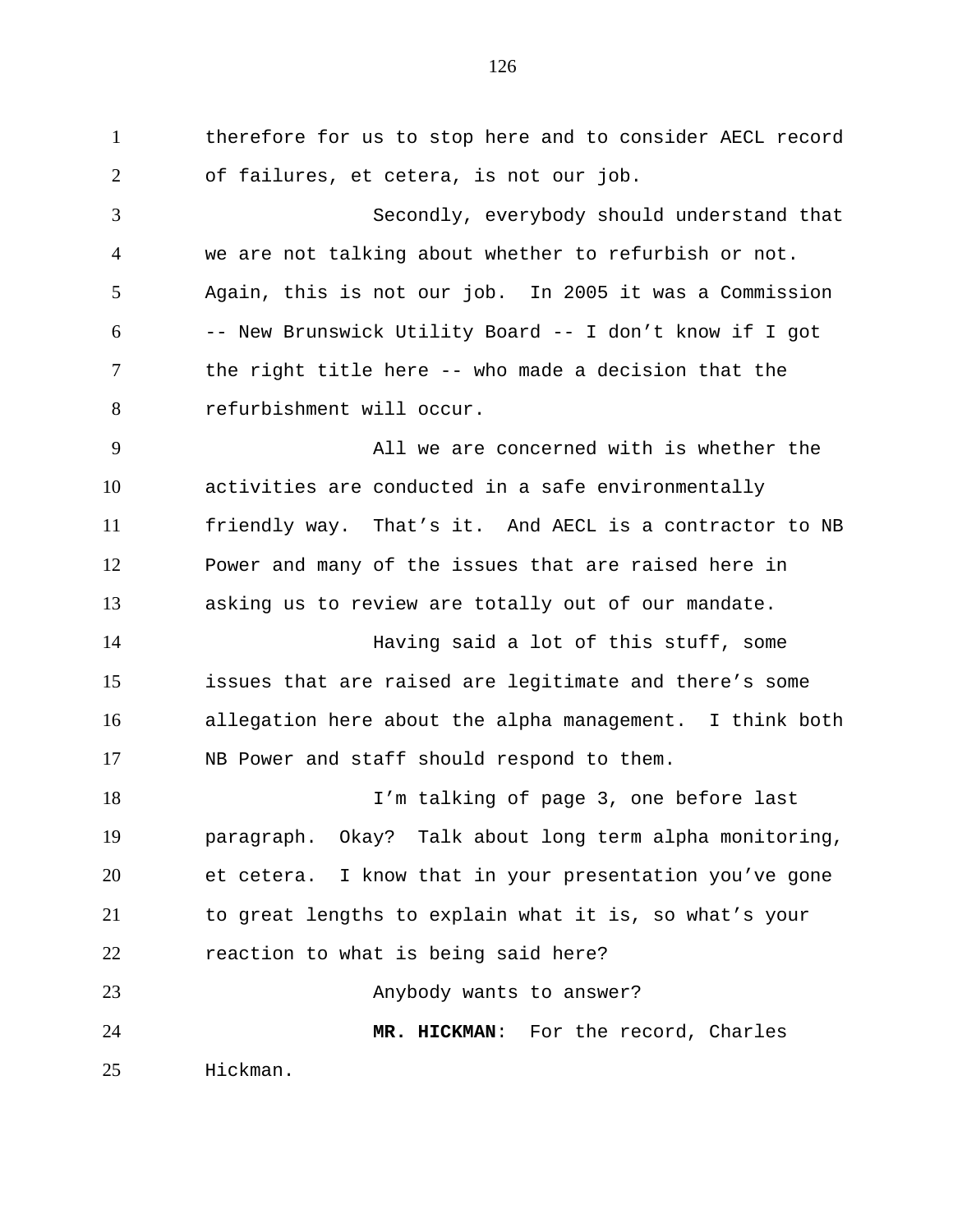1 Certainly, as yourself have indicated, 2 3 4 5 6 7 8 9 10 11 12 13 14 15 16 17 18 19 20 21 22 23 we've identified and followed the developments with regards to alpha contamination of the facilities. If I can just recap for a moment some of the comments made in December. Before the outage started we benefited from having had a very good history of management of failed fuel which reduced the potential for alpha contamination before we ever started the outage. As part of the planning for the outage we upgraded a number of our radiation protection measures including to take into account some of the issues linked to alpha. So we ended up with new instrumentation, new controls and with a much heightened awareness of some of the radiation protection issues. Once that instrumentation and those tools were basically just deployed for the outage, we've been working very closely to control day to day contamination issues where there have been identified concerns. We've responded in a very timely fashion to ensure that personnel and worker safety is being maintained entirely. And throughout that period we've worked very closely with industry partners to make sure that we had OPEX from other facilities and they had OPEX from our

25

24

facility.

**THE CHAIRMAN:** All the testing on staff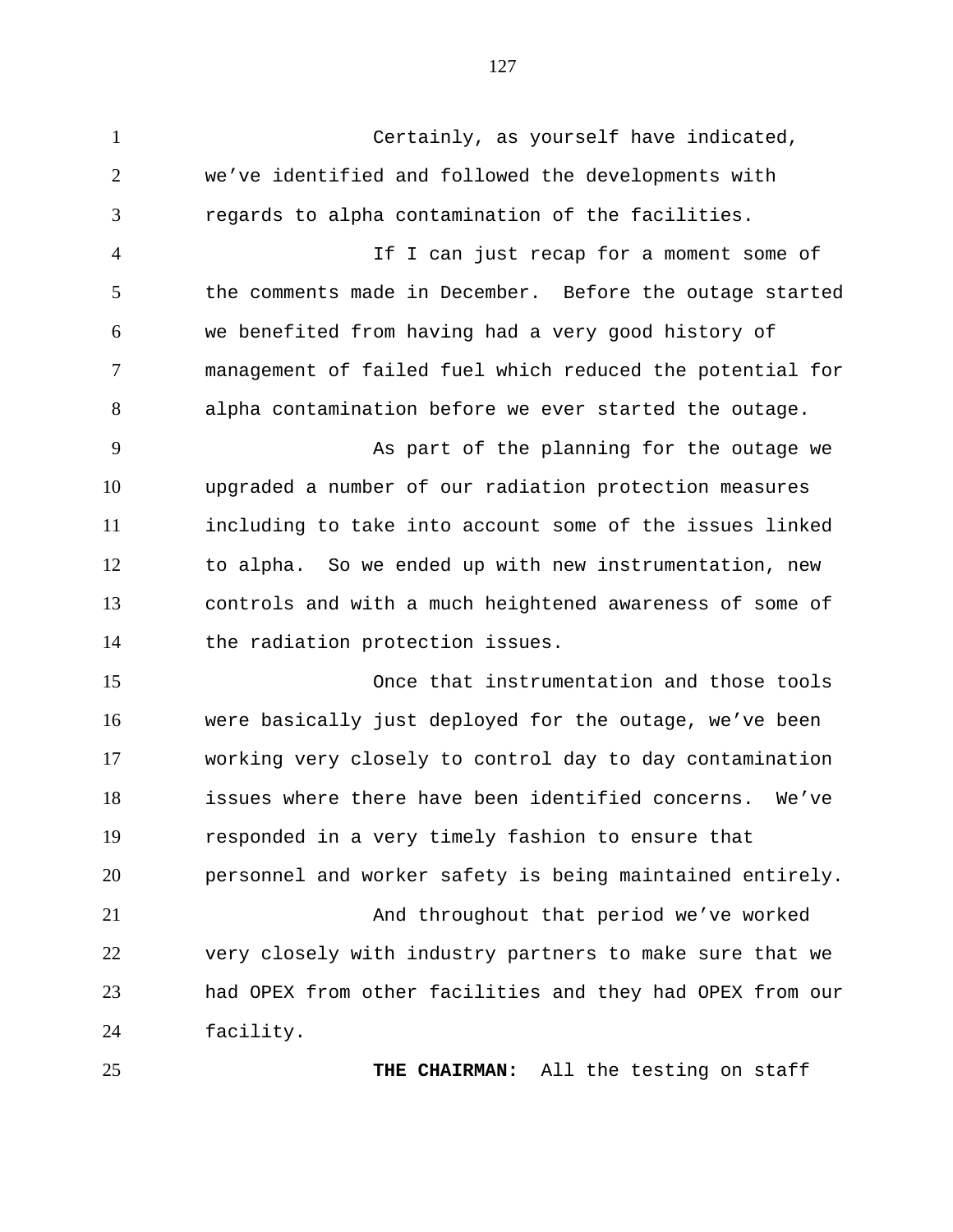1 right now, if it were done, if any concern were 2 identified?

3 4 5 6 7 8 9 10 11 12 13 14 15 16 17 18 19 20 21 22 23 24 25 **MR. HICKMAN:** The short answer is no concerns were identified. And we have followed the industries as well in terms of we did request detailed samples, fecal samples and urine analysis, from five long term employees who had potential to have long term chronic exposure. The analyses came back as being clean. So there were no long term chronic exposure issues. **THE CHAIRMAN:** Okay. Thank you. Anything else? **MS. DUGUAY:** Kathleen Duguay here for the record. I just want to close the loop in regards to this letter you're referring to. We had the opportunity to meet with Mr. Lack (phonetic) last week and we discussed most of the issues that were raised in that letter but we'll certainly be happy to continue that dialogue with Mr. Lack. **THE CHAIRMAN:** Thank you. **MR. LEBLANC:** So the next submission is from Greenpeace Canada as outlined in CMD 11-H2.10. Any questions? **11-H2.10**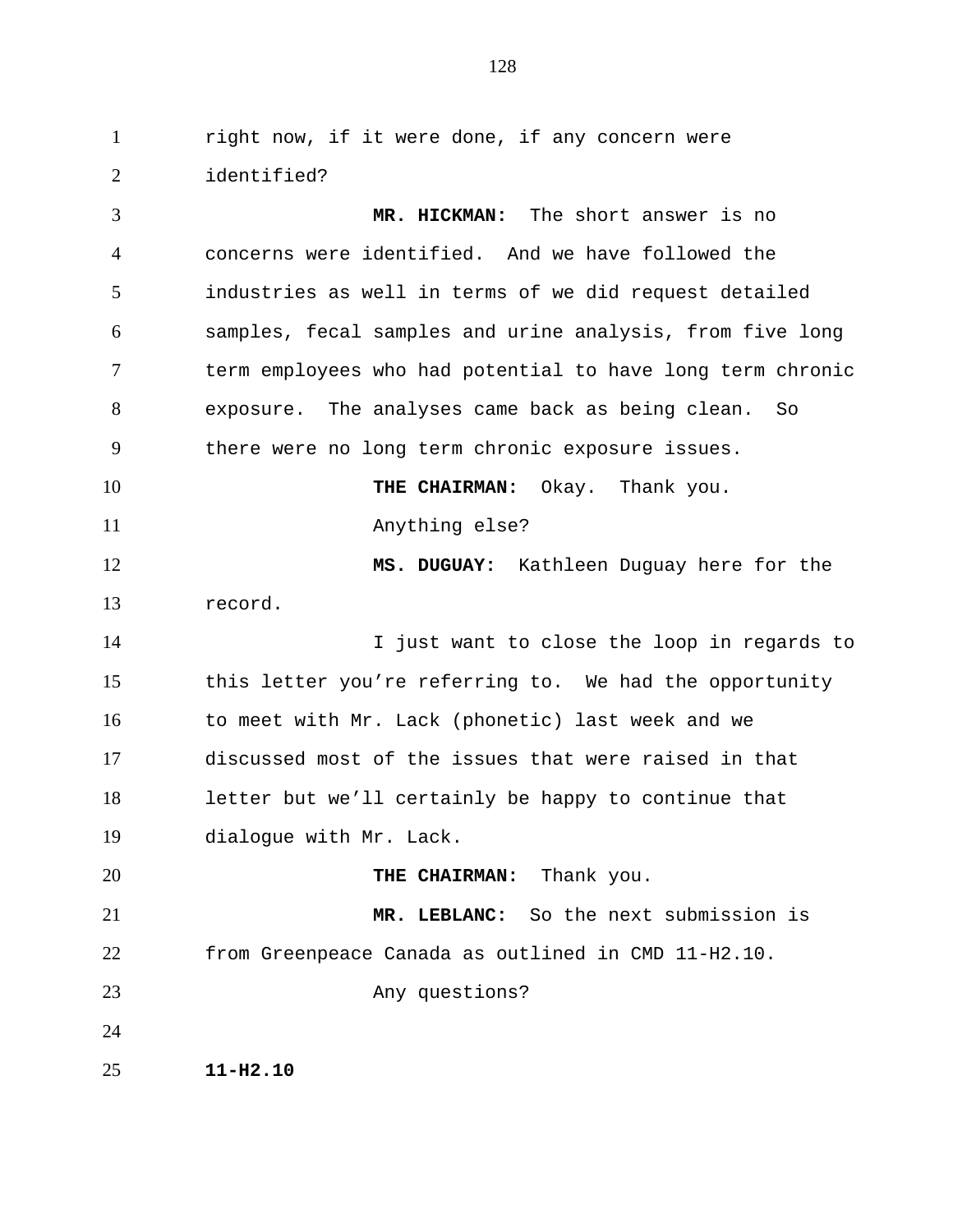| $\mathbf{1}$ | Written submission from                                    |
|--------------|------------------------------------------------------------|
| 2            | Greenpeace Canada                                          |
| 3            |                                                            |
| 4            | MEMBER BARRIAULT: Just one brief question.                 |
| 5            | The third bullet down in the presentation says:            |
| 6            | "Greenpeace requests the Commission                        |
| 7            | require New Brunswick Power to have a                      |
| 8            | full and detailed decommissioning plan                     |
| 9            | for the Point Lepreau Station to be                        |
| 10           | reviewed at the next licence renewal                       |
| 11           | for the entire Pickering Station in                        |
| 12           | 2012."                                                     |
| 13           | I'm not clear. Maybe somebody could                        |
| 14           | explain to me what is meant by this statement.             |
| 15           | MR. WEBSTER: It's Phil Webster, for the                    |
| 16           | record.                                                    |
| 17           | The usual expectation on an operating                      |
| 18           | station is that a draft decommissioning plan be submitted. |
| 19           | We would not anticipate a full and detailed                |
| 20           | decommissioning plan to be available until decommissioning |
| 21           | itself starts, which is quite a few years after the        |
| 22           | station has been closed down.                              |
| 23           | MEMBER BARRIAULT: Thank you.                               |
| 24           | Thank you, Mr. Chairman.                                   |
| 25           | Right. It's not Pickering.<br>THE CHAIRMAN:                |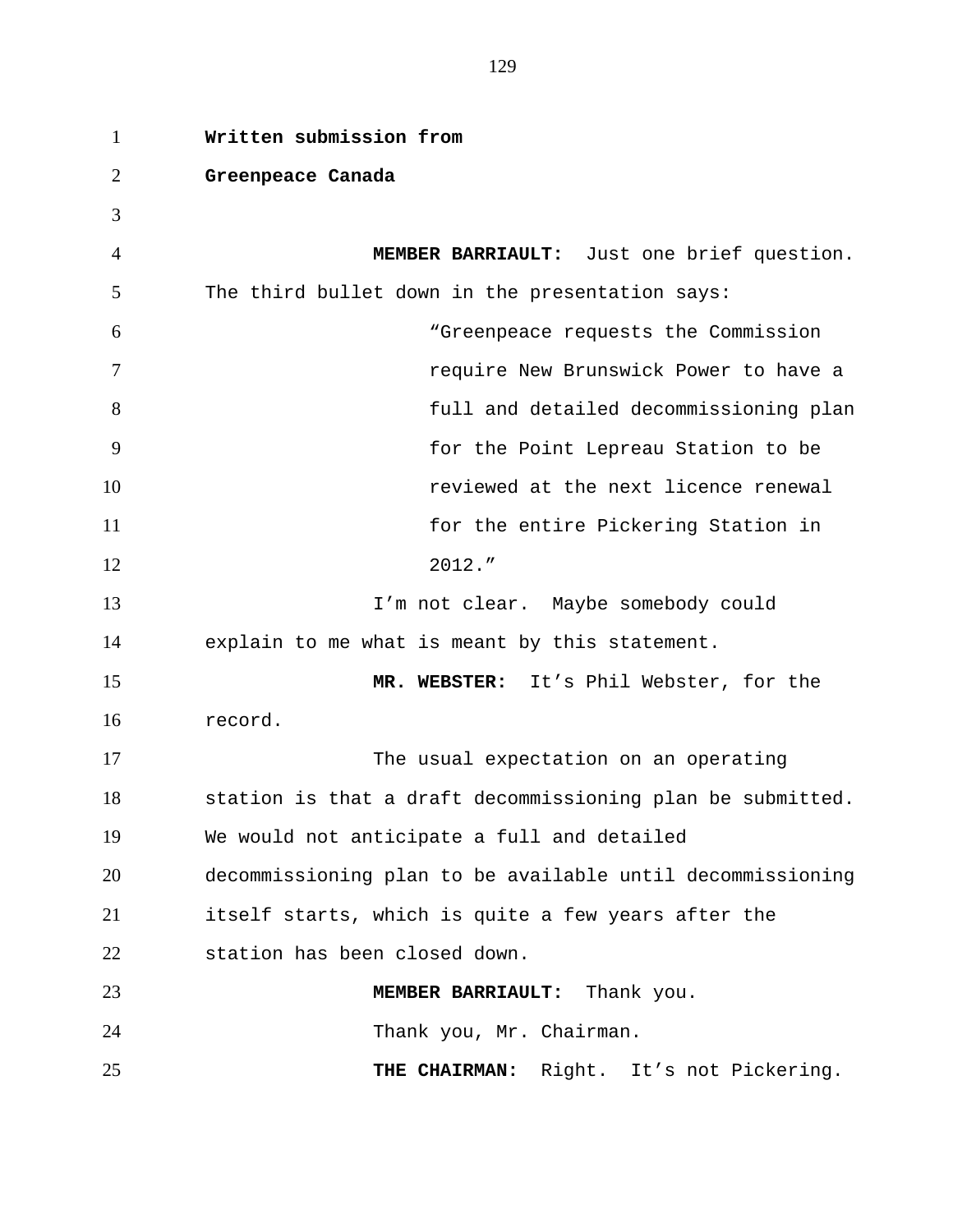1 It's a typo, right? We all know that. But I think it's 2 3 4 5 6 7 8 9 10 11 12 13 14 15 16 17 18 19 20 21 22 23 24 25 the same request that we received on Pickering also. Monsieur Harvey? **MEMBER HARVEY:** Maybe the staff could comment first -- at least the first two dots there. I don't know if Greenpeace is talking of the next licence, the licence for the five years renewal of that one, but do you have some comments about those two dots there? I mean, one about the transparent throughout assessment of the safety standards and the other one for the end of life plan of Point Lepreau. **MR. RINFRET:** Francois Rinfret for the record. New Brunswick Power Nuclear at Point Lepreau has used international best practices to plan to get into the refurbishment mode, and this plan goes on even way after the refurbishment. It goes on to other activities that cover many, many years of operation after refurbishment. This is all transparent, all available. Most documents are accessible; some might remain proprietary because of some legislated ways to maintain the documents. Some have monetary value, but typically all available in a very transparent process. So it is with confidence that staff is monitoring the rest of the unfolding of the refurbishment activities. On the second point --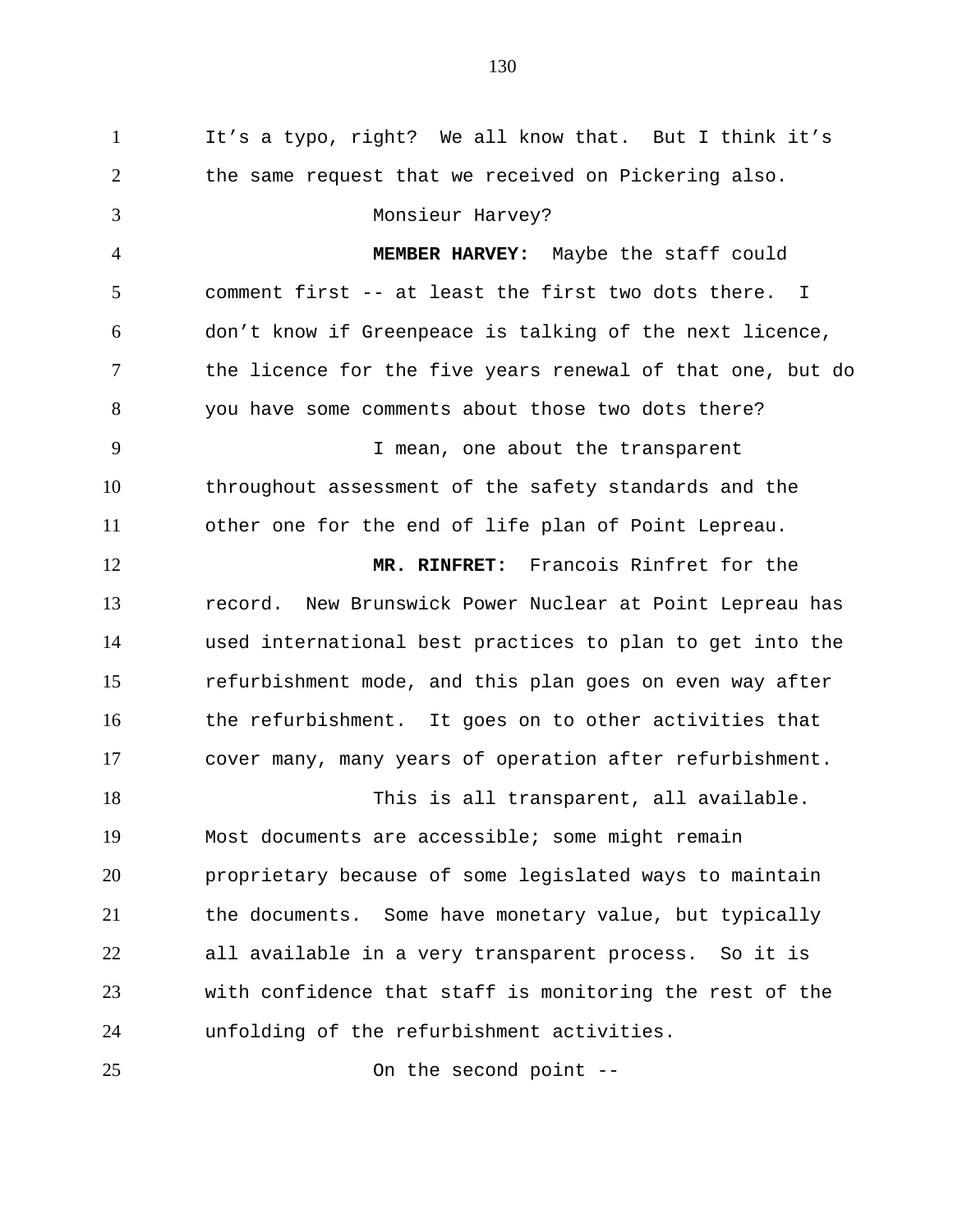1 **MR. HARVEY:** Something --- 2 3 4 5 6 7 8 9 10 11 12 13 14 15 16 17 18 19 20 21 22 23 24 25 **MR. RINFRET:** Sorry? **MR. HARVEY:** The second point? **MR. RINFRET:** Yeah, I was going to cover the second point. I think what we talk about an end of life was closely referred to as what would be done before refurbishment of the station, and what will be done after another 25 years of operation. That's our definition of end of life and this is currently part of -- we think, part of the decommissioning activities and the decommissioning preliminary plan that has been submitted and is maintained by law and by regulation, sorry, to the best of their abilities. So -- and that's also accessible documentation, so there's no issue from our perspective in that area. **MR. LEBLANC:** The next submission is from the Canadian Nuclear Association as outlined in CMD 11- H2.12. Any questions? We'll proceed. **11-H2.11 Written submission from the Canadian Nuclear Association MR. LEBLANC:** Any questions? We'll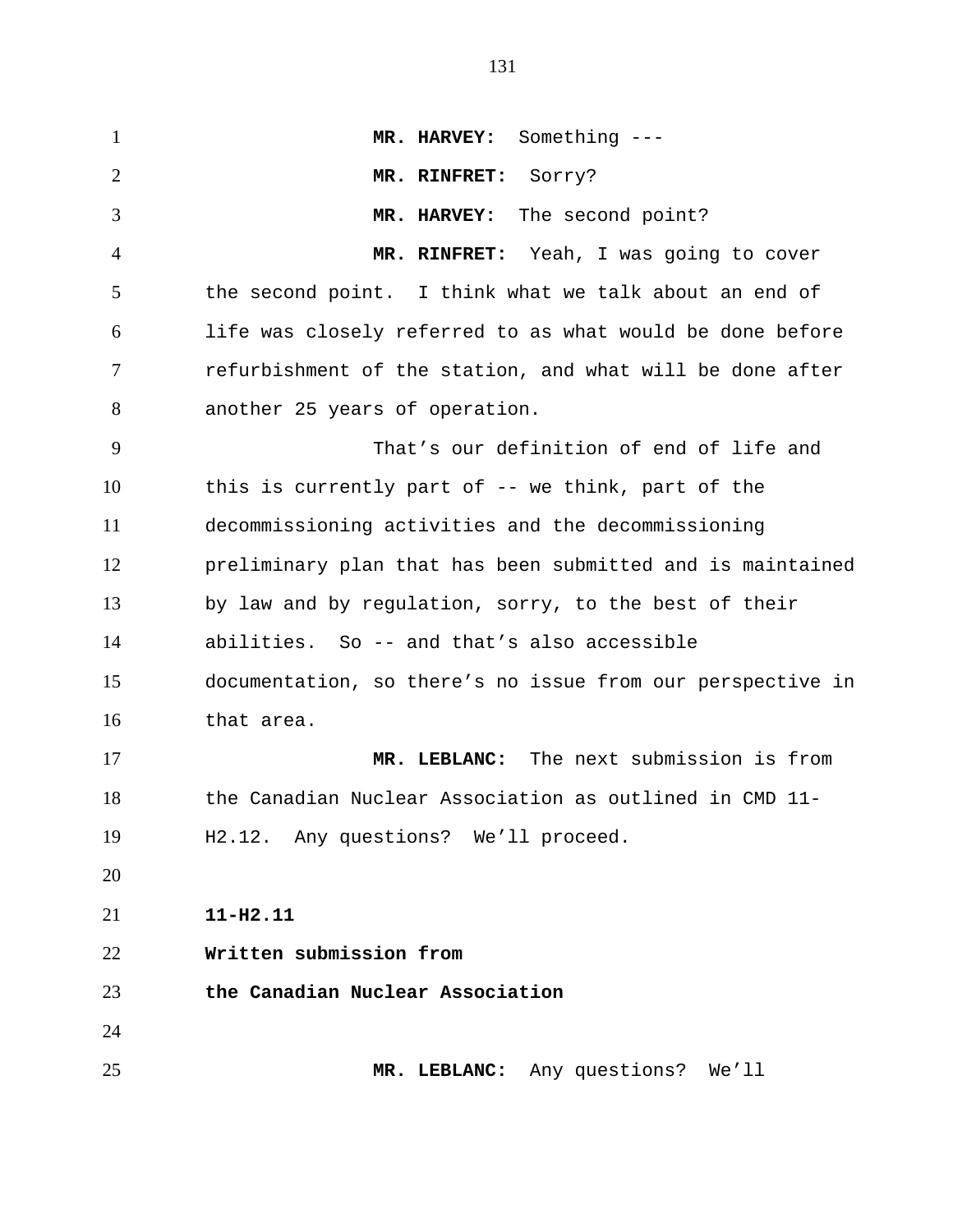1 proceed. 2 3 4 5 6 7 8 9 10 11 12 13 14 15 16 17 18 19 20 21 22 23 24 25 So the next submission is from the International Brotherhood of Electrical Workers, Local 37, as outlined in CMD 11-H2.12. **11-H2.12 Written submission from the International Brotherhood of Electrical Workers, Local 37 MR. LEBLANC:** Any questions? **MR. CHAIRMAN:** Just a question here, is -- I know that most of the union preoccupation normally is with the notion of a safety culture. Have you started developing with them what that concept might mean? They were pretty complemented in some of your relationship between management and workers in -- on the plant. But did you get into the safety culture kind of a notion that's now taking more of a hold in the industry? **MR. EAGLES:** Rod Eagles for the record. The IBEW, Local 37, is an integral part of NB Power's operation, not just in Point Lepreau but across the province. The excellent safety record that our company has and that we're very proud of is not only a result of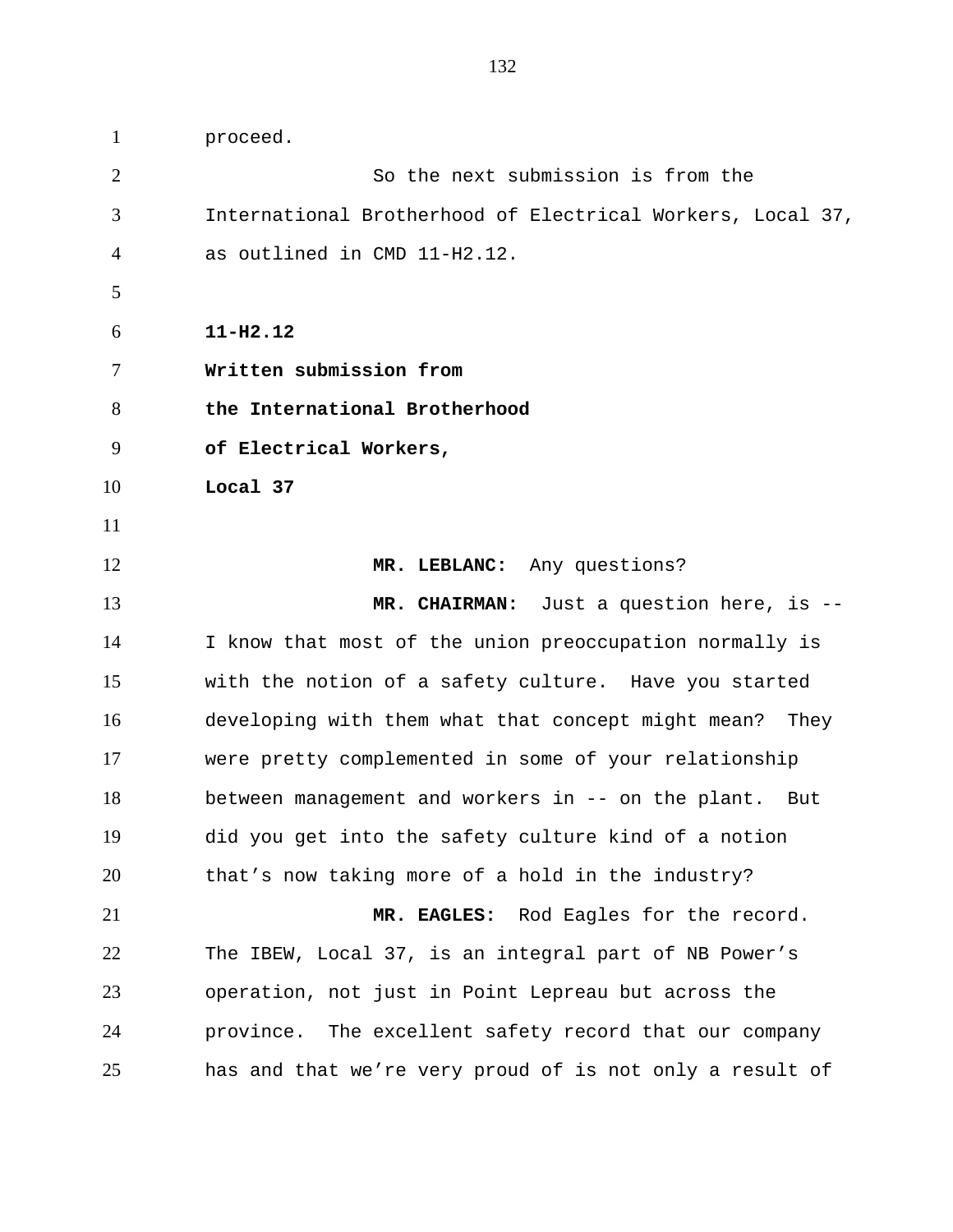1 the actions of the company, but as a result of the actions 2 3 4 5 6 7 8 9 10 11 12 13 14 15 16 17 18 19 20 21 22 of union leadership and the union membership. The relationship that we have that Mr. Galbraith described in his intervention is very accurate. We work with the union to understand opportunities and challenges with respect to all aspects of our business and we're very pleased that they support us in all the efforts that we make to improve safety in the workplace. **MR. CHAIRMAN:** So are they -- I just want to make on the record, for the record. If there were a particular health issue, for example the alpha -- they mentioned that there was no alpha activity above detection limit. This is coming from the union. What I'm trying to ascertain is whether the union is a good vehicle to make sure if there were a problem it would have been raised. **MR. THOMAS:** Gaetan Thomas for the record. The relationship with the union at NB Power is absolutely unique. As you can see with the high number of unionized employees, over 90 percent of the station, you know, this whole open and transparency is all over, right over the management team. And over the years we have built that trust and the union will actually assume that management

24 25 But obviously there are some, you know, confrontations at times, but they're always done on the

is taking the right steps.

23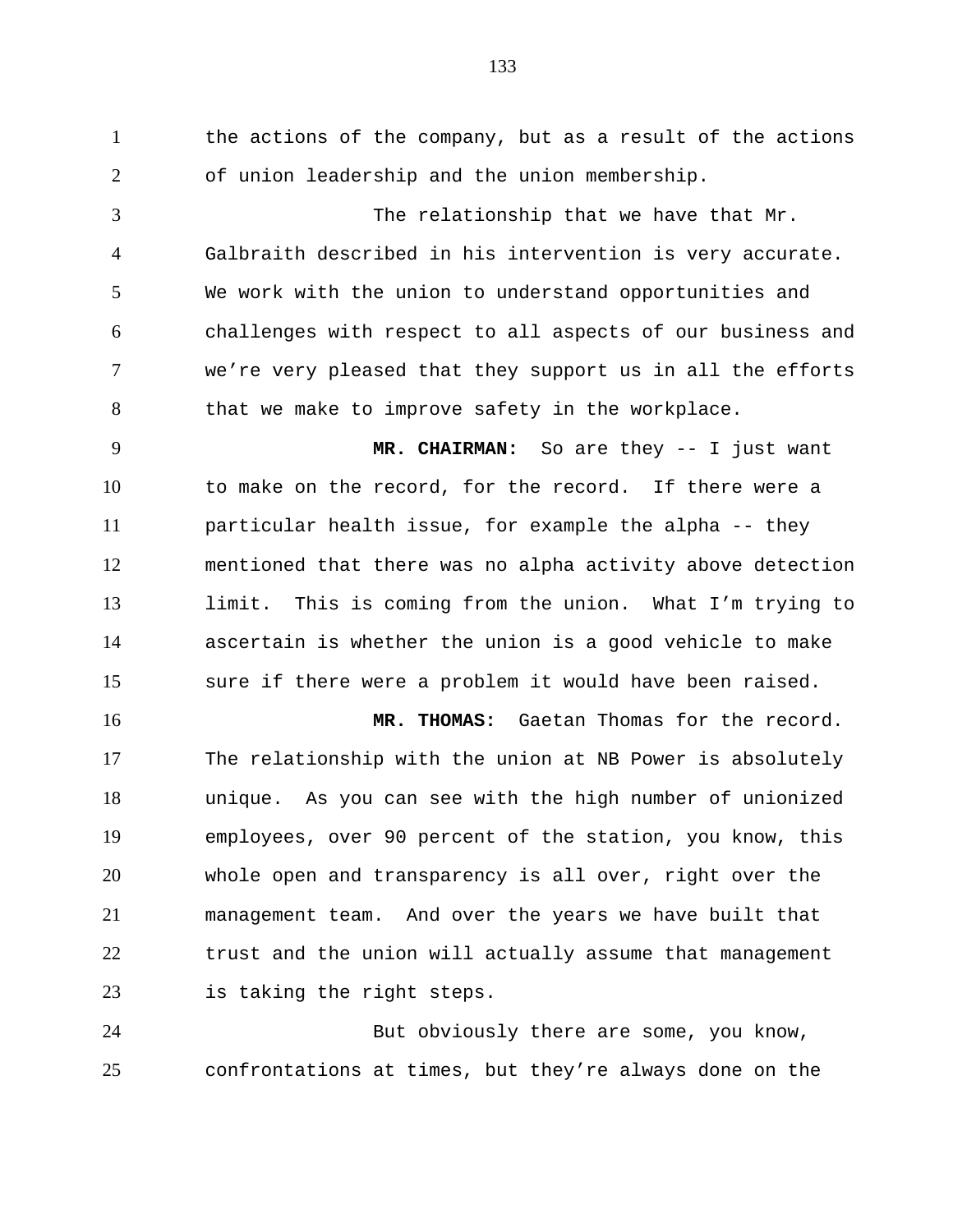1 spirit of trust and that people are doing the best efforts 2 3 4 5 on both sides. And, you know, we have to congratulate the union and the management of NB Power because they also were an integral part of getting us to be stronger with that.

6 7 8 9 10 11 12 13 And IBEW has also established what they call a code of excellence, which is unique in the world of union leadership, where they actually insist on their members, you know, to the highest standards of excellence in human performance. So they have taken a very, very strong approach on that and I think it's partly because of the requirement of the nuclear industry and how they see, you know, long term employment and long term security.

14 15 16 17 18 19 But at the end of the day we embrace the same values on safety and all through this alpha communication there's never any panic because people know that we're going to add the instrumentation necessary, do the regular checks, do more. And the discussions are, "Hey, when are you going to do this and that and so on."

20 21 22 23 24 25 And we meet on a regular basis at the senior management of NB Power with the various union leaders from all the companies and on site they have a joint health and safety regular meeting, but there's also a senior management meeting on a regular basis with the business manager Ross Galbraith.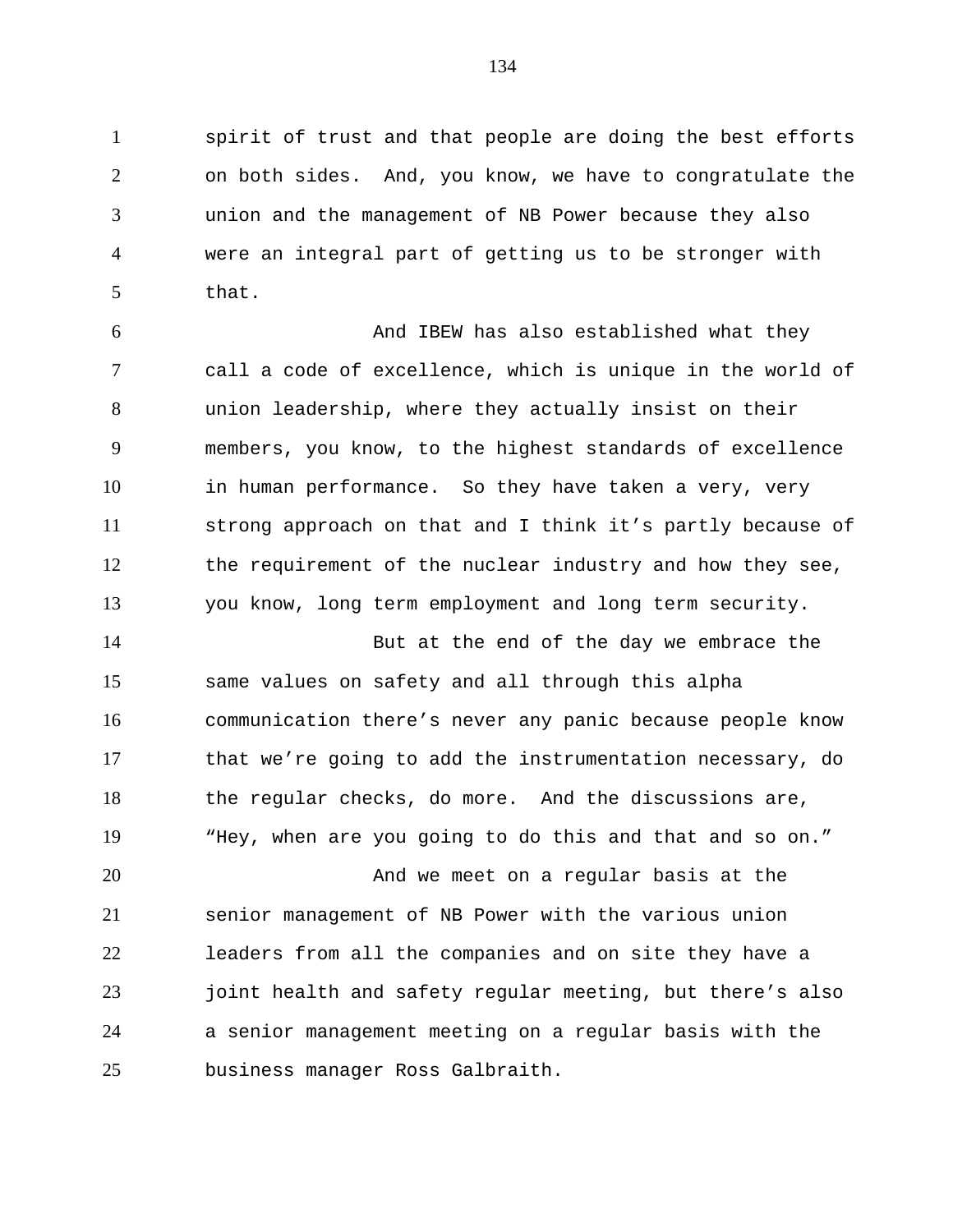135

1 So it doesn't surprise me because, you 2 3 4 5 6 7 8 9 10 11 12 13 14 15 16 17 18 19 20 21 22 23 24 25 know, we both support safety as the number one priority and that's a testament of that. So there is no -- on safety, very few disagreements. There might some disagreement on contracts like any other union issues, but on safety we put any differences apart because we want to make sure everybody goes home safely every day. **MR. LEBLANC:** The next submission is from Ms. Whilhelmina Nolan as stated in CMD 11-H2.13. **11-H2.13 Written submission from Ms. Wilhelmina Nolan MR. LEBLANC:** Any questions? **MR. CHAIRMAN:** Dr. McDill? **MEMBER McDILL:** Thank you. There's considerable overlap between this intervention and that of H2.15, The International Institute of Concern for Public Health. And also some overlap with H2.19, which is the written submission from the Passamaquoddy Peoples. So I'd like to ask sort of question that covers several areas of this if I may. With respect to the recent signing of Canada of the United Nations Declaration of the Rights of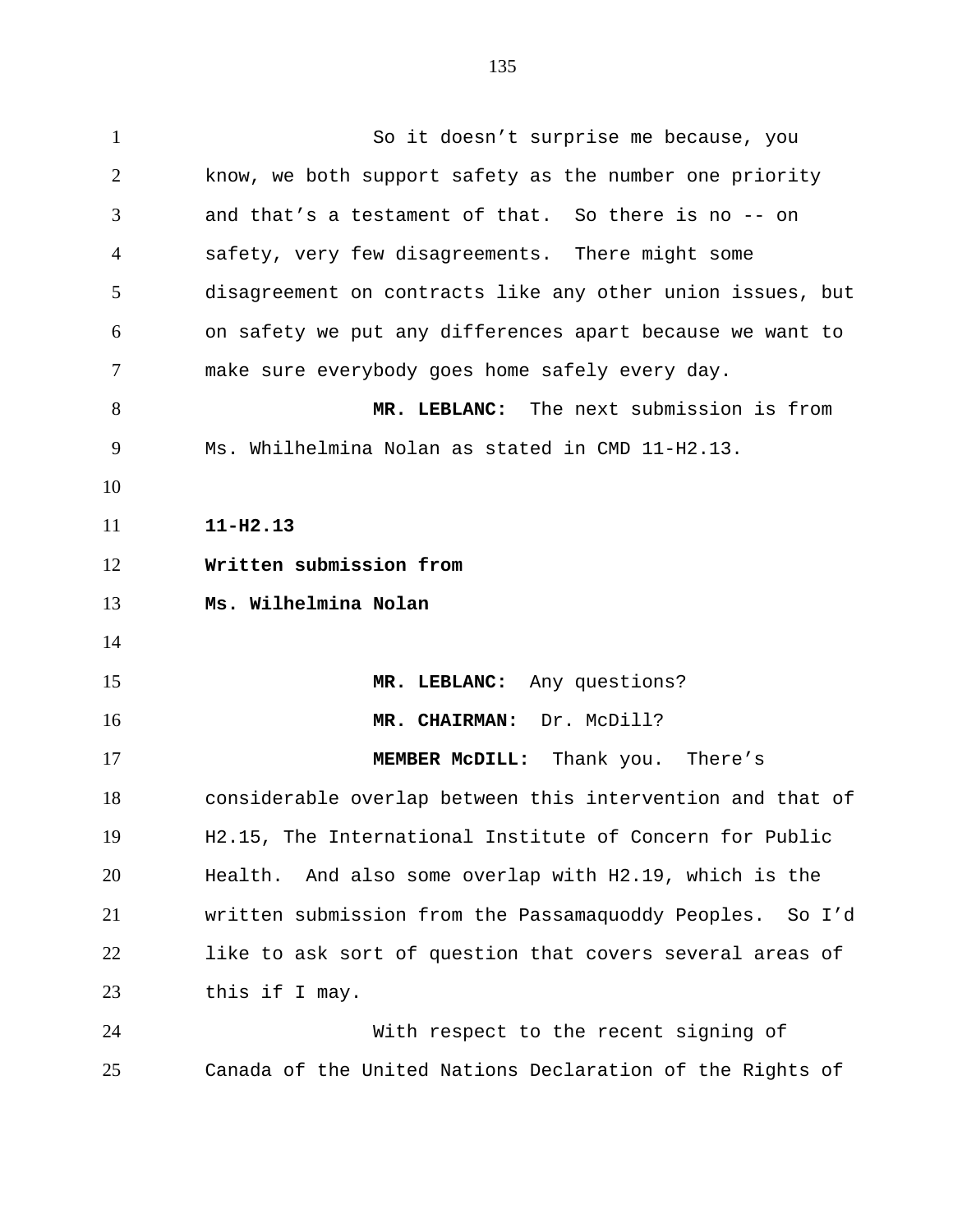1 Indigenous Peoples, could I ask staff to comment on the 2 3 4 5 6 7 8 9 10 11 12 13 14 15 16 17 18 19 20 21 22 23 24 25 impacts of our decision today with respect to that? **MR. WEBSTER:** I will ask Ms. Clare Cattrysse of our aboriginal consultation division to respond to that. **MEMBER McDILL:** Thank you. **MS. CATTRYSSE:** Hello, this is Clare Cattrysse on the record, the Canadian Nuclear Safety Commission. The United Nations' Declaration was signed by Canada back in November. It is a non-legally binding aspirational document. It describes individual collective rights of indigenous peoples. Canada has actually put out on the web and on the internet claiming that the principles of this Declaration are consistent with the government's approach to working with aboriginal peoples. And it is our view that the Commission remains obliged to implement its statutory mandate in the context of its duty to uphold the honour of the Crown to act in accordance with the constitution. So our processes that we have are currently working fine and are in accordance with the delegate - with the Declaration. **MEMBER McDILL:** Maybe NB Power would like to comment on the Passamaquoddy Nation and how it's ---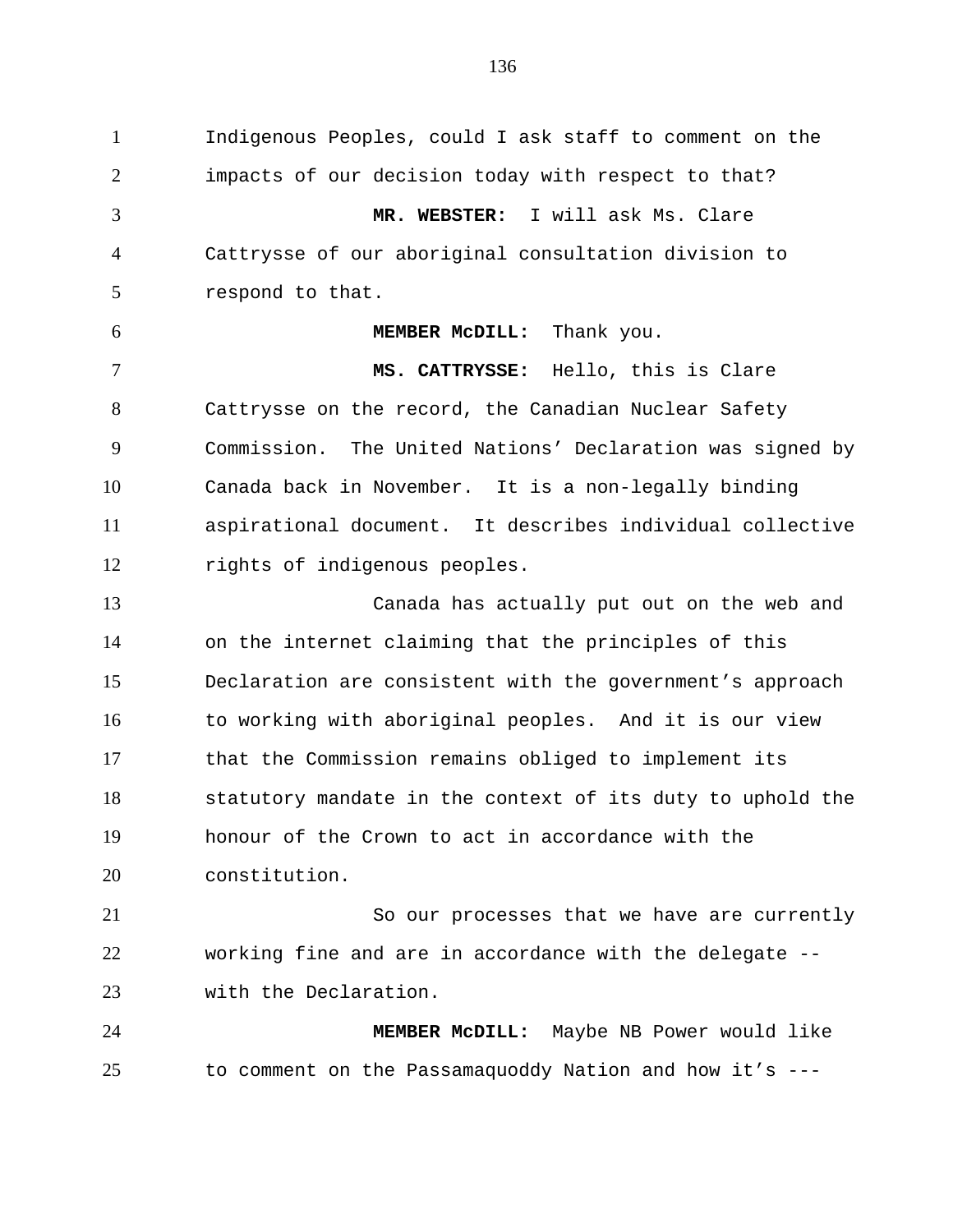1 **MR. HICKMAN:** Charles Hickman for the record. I'll take a moment to provide a little bit of context. We have worked with First Nations both corporately and on the four specific issues since the

2

3

4

5

1990s.

6 7 8 9 10 Corporately we have worked very closely with our provincial government counterparts. They have an Indian Affairs Secretariat and we've worked very closely with them to ensure that there's a coordinated approach to working with the First Nations.

11 12 13 14 15 16 17 During the 1990s and into the early parts of this project plan we worked with them in regards to looking for opportunities of economic development, recognizing some of their unique characteristics that they can bring to us from the point of view of an available workforce, their own local knowledge of some areas and some their work practices.

18 19 So we work very closely with them at a corporate level through our provincial government.

20 21 22 23 That continues today. We have a vicepresident sponsor who is taking the lead, if you like, with the First Nations on today at a corporate level and today's current issues.

24 25 On a project-specific issue we have been working very closely with First Nations since early 2000.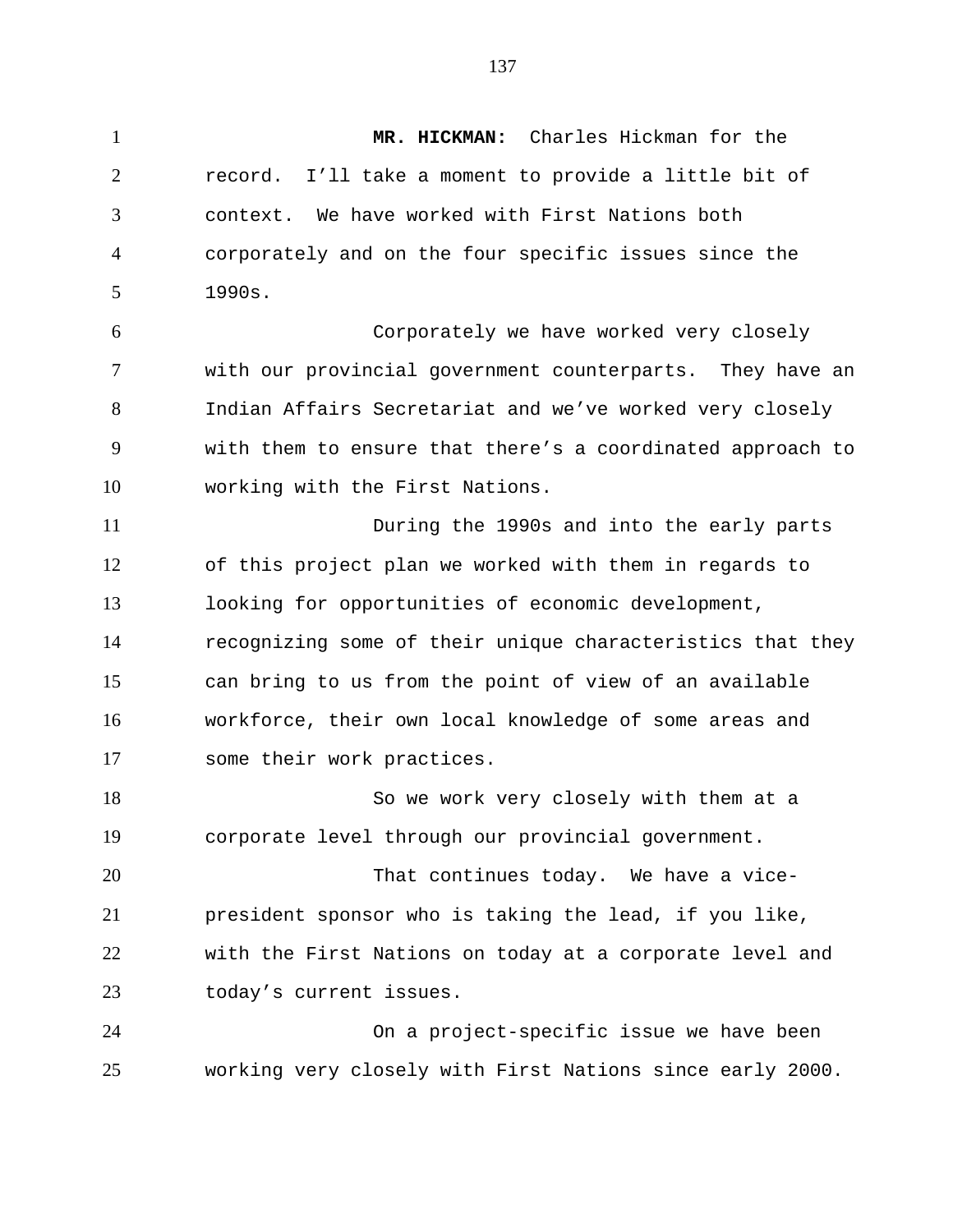1 Again through our provincial government we've provided 2 3 funding capacity building to allow the involvement in the environmental assessment work for this outage.

4 5 6 7 8 9 10 11 12 13 One of our challenges has been is that the Passamaquoddy is not recognized within the provincial Indian Affairs Secretariat as being a New Brunswick-based First Nation, so we did not have any direct contact with the Passamaquoddy in the early parts of the project. In the past few months we have had some contacts with the Passamaquoddy. They approached us. We've returned and have met with them. Kathleen's met with the Chief of the Passamaquoddy First Nation and certainly on a go-forward basis we will be interfacing and interacting with them.

14 15 16 17 18 To the extent that we are not the Crown we are assisting essentially the others in terms of ensuring the responsibilities are met as per the declaration and also consistent with the legislative decisions that have come down through the courts over the past several years.

19 20 21 22 So we've worked closely with First Nations. Passamaquoddy has not been directly involved to date but as of the past few months it's definitely becoming part of our ongoing relationship with First Nations.

24 25 One more question that appears in several -- or two intervenors; would you say that it's a daunting

**MEMBER McDILL:** Thank you.

23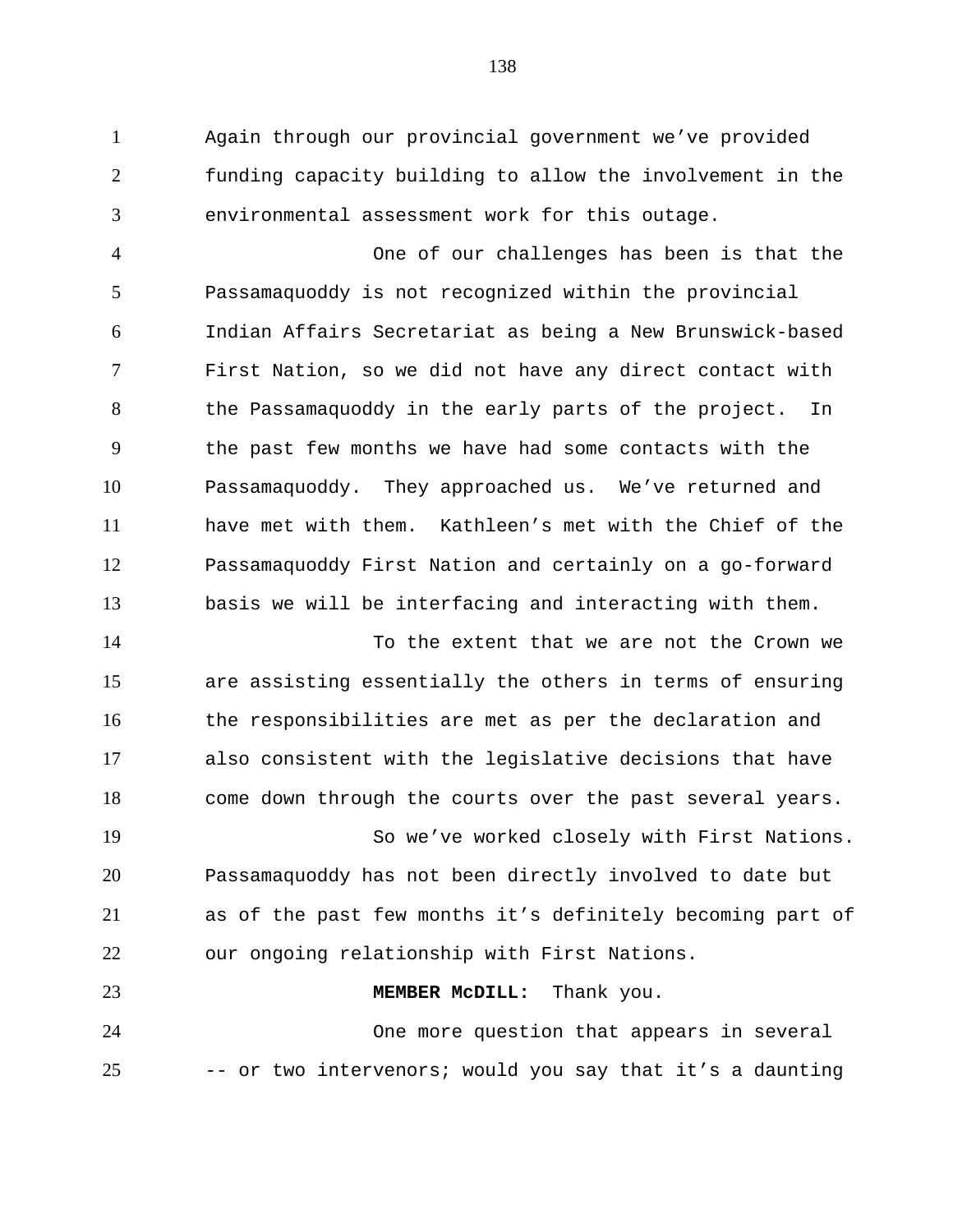1 challenge having an aging and dwindling workforce? This 2 3 4 5 6 7 8 9 10 11 12 13 14 15 16 17 18 19 20 21 22 23 24 25 is to NB Power. Would you like to change the adjective that's used there? Is it a daunting challenge? **MR. PARKER:** For the record, Wade Parker. As the station has evolved over the years we have noticed -- and it is a real awareness of the aging of the staff -- of our current numbers, 44.6 is the average age of our staff at this current point in time. We do have a number of people that are retiring. We do see a lot of new places -- new faces at our site. That brings in training, mentoring, turnover. That is all a part of what we need to monitor to ensure long-term viability of our station. Daunting, no, that would not be a word that I would use, to answer your specific question. It is another item on the list of things that we need to continually manage. **MEMBER McDILL:** Thank you, Mr. Chair. **THE CHAIRMAN:** Anybody else? I just want to follow-up on Dr. McDill's questioning about if you look at this intervention on page 4 it says -- I'm looking at radioactive waste -- that continuing the operation and generation of such dangerous waste may be legally considered to be a violation of Aboriginal rights.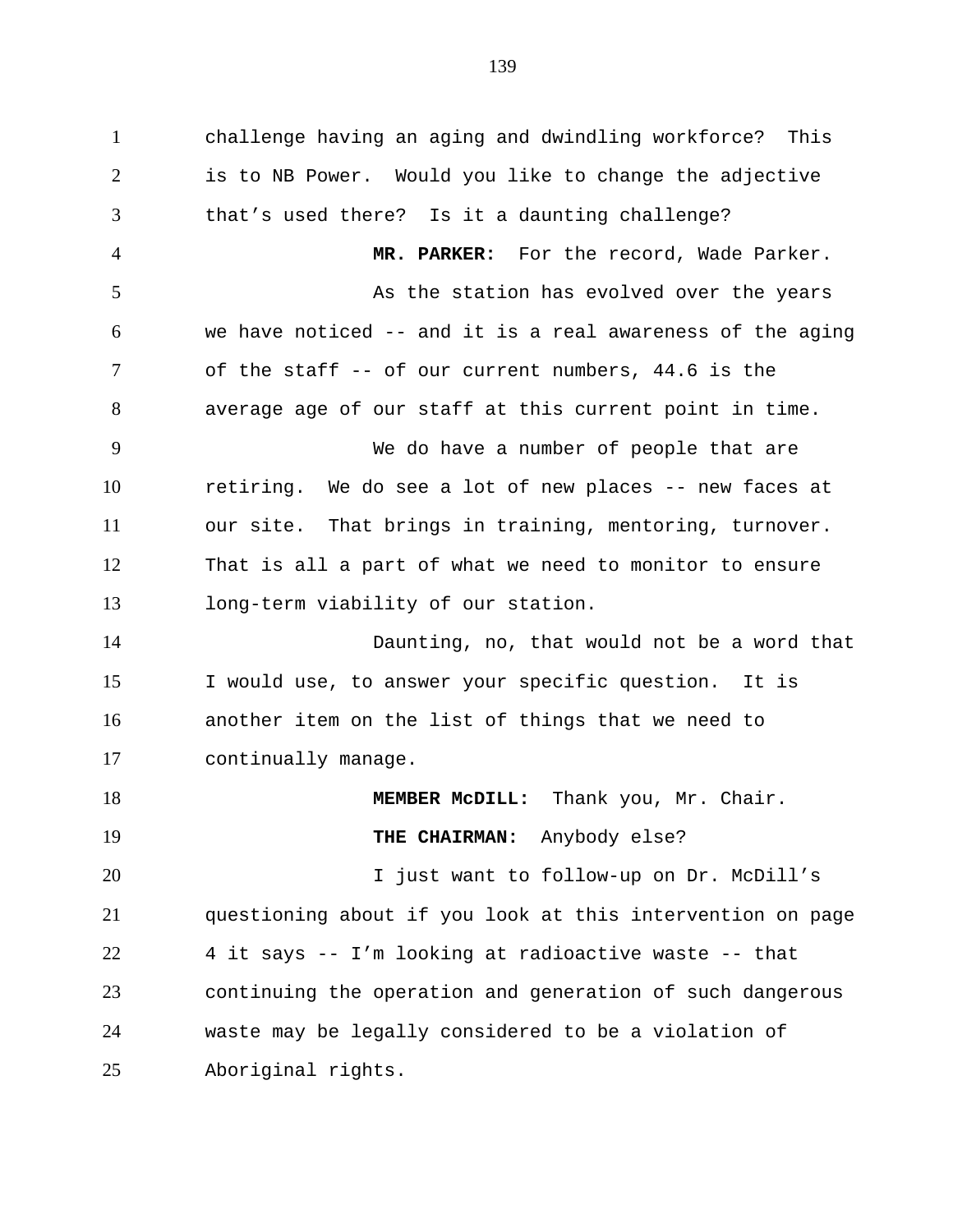1 I'm trying to understand. This site has 2 3 4 5 6 7 8 9 10 11 12 13 14 15 16 17 18 been operating now for how many years? What is being alleged here? And maybe I'll start with staff. Ms. Cattrysse you may want to say something about that. **MS. CATTRYSSE:** Yes. At this point -- I mean, to tie -- we're not clear on where they're coming from with this. The declaration, as I said, is a nonlegally binding document. There is nothing -- the legal duty to consult that we're talking about here right now is if the potential decision that the Commission is about to make right now has the potential to impact on Aboriginal rights, which is the decision to just renew this licence, that we should be out there engaging and finding out what those impacts are. With respect to the long-term storage of waste there is nothing that we have and we would probably defer to your legal counsel here at the Commission, but

19 20 there is nothing that is bound in law that requires the removal of waste as per their statement.

21 22 23 **THE CHAIRMAN:** Okay. Thank you. **MR. HICKMAN:** Charles Hickman, for the record.

24 25 If I may add just one additional comment with regards to the intervenor's comment.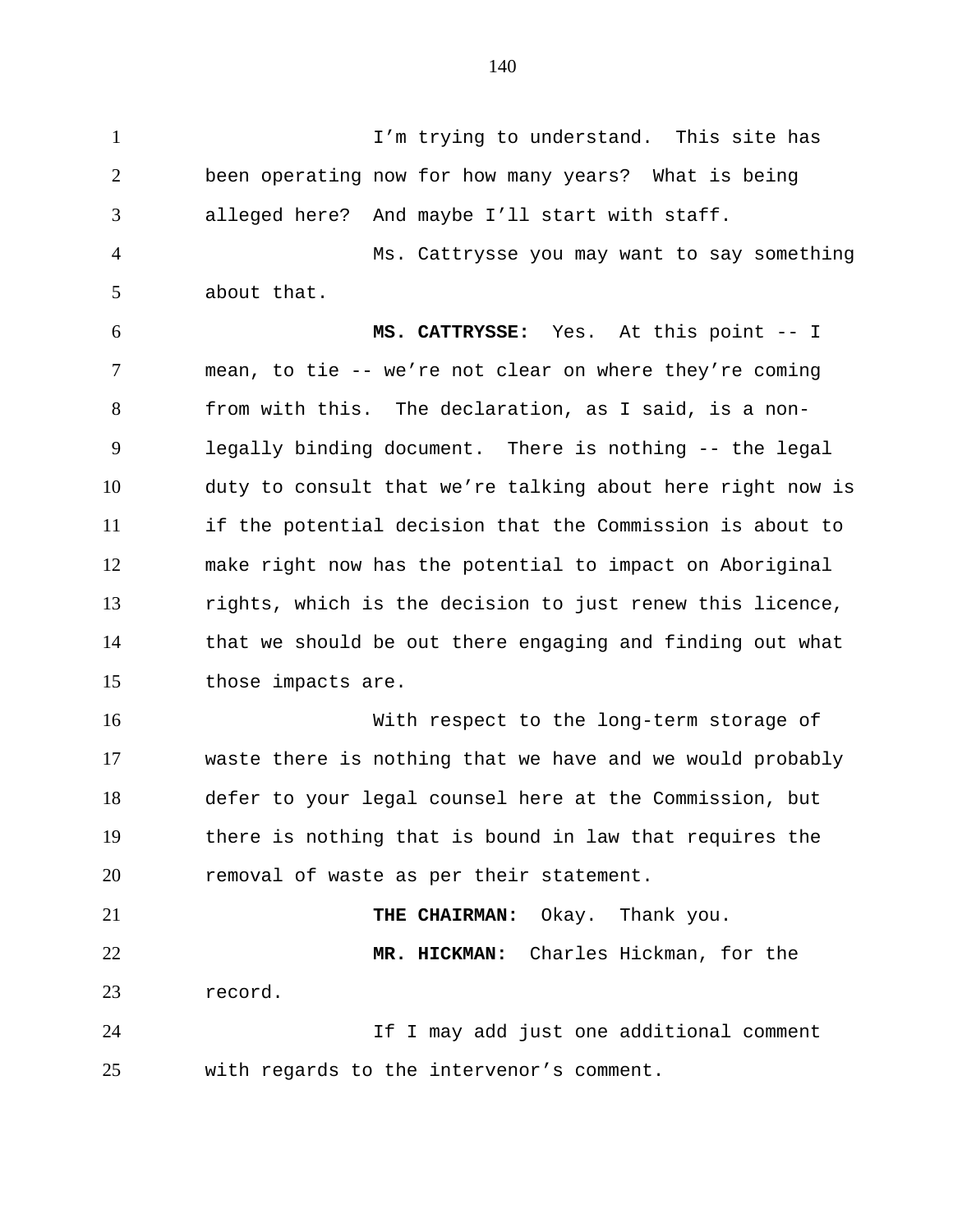141

1 From our point of view obviously we believe 2 3 4 5 6 7 8 9 10 11 12 13 14 15 16 17 18 19 20 21 22 23 24 25 that the -- all our waste material is being stored and handled safely. During the planning for the project and through the evaluated assessment process, the potential environmental as well as the safety impact of the storage of waste at the facility were considered in great detail. First Nation interests were reflected in that environmental assessment. They participated. They were active on site, visited the site. So from the point of view of the practical aspects of the management of waste at Point Lepreau it has been considered with input from the First Nations. It's been considered in this forum and through many, many public meetings. And certainly from our point of view we consider it to be a non-issue. **THE CHAIRMAN:** Just we're reacting to the very strong letter that was written by the Chief about poisoning the site and I think that if you -- I don't know when it was written, but if you are talking to -- that was a funny reaction if you are in the process of discussing with the Chief, you know, the particular project here. You wanted to add anything? **MS. CATTRYSSE:** Clare Cattrysse for the record. The claim by the intervenor in that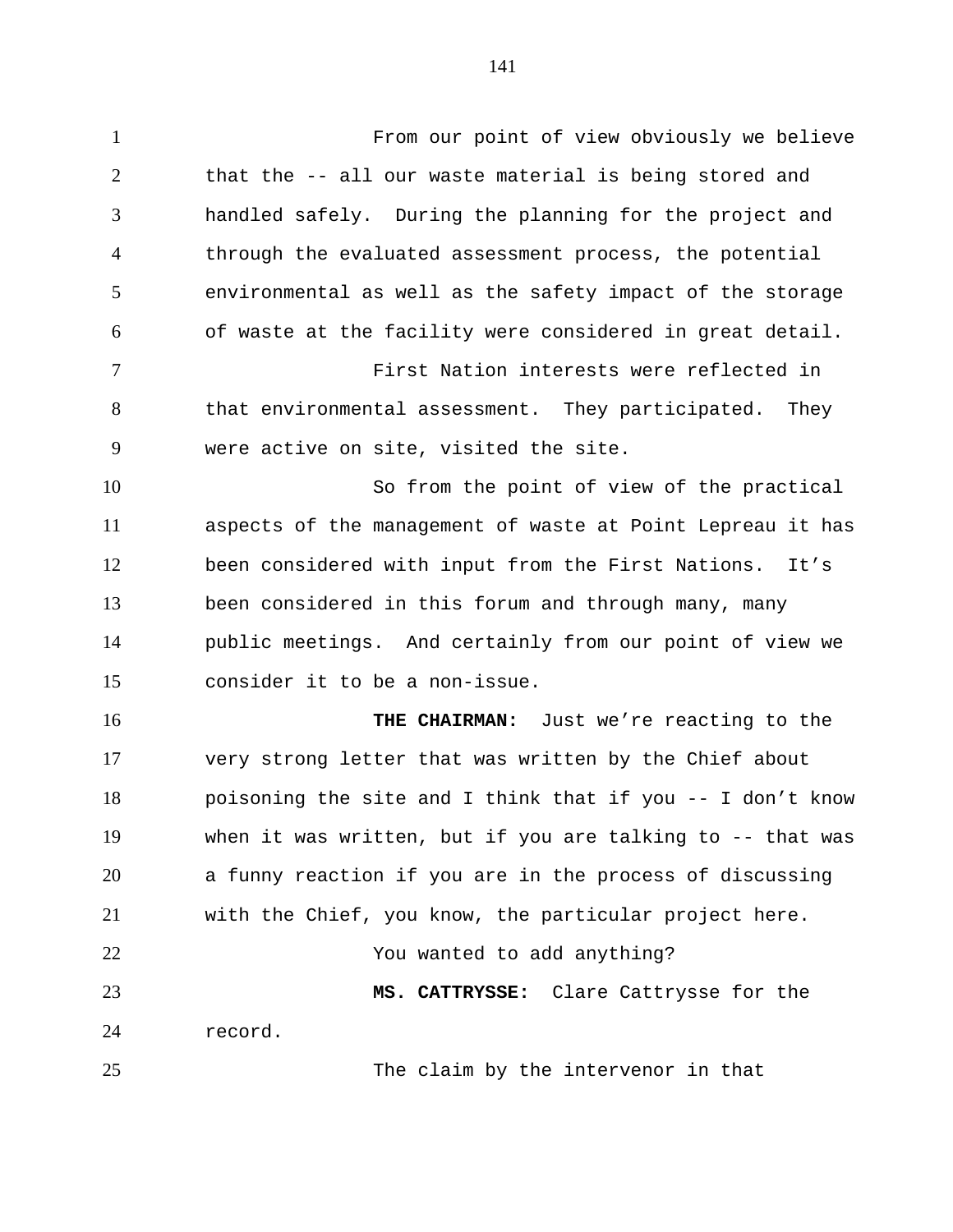1 particular letter to their inherent right to a territory 2 3 4 5 6 7 8 9 10 11 12 13 14 15 16 17 18 19 20 free of contamination and danger from a nuclear facility, this is not based on the declaration, and it's not supported by any particular evidence in this intervention. Now, what we will be doing is we will - there is going to be a hearing for the renewal coming up later on in the fall. We'll follow-up with this group to find out a little bit more of what their particular concerns are, but again it's not bound in the declaration. **THE CHAIRMAN:** Mr. Tolgyesi? **MEMBER TOLGYESI:** Just two short points. You say it's 44.6 your average age. What's the average experience with your facility of the employees -- average seniority? What's the average number of years of services with NB Power? **MR. EAGLES:** Rod Eagles, for the record. I apologize. I don't have the specific information that you've requested. What I can say from my own anecdotal experience with people is that many of the employees that we have at our station come to us as

21 22 23 24 25 graduates of programs from the local universities and community colleges, who we have a great relationship with and enjoy working with to find the kinds of skill that we need in our operation, and so many of these employees have been with us, you know, since they started their working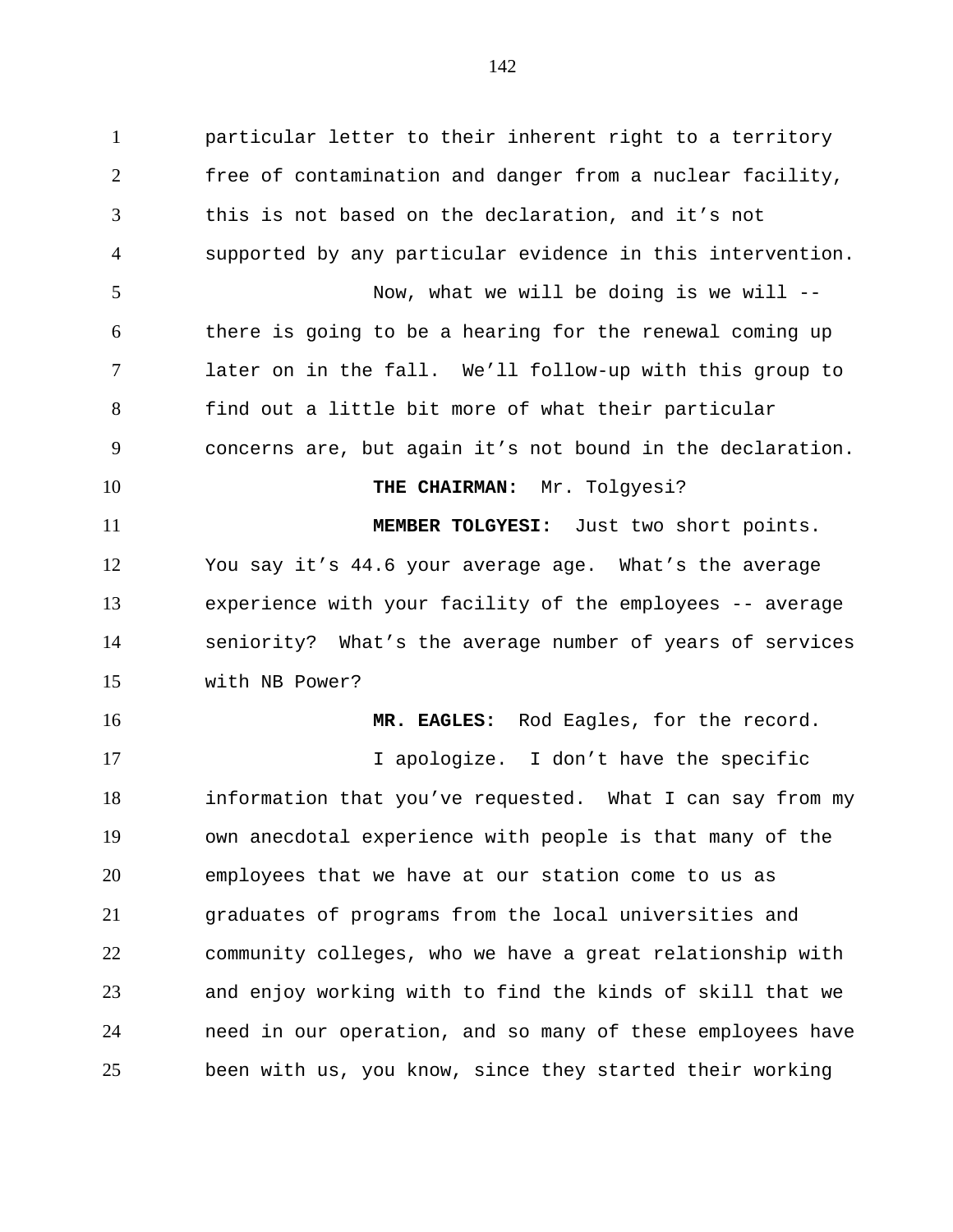1 careers. That's only anecdotal. I don't have the exact 2 3 4 5 6 7 8 9 10 11 12 13 14 15 16 17 18 19 20 21 22 23 24 25 figure that you requested. **MEMBER TOLGYESI:** Okay. And the second one is Point Lepreau's site is part of a Native land claim? **MR. HICKMAN:** Charles Hickman, for the record. My understanding is that there is no active land claim at the moment. Although certainly when one talks one-on-one with the First Nations they do say they have a long-standing interest in the land and use of the land, and certainly they have had use of the land over the years. I'm not aware of any active land claim at the moment. **THE CHAIRMAN:** Thank you. **MR. LEBLANC:** The next submission is from Ms. Beth McLaughlin and Ms. Helen Robb, as outlined in CMD 11-H2.14. Any questions? **11-H2.14 Written submission from Beth McLaughlin and Helen Robb**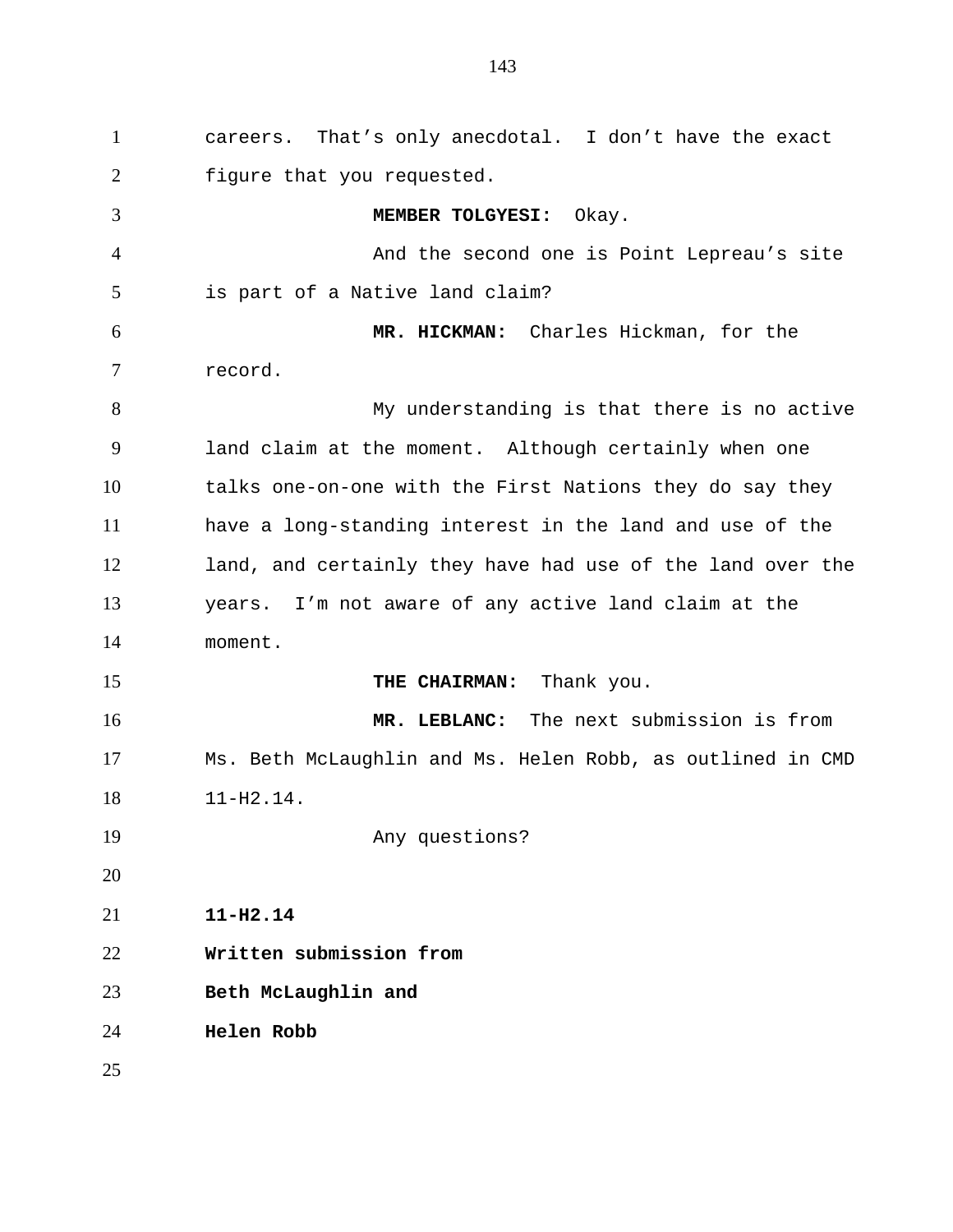1 **MR. LEBLANC:** The next submission is from 2 3 4 5 6 7 8 9 10 11 12 13 14 15 16 17 18 19 20 21 22 23 24 25 the International Institute of Concern for Public Health as outlined in CMD 11-H2.15. As Dr. McDill correctly stated earlier, this letter is very much to the same effect as the .14 -- .13 we discussed a few moments ago, but any questions? **11-H2.15 Written submission from the International Institute of Concern for public Health MEMBER BARRIAULT:** Just one brief question really. On the issue of occupational health and safety perhaps CNSC can comment on the fact that that satisfactory rating is not the scientific meaning and it's not based on science? **MR. WEBSTER:** I would argue it's well based on analysis of the data that we gather. **MEMBER BARRIAULT:** Would you care to expand on that? **MR. WEBSTER:** We look, as we discussed earlier, it's actually the frequency rate, actually the severity rate times the lost time injury. We compare that with the industry average and with the overall provincial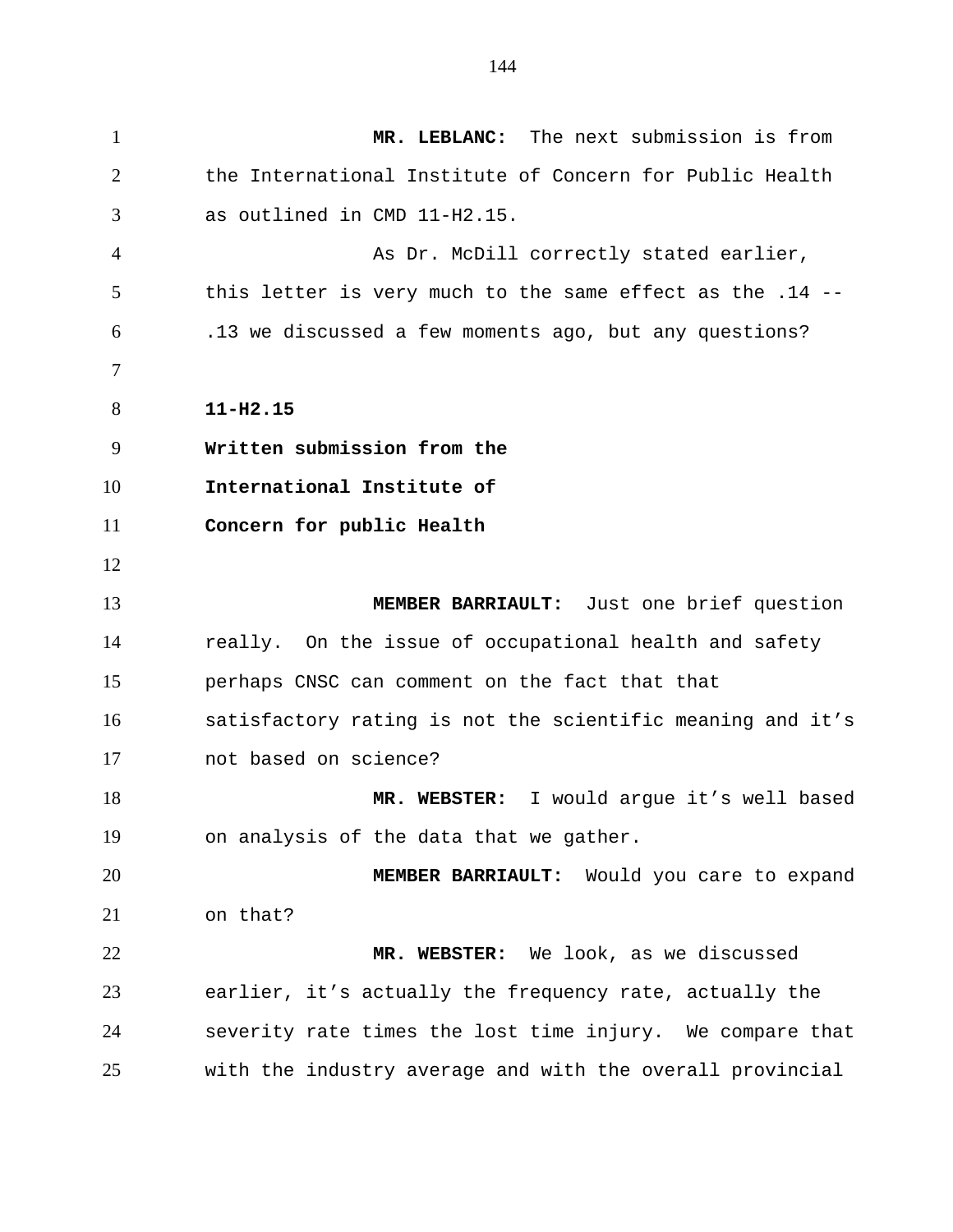1 and national average. By all of those measures all the 2 3 4 5 6 7 8 9 10 11 12 13 14 15 16 17 18 19 20 21 22 23 24 25 nuclear power stations perform very well. **MEMBER BARRIAULT:** Thank you. Thank you, Mr. Chairman **THE CHAIRMAN:** Thank you. **MR. LEBLANC:** The next submission is from the Musquash Fire Rescue Department as outlined in CMD 11- H2.16. Any questions? Monsieur Harvey? **11-H2.16 Written submission from the Musquash Fire Rescue Department MEMBER HARVEY:** In the last paragraph on the first page: "This facility allows us to train in confined spaces, live burn situations and the use of various props simulating industrial fire fighting situations." And on the other page**:** "NB Power also permits other fire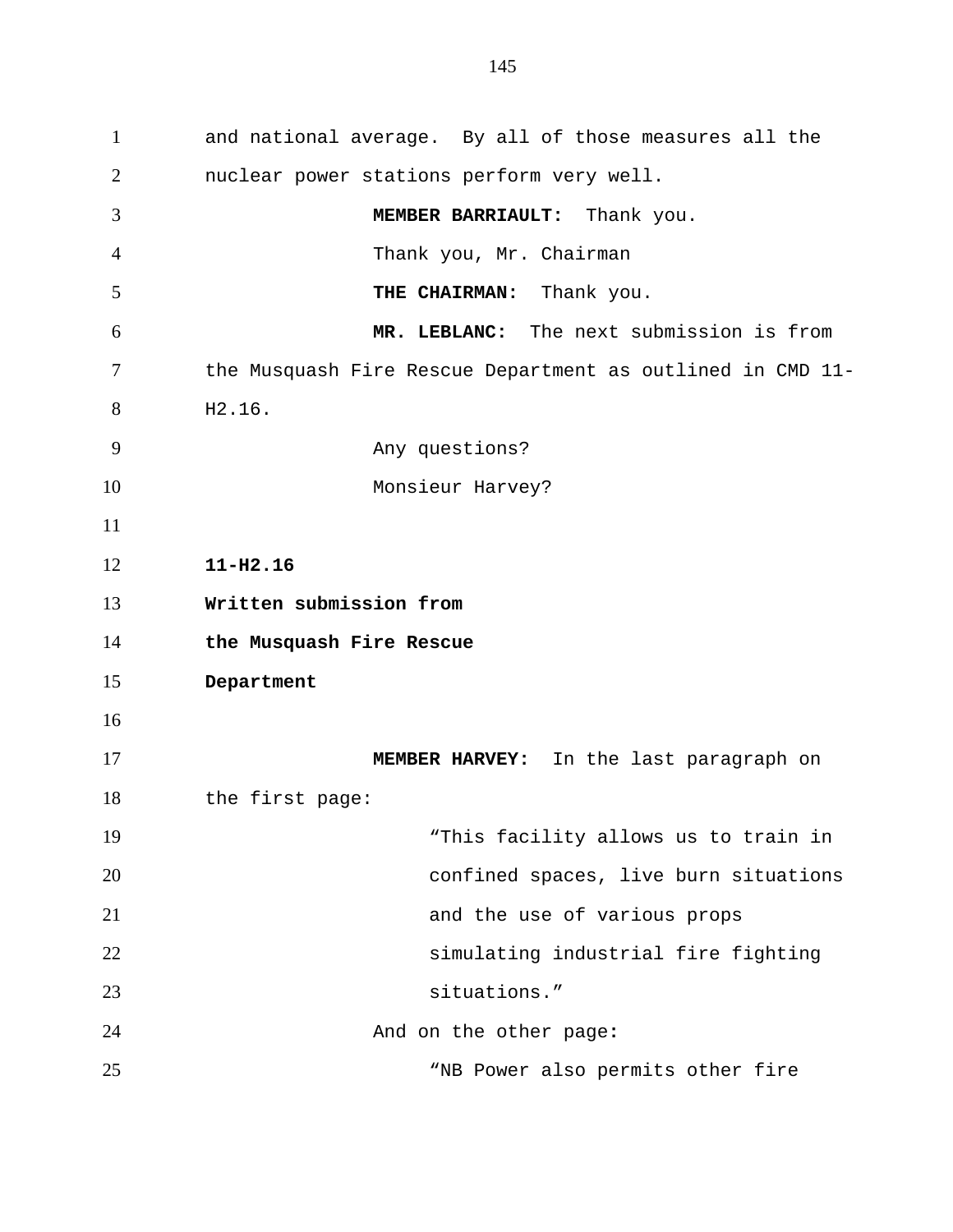1 departments in the province to train 2 3 4 5 6 7 8 9 10 11 12 13 14 15 16 17 18 19 20 21 22 23 24 25 using their facility." Is it something very common in the other station or Point Lepreau is the only station to permit outside firefighters to come to their installations and use them, and does that have any impact on the security of the site? **MR. RINFRET:** François Rinfret. I will answer the part dealing with the sharing and facilities or people. As far as comparing with, for example, Gentilly case, many of the volunteers in the village of Gentilly that also help at the station also work at the station. So there is that -- first of all, that common cause where people are the same and that deals with the similarity with the Point Lepreau case where there are local people. **MEMBER HARVEY:** Maybe I should ask Point Lepreau that is it the case that many fire departments are allowed to use your facility? **MR. HICKMAN:** Charles Hickman, for the record. The EPs out of life, the emergency plans out of life is also part of my mandate. Yes, we very much encourage other parties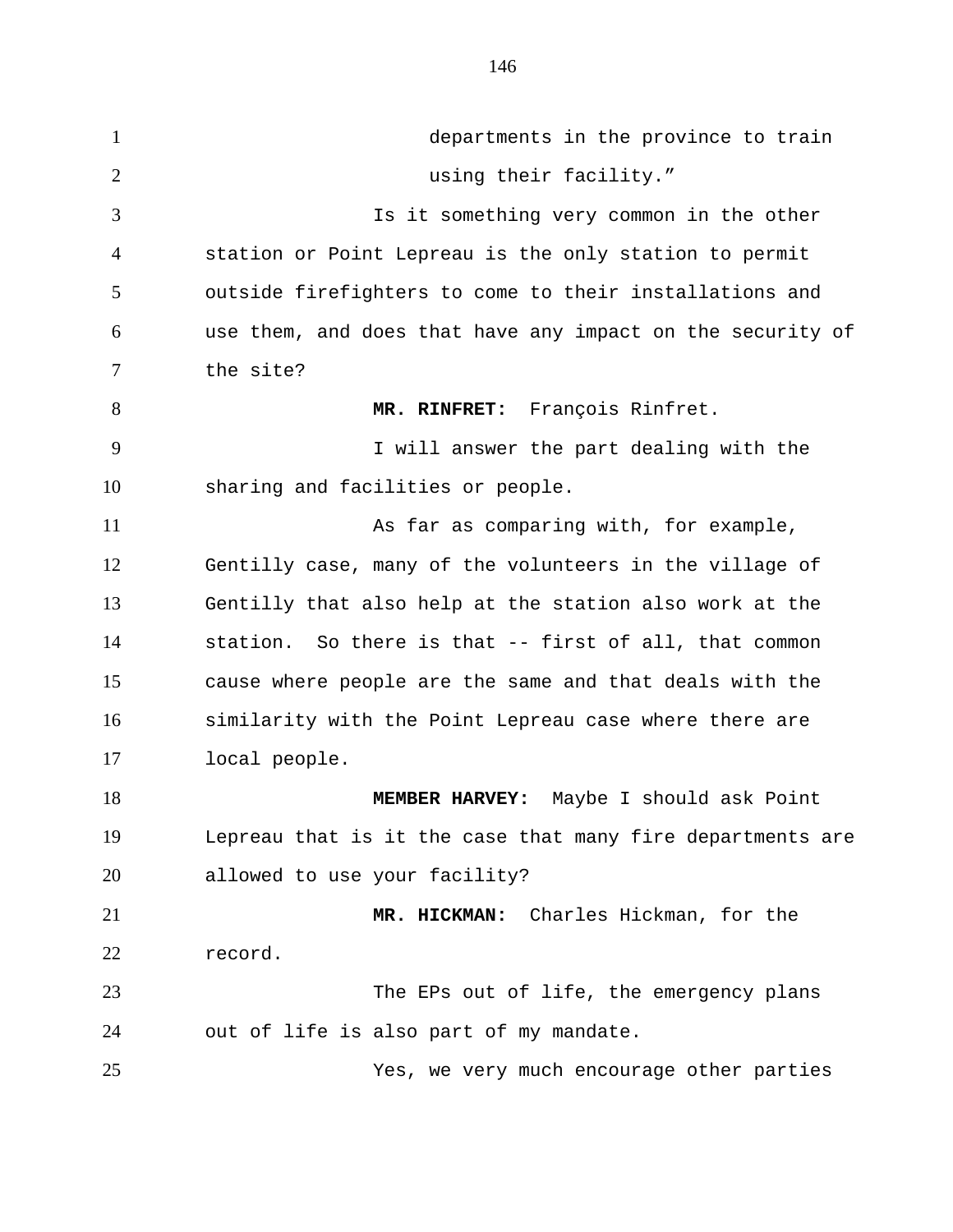1 to use our facilities. In the very unlikely event of a 2 3 4 5 6 7 8 9 10 11 12 13 14 15 16 17 18 19 20 21 22 23 significant issue we call upon the third parties from outside the station to assist us in response. So the Musquash Fire Department is very much a part of our day-to-day lives. Bringing them onsite allows them to become familiar with both facility, the individuals involved in responses and to get comfortable with being around a nuclear facility, which is obviously not part of their normal day-to-day world. Same as G-2, we have a number of people at the station who are also on the Musquash Fire Department. We also practice on a regular basis with the Saint John Fire Department for the same reasons, and our facility is considered to be one of the better ones, in fact, one of the only ones in New Brunswick where this type of firefighting and training can actually be conducted. So yes we see that as part of our role in the community, it has a benefit both to us and to the community. **MEMBER HARVEY:** Merci. **MEMBER TOLGYESI:** What happens if during this fire drill there's an injury from outside

24 25 firefighters? How you will manage with this? It's accident of Point Lepreau or responsibility of Point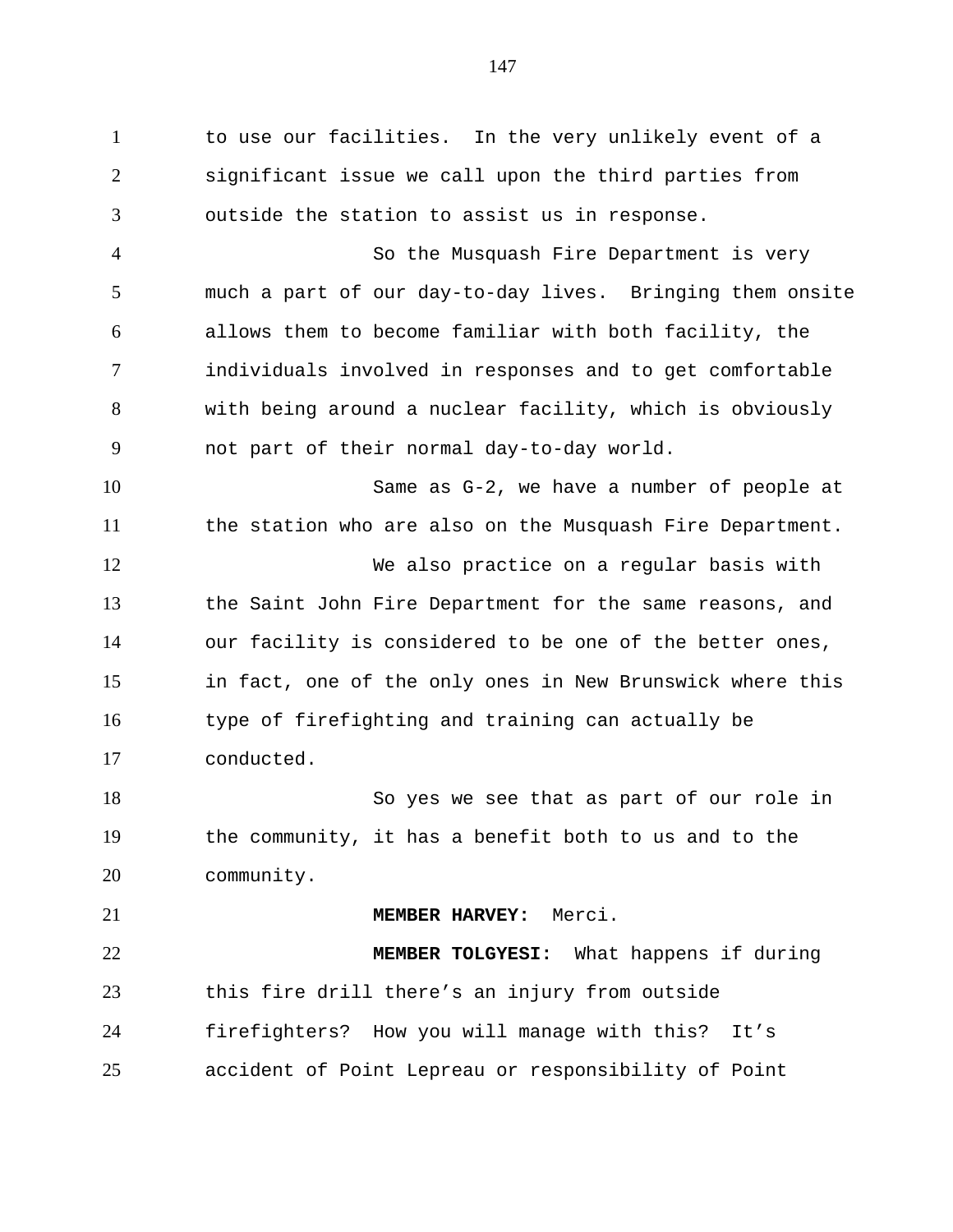1 Lepreau?

2 3 4 5 6 7 8 9 10 11 12 13 14 15 16 17 18 19 20 21 22 23 24 25 **MR. HICKMAN:** Charles Hickman, for the record. If there was an injury during firefighting our response team would respond as it would for any incident onsite. So we would have a -- we would respond as appropriate for the medical event as might occur. At this moment in time would we consider that to be an onsite either lost time accident or injury, I believe the answer would be yes, I think we would catch that and consider that to be an injury onsite. **MEMBER TOLGYESI:** So it will be your responsibility with all these consequences? **MR. HICKMAN:** Yes. And that would be appropriate to a large extent because the training that is done is done with our trainers and if there's lessons learned in terms of how to train better to ensure that training is safe we need to know that and incorporate that into our training. So yes, we would definitely do follow-up in the event of an incident onsite. **THE CHAIRMAN:** Okay, thanks. Next? **MR. LEBLANC:** The next submission is from the Saint John Citizens Coalition for Clean Air as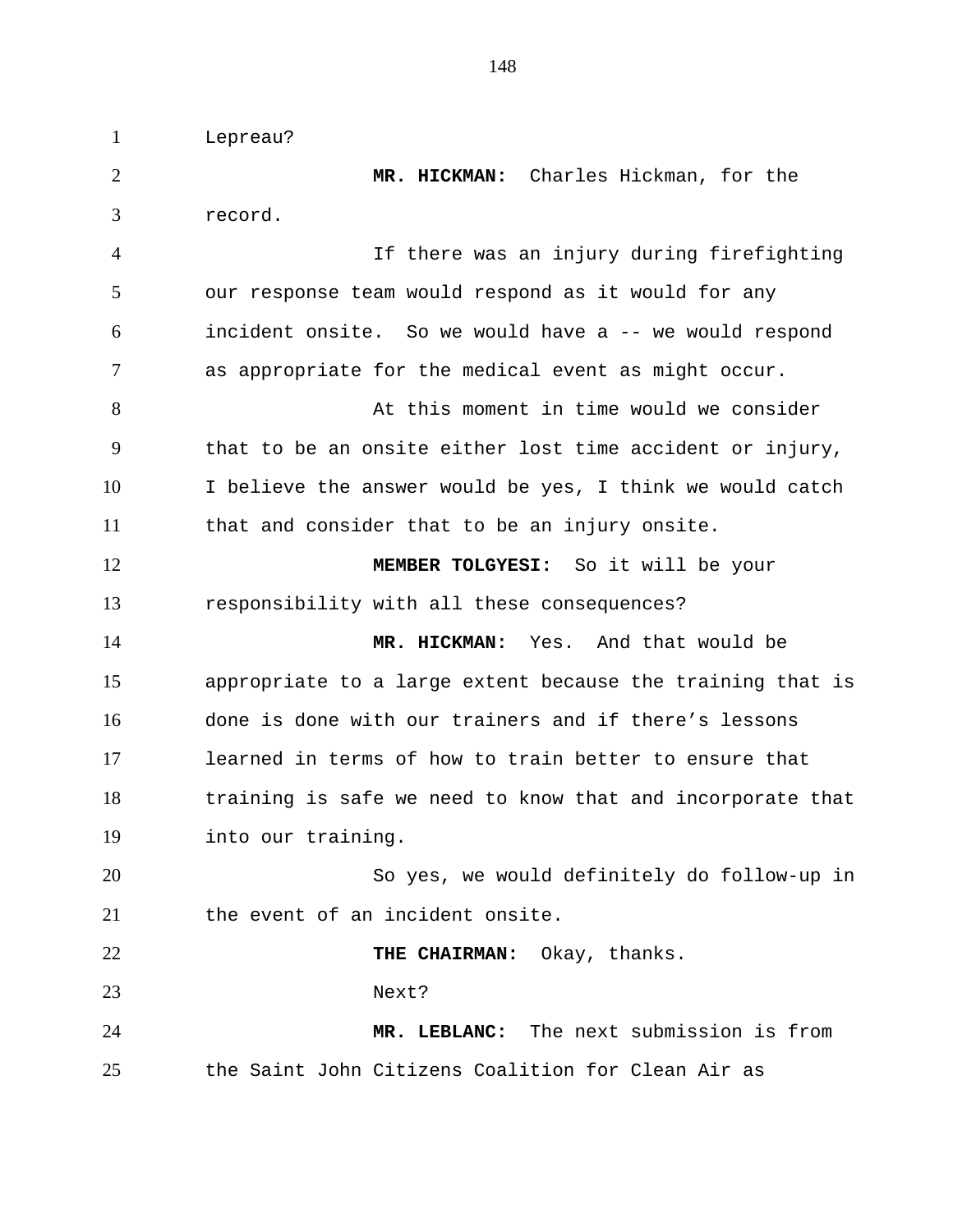1 outlined in CMDs H 11 2.17 and H2.17A. 2 3 4 5 6 7 8 9 10 11 12 13 14 15 16 17 18 19 20 21 22 23 24 25 Any questions from the Members? **THE CHAIRMAN:** Dr. McDill? **11-H2.17 / H2.17A Written submission from the Saint John Citizens Coalition for Clean Air MEMBER McDILL:** Thank you. On this intervenor's page 5 there is a comment with respect to the fuel that was removed before refurbishment and since the intervenor states it's in aboveground concrete silos I thought I would give NB Power a chance to state where it is. I presume it's in the cooling but I think it would be good it have it on record. I'll read the --- "Point Lepreau is currently in the defuel core state where all fuel has been removed and is stored and cooled as required outside of containment." And the question is: "How can it be negligible risk when". **MR. PARKER:** Sorry, I didn't hear the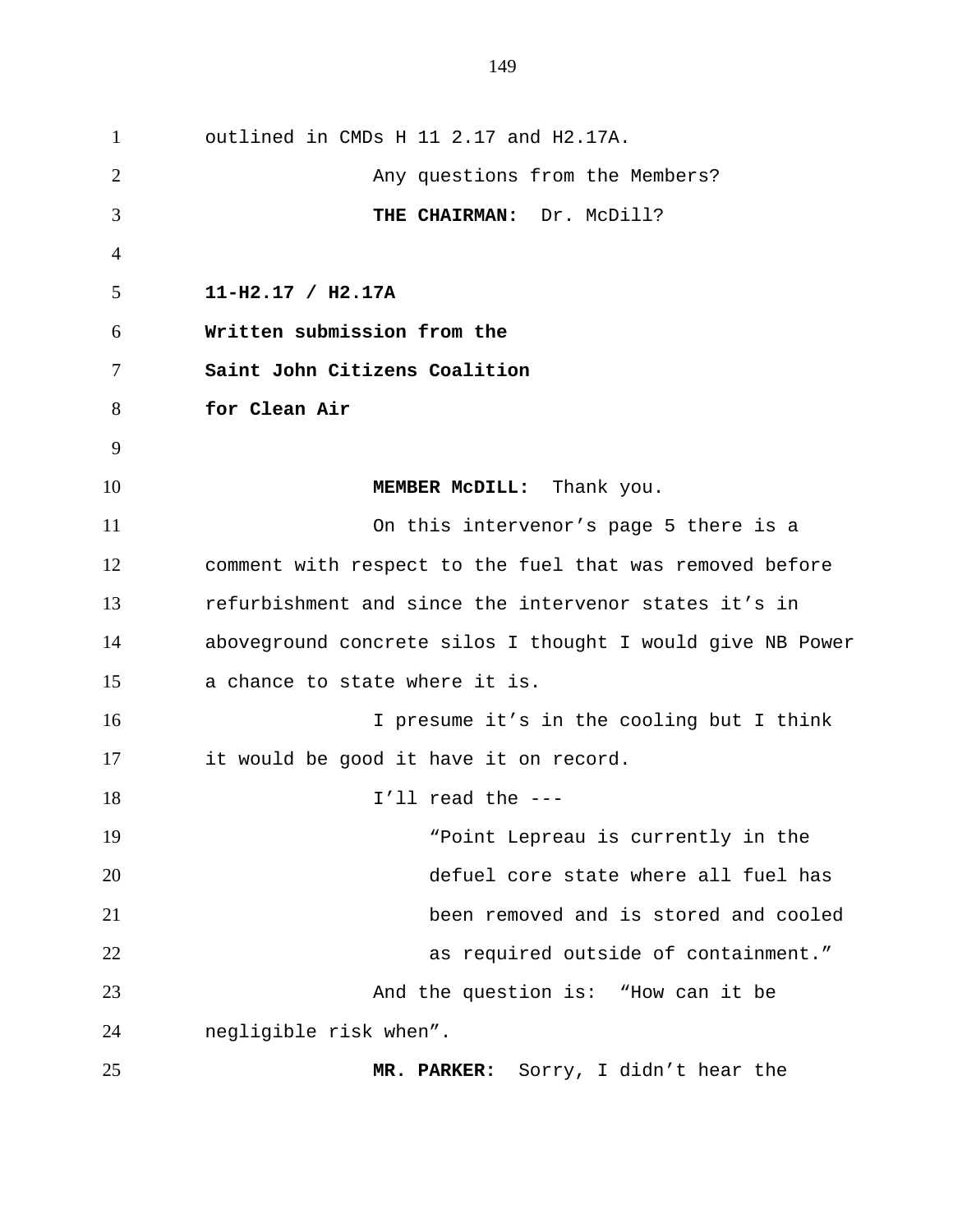1 question, there was a lot of noise for some reason. 2 3 4 5 6 7 8 9 10 11 12 13 14 15 16 17 18 19 20 21 22 23 24 25 Forgive me. **MEMBER McDILL:** Okay, no problem. Would you address the intervenor's question: "How can one conclude there is negligible nuclear safety risk when the nuclear material from core is in aboveground silos? It's not the same type of containment… ---" I think it should be: "That it was when it was in the main containment core sector of the plant". They're referring to the fuel that was removed at the beginning of refurbishment. Just so it's on the record. **MR. THOMPSON:** For the record my name is Paul Thompson. I'm the Regulatory Affairs Manager at Point Lepreau. I think there's really two aspects with regards to this statement. First is that the fuel that was discharged from the reactor as part of the first step of refurbishment is in the storage bay, as it needs to be for seven years prior to being moved out to the dry fuel canisters. The second part is that in the -- there is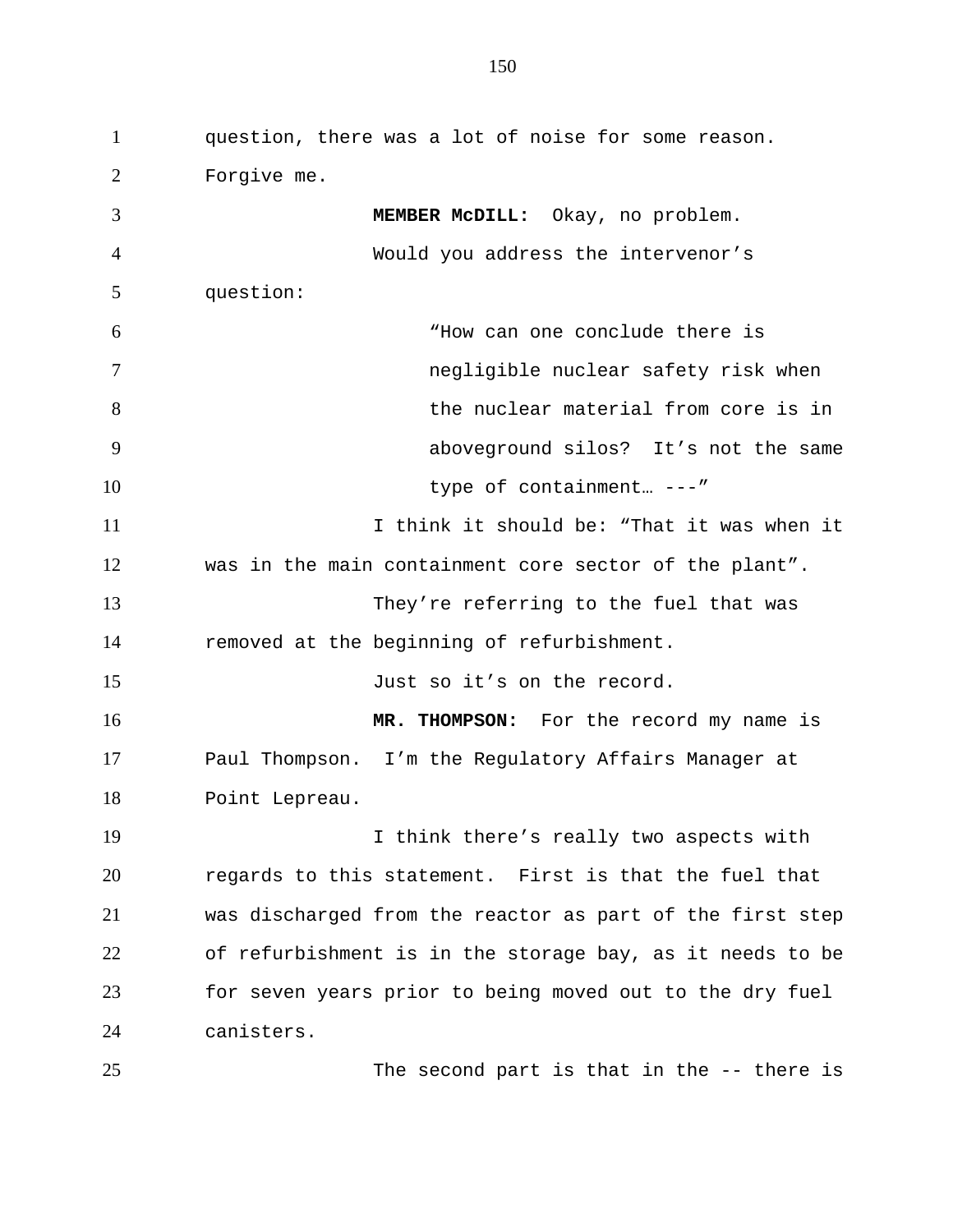1 no fuel in the core hence from what we're referring to as 2 3 4 5 6 7 8 9 10 11 12 13 14 15 16 17 18 19 20 21 22 23 24 a nuclear safety risk, which is the types of low probability accidents that could occur, there is no fuel in the core, which is really what the reference to the nuclear safety risk is. In the bay, the bay is light water so it's been demonstrated that there's no nuclear safety concerns to accidents that could occur in the bay. **MEMBER McDILL:** Thank you. **MEMBER HARVEY:** We have had responses to that point but just the third line, who is watching the shop on the safety programs that could not be rated? It's a question to the staff. **MR. WEBSTER:** It's Phil Webster for the record. These programs are not relevant to a unit which is not fuelled so hence we didn't rate them. There is no risk impact from the lack of a rating. **MEMBER HARVEY:** Thank you. **THE CHAIRMAN:** I have a question. On page 8, the last paragraph on Section 4.1, I'd like staff to comment a little bit about record -- there's some statement here that requires some reaction, attention, about keeping track of workers, contract workers, about

safe, because this intervenor claim that in 40 years from

25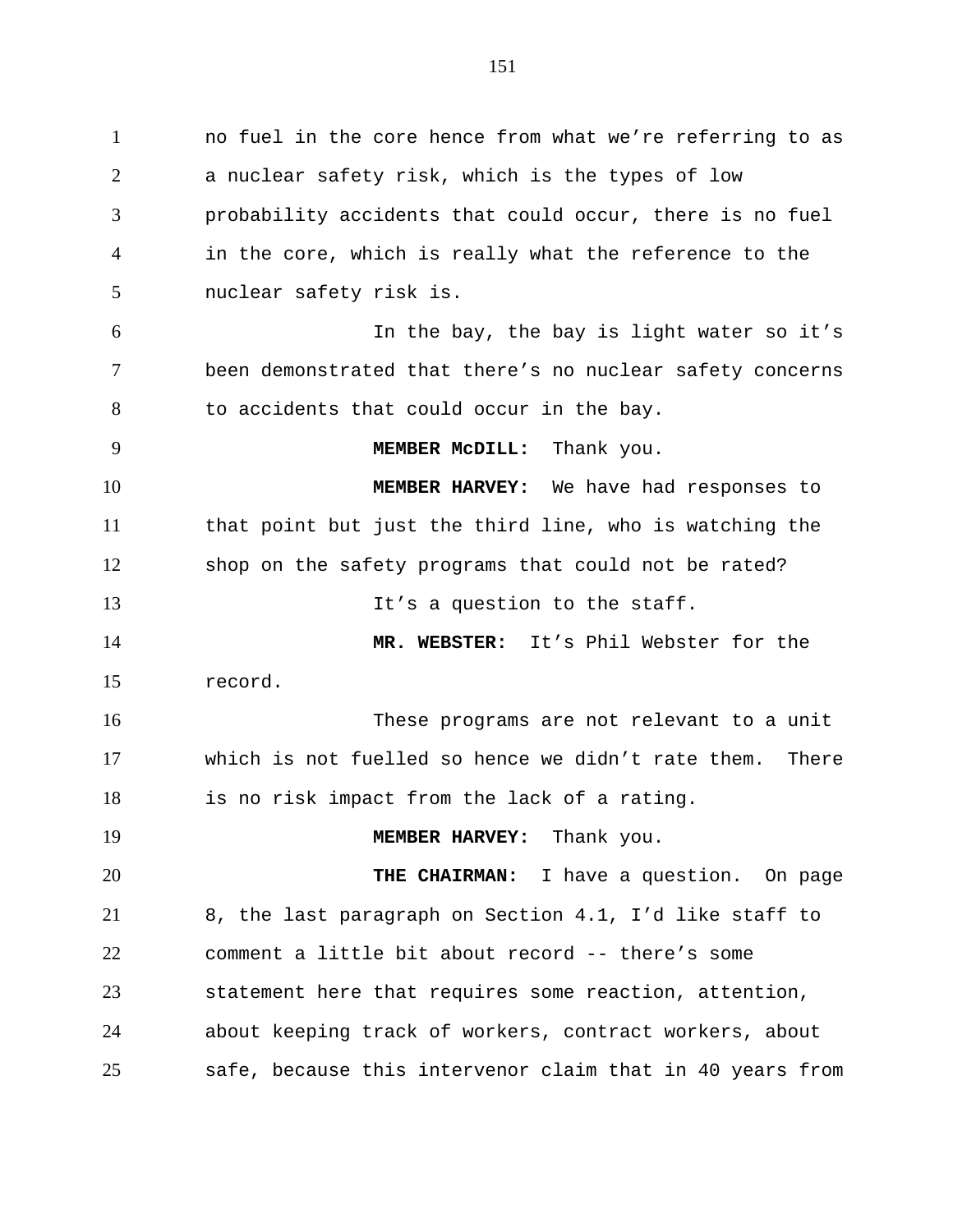1 now they will come down with cancer. 2 3 4 5 6 7 8 9 10 11 12 13 14 15 16 17 18 19 20 21 22 23 Again, I'd like somebody to deal with the science of that particular statement. **MR. WEBSTER:** I'll ask Ms. Caroline Purvis to respond to that, please. **MS. PURVIS:** For the record, Caroline Purvis. In the Radiation Protection Regulations there's a requirement for licensees to ascertain and record doses to workers or to individuals that have the potential for exposure under licensed activities. In addition to that, Canada has the National Dose Registry, which is a central repository for radiological dose information. New Brunswick Power Point Lepreau has an obligation to monitor their workers for radiological exposures and in doing so to maintain and keep those records. And New Brunswick Power also has a licence to asymmetry service for that purpose. And then as an obligation for a licence to asymmetry service operator, they must file their information with the National Dose Registry. So to conclude, the information for workers

24 25 during the refurbishment activities with respect to their radiological exposures have been monitored, have been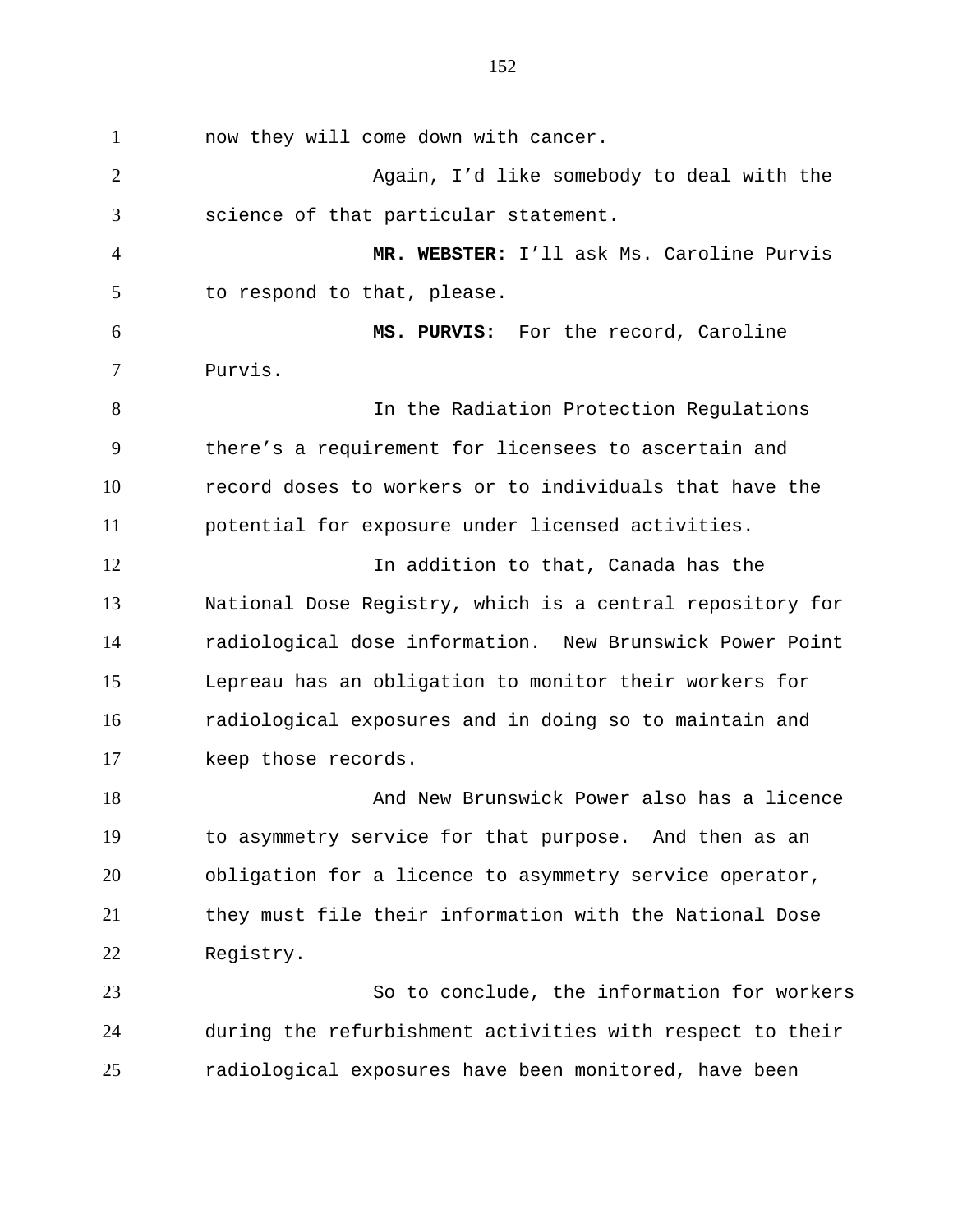1 recorded, and have been filed with the National Dose 2 3 4 Registry. Should there be any kind of studies on their health in the future, their dose information would be accessible and retrievable.

5 6 7 **THE CHAIRMAN:** But is there any reason, based on the last 30 years, to be concerned about this particular forecast?

8 9 10 11 12 13 14 15 16 **MS. PURVIS**: Given the dose information to date, what we know about exposures to workers in the industry is that they're -- in general, their rates of cancer are no different than the general public. And certainly my epidemiological colleagues could go into that in more depth, but we are assured at the current time that the protective measures and the dose limits that are in the Radiation Protection Regulation are sufficient to assure the health of workers.

**THE CHAIRMAN:** Thank you.

17

18 19 20 **MR. HICKMAN:** Could I just add a couple of comments to that as well, please? Charles Hickman, for the record.

21 22 23 24 25 I think it's worth noting that the statement in the submission that predict cancer rates for hundreds of people working at the project will increase from the exposure -- I don't believe there's a basis to that. And I say that from the point of view that both the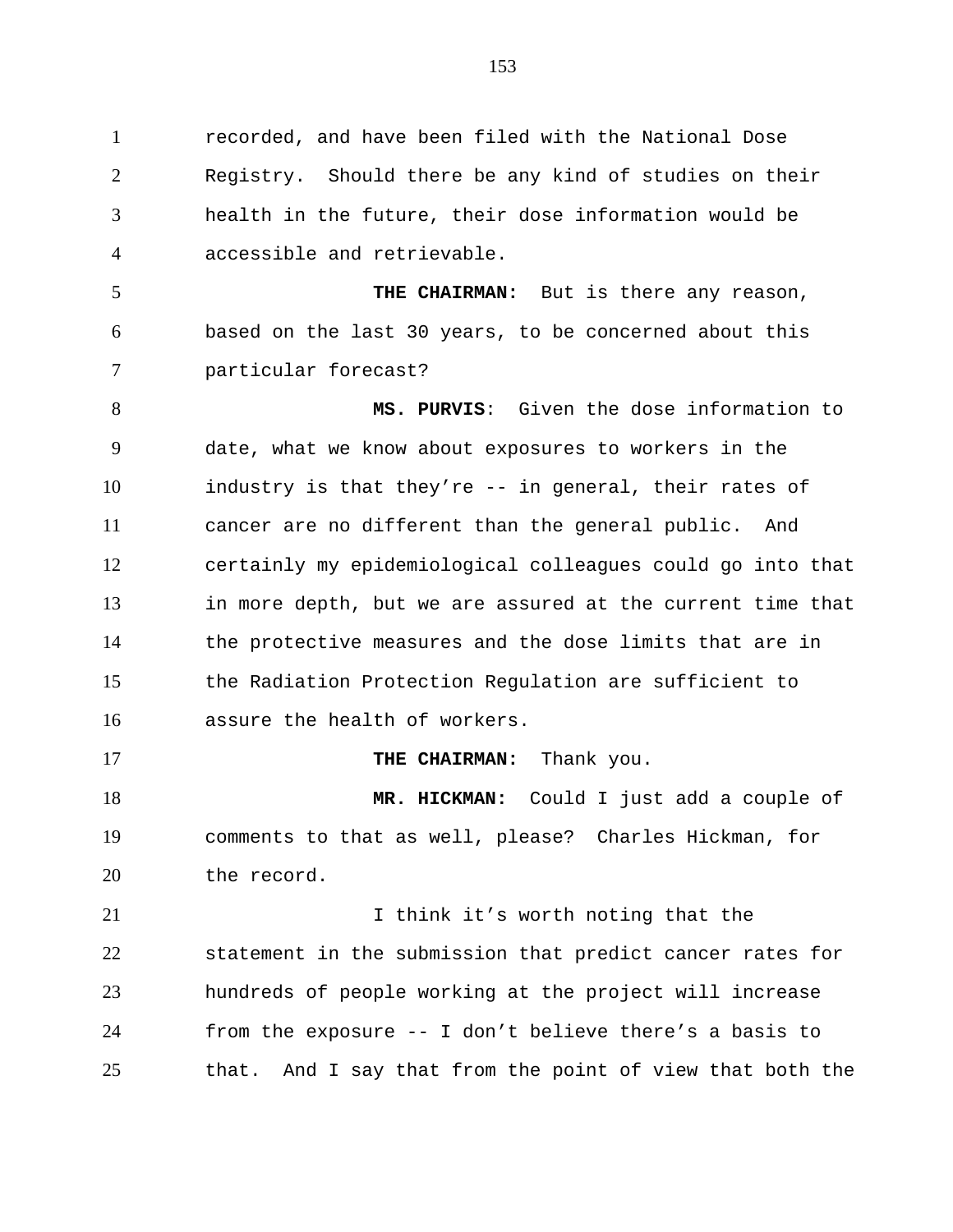1 regulations, the industry, we follow the International 2 3 4 5 6 Commission for Radiation Protection Guidelines and direction in terms of setting regulations, allowable doses. All the utilities, ourselves included, work on individual dose limits well, well, well below any levels of concern identified by the ICRP.

7 8 9 10 11 So the ICRP, which does take into account and follow the science, if you like, around the world on a regular basis, they set the expectations at a level whereby there is no scientific basis to suggest there'll be increase of cancer based on this submission.

12 **THE CHAIRMAN:** Thank you.

13 Go ahead.

14

25

15 16 17 18 19 20 21 22 **MR. McMANUS:** John McManus, for the record. There is pretty extensive information with respect to this on the CNSC website. Basically, if you look at the website, it will indicate that based on this scientific research and studies performed in the past that there really isn't any increased risk demonstrated to cancer or any other diseases due to chronic exposures up to 100 millisieverts, which is considerably higher than our regulatory limits.

23 24 But there is quite a bit of information on the CNSC website on this that's available to the public.

**THE CHAIRMAN:** Thank you.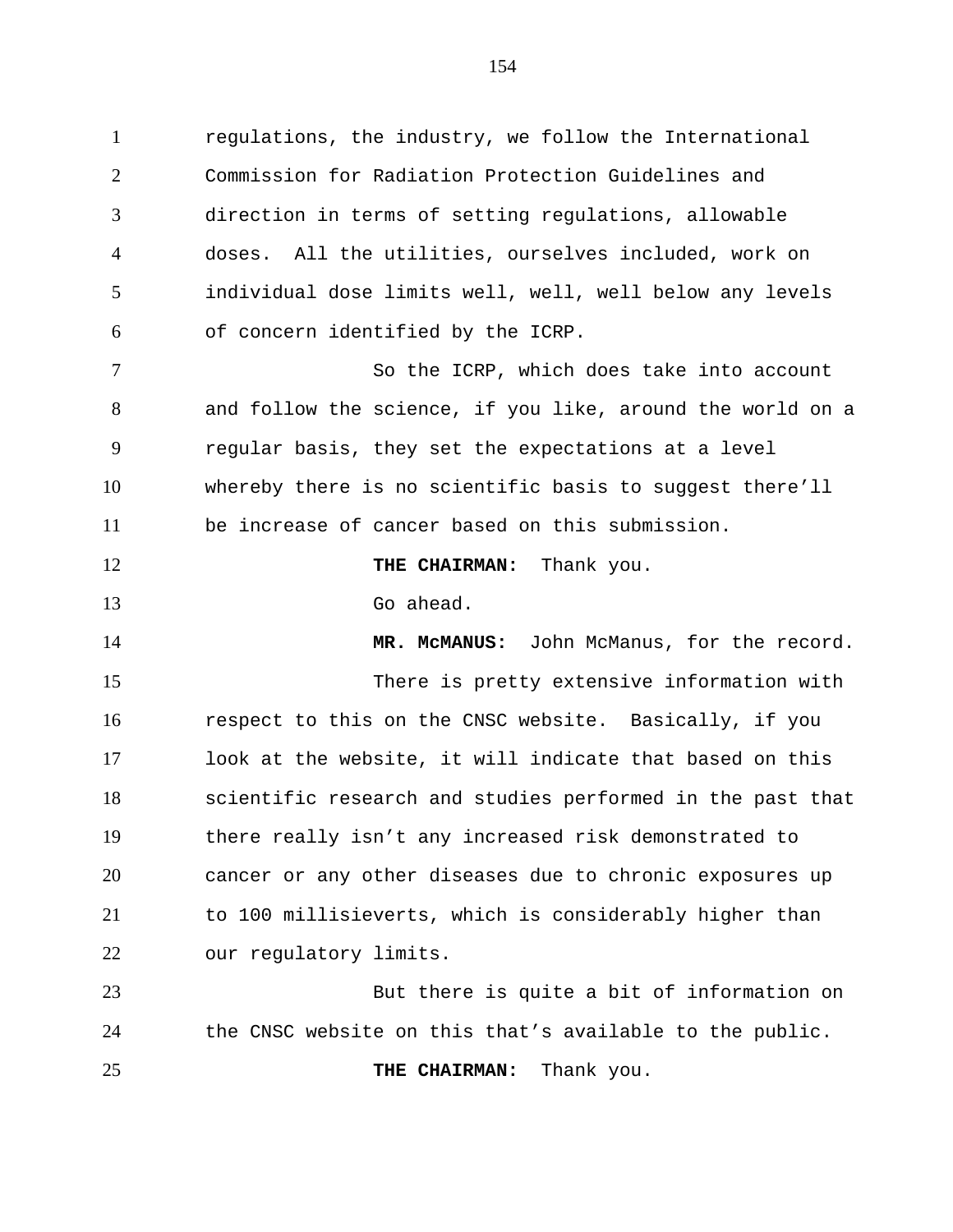1 Marc? 2 3 4 5 6 7 8 9 10 11 12 13 14 15 16 17 18 19 20 21 22 23 24 25 **MR. LEBLANC**: The next submission is from the Union of New Brunswick Indians as outlined in CMD 11- H2.18. Any questions? **11-H2.18 Written submission from The Union of New Brunswick Indians THE CHAIRMAN:** Dr. McDill? **MEMBER McDILL:** Thank you. Has NB Power answered the question that's in bold in that submission on December  $20^{th}$ ? **MS. DUGUAY:** For the record, Kathleen Duguay. Yes, we did. Actually we had answered the questions during the transition of the correspondence. **THE CHAIRMAN:** And can you clue us; what was the response? **MS. DUGUAY**: It was in relation to the name of the organization. It was an error that we made when we submitted the application and since then we have submitted an amendment to correct that. So they are the Union of New Brunswick Indians and not the Association of New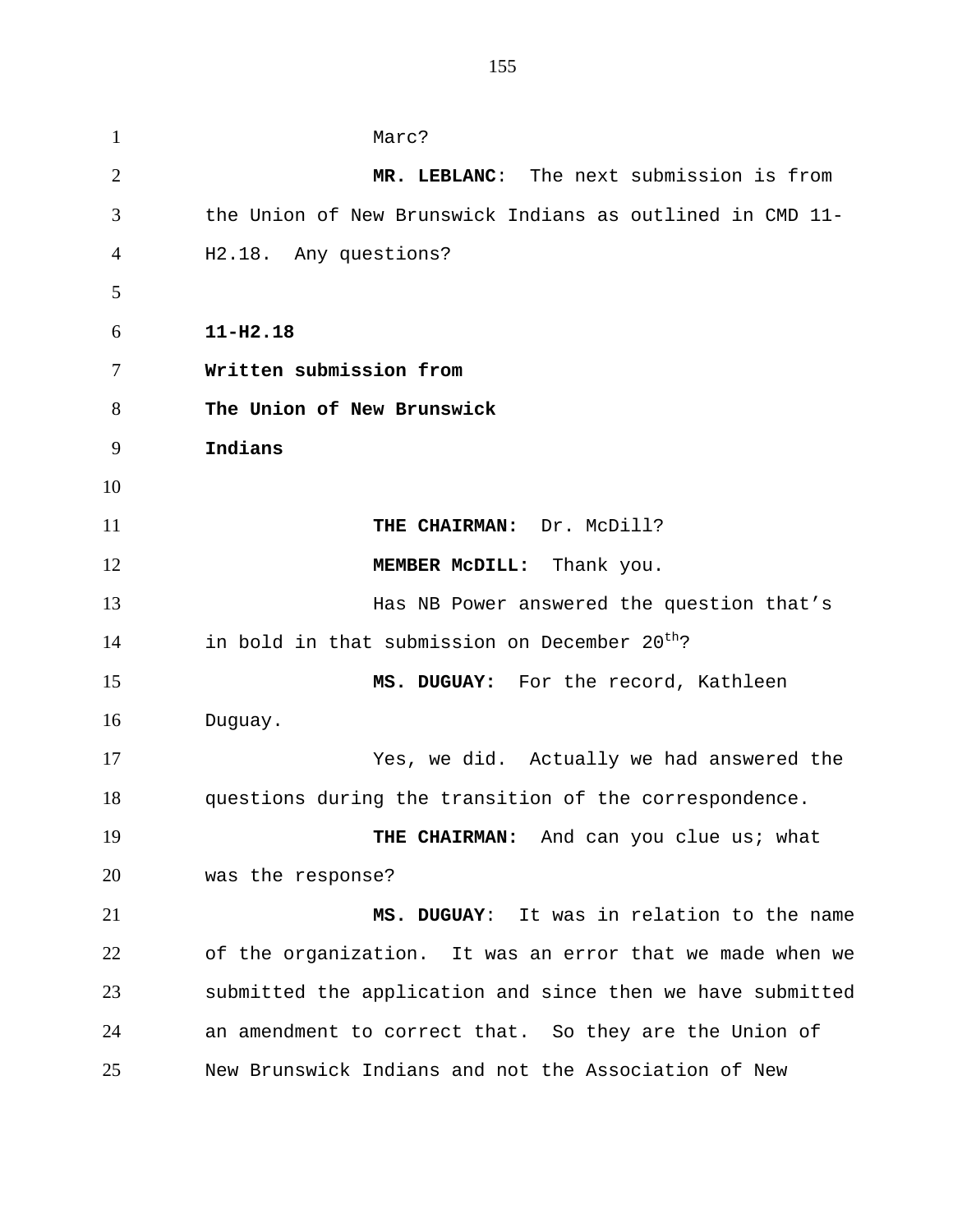1 Brunswick Indians.

2 3 4 5 6 7 8 9 10 11 12 13 14 15 16 17 18 19 20 21 22 23 24 25 **THE CHAIRMAN:** But the substance of their intervention is they don't have the resources and the capacity to analyze much of this material, right? So are you sort of providing any support for them to try to understand what is being at stake here? **MS. DUGUAY:** Kathleen, for the record. We have acknowledged their statement and we will be having further discussion with them as one of their members was not available at the time. **THE CHAIRMAN:** Thank you. **MR. HICKMAN:** If I can again add just a fine point on that. Charles Hickman, for the record. The current activities that are covered in the licence -- so the current operation, the refurbishment activities and the restart activities -- they were all considered at length as part of the environmental assessment process that we went through and which led to our existing licence. During that environmental assessment process, yes, NB Power did provide funding to the First Nations, both the Union of New Brunswick Indians and to MAWIW, another First Nations organization in the province. That funding was to help build capacity to involve them in the process in a very real sense.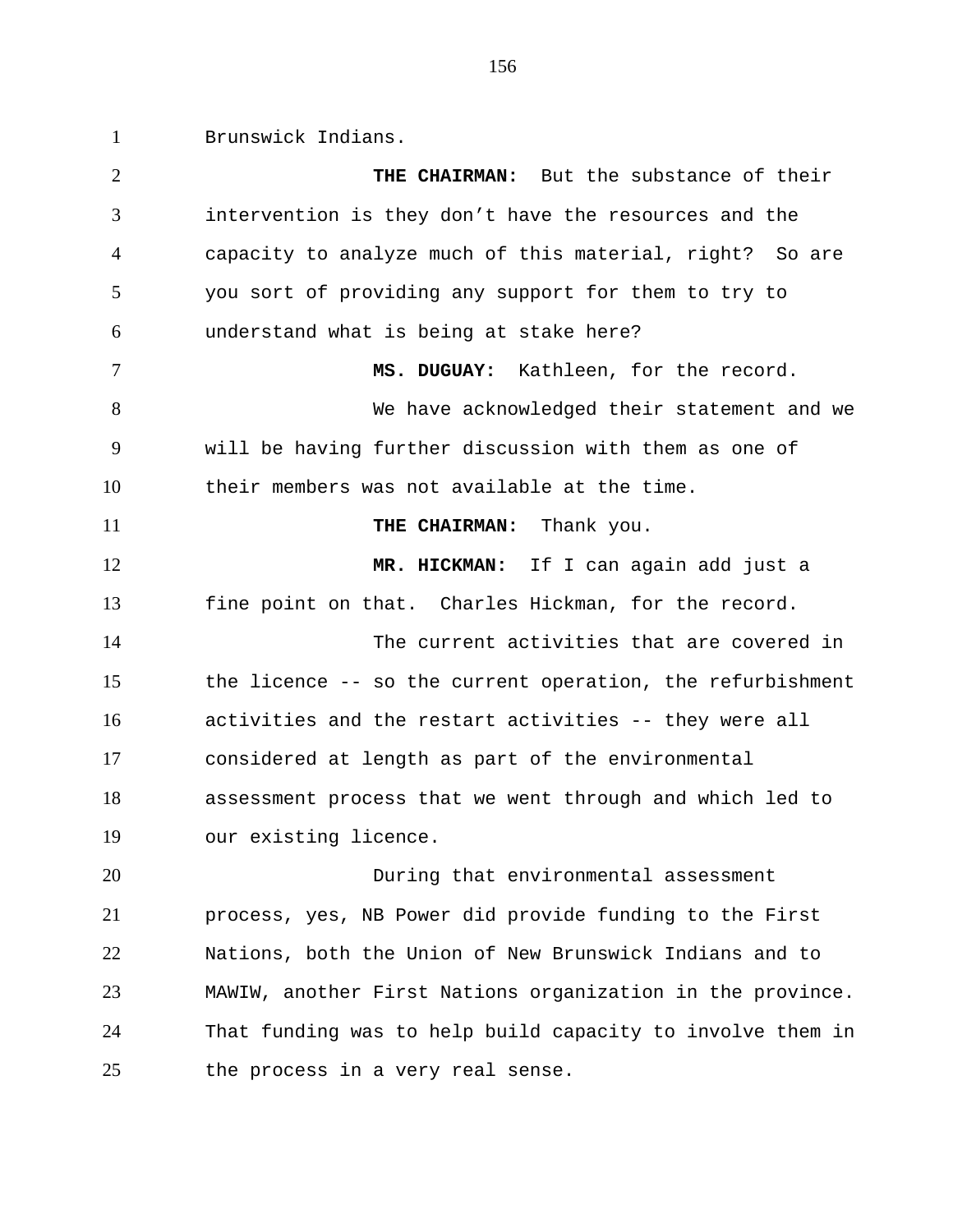1 They visited the sites. MAWIW had an 2 3 4 5 6 7 8 9 10 11 12 13 14 15 16 17 18 19 20 21 22 23 24 25 environmental review team that came to sites. The UNBI -- I met with them personally on many occasions and they came to site for a site tour to visit the site. So in terms of ensuring their understanding of the outage activities plus incremental effects of future operations and normal operations, we provided significant support and time to ensure that the Union of New Brunswick Indians was fully given all the opportunities they needed to participate in a meaningful fashion in the process. **THE CHAIRMAN:** Thank you. Marc? **MR. LEBLANC:** The next submission which has been referred to earlier is from the Passamaquoddy Peoples as outlined in CMD 11-H2.19. Any further questions? **11-H2.19 Written submission from the Passamaquoddy Peoples THE CHAIRMAN:** Go ahead. **MEMBER McDILL:** My question is to CNSC staff. There's a reference here to protecting the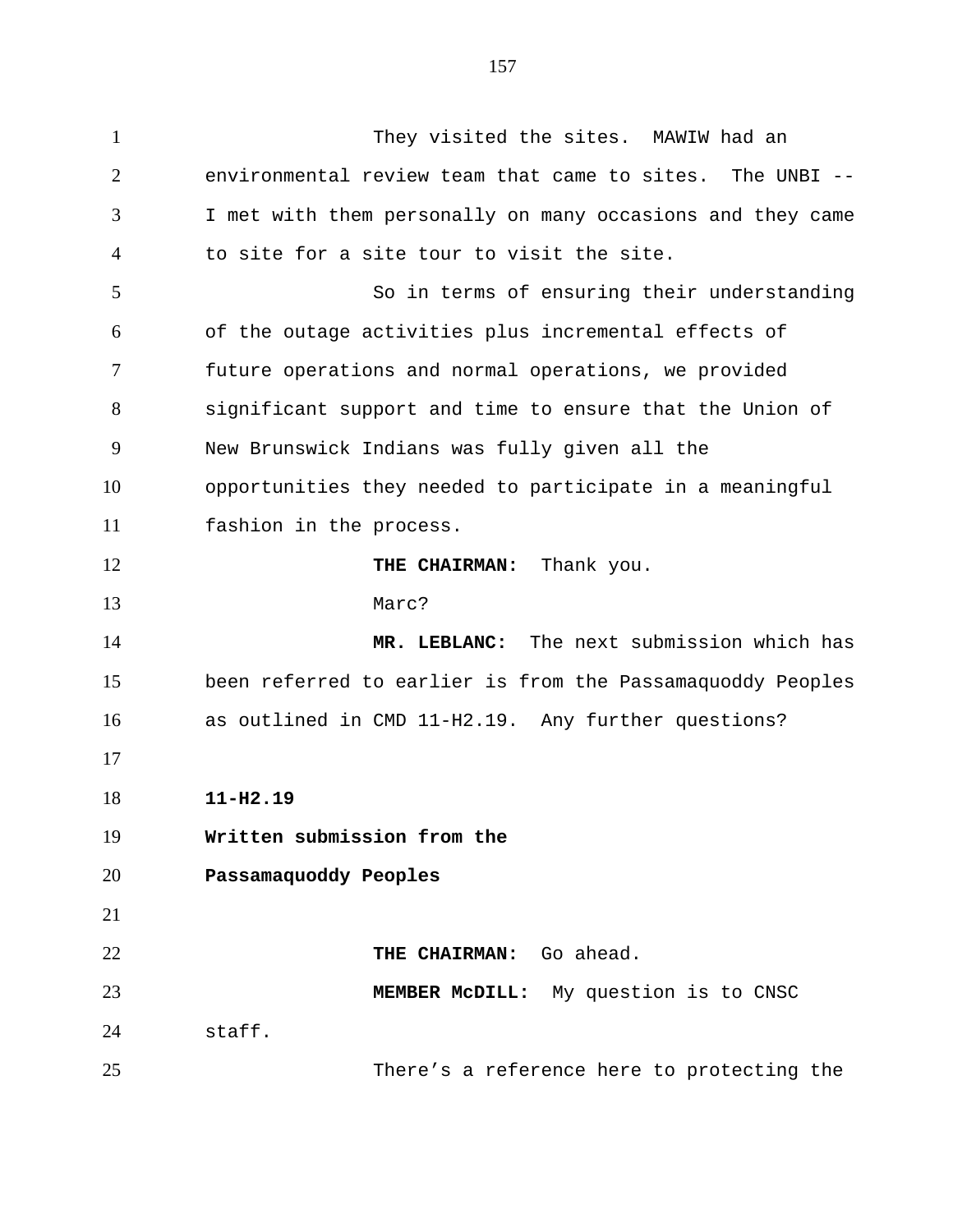1 generations to come and I would like staff to comment on 2 3 4 5 6 7 8 9 10 11 12 13 14 15 16 17 18 19 20 21 22 23 24 25 -- does not our requirement with respect to short-term, medium-term, and very long-term safe storage also share this intention to protect the generations to come? **MS. KATRICE:** For the record, it's Clare Cattrysse. Yes, it does. **MEMBER MCDILL**: Thank you. **THE CHAIRMAN:** Anything else? Okay, this concludes the list of written submissions and we're now going to go through a quick second round where we can ask those short and punchy questions and expect short and punchy answers. So let me start with Mr. Harvey. I wasn't talking about that punchy. Pas de questions? Okay. Mr. Tolgyesi? **MEMBER TOLGYESI:** No. **THE CHAIRMAN:** I didn't expect that. Dr**.** McDill? Dr**.** Barriault? **MEMBER BARRIAULT:** Sorry. I didn't want to spoil the record. In page 10 of 15 of presentation 11-H2.1, 4.3 of Radiation Protection. The last bullet on that first paragraph goes on to say that: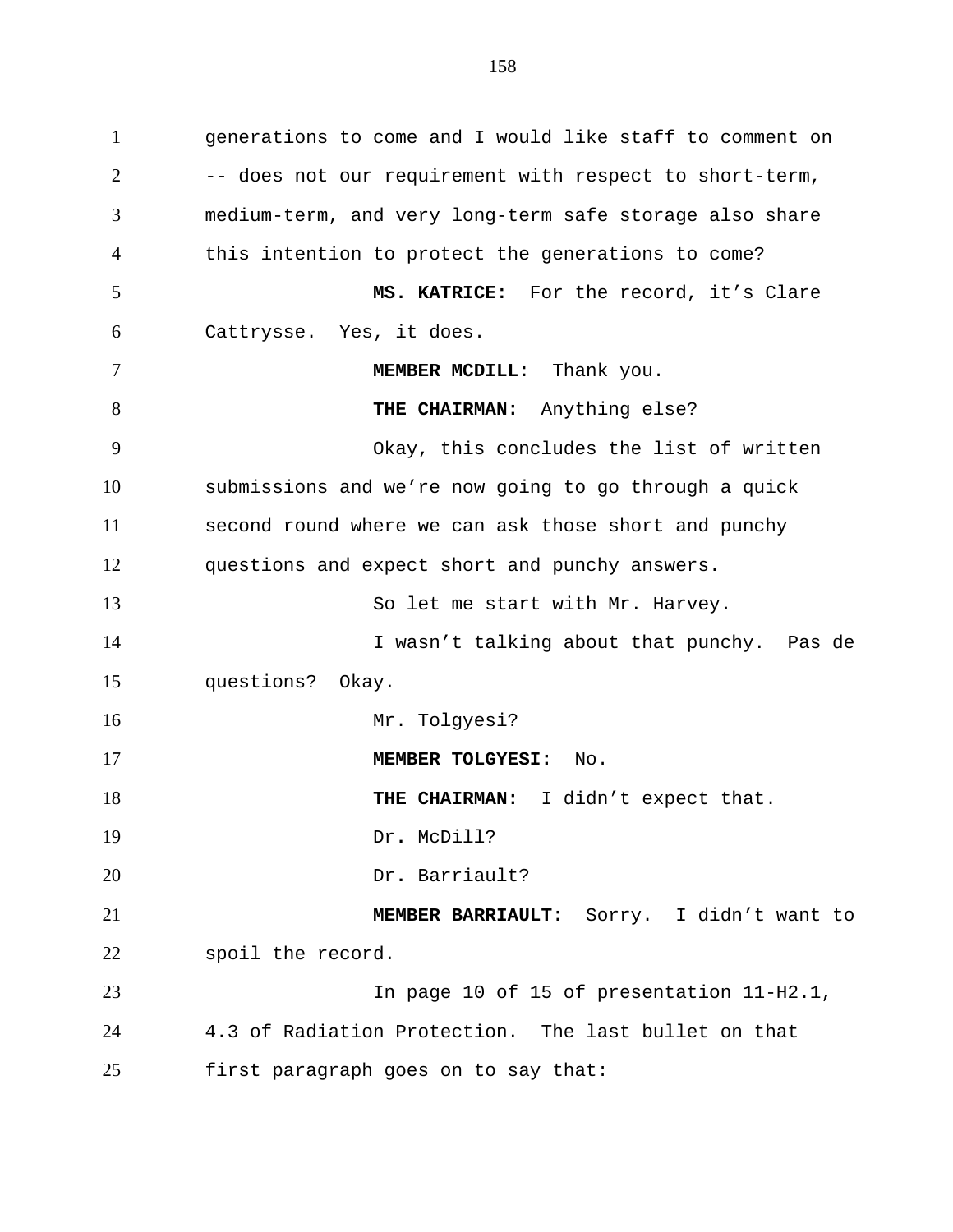1 "Dose to workers are being maintained 2 3 4 5 6 7 8 9 10 11 12 13 14 15 16 17 18 19 20 21 22 23 24 as low as reasonably achievable, social and economic factors taken into account." I guess I'd like to have clarification of what is meant by, "social and economic factors taken into account" and the extent that you're prepared to go in that direction. **MR. McMANUS:** John McManus, for the record. That's basically verbatim from the RP regulations, that there are costs and benefits associated with decisions made and there's also social factors such as union issues, labour laws and things like that. All of these things are taken into account when staff assesses whether or not a licensee is behaving in a manner that that optimizes radiation protection within those confines. **MEMBER BARRIAULT:** So it's based on scientific evidence governing these issues, not just randomly say, "We can't afford it, so that's it." **MR. McMANUS:** There's regulatory guideline documents that provide additional guidance on financial matters, but they're all considered. **MEMBER BARRIAULT**: That's fine on that one. Next question. Document 11-H2 it goes on

to say on page 15 of that document, the last item under

25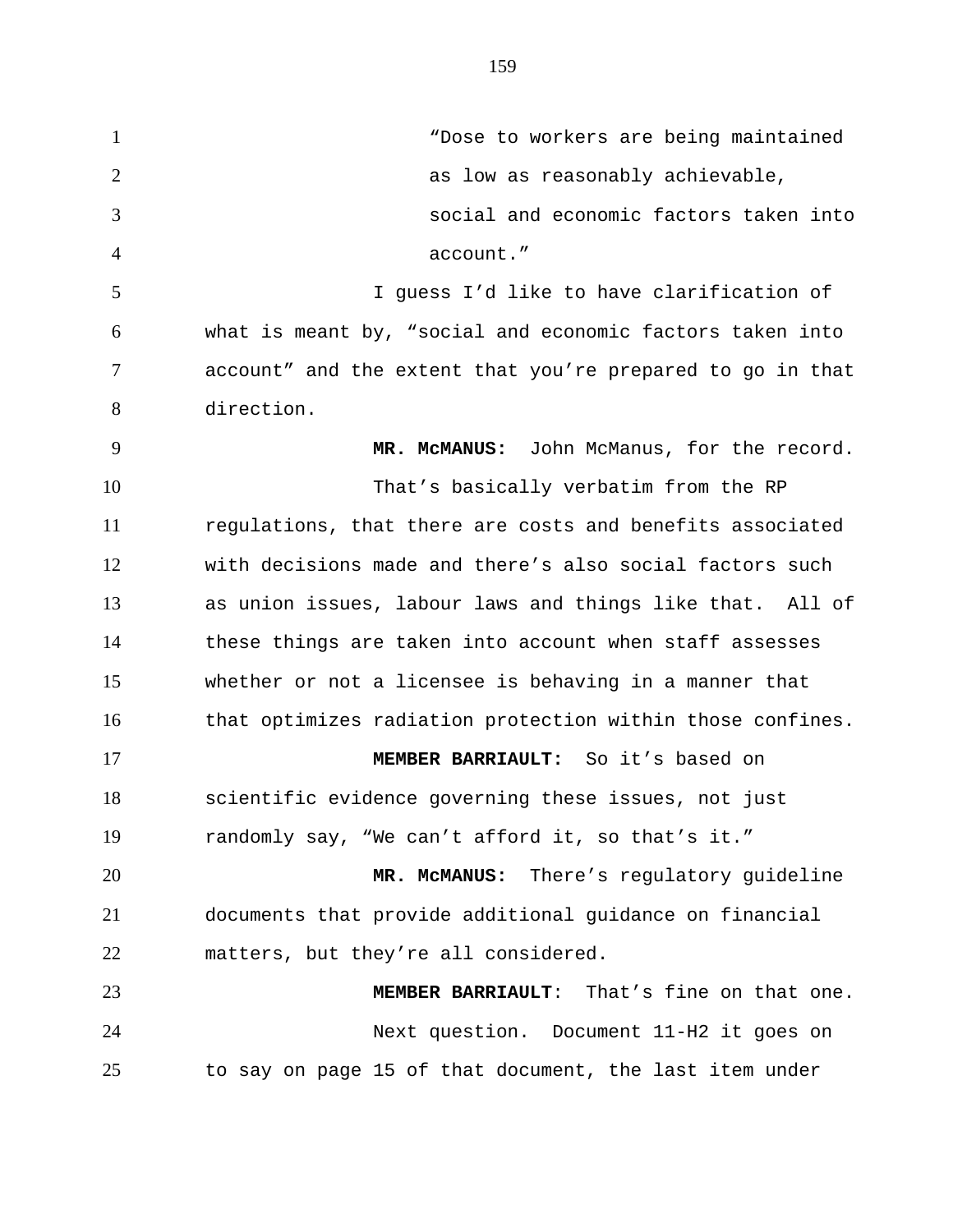1 2.6.2.3, it says that the rate of failure is about 17 2 3 4 5 6 7 8 9 10 11 12 13 14 15 16 17 18 19 20 21 22 23 24 25 percent on your initial certification exam at Point Lepreau, for operators I would assume. What happens to the 17 percent of these people who fail the exam? Are they recycled again or are they let go or what happens there? **MR. PARKER:** For the record, Wade Parker. Failure rates of 17 percent is both a good indication and a bad indication. It's good that not everyone that goes into the program passes, so that puts some validity into the training and the requirements that are necessary, with a skill set that is necessary to operate at the nuclear power plant. The 17 percent that do not pass, there are opportunities that are given. There are opportunities for remedial training and perhaps go through the similar rounds of training again, but at the end of the day if the standard is not met then that person is not deemed as qualified to perform those specific roles. Now, to answer the second part of your question or the second part that I heard, are those people let go; absolutely not. Those people tend to be some of our more senior staff at the station and, as you can well imagine, there is a lot of work to be done.